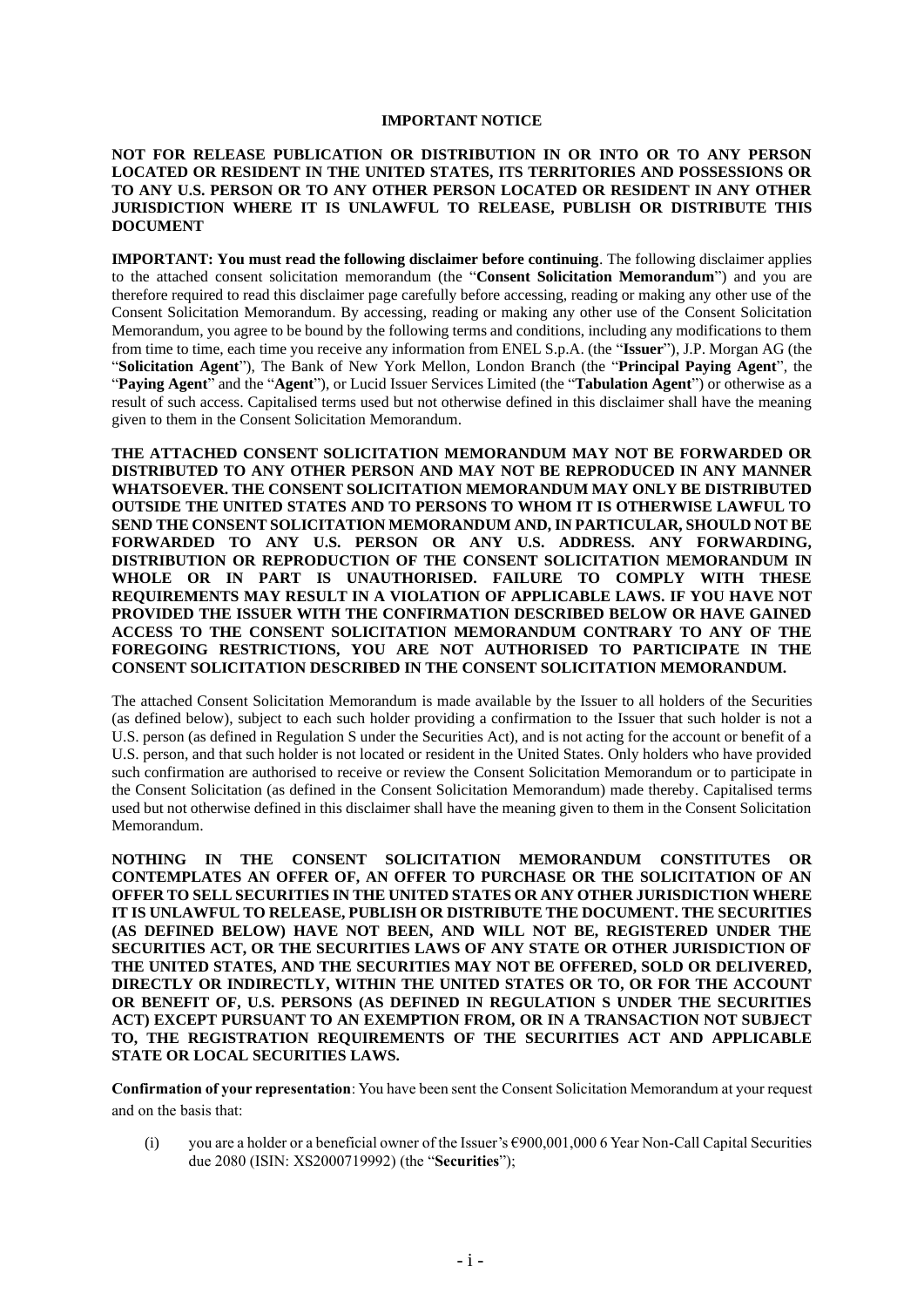- (ii) the electronic mail address that you have given to us and to which the Consent Solicitation Memorandum has been delivered is not located in the United States;
- (iii) you are not, and you are not acting, either directly or indirectly, for the account or benefit of a U.S. Person (as defined in Regulation S of the United States Securities Act of 1933, as amended);
- (iv) you shall not pass on the Consent Solicitation Memorandum to third parties or otherwise make the Consent Solicitation Memorandum publicly available in whole or in part;
- (v) you are, and any beneficial owner of any Securities that you represent or are acting for the account or benefit of, in each case on a non-discretionary basis, is (i) an eligible counterparty or a professional client (each as defined in Directive 2014/65/EU (as amended, "**MiFID II**") or (ii) eligible counterparty (as defined in the United Kingdom Financial Conduct Authority's Handbook Conduct of Business Sourcebook) or a professional client (as defined in Regulation (EU) No 600/2014 as it forms part of domestic law by virtue of the European Union (Withdrawal) Act 2018);
- (vi) you are otherwise a person to whom it is lawful to send the Consent Solicitation Memorandum or to make the Consent Solicitation under applicable laws and regulations;
- (vii) you consent to delivery of the Consent Solicitation Memorandum to you by electronic transmission; and
- (viii) you are not (i) a person that is, or is owned or controlled by a person that is, described or designated as (x) a "specially designated national" or "blocked person" in the most current U.S. Treasury Department list of "Specially Designated National and Blocked Persons" (which, as at the date hereof, can be found a[t http://sdnsearch.ofac.treas.gov/\)](http://sdnsearch.ofac.treas.gov/) or (y) the most current "Consolidated list of persons, groups and entities subject to EU financial sanctions" (which as of the date hereof can be found at: https://eeas.europa.eu/topics/sanctions-policy/8442/consolidated-list-sanctions\_en); or (ii) currently subject to, or in violation of, any sanctions under  $(x)$  the laws and regulations that have been officially published and are administered or enforced by the U.S. Government (including, without limitation, the Office of Foreign Assets Control of the U.S. Department of the Treasury ("**OFAC**") or the U.S. Department of State or the United States Department of Commerce), or any enabling legislation or executive order relating thereto; or (y) any equivalent sanctions or measures officially published and imposed by the European Union, Her Majesty's Treasury, the United Nations Security Council or any other relevant sanctions authority, including sanctions imposed against certain states, organisations and individuals under the European Union's Common Foreign & Security Policy (other than any nonprohibited dealing or transaction with any person who is listed under (x) the most current "Sectoral Sanctions Identifications" list (which as of the date hereof can be found at: https://www.treasury.gov/ofac/downloads/ssi/ssilist.pdf) and (y) Council Regulation (EU) No 833/2014 (as amended from time to time)) save that (a) the provisions of this paragraph shall not apply to the extent those provisions would result in a violation of, or conflict with, Council Regulation (EC) 2271/1996 of 22 November 1996 (the EU Blocking Regulation) and/or any associated and applicable national law, instrument or regulation related thereto or Council Regulation (EC) 2271/96 as it forms part of domestic law of the United Kingdom by virtue of the European Union (Withdrawal) Act 2018; and (b) J.P. Morgan AG will not benefit from this representation insofar as it would result in a violation of, or conflict with, Article 7 of the German Foreign Trade Ordinance (*Außenwirtschaftsverordnung*) or any similar applicable blocking or anti-boycott law or regulation.

The Consent Solicitation Memorandum has been sent to you in an electronic form. You are reminded that documents transmitted via this medium may be altered or changed during the process of transmission and consequently none of the Issuer, the Solicitation Agent, the Paying Agent, the Tabulation Agent, BNY Mellon Corporate Trustee Services Limited (the "**Trustee**") or any person who controls, or is a director, officer, employee or agent, of any of them, or any affiliate of any such person, accepts any liability or responsibility whatsoever in respect of any difference between the Consent Solicitation Memorandum distributed to you in electronic format and the hard copy version available to you on request from the Tabulation Agent.

You are reminded that the Consent Solicitation Memorandum has been delivered to you on the basis that you are a person into whose possession the Consent Solicitation Memorandum may lawfully be delivered in accordance with the laws and regulations of the jurisdiction in which you are located and/or resident and you may not nor are you authorised to deliver the Consent Solicitation Memorandum to any other person.

If you have recently sold or otherwise transferred your entire holding(s) of the Securities referred to below, you should immediately notify the Tabulation Agent.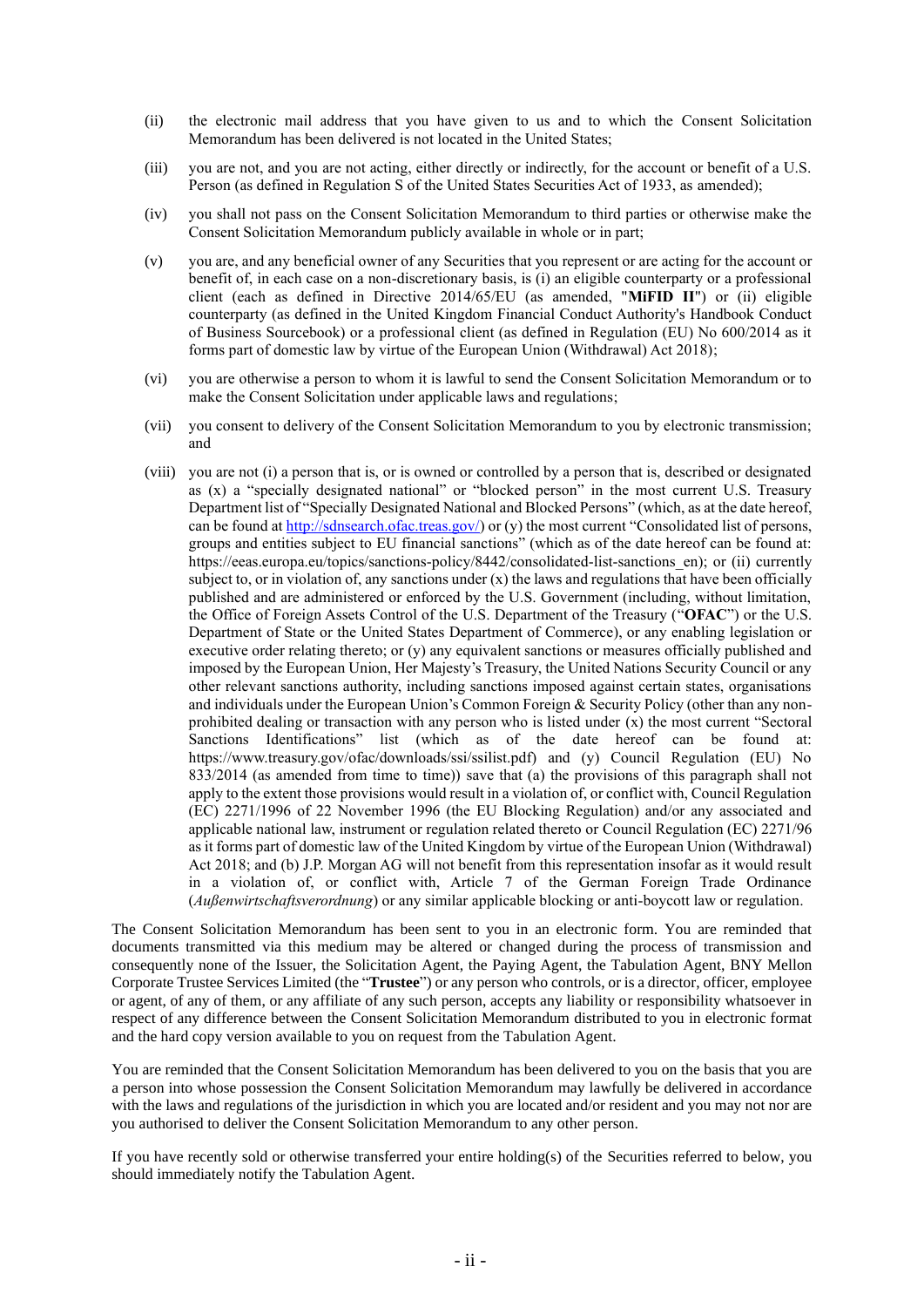**The Consent Solicitation Memorandum contains important information which should be read carefully before any decision is made with respect to the Consent Solicitation**. If any holder of Securities is in any doubt as to the action it should take, it is recommended to seek its own financial advice, including as to any tax consequences, from its stockbroker, bank manager, solicitor, legal adviser, accountant, independent financial adviser authorised under the Financial Services and Markets Act 2000, as amended (the "**FSMA**") (if in the United Kingdom) or other appropriately authorised financial adviser. Any individual or company whose Securities are held on its behalf by a broker, dealer, bank, custodian, trust company or other nominee must contact such entity if it wishes to participate in the Consent Solicitation.

The communication of the Consent Solicitation Memorandum by the Issuer and any other documents or materials relating to the Consent Solicitation is not being made, and such documents and/or materials have not been approved, by an authorised person for the purposes of section 21 of the FSMA. Accordingly, such documents and/or materials are not being distributed to, and must not be passed on to, the general public in the United Kingdom. Such documents and/or materials are only directed at and may only be communicated to: (1) any person within Article 43(2) or Article 49 of the Financial Services and Markets Act 2000 (Financial Promotion) Order 2005, which includes a creditor or member of the Issuer; and to (2) any other persons to whom these documents and/or materials may lawfully be communicated in circumstances where section 21(1) of the FSMA does not apply.

The Consent Solicitation does not constitute an offer to the public in the Republic of Italy within the meaning of Article 2(d) of Regulation (EU) 2017/1129 (the "**Prospectus Regulation**") and any applicable provision of Legislative Decree No. 58 of 24 February 1998, as amended. This Consent Solicitation Memorandum has not been or shall not be distributed in the Republic of Italy except to qualified investors (*investitori qualificati*) as defined in Article 2(e) the Prospectus Regulation. This Consent Solicitation Memorandum or any other documents or materials relating to the Consent Solicitation been or will be submitted to the clearance procedure of the *Commissione Nazionale per le Società e la Borsa* ("**CONSOB**").

This Consent Solicitation Memorandum has not been filed with, or reviewed by, any national or local securities commission or regulatory authority of any jurisdiction, nor has any such commission or authority passed upon the accuracy or adequacy of this Consent Solicitation Memorandum. Any representation to the contrary may be unlawful and a criminal offence.

You are otherwise reminded that the Consent Solicitation Memorandum has been delivered to you on the basis that you are a person into whose possession the Consent Solicitation Memorandum may be lawfully delivered in accordance with the laws and regulations of the jurisdiction in which you are located or resident and you may not, nor are you authorised to, deliver the Consent Solicitation Memorandum to any other person.

**The materials relating to the Consent Solicitation Memorandum do not constitute, and may not be used in connection with, an offer of, an offer to purchase or the solicitation of an offer to purchase or sell, any securities in any jurisdiction. The distribution of the Consent Solicitation Memorandum in certain jurisdictions may be restricted by law, and persons into whose possession the Consent Solicitation Memorandum comes are requested to inform themselves about, and to observe, any such restrictions.**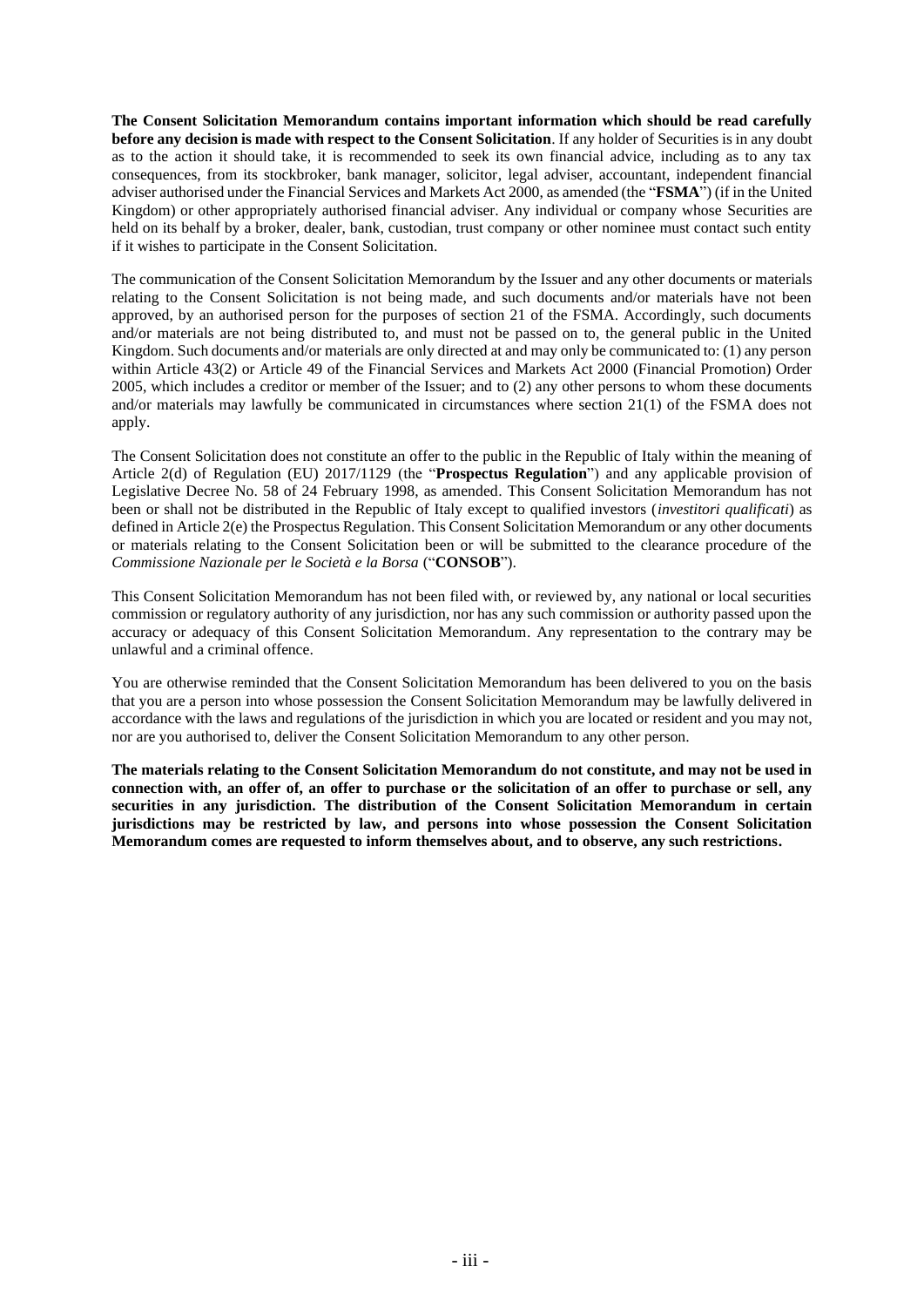#### **CONSENT SOLICITATION MEMORANDUM DATED 28 OCTOBER 2021**

#### **THIS DOCUMENT IS IMPORTANT AND REQUIRES YOUR IMMEDIATE ATTENTION**

**The distribution of this Consent Solicitation Memorandum in certain jurisdictions may be restricted by law and regulations, and persons into whose possession this Consent Solicitation Memorandum comes are required to inform themselves about, and to observe, any such restrictions. The Consent Solicitation (as defined below) is being made only outside the United States to persons other than "U.S. persons" (as defined in Regulation S under the United States Securities Act of 1933, as amended (the "Securities Act")). Nothing in this Consent Solicitation Memorandum constitutes or** contemplates an offer of, an offer to purchase or the solicitation of an offer to purchase or sell any security in the **United States or any other jurisdiction.**

**Invitation by**



# **ENEL – Società per Azioni**

*(incorporated with limited liability in the Republic of Italy)*

**(the "Issuer" or "ENEL") to eligible holders of the Issuer's:**

| <b>Securities</b>                                                                        | <b>ISIN</b>  | <b>Principal Amount</b><br>Outstanding | <b>Current Coupon</b>     |
|------------------------------------------------------------------------------------------|--------------|----------------------------------------|---------------------------|
| $\epsilon$ 900,001,000 6 Year Non-Call Capital<br>Securities due 2080 (the "Securities") | XS2000719992 | €900,001,000                           | 3.500 per cent. per annum |

to consider and, if thought fit, approve the Proposal (as defined herein), being the modifications of the terms and conditions of the Securities (the "**Conditions**") as set out at Annex II (*Amended Conditions for the Securities*) and the modifications to the Trust Deed for the Securities (as defined below), by way of an extraordinary resolution of the Securityholders for the Securities (the "**Extraordinary Resolution**") to be proposed at the Securityholders' meeting (the "**Meeting**"), all as further described in this Consent Solicitation Memorandum (the "**Consent Solicitation**").

The notice (the "**Notice of Meeting**") convening the Meeting on 9 December 2021 at 3PM (CET) in respect of the Securities, at Via Ombrone 2, 00198, Rome Italy at which the Extraordinary Resolution to approve the Proposal (as defined herein) and, its implementation will be considered and, if thought fit, passed, has been given in accordance with the Conditions and the Trust Deed, and pursuant to applicable Italian law and the Issuer's bylaws. A copy of the form of the Notice in respect of the Series is set out at in this Consent Solicitation Memorandum (see "*Annex I - Form of Notice of Meeting and Extraordinary Resolutions in respect of the Securities*").

The Issuer is inviting the Securityholders, by delivery of their instructions relating to the Consent Solicitation ("**Consent Instructions**"), to consent to the following proposed amendments to the relevant documents in respect of the Securities, and to give the express authorisations to the Proposal, as set out in this Consent Solicitation Memorandum at the section "**the Consent Solicitation**".

Subject to (i) the passing of the Extraordinary Resolution, (ii) the Consent Instruction being received by the Tabulation Agent by the Early Instruction Deadline and not being revoked (in the circumstances in which such revocation is permitted), (iii) the Issuer not having previously terminated the Consent Solicitation in accordance with the provisions for such termination (set out in section "*Amendment and Termination*"), and (iv) the Extraordinary Resolution being duly registered with the Companies' Register of Rome, and the Supplemental Trust Deed and the Supplemental Agency Agreement (each as defined below) in final form being signed and taking effect, Eligible Securityholders who have voted in favour of the Extraordinary Resolution by delivering or procuring the delivery of a valid Consent Instruction (which is not validly revoked), will be eligible to receive the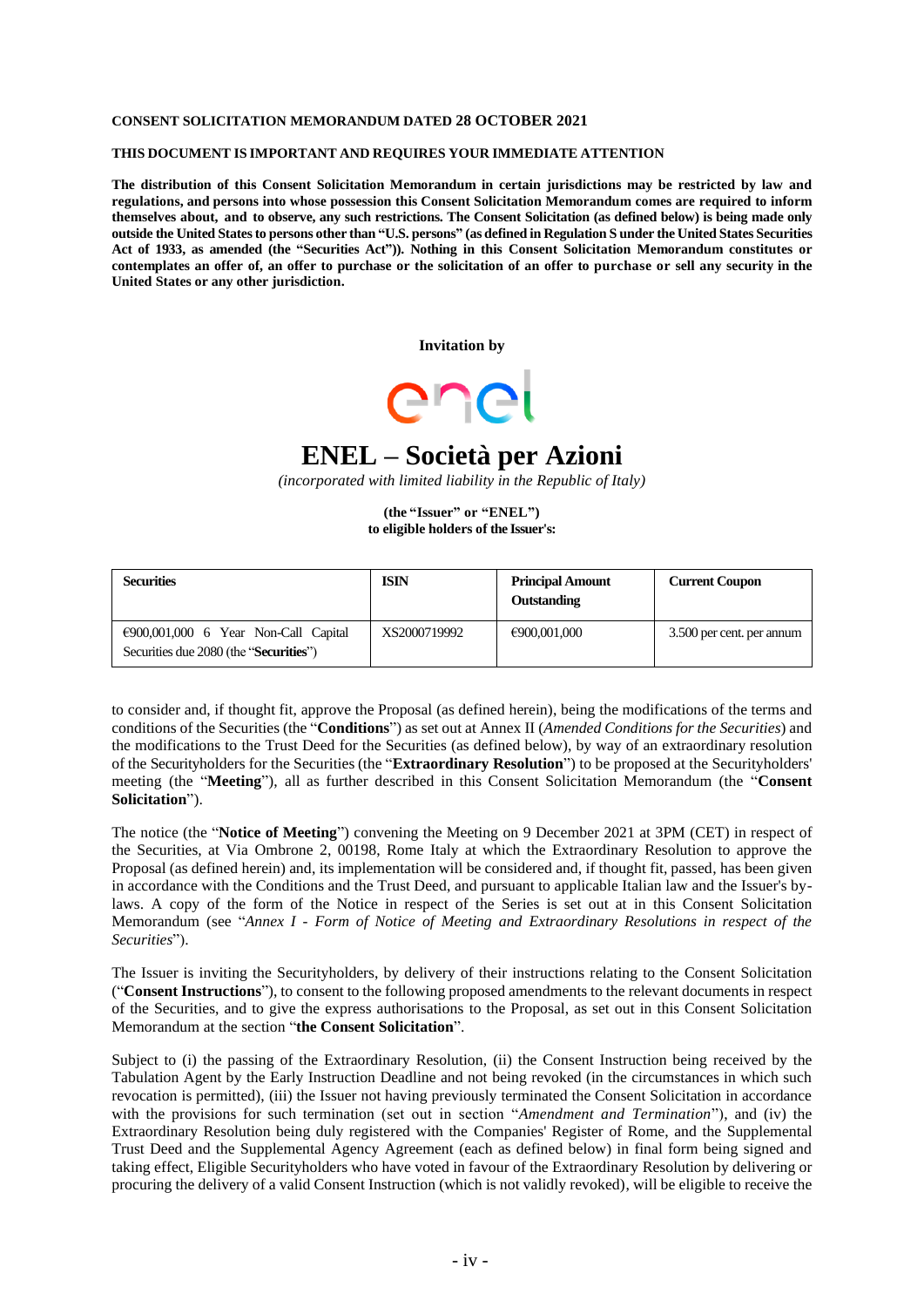Early Participation Fee (as defined below), being an amount equal to 0.125 per cent. of the aggregate principal amount of the Securities which are the subject of such Consent Instruction.

**No Early Participation Fee will be payable to any Securityholders (i) voting in favour of the Extraordinary Resolution but whose Consent Instructions are received after the Early Instruction Deadline (as the same may be extended at the Issuer's sole and absolute discretion), (ii) attending and voting at the Meeting in person or through a representative or proxy other than by submitting a Consent Instruction, (iii) voting against the Extraordinary Resolution, (iv) abstaining from voting or (v) that validly revoke their Consent Instruction. Nothing in this Consent Solicitation Memorandum or in any document or agreement relating to the Consent Solicitation will entitle any person that is a Restricted Owner (as defined below) to receive any amount in respect of the Early Participation Fee.**

**THE DEADLINE FOR DELIVERY OF CONSENT INSTRUCTIONS BY SECURITYHOLDERS WISHING TO VOTE ON THE EXTRAORDINARY RESOLUTION AND TO BE ELIGIBLE TO RECEIVE THE EARLY PARTICIPATION FEE IS THE EARLY INSTRUCTION DEADLINE (AS DEFINED BELOW).**

**THE EARLY INSTRUCTION DEADLINE IS 5PM (CET) ON 10 NOVEMBER 2021, AS THE SAME MAY BE EXTENDED OR AMENDED AT THE SOLE AND ABSOLUTE DISCRETION OF THE ISSUER.**

**THE CONSENT SOLICITATION HOWEVER, IS EXPECTED TO END ON THE EXPIRATION DEADLINE (I.E. AT 3PM (CET) ON 7 DECEMBER 2021), SUBJECT TO THE RIGHT OF THE ISSUER TO EXTEND, RE-OPEN AND/OR TERMINATE THE CONSENT SOLICITATION. SECURITYHOLDERS MAY CONTINUE TO SUBMIT CONSENT INSTRUCTIONS UP TO THE EXPIRATION DEADLINE, BUT ANY SECURITYHOLDERS FROM WHOM A VALID CONSENT INSTRUCTION IS RECEIVED AFTER THE EARLY INSTRUCTION DEADLINE WILL NOT BE ELIGIBLE TO RECEIVE THE EARLY PARTICIPATION FEE.**

**PURSUANT TO ARTICLE 83-***SEXIES* **OF ITALIAN LEGISLATIVE DECREE NO. 58 OF 24 FEBRUARY 1998, SECURITYHOLDERS ENTITLED TO PARTICIPATE AND VOTE AT THE MEETING ARE ONLY THOSE SECURITYHOLDERS WHO ON THE RECORD DATE (I.E. AT CLOSE OF BUSINESS ON 30 NOVEMBER 2021) OWN INTERESTS IN THE SECURITIES THROUGH AN ACCOUNT WITH THE CLEARING SYSTEMS (AS DEFINED BELOW), AS CERTIFIED BY THE CLEARING SYSTEMS ON THE BASIS OF THEIR INTERNAL RECORDS. IF THE BENEFICIAL OWNER OF THE SECURITIES IS NOT A DIRECT PARTICIPANT, SUCH SECURITYHOLDER MUST ARRANGE FOR THE DIRECT PARTICIPANT THROUGH WHICH IT HOLDS THE SECURITIES TO COMPLETE ON ITS BEHALF THE PROCEDURE REQUIRED TO ATTEND AND VOTE AT THE MEETING.**

**ADMISSION OF SECURITYHOLDERS TO THE MEETING AND THE RIGHT TO VOTE THEREAT IS SUBJECT TO THE DELIVERY TO THE TABULATION AGENT, ON BEHALF OF THE ISSUER, BY NO LATER THAN 4PM, LONDON TIME (5PM (CET)), ON THE THIRD TRADING DAY BEFORE THE DATE OF THE MEETING, I.E. 6 DECEMBER 2021, OF A NOTICE ISSUED BY THE CLEARING SYSTEM CONFIRMING THE ENTITLEMENT OF THE SECURITYHOLDER TO ATTEND AND VOTE AT THE MEETING ON THE BASIS OF THE INTERNAL RECORDS OF SUCH CLEARING SYSTEM AS OF THE RECORD DATE. SECURITYHOLDERS SUBMITTING CONSENT INSTRUCTIONS TO THE CLEARING SYSTEMS ARE NOT REQUIRED TO REQUEST SUCH EVIDENCE TO BE SENT TO THE TABULATION AGENT.**

**IN ADDITION TO THE FOREGOING, PURSUANT TO APPLICABLE ITALIAN LAWS AND REGULATIONS, THE RIGHT TO ATTEND AND VOTE SHALL ALSO BE LEGITIMATE IF THE NOTICE IS RECEIVED BY THE TABULATION AGENT, ON BEHALF OF THE ISSUER, AFTER 4PM, LONDON TIME (5PM (CET)), ON 6 DECEMBER 2021, PROVIDED THAT IT IS RECEIVED BEFORE THE BEGINNING OF THE MEETING. THE HOLDERS OF SECURITIES BECOMING OWNERS OF THE SECURITIES AFTER THE RECORD DATE ARE NOT ENTITLED TO ATTEND OR VOTE AT THE MEETING.**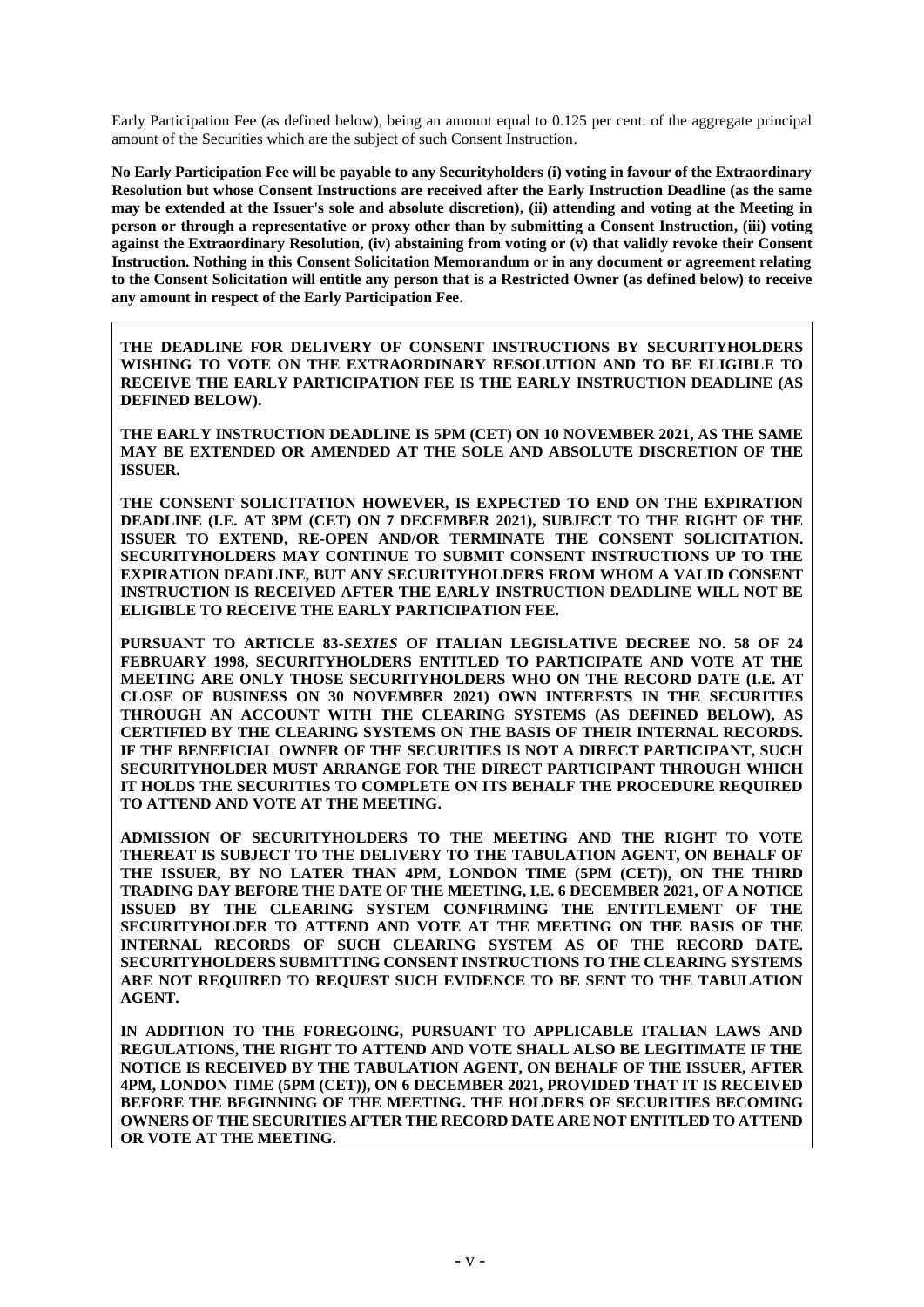**The provisions of this Consent Solicitation Memorandum are without prejudice to the rights of Securityholders under the Conditions, the Trust Deed, the Italian Civil Code, and the Issuer's By-laws. Accordingly, Securityholders may vote at the Meeting, provided in each case that they are Securityholders as of the Record Date and provided that they have submitted a valid Voting Instruction or obtained a valid Voting Certificate, which may be requested from the Principal Paying Agent up to 48 hours prior to the commencement of the Meeting.**

**Custodians, Direct Participants and Clearing Systems will have deadlines for receiving instructions prior to the Expiration Deadline and/or the Meetings and Securityholders should contact the intermediary through which they hold their Securities as soon as possible to ensure proper and timely delivery of instructions. Before making a decision with respect to the Consent Solicitation, Securityholders should carefully consider all of the information in this Consent Solicitation Memorandum and in particular the risk factors described under the section entitled "***Risk Factors and Certain Considerations Relating to the Consent Solicitation***".**

**Subject to (i) the passing of the Extraordinary Resolution, (ii) the Consent Instruction being received by the Tabulation Agent by the Early Instruction Deadline and not being revoked (in the circumstances in which such revocation is permitted), (iii) the Issuer not having previously terminated the Consent Solicitation in accordance with the provisions for such termination (set out in "Amendment and Termination") and (iv) the Extraordinary Resolution being duly registered with the Companies' Register of Rome, and the Supplemental Trust Deed and the Supplemental Agency Agreement (each as defined below) in final form being signed and taking effect, the Issuer will pay the Early Participation Fee to the Eligible Securityholder voting in favour of the Extraordinary Resolution by no later than the Payment Date. Please note that payment of the Early Participation Fee in respect of the Securities is conditional on passing of the Extraordinary Resolution. The Early Participation Fee will only be paid to Eligible Securityholders in respect of whom the Consent Instruction is submitted by each Direct Participant through the Clearing Systems to the Tabulation Agent prior to the Early Instruction Deadline and is not validly revoked. For further conditions and details in relation to the Early Participation Fee, please refer to the section "***The Consent Solicitation - Early Participation Fee***".**

Any question or request for information in relation to the Consent Solicitation should be directed to the Solicitation Agent at the email address provided on the last page of this Consent Solicitation Memorandum. Requests for additional copies of this Consent Solicitation Memorandum or related documents and questions relating to the procedures for voting in respect of the Consent Solicitation should be directed to the Tabulation Agent at the telephone number or email address provided on the last page of this Consent Solicitation Memorandum.

*Solicitation Agent*

**J.P. MORGAN**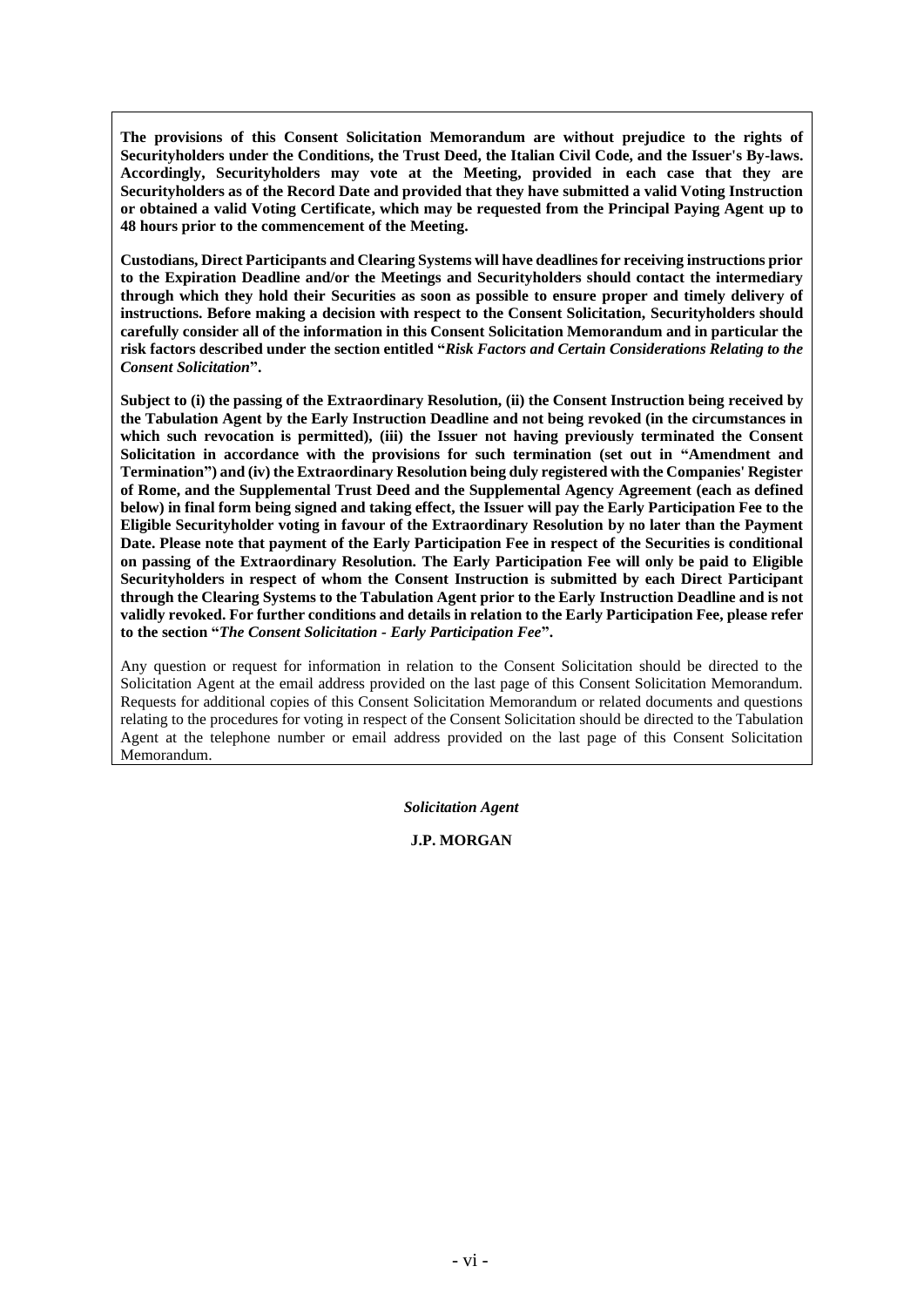**This Consent Solicitation Memorandum contains important information which should be read carefully** before any decision is made with respect to the Consent Solicitation. If any Securityholder is in any doubt as to the action it should take or is unsure of the impact of the implementation of the Proposal or the **passing of any Extraordinary Resolution, it is recommended to seek its own financial and legal advice, including in respect of any tax consequences, immediately from its broker, bank manager, solicitor, accountant or other independent financial, tax or legal adviser. Any individual or company whose Securities are held on its behalf by a broker, dealer, bank, custodian, trust company or other nominee** or intermediary must contact such entity if it wishes to participate in the Consent Solicitation or otherwise **participate at the Meeting at which the Extraordinary Resolution is to be considered. None of: (i) the Issuer; (ii) J.P. Morgan AG (the "Solicitation Agent"); (iii) the Tabulation Agent; and (iv) the Trustee expresses any opinion about the terms of the Consent Solicitation or any Extraordinary Resolution or makes any recommendation whether Securityholders should participate in the Consent Solicitation or otherwise participate at the Meeting.**

**In accordance with normal practice, the Trustee has not been involved in the formulation of the Proposal outlined in this Consent Solicitation Memorandum and the Trustee expresses no opinion on the merits of the Proposal. The Trustee has not made and will not make any assessment of the merits of the Proposal or of the impact of the Proposal on the interests of the Securityholders either as a class or as individuals. The Trustee recommends that Securityholders who are unsure of the impact of the Proposal should take their own independent financial, legal and tax advice on the merits and on the consequences of voting in favour of or against or taking no action in respect of the Proposal, including any tax consequences. The Trustee has not independently verified, does not make any representation or warranty, express or implied, and is not responsible for the accuracy, completeness, validity or correctness of the statements made in this Consent Solicitation Memorandum or omissions therefrom.**

**Capitalised terms used in this Consent Solicitation Memorandum have the meaning given in the section headed "***Definitions***" and any other definitions of such terms are for ease of reference only and shall not affect their interpretation.**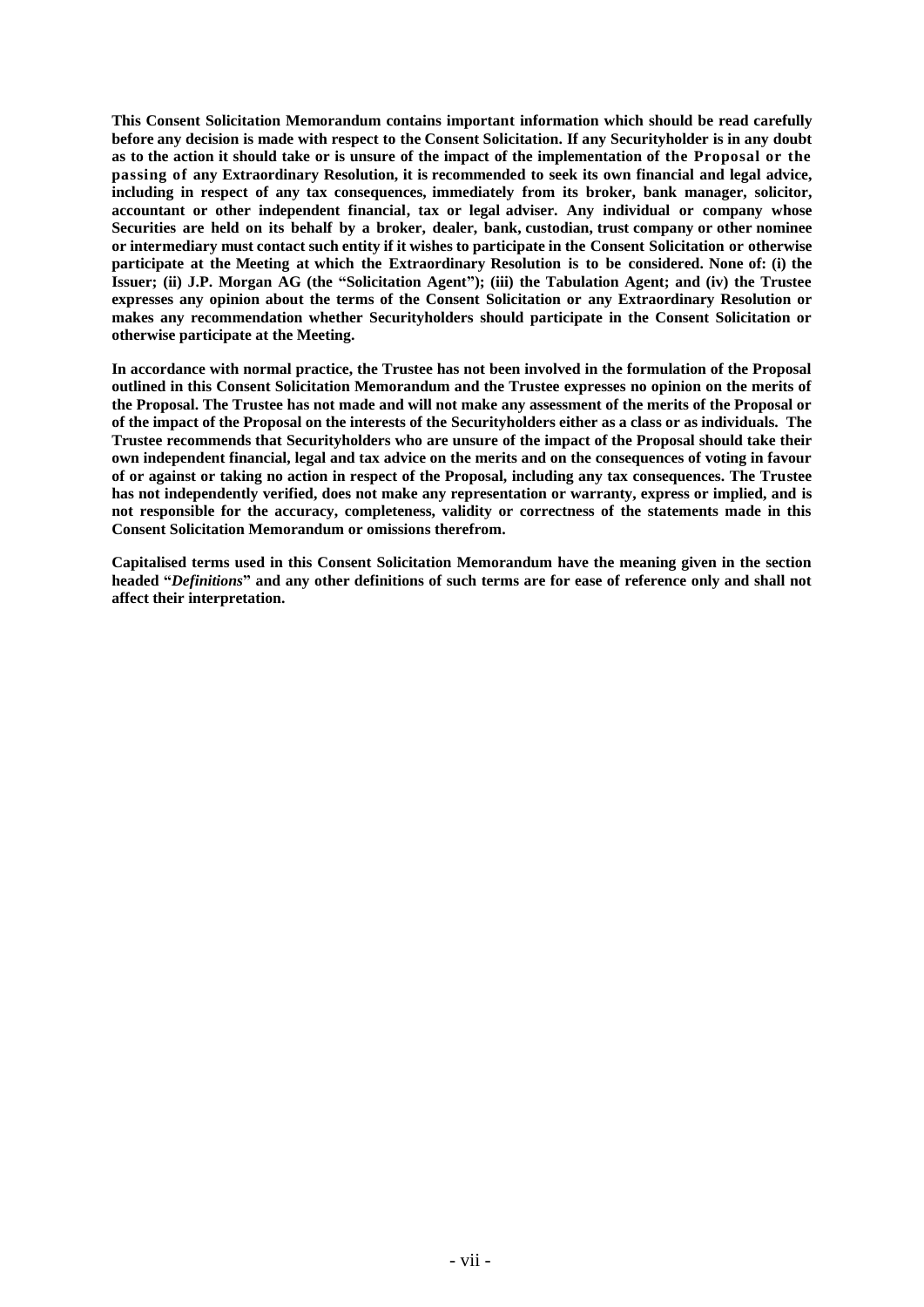#### **IMPORTANT INFORMATION – FORWARD-LOOKING STATEMENTS**

There are statements in this Consent Solicitation Memorandum, such as statements that include the words or phrases "will likely result", "are expected to", "will continue", "is anticipated", "anticipate", "estimate", "project", "may", "might", "could", "believe", "expect", "plan", "potential" or similar expressions that are forward-looking statements. These statements are subject to certain risks and uncertainties. Actual results may differ materially from those suggested by these statements due to, among others, the risks or uncertainties listed below.

These forward-looking statements are not guarantees of future performance. Rather, they are based on current views and assumptions and involve known and unknown risks, uncertainties and other factors, many of which are outside the control of the Issuer and are difficult to predict, that may cause actual results or developments to differ materially from any future results or developments expressed or implied by the forward-looking statements. Factors that could cause actual results to differ materially from those contemplated by the forward-looking statements include, but are not limited to, the risks and uncertainties detailed in the section entitled "Risk Factors".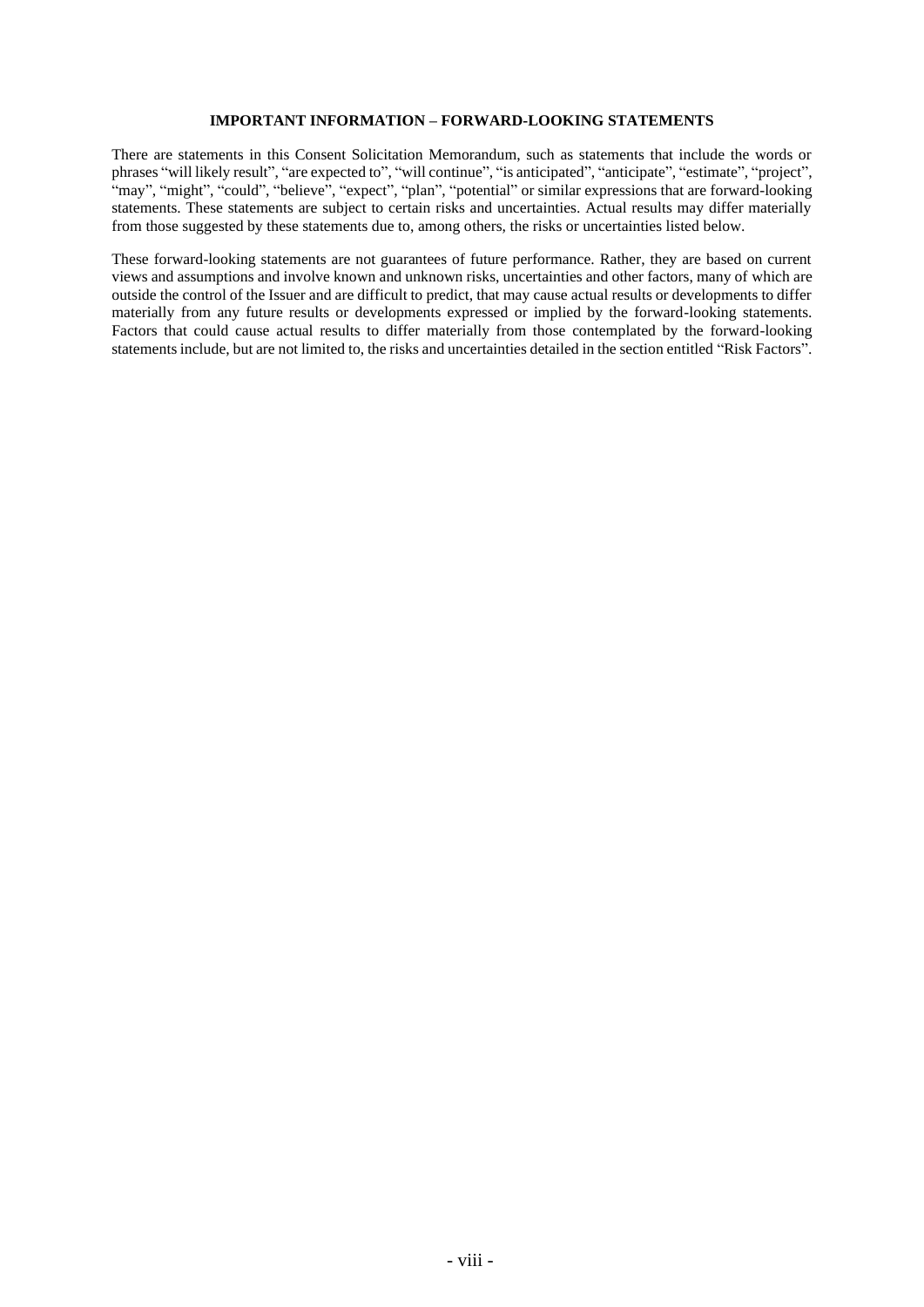# **CONTENTS**

# Page

| RISK FACTORS AND CERTAIN CONSIDERATIONS RELATING TO THE CONSENT SOLICITATION57 |  |
|--------------------------------------------------------------------------------|--|
|                                                                                |  |
|                                                                                |  |
|                                                                                |  |
|                                                                                |  |
| ANNEX I FORM OF NOTICE OF MEETING AND EXTRAORDINARY RESOLUTION IN RESPECT OF   |  |
|                                                                                |  |
|                                                                                |  |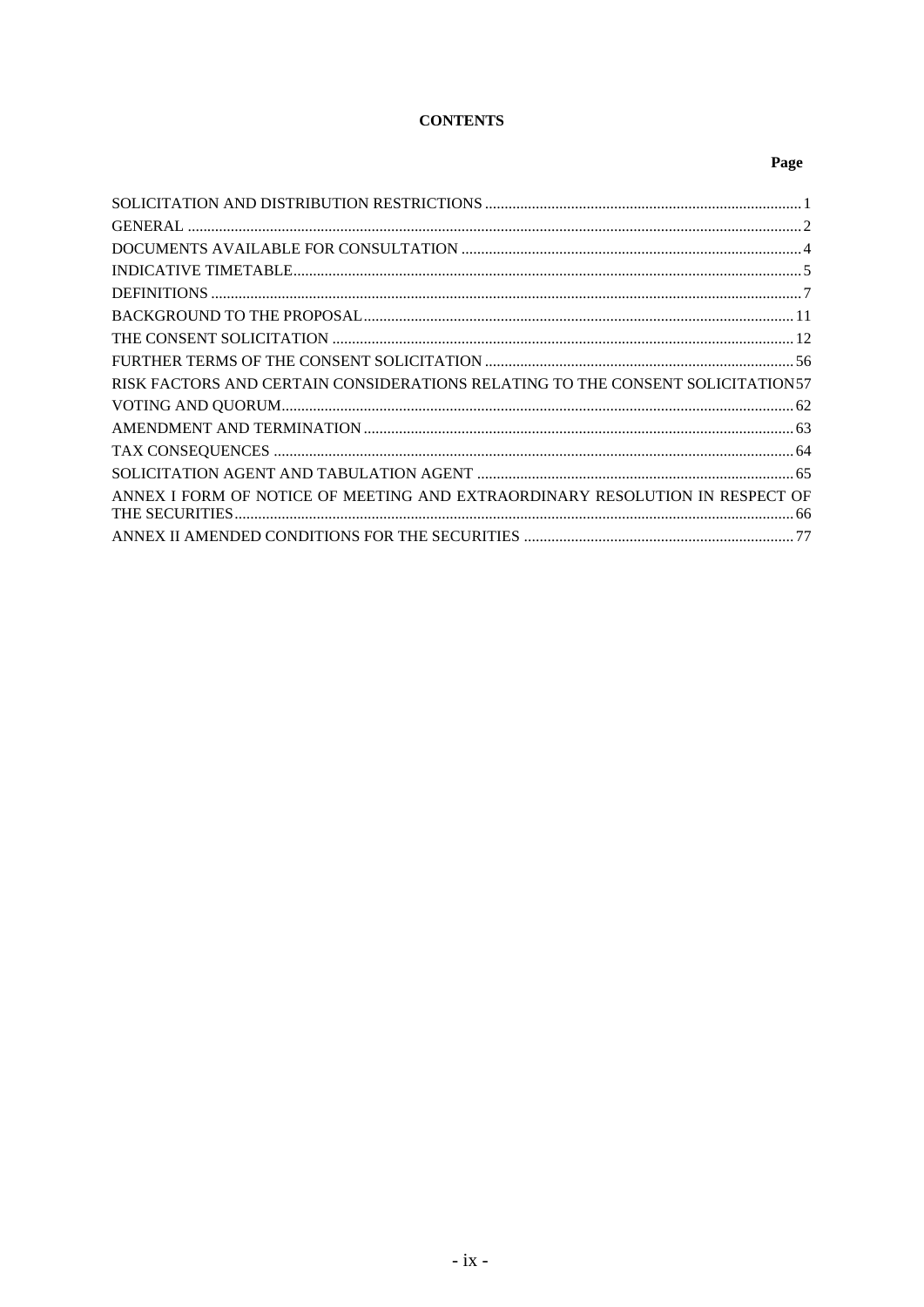# **SOLICITATION AND DISTRIBUTION RESTRICTIONS**

*This Consent Solicitation Memorandum does not constitute an invitation to participate in the Consent Solicitation in any jurisdiction in which, or to any person to whom, it is unlawful to make such invitation or for there to be such participation under applicable securities laws or regulations. The distribution of this Consent Solicitation Memorandum in certain jurisdictions may be restricted by law or regulations.*

*Persons into whose possession this Consent Solicitation Memorandum comes are required by each of the Issuer, the Solicitation Agent, the Trustee and the Tabulation Agent to inform themselves about, and to observe, any such restrictions. None of the Issuer, the Solicitation Agent, the Trustee or the Tabulation Agent will incur any liability for its own failure or the failure of any other person or persons to comply with the provisions of any such restrictions.*

# **United States**

The Consent Solicitation is only being made outside the United States, to persons other than "**U.S. persons**" (as defined in Regulation S under the Securities Act). Any purported participation in the Consent Solicitation resulting directly or indirectly from a violation of these restrictions will be invalid and any participation in the Consent Solicitation by a person that is located or resident in the United States or that is a U.S. person, or by any agent, fiduciary or other intermediary acting on a non-discretionary basis for a beneficial owner that is giving instructions from within the United States or that is any U.S. person will not be accepted.

This Consent Solicitation Memorandum is not an offer of securities for sale in the United States or to any U.S. person. Securities may not be offered or sold in the United States absent registration or an exemption from registration. The Securities have not been, and will not be, registered under the Securities Act, or the securities laws of any state or other jurisdiction of the United States, and may not be offered or sold in the United States or to, or for the account or benefit of, U.S. persons, unless an exemption from the registration requirements of the Securities Act is available.

Each Securityholder participating in the Consent Solicitation will represent that it is located and resident outside the United States and is not a U.S. person or a dealer or other professional fiduciary in the United States acting only on a discretionary basis for the benefit or account of non-U.S. persons located outside the United States.

For the purpose of this Consent Solicitation Memorandum, "**United States**" means the United States of America, its territories and possessions, any state of the United States of America and the District of Columbia.

#### **Italy**

The Consent Solicitation does not constitute an offer to the public in the Republic of Italy within the meaning of Article 2(d) of Regulation (EU) 2017/1129 (the "**Prospectus Regulation**") and any applicable provision of Legislative Decree No. 58 of 24 February 1998, as amended. This Consent Solicitation Memorandum has not been or shall not be distributed in the Republic of Italy except to qualified investors (*investitori qualificati*) as defined in Article 2(e) the Prospectus Regulation. This Consent Solicitation Memorandum has not been to the clearance procedure of the Commissione Nazionale per le Società e la Borsa ("**CONSOB**").

#### **General**

Nothing in this Consent Solicitation Memorandum constitutes or contemplates an offer of, an offer to purchase or the solicitation of an offer to sell any security in any jurisdiction and participation in the Consent Solicitation by a Securityholder in any circumstances in which such participation is unlawful will not be accepted.

Each Securityholder participating in the Consent Solicitation will be required to represent that it is an Eligible Securityholder as set out under section "*Risk Factors and Certain Considerations relating to the Consent Solicitation*", section [2.1](#page-32-0) "*Procedures for participating in the Consent Solicitation*".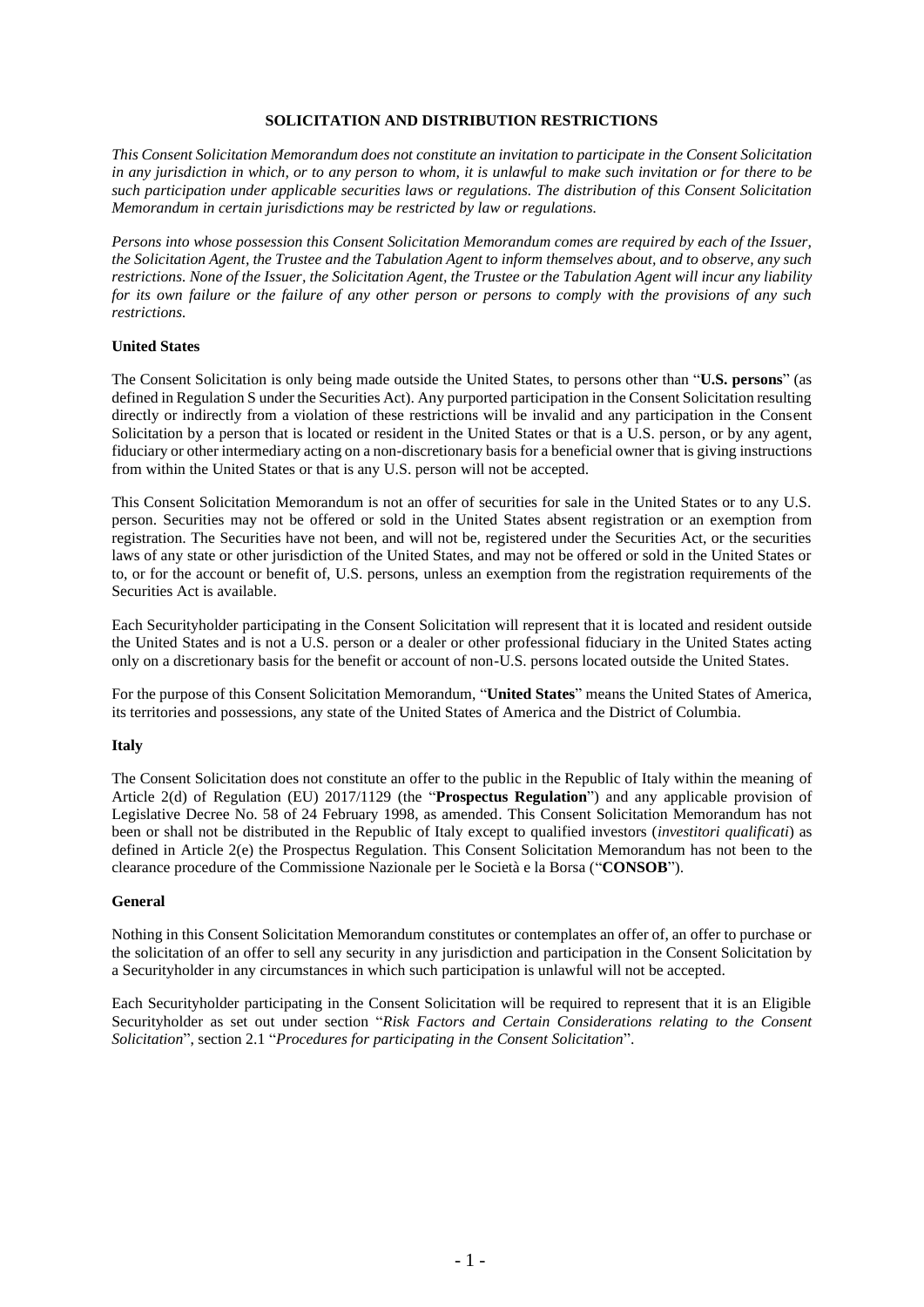#### **GENERAL**

The Issuer accepts responsibility for the information contained in this Consent Solicitation Memorandum. To the best of the knowledge and belief of the Issuer, the information contained in this Consent Solicitation Memorandum is in accordance with the facts and does not omit anything likely to affect the import of such information.

Each Securityholder is solely responsible for making its own independent appraisal of all matters as such Securityholder deems appropriate (including those relating to the Consent Solicitation and the Extraordinary Resolution) and each Securityholder must make its own decision whether to participate in the Consent Solicitation or otherwise participate at the Meeting.

The delivery or distribution of this Consent Solicitation Memorandum shall not under any circumstances create any implication that the information contained in this Consent Solicitation Memorandum is correct as of any time subsequent to the date of this Consent Solicitation Memorandum or that there has been no change in the information set out in this Consent Solicitation Memorandum or in the affairs of the Issuer or that the information in this Consent Solicitation Memorandum has remained accurate and complete. None of the Solicitation Agent, the Tabulation Agent, the Trustee or the Principal Paying Agent or any of their respective directors, officers, employees, agents or affiliates accepts any responsibility for the information contained in this Consent Solicitation Memorandum.

If any Securityholder is in any doubt as to any aspect of the Proposal in this Consent Solicitation Memorandum and/or the action it should take, it is recommended to seek its own financial advice, including as to any tax consequences, from its stockbroker, bank manager, solicitor, accountant, independent financial, tax or legal adviser, authorised under the Financial Services and Markets Act 2000, as amended (the "**FSMA**") (if in the United Kingdom) or other appropriately authorised financial or other adviser.

This Consent Solicitation Memorandum does not constitute a solicitation in any circumstances in which such solicitation is unlawful. No person has been authorised to make any recommendation on behalf of the Issuer, the Solicitation Agent, the Tabulation Agent or the Trustee in respect of this Consent Solicitation Memorandum, the Consent Solicitation or the Extraordinary Resolution. No person has been authorised to give any information, or to make any representation in connection with the Consent Solicitation or the Extraordinary Resolution, other than those contained in this Consent Solicitation Memorandum. If made or given, such recommendation or any such information or representation must not be relied upon as having been authorised by any of the Issuer, the Solicitation Agent, the Tabulation Agent, the Trustee or any of their respective directors, officers, employees, agents or affiliates.

**None of the Solicitation Agent, the Trustee, the Principal Paying Agent, the Tabulation Agent or any of their respective directors, officers, employees, agents or affiliates has verified, or assumes any responsibility for the accuracy or completeness of, any of the information concerning the Consent Solicitation, the Extraordinary Resolution, the Issuer, the Securities or the factual statements contained in, or the effect or effectiveness of, this Consent Solicitation Memorandum, the Annexes hereto or any other documents referred to in this Consent Solicitation Memorandum or assumes any responsibility for any failure, acts or omissions by the Issuer in connection with the Consent Solicitation, to disclose events that may have occurred and may affect the significance or accuracy of such information or the terms of any amendment (if any) to the Consent Solicitation.**

The Tabulation Agent and the Solicitation Agent are the agents of the Issuer and owe no duty to any Securityholder.

This Consent Solicitation Memorandum is only issued to and directed at Securityholders for the purposes of the Consent Solicitation. No other person may rely upon its contents, and it should not be relied upon by any Securityholder for any other purpose.

The applicable provisions of the FSMA must be complied with in respect of anything done in relation to the Consent Solicitation or the Meeting in, from or otherwise involving the United Kingdom.

The Issuer and J.P. Morgan AG have entered into the Solicitation Agency Agreement, which contains provisions relating to the payment of fees and expenses and indemnity arrangements relating to the Consent Solicitation. The Solicitation Agent and/or its affiliates may, to the extent permitted by applicable law, have or hold a position in the Securities and the Solicitation Agent and/or its affiliates may, to the extent permitted by applicable law, make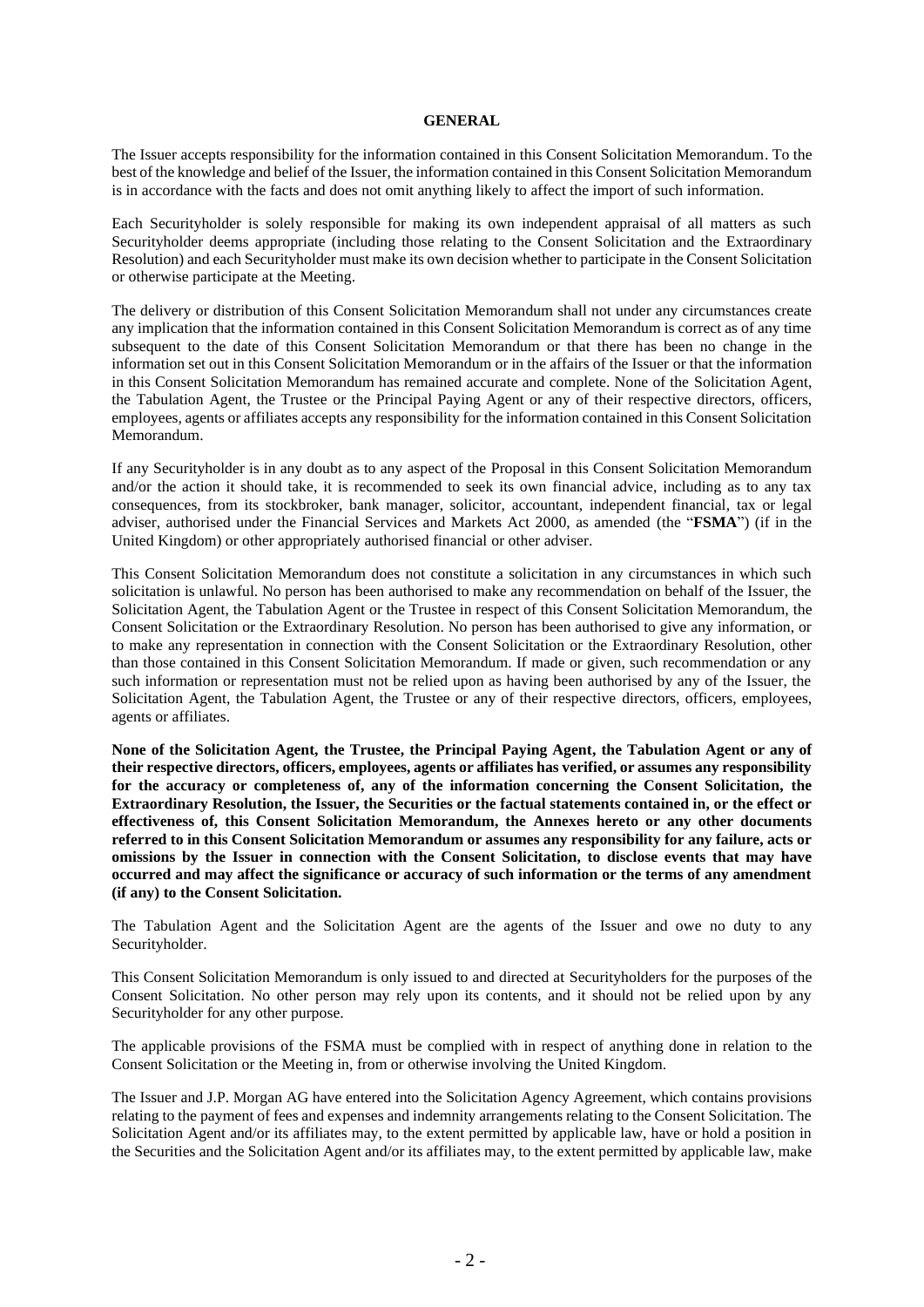or continue to make a market in, or vote in respect of, or act as principal in any transactions in, or relating to, or otherwise act in relation to, the Securities in any manner they deem appropriate.

The Solicitation Agent and its affiliates have provided and will continue to provide certain investment banking services for the Issuer for which they have received, and will receive, compensation that is customary for services of such nature.

This Consent Solicitation Memorandum does not constitute an offer to purchase Securities or the solicitation of an offer to sell Securities. The Consent Solicitation will not apply to Securityholders in any jurisdiction in which such solicitation is unlawful. In those jurisdictions where the securities or other laws require the Consent Solicitation to be made by a licensed broker or dealer, any actions in connection with the Consent Solicitation shall be deemed to be made on behalf of the Issuer by the Solicitation Agent or one or more registered brokers or dealers licensed under the laws of such jurisdiction.

The distribution of this Consent Solicitation Memorandum in certain jurisdictions may be restricted by law or regulation. Persons into whose possession this Consent Solicitation Memorandum comes are required by the Issuer, the Solicitation Agent, the Trustee and the Tabulation Agent to inform themselves about, and to observe, any such restrictions. None of the Issuer, the Solicitation Agent, the Trustee or the Tabulation Agent will incur any liability for such persons' failure or the failure of any other person or persons to comply with the provisions of any such restrictions.

In this Consent Solicitation Memorandum, references to "**EUR**", "**euro**" and "**€**" refers to the lawful currency introduced at the start of the third stage of European economic and monetary union pursuant to the Treaty on the Functioning of the European Union, as amended.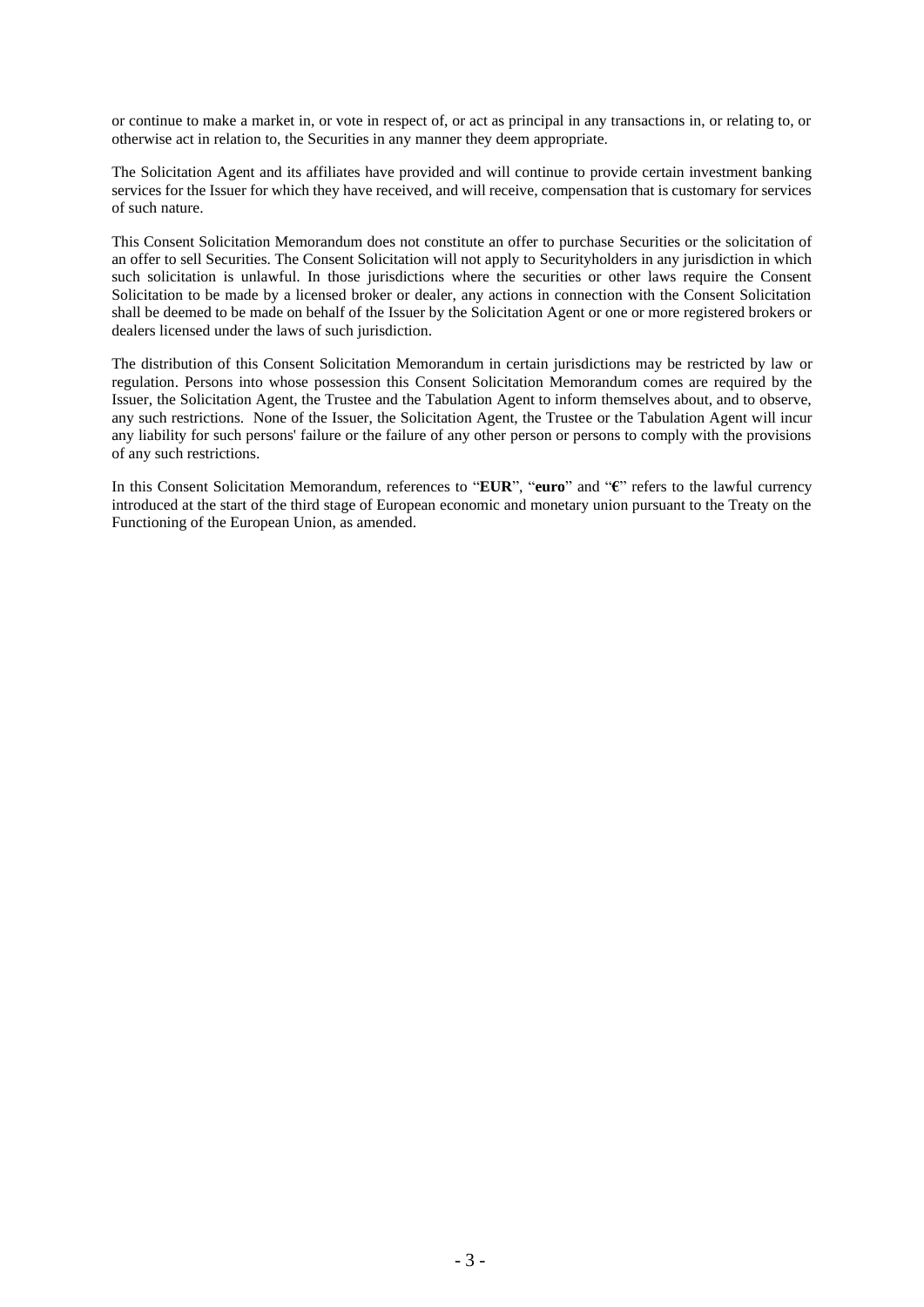# **DOCUMENTS AVAILABLE FOR CONSULTATION**

The following documents (as applicable) are available for inspection and/or collection up to 15 minutes before the Meeting: (a) at the Issuer's corporate seat, and (b) upon request being made to the Tabulation Agent by email: enel@lucid-is.com:

- this Consent Solicitation Memorandum;
- the Notice (as defined below);
- the explanatory report of the Board of Directors of the Issuer on the only item on the agenda of the Meeting;
- the Trust Deed (which includes the Conditions of the Securities) (as defined below);
- the Agency Agreement (as defined below);
- the draft of the Supplemental Agency Agreement (as defined below); and
- the draft of the Supplemental Trust Deed (as defined below) (attaching the Amended Conditions in the form set out in Annex II to this Consent Solicitation Memorandum).

Any revised version of the draft Supplemental Trust Deed will be made available as described above and marked to indicate changes to the draft made available on the date of this Consent Solicitation Memorandum and will supersede the previous drafts of the documents and Securityholders will be deemed to have notice of any such changes.

All the above documents will also be published on the Issuer's website [\(https://www.enel.com/investors/investing/hybrid-bonds/consent-solicitation.html\)](https://www.enel.com/investors/investing/hybrid-bonds/consent-solicitation.html) and in accordance with the applicable provisions of law.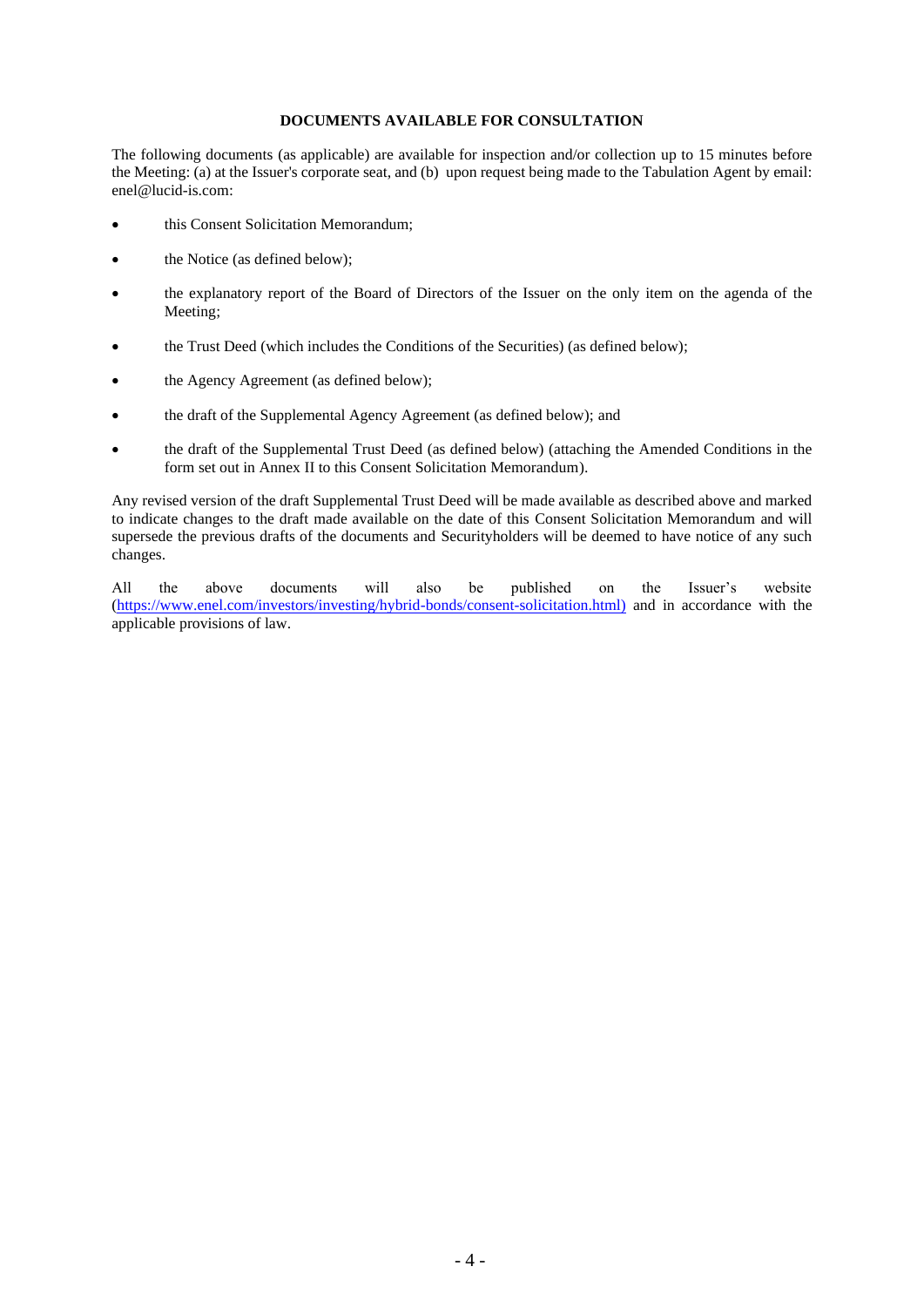# **INDICATIVE TIMETABLE**

*Set out below is an indicative timetable showing one possible outcome for the timing of the Consent Solicitation, which will depend, among other things, on timely receipt (and non-revocation, in the circumstances in which revocation is permitted) of instructions, the rights of the Issuer to extend, re-open, waive any condition of, amend and/or terminate the Consent Solicitation (other than the terms of the Extraordinary Resolution) as described in this Consent Solicitation Memorandum and the passing of the Extraordinary Resolution (and satisfaction of the Eligibility Condition) at the Meeting. Accordingly, the actual timetable may differ significantly from the timetable below.*

#### **Event**

|                                                                                                                                                                                                                                                                                                                                                                                           | Date                          | Time (CET) |
|-------------------------------------------------------------------------------------------------------------------------------------------------------------------------------------------------------------------------------------------------------------------------------------------------------------------------------------------------------------------------------------------|-------------------------------|------------|
| <b>Announcement of Consent Solicitation and Proposal</b>                                                                                                                                                                                                                                                                                                                                  |                               |            |
|                                                                                                                                                                                                                                                                                                                                                                                           |                               |            |
| Notice of the meeting published as described in "The Consent Solicitation –<br>Notice"                                                                                                                                                                                                                                                                                                    | 28 October 2021               |            |
| Extract of the Notice with respect to the Securities published in Italian on a<br>daily newspaper.                                                                                                                                                                                                                                                                                        | 29 October 2021               |            |
| <b>Early Instruction Deadline</b>                                                                                                                                                                                                                                                                                                                                                         | 10 November 2021 (5PM<br>CET) |            |
| Deadline for delivery of valid Consent Instructions by the Eligible<br>Securityholders voting in favour of the Extraordinary Resolution for such<br>Eligible Securityholders to be eligible to receive the Early Participation Fee,<br>according to the conditions set out under section "The Consent Solicitation -<br>Early Participation Fee" of this Consent Solicitation Memorandum. |                               |            |
| <b>Record Date</b>                                                                                                                                                                                                                                                                                                                                                                        |                               |            |
| Security holders as of this date are eligible to participate in the Consent<br>Solicitation.                                                                                                                                                                                                                                                                                              | 30 November 2021              |            |
| <b>Expiration Deadline</b>                                                                                                                                                                                                                                                                                                                                                                |                               |            |
| Deadline for Securityholders as of the Record Date to (i) deliver through the<br>Clearing Systems or procure delivery on their behalf to the Tabulation Agent<br>of a valid Consent Instruction in respect of the Extraordinary Resolution in<br>order to participate in the Consent Solicitation or (ii) submit a Voting<br>Instruction or (iii) obtain a valid Voting Certificate.      | 7 December 2021 (3PM CET)     |            |
| <b>Meeting</b>                                                                                                                                                                                                                                                                                                                                                                            |                               |            |
| Meeting of the Security holders of the Securities                                                                                                                                                                                                                                                                                                                                         |                               |            |
| Meeting of the Security holders of the Securities to be held at Via Ombrone 2,<br>00198, Rome Italy.                                                                                                                                                                                                                                                                                      | 9 December 2021 (3PM CET)     |            |
| Announcement and publication of results of Meeting                                                                                                                                                                                                                                                                                                                                        |                               |            |
|                                                                                                                                                                                                                                                                                                                                                                                           |                               |            |

Announcement and publication of the results of the Meeting. As soon as reasonably practicable after the Meeting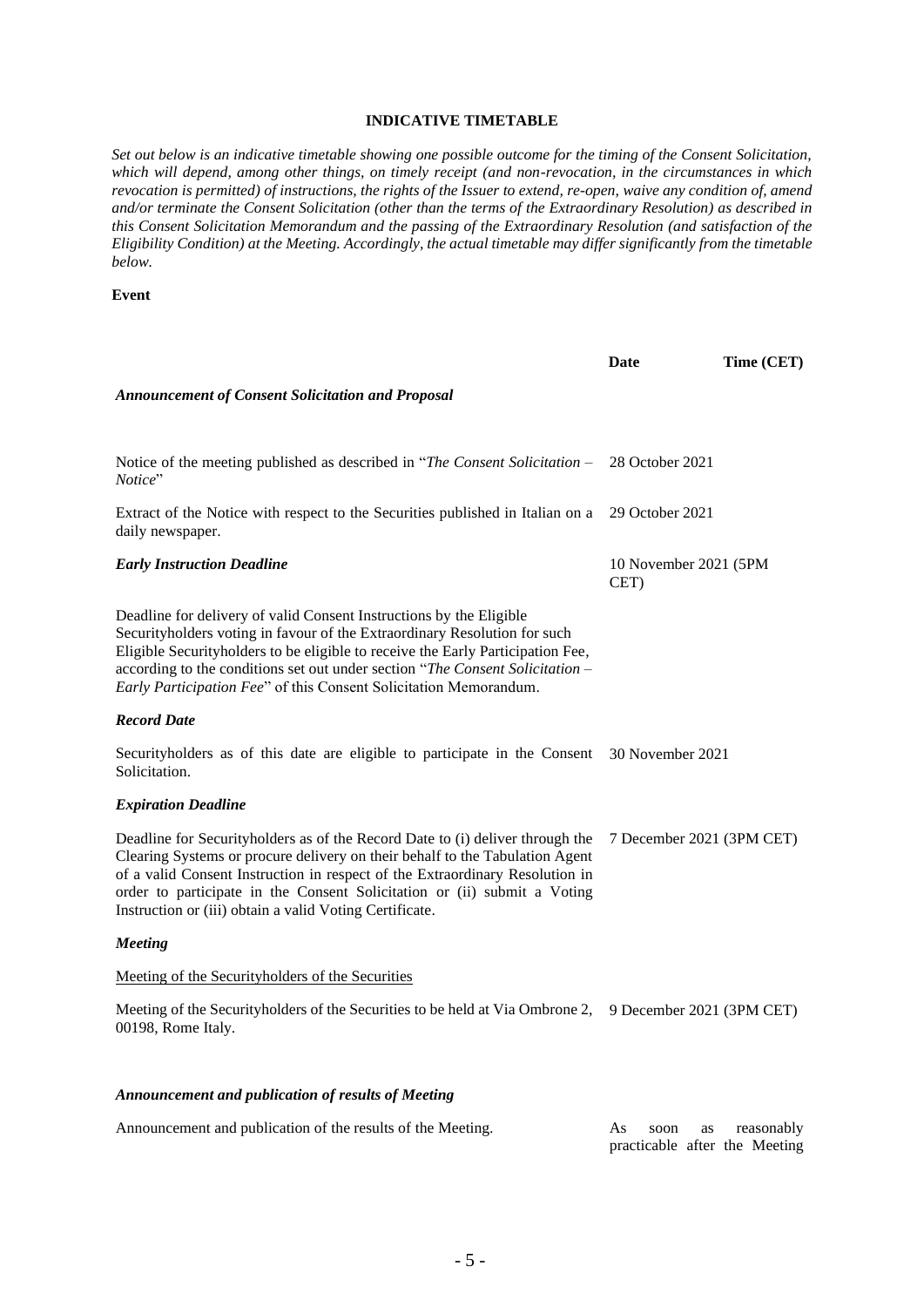has concluded and the result of the voting is known

#### *Implementation Date*

Registration of the minutes of the Extraordinary Resolution with the Companies' Register of Rome, following which Supplemental Trust Deed (together with all related documentation thereto) and Supplemental Agency Agreement will be executed if the Proposal is approved by the Securityholders for the Securities.

As soon as reasonably practicable after the Meeting and in any case by 30 days from the date of the Meeting pursuant to the applicable provisions of Italian law

**Payment Date** No later than the third Business Day immediately following the Implementation Date

**Securityholders are advised to check with any bank, securities broker or other intermediary through which they hold their Securities when such intermediary would need to receive Consent Instructions or Voting Instruction or how to obtain a valid Voting Certificate from a Securityholder in order for such Securityholder to participate in, or (in the circumstances in which revocation is permitted) to validly revoke their instruction to participate in, the Consent Solicitation and/or the Meeting by the deadline specified above. The deadlines set by any such intermediary and each Clearing System for the submission and (where permitted) revocation of Consent Instructions will be earlier than the relevant deadlines above.**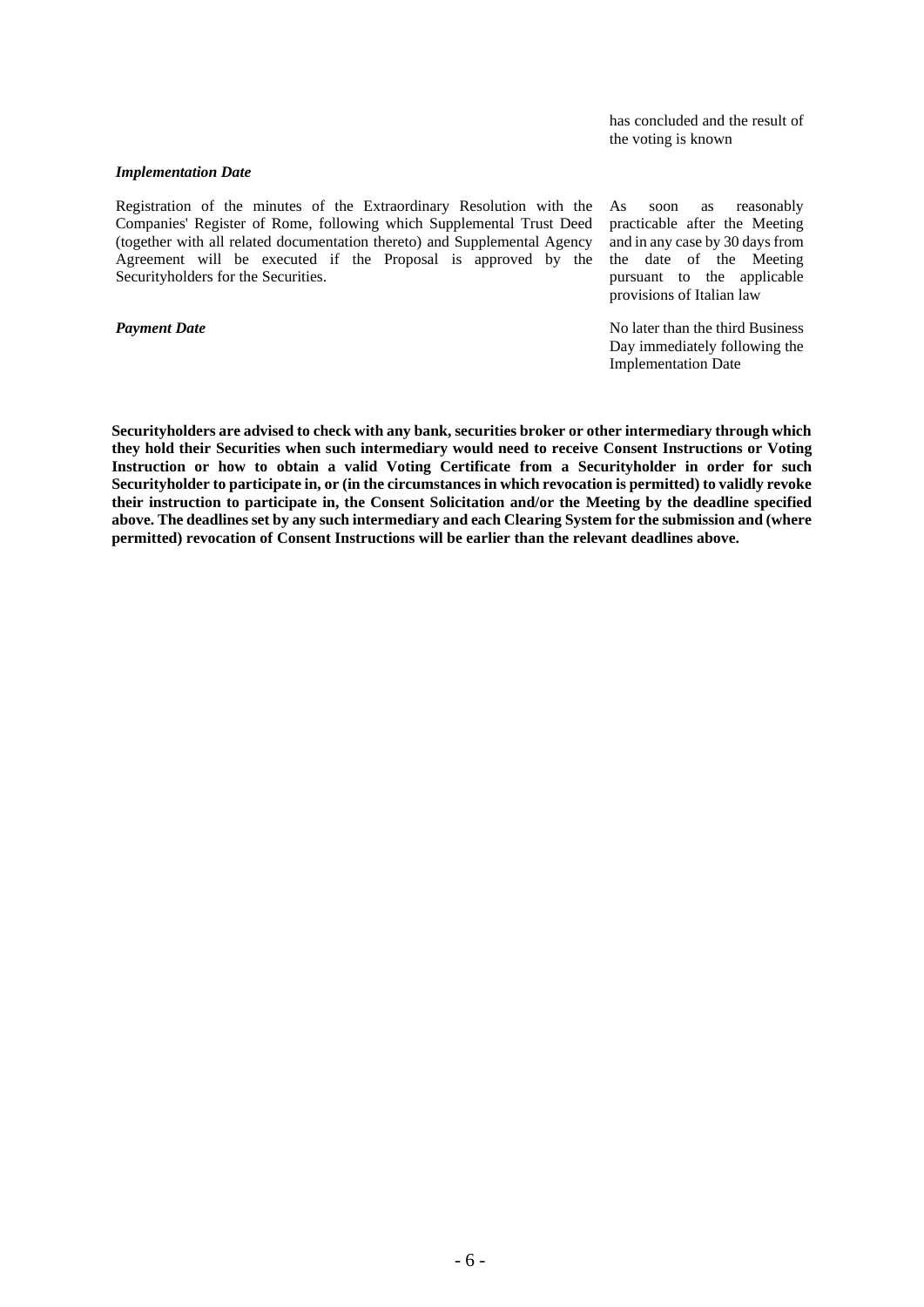# **DEFINITIONS**

Capitalised terms used but not defined in this Consent Solicitation Memorandum shall, unless the context otherwise requires, have the meanings set out in the Conditions.

| 24 hours                          | Means a period of 24 hours including all or part of a day upon which banks<br>are open for general business in the place where the Meeting is to be held<br>and in each of the places where the Paying Agents (as defined in the Trust<br>Deed) have their specified offices (disregarding for this purpose the day<br>upon which such meeting is to be held) and such period shall be extended by<br>one period or, to the extent necessary, more periods of 24 hours until there<br>is included as aforesaid all or part of a day upon which banks are open for<br>general business in all of the places as aforesaid |
|-----------------------------------|-------------------------------------------------------------------------------------------------------------------------------------------------------------------------------------------------------------------------------------------------------------------------------------------------------------------------------------------------------------------------------------------------------------------------------------------------------------------------------------------------------------------------------------------------------------------------------------------------------------------------|
| 48 hours                          | Means a period of 48 hours including all or part of two days upon which<br>banks are open for business both in the place where the meeting is to be held<br>and in each of the places where the Paying Agents (as defined in the Trust<br>Deed) have their specified offices (disregarding for this purpose the day<br>upon which such meeting is to be held) and such period shall be extended by<br>one period or, to the extent necessary, more periods of 24 hours until there<br>is included as aforesaid all or part of two days upon which banks are open<br>for business in all of the places as aforesaid      |
| <b>Amended Conditions</b>         | Means the Conditions of the Securities, as amended in accordance with the<br>Proposal pursuant to the Extraordinary Resolution, if passed at the Meeting                                                                                                                                                                                                                                                                                                                                                                                                                                                                |
| <b>Agency Agreement</b>           | Means in respect of the Securities, the agency agreement dated 24 May 2019<br>between, amongst others, the Issuer and Principal Paying Agent as amended<br>and/or supplemented from time to time (as applicable)                                                                                                                                                                                                                                                                                                                                                                                                        |
| <b>Business Day</b>               | A day, other than a Saturday or a Sunday, on which banks generally are open<br>for business in Rome                                                                                                                                                                                                                                                                                                                                                                                                                                                                                                                     |
| <b>Clearing Systems</b>           | Euroclear and Clearstream, Luxembourg                                                                                                                                                                                                                                                                                                                                                                                                                                                                                                                                                                                   |
| <b>Clearstream, Luxembourg</b>    | Clearstream Banking S.A.                                                                                                                                                                                                                                                                                                                                                                                                                                                                                                                                                                                                |
| <b>Conditions</b>                 | The terms and conditions of the Securities as set out in the Trust Deed                                                                                                                                                                                                                                                                                                                                                                                                                                                                                                                                                 |
| <b>Consent Instruction</b>        | The Voting Instruction submitted by each Direct Participant through the<br>Clearing Systems to the Tabulation Agent, instructing the Paying Agent to<br>appoint Lucid Issuer Services Limited (or its representatives) as its proxy to<br>attend the Meeting on its behalf and stating that the votes(s) attributable to<br>the Securities that are the subject of such electronic Voting Instruction<br>should be cast in a particular way in relation to the Extraordinary Resolution<br>and specifying whether or not such Securities are beneficially owned by a<br><b>Restricted Owner</b>                         |
| <b>Consent Solicitation</b>       | The invitation by the Issuer to Eligible Securityholders to consent to the<br>approval of the Proposal, by way of the Extraordinary Resolution on the<br>terms described in this Consent Solicitation Memorandum                                                                                                                                                                                                                                                                                                                                                                                                        |
| <b>Direct Participant</b>         | Each person who is shown in the records of the Clearing Systems as a holder<br>of the Securities                                                                                                                                                                                                                                                                                                                                                                                                                                                                                                                        |
| <b>Early Instruction Deadline</b> | 5PM (CET) on 10 November 2021 (as the same may be extended at the<br>Issuer's sole and absolute discretion), being the deadline for delivery of valid<br>Consent Instructions by the relevant Eligible Securityholders voting in<br>favour of the Extraordinary Resolution for such Eligible Securityholders to<br>be eligible to receive the Early Participation Fee, according to the conditions                                                                                                                                                                                                                      |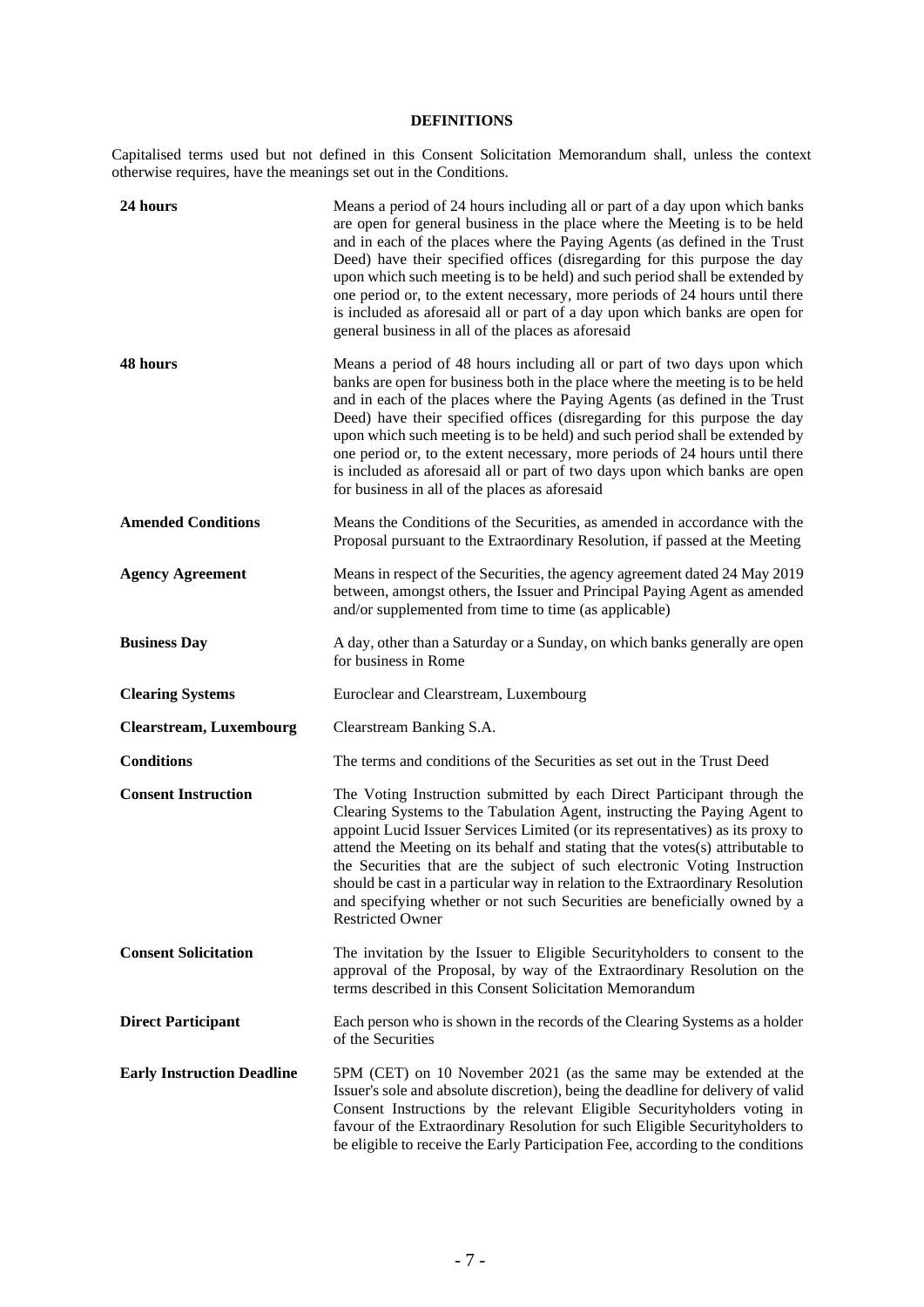|                                 | set out under section "The Consent Solicitation - Early Participation Fee"<br>of this Consent Solicitation Memorandum                                                                                                                                                                                                                                                                                                                                                                                                                                                                                                                                                                                                                                                                                                                                                                            |
|---------------------------------|--------------------------------------------------------------------------------------------------------------------------------------------------------------------------------------------------------------------------------------------------------------------------------------------------------------------------------------------------------------------------------------------------------------------------------------------------------------------------------------------------------------------------------------------------------------------------------------------------------------------------------------------------------------------------------------------------------------------------------------------------------------------------------------------------------------------------------------------------------------------------------------------------|
| <b>Early Participation Fee</b>  | The cash payment payable to each Eligible Securityholder from whom a<br>valid Consent Instruction (in favour of the Extraordinary Resolution) is<br>received by the Tabulation Agent before the Early Instruction Deadline,<br>being an amount equal to 0.125 per cent of the aggregate principal amount<br>of the Securities which are the subject of such Consent Instruction, the<br>payment of which is subject to the conditions described in section "The<br>Consent Solicitation-Early Participation Fee"                                                                                                                                                                                                                                                                                                                                                                                 |
|                                 | If any deduction or withholding tax is applicable to the Early Participation<br>Fee, the amount of the payment due to Eligible Securityholders will be made<br>subject to such deduction or withholding tax, without the Issuer or any other<br>person being obliged to pay any additional amounts to any Securityholder as<br>a consequence. See also "Tax Consequences"                                                                                                                                                                                                                                                                                                                                                                                                                                                                                                                        |
| <b>Eligibility Condition</b>    | The condition to the implementation of the Extraordinary Resolution, if<br>passed, that the quorum required for, and the requisite majority of votes cast<br>at, the Meeting are satisfied by Eligible Securityholders                                                                                                                                                                                                                                                                                                                                                                                                                                                                                                                                                                                                                                                                           |
| <b>Eligible Securityholder</b>  | Each Securityholder who is: (i) located and resident outside the United States<br>and is not a U.S. person or a dealer or other professional fiduciary in the<br>United States acting only on a discretionary basis for the benefit or account<br>of non-U.S. persons located outside the United States; (ii) an eligible<br>counterparty or a professional client (each as defined in Directive<br>2014/65/EU, as amended) or an eligible counterparty (as defined in the<br>United Kingdom Financial Conduct Authority's Handbook Conduct of<br>Business Sourcebook) or a professional client (as defined in Regulation (EU)<br>No 600/2014 as it forms part of domestic law by virtue of the European<br>Union (Withdrawal) Act 2018); and (iii) otherwise a person to whom the<br>Consent Solicitation can be lawfully made and that may lawfully participate<br>in the Consent Solicitation |
| Euroclear                       | Euroclear Bank SA/NV                                                                                                                                                                                                                                                                                                                                                                                                                                                                                                                                                                                                                                                                                                                                                                                                                                                                             |
| <b>Expiration Deadline</b>      | 3PM (CET) 7 December 2021(subject to the right of the Issuer to extend, re-<br>open and/or terminate the Consent Solicitation), being the deadline for<br>Security holders as of the Record Date to (i) deliver through the Clearing<br>Systems or procure delivery on their behalf to the Tabulation Agent of a<br>valid Consent Instruction in respect of the Extraordinary Resolution in order<br>to participate in the Consent Solicitation or (ii) submit a Voting Instruction<br>or (iii) obtain a valid Voting Certificate.                                                                                                                                                                                                                                                                                                                                                               |
| <b>Extraordinary Resolution</b> | The Extraordinary Resolution for the Securities set out in the Notice                                                                                                                                                                                                                                                                                                                                                                                                                                                                                                                                                                                                                                                                                                                                                                                                                            |
| <b>Implementation Date</b>      | Following the Extraordinary Resolution being passed, the date on which,<br>following registration of the minutes of the Extraordinary Resolution taken<br>at the Meeting in the Companies' Register of Rome, the Supplemental Trust<br>Deed and Supplemental Agency Agreement (together with all related<br>documentation thereto) will be executed.                                                                                                                                                                                                                                                                                                                                                                                                                                                                                                                                             |
| <b>Issuer</b>                   | ENEL S.p.A.                                                                                                                                                                                                                                                                                                                                                                                                                                                                                                                                                                                                                                                                                                                                                                                                                                                                                      |
| Meeting(s)                      | The meeting of Securityholders convened by the Notice, at the date, time<br>and place specified in the Notice, to consider and, if thought fit, pass the<br>Extraordinary Resolution. See "Annex $I$ – Form of Notice of Meetings and<br>Extraordinary Resolution in respect of the Securities"                                                                                                                                                                                                                                                                                                                                                                                                                                                                                                                                                                                                  |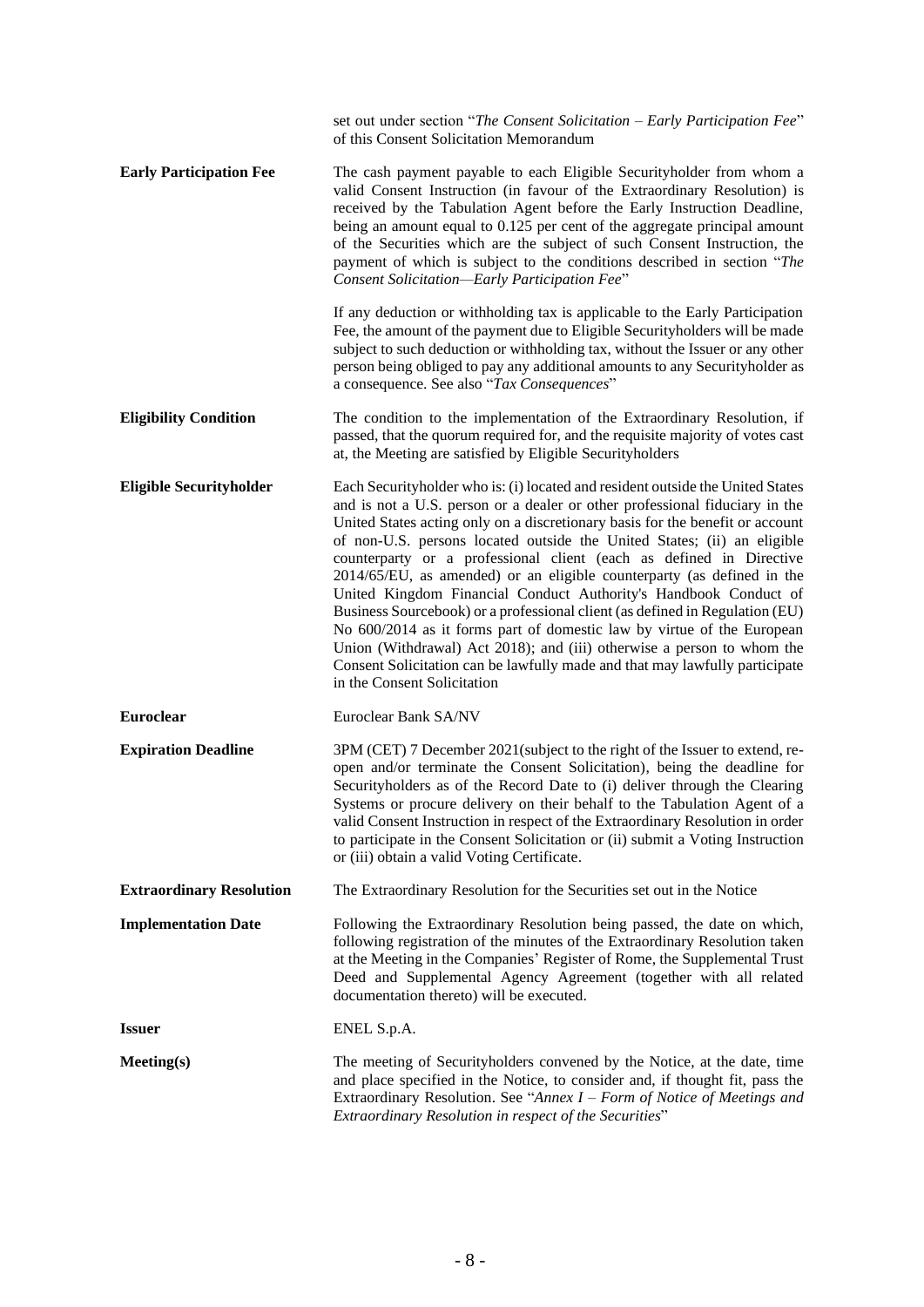| <b>Notice</b>                 | In respect of the Meeting, the notice dated 28 October 2021 convening the<br>Meeting, as set out in "Annex $I$ – Form of Notice of Meeting and<br>Extraordinary Resolution in respect of the Securities"                                                                                                                                                                                                                                                                                                                                                                                                                                                                                                                                                                                                                                                                                                                                                                                                                                                                                                                                                                                                                                                                                                                                                                                                                                                                                                                                                                                                                                                                                                                                                                                                                                                                                                                                                                                                                                        |  |  |
|-------------------------------|-------------------------------------------------------------------------------------------------------------------------------------------------------------------------------------------------------------------------------------------------------------------------------------------------------------------------------------------------------------------------------------------------------------------------------------------------------------------------------------------------------------------------------------------------------------------------------------------------------------------------------------------------------------------------------------------------------------------------------------------------------------------------------------------------------------------------------------------------------------------------------------------------------------------------------------------------------------------------------------------------------------------------------------------------------------------------------------------------------------------------------------------------------------------------------------------------------------------------------------------------------------------------------------------------------------------------------------------------------------------------------------------------------------------------------------------------------------------------------------------------------------------------------------------------------------------------------------------------------------------------------------------------------------------------------------------------------------------------------------------------------------------------------------------------------------------------------------------------------------------------------------------------------------------------------------------------------------------------------------------------------------------------------------------------|--|--|
| <b>Payment Date</b>           | Means the date no later than the third Business Day immediately following<br>the Implementation Date                                                                                                                                                                                                                                                                                                                                                                                                                                                                                                                                                                                                                                                                                                                                                                                                                                                                                                                                                                                                                                                                                                                                                                                                                                                                                                                                                                                                                                                                                                                                                                                                                                                                                                                                                                                                                                                                                                                                            |  |  |
| <b>Proposal</b>               | Means the proposed amendments to the Conditions and Trust Deed, in<br>relation solely to the Securities, set out in "The Consent Solicitation $-$ The<br>Proposal".                                                                                                                                                                                                                                                                                                                                                                                                                                                                                                                                                                                                                                                                                                                                                                                                                                                                                                                                                                                                                                                                                                                                                                                                                                                                                                                                                                                                                                                                                                                                                                                                                                                                                                                                                                                                                                                                             |  |  |
| <b>Principal Paying Agent</b> | The Bank of New York Mellon, London Branch                                                                                                                                                                                                                                                                                                                                                                                                                                                                                                                                                                                                                                                                                                                                                                                                                                                                                                                                                                                                                                                                                                                                                                                                                                                                                                                                                                                                                                                                                                                                                                                                                                                                                                                                                                                                                                                                                                                                                                                                      |  |  |
| <b>Record Date</b>            | Means close of business on 30 November 2021, seventh trading date prior<br>to the date of the Meeting.                                                                                                                                                                                                                                                                                                                                                                                                                                                                                                                                                                                                                                                                                                                                                                                                                                                                                                                                                                                                                                                                                                                                                                                                                                                                                                                                                                                                                                                                                                                                                                                                                                                                                                                                                                                                                                                                                                                                          |  |  |
| <b>Restricted Owner</b>       | Each person or entity (a "Restricted Owner") that is:                                                                                                                                                                                                                                                                                                                                                                                                                                                                                                                                                                                                                                                                                                                                                                                                                                                                                                                                                                                                                                                                                                                                                                                                                                                                                                                                                                                                                                                                                                                                                                                                                                                                                                                                                                                                                                                                                                                                                                                           |  |  |
|                               | (a)<br>a person that is, or is owned or controlled by a person that is,<br>described or designated as (x) a "specially designated national" or<br>"blocked person" in the most current U.S. Treasury Department list<br>of "Specially Designated National and Blocked Persons" (which, as<br>at the date hereof, can be found at http://sdnsearch.ofac.treas.gov/)<br>or (y) the most current "Consolidated list of persons, groups and<br>entities subject to EU financial sanctions" (which as of the date<br>hereof can be found at: https://eeas.europa.eu/topics/sanctions-<br>policy/8442/consolidated-list-sanctions_en); or                                                                                                                                                                                                                                                                                                                                                                                                                                                                                                                                                                                                                                                                                                                                                                                                                                                                                                                                                                                                                                                                                                                                                                                                                                                                                                                                                                                                             |  |  |
|                               | currently subject to, or in violation of, any sanctions under (x) the<br>(b)<br>laws and regulations that have been officially published and are<br>administered or enforced by the U.S. Government (including,<br>without limitation, the Office of Foreign Assets Control of the U.S.<br>Department of the Treasury ("OFAC") or the U.S. Department of<br>State or the United States Department of Commerce), or any<br>enabling legislation or executive order relating thereto; or (y) any<br>equivalent sanctions or measures officially published and imposed<br>by the European Union, Her Majesty's Treasury, the United Nations<br>Security Council or any other relevant sanctions authority,<br>including sanctions imposed against certain states, organisations<br>and individuals under the European Union's Common Foreign &<br>Security Policy (other than any non-prohibited dealing or<br>transaction with any person who is listed under $(x)$ the most current<br>"Sectoral Sanctions Identifications" list (which as of the date hereof<br>found<br>can<br>be<br>at:<br>https://www.treasury.gov/ofac/downloads/ssi/ssilist.pdf)<br>and (y)<br>Council Regulation (EU) No 833/2014 (as amended from time to<br>time)) save that (a) the provisions of this paragraph shall not apply<br>to the extent those provisions would result in a violation of, or<br>conflict with, Council Regulation (EC) 2271/1996 of 22 November<br>1996 (the EU Blocking Regulation) and/or any associated and<br>applicable national law, instrument or regulation related thereto or<br>Council Regulation (EC) 2271/96 as it forms part of domestic law<br>of the United Kingdom by virtue of the European Union<br>(Withdrawal) Act 2018; and (b) J.P. Morgan AG will not benefit<br>from this representation insofar as it would result in a violation of,<br>or conflict with, Article 7 of the German Foreign Trade Ordinance<br>(Außenwirtschaftsverordnung) or any similar applicable blocking or<br>anti-boycott law or regulation. |  |  |

**Revocation Deadline** Means 48 hours before the time set for the Meeting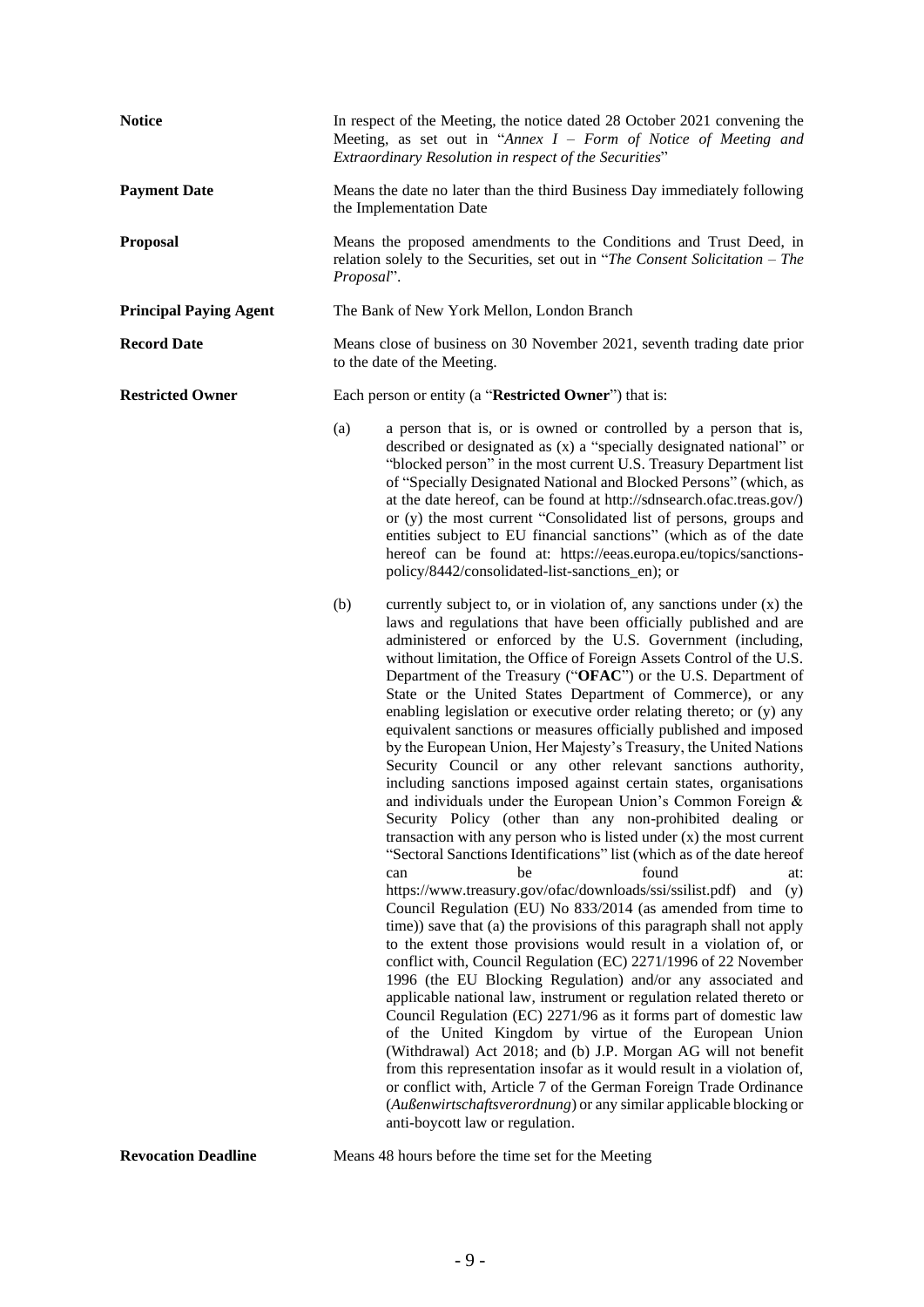| <b>Securities</b>                              | The Issuer's €900,001,000 6 Year Non-Call Capital Securities due 2080<br>(ISIN: XS2000719992) |                                                                                                                                                                                                                                                                                                                                                                                                                                                                                                                                                                                                                                         |  |
|------------------------------------------------|-----------------------------------------------------------------------------------------------|-----------------------------------------------------------------------------------------------------------------------------------------------------------------------------------------------------------------------------------------------------------------------------------------------------------------------------------------------------------------------------------------------------------------------------------------------------------------------------------------------------------------------------------------------------------------------------------------------------------------------------------------|--|
| Securityholder or holder of                    | Means:                                                                                        |                                                                                                                                                                                                                                                                                                                                                                                                                                                                                                                                                                                                                                         |  |
| <b>Securities</b>                              | (i)                                                                                           | each Direct Participant as of the Record Date; and                                                                                                                                                                                                                                                                                                                                                                                                                                                                                                                                                                                      |  |
|                                                | (ii)                                                                                          | each beneficial owner of the Securities holding such Securities,<br>directly or indirectly, in an account in the name of a Direct<br>Participant acting on such beneficial owner's behalf,                                                                                                                                                                                                                                                                                                                                                                                                                                              |  |
|                                                |                                                                                               | except that for the purposes of the payment (where applicable) of the Early<br>Participation Fee to a Securityholder, to the extent that the beneficial owner<br>of the Securities is not a Direct Participant, such Early Participation Fee will<br>only be paid by the relevant Clearing System to the relevant Direct<br>Participant and the payment of the Early Participation Fee by or on behalf of<br>the Issuer to such Clearing System and by such Clearing System to such<br>Direct Participant will satisfy the respective obligations of the Issuer and<br>such Clearing System in respect of such Early Participation Fee. |  |
| <b>Solicitation Agent</b>                      |                                                                                               | J.P. Morgan AG. The Solicitation Agent is not acting through a U.S. broker-<br>dealer affiliate and, accordingly, will not discuss the Consent Solicitation<br>with any Securityholder who is unable to confirm it is not located or resident<br>in the United States                                                                                                                                                                                                                                                                                                                                                                   |  |
| <b>Solicitation Agency</b><br><b>Agreement</b> |                                                                                               | The solicitation agency agreement dated 28 October 2021 between the Issuer<br>and the Solicitation Agent                                                                                                                                                                                                                                                                                                                                                                                                                                                                                                                                |  |
| <b>Supplemental Agency</b><br><b>Agreement</b> |                                                                                               | The supplemental agency agreement to be entered into by the Issuer, the<br>Principal Paying Agent, the Agent Bank and the Trustee on the<br>Implementation Date prepared in relation to the Securities in order to<br>supplement the Agency Agreement                                                                                                                                                                                                                                                                                                                                                                                   |  |
| <b>Supplemental Trust Deed</b>                 |                                                                                               | The supplemental trust deed to be entered into by the Issuer and the Trustee<br>on the Implementation Date prepared in relation to the Securities in order to<br>supplement the Trust Deed                                                                                                                                                                                                                                                                                                                                                                                                                                              |  |
| <b>Tabulation Agent</b>                        |                                                                                               | Lucid Issuer Services Limited                                                                                                                                                                                                                                                                                                                                                                                                                                                                                                                                                                                                           |  |
| <b>Trading Day</b>                             |                                                                                               | A day on which the regulated market of the Irish Stock Exchange plc trading<br>as Euronext Dublin is open for trading                                                                                                                                                                                                                                                                                                                                                                                                                                                                                                                   |  |
| <b>Trust Deed</b>                              | applicable)                                                                                   | Means in respect of the Securities, the trust deed dated 24 May 2019<br>between, amongst others, the Issuer and BNY Mellon Corporate Trustee<br>Services Limited as amended and/or supplemented from time to time (as                                                                                                                                                                                                                                                                                                                                                                                                                   |  |
| <b>Trustee</b>                                 |                                                                                               | BNY Mellon Corporate Trustee Services Limited                                                                                                                                                                                                                                                                                                                                                                                                                                                                                                                                                                                           |  |
| <b>Voting Certificate</b>                      | Deed                                                                                          | Has the meaning given to "voting certificate" in Schedule 3 of the Trust                                                                                                                                                                                                                                                                                                                                                                                                                                                                                                                                                                |  |
| <b>Voting Instruction</b>                      | Deed                                                                                          | Has the meaning given to "voting instruction" in Schedule 3 of the Trust                                                                                                                                                                                                                                                                                                                                                                                                                                                                                                                                                                |  |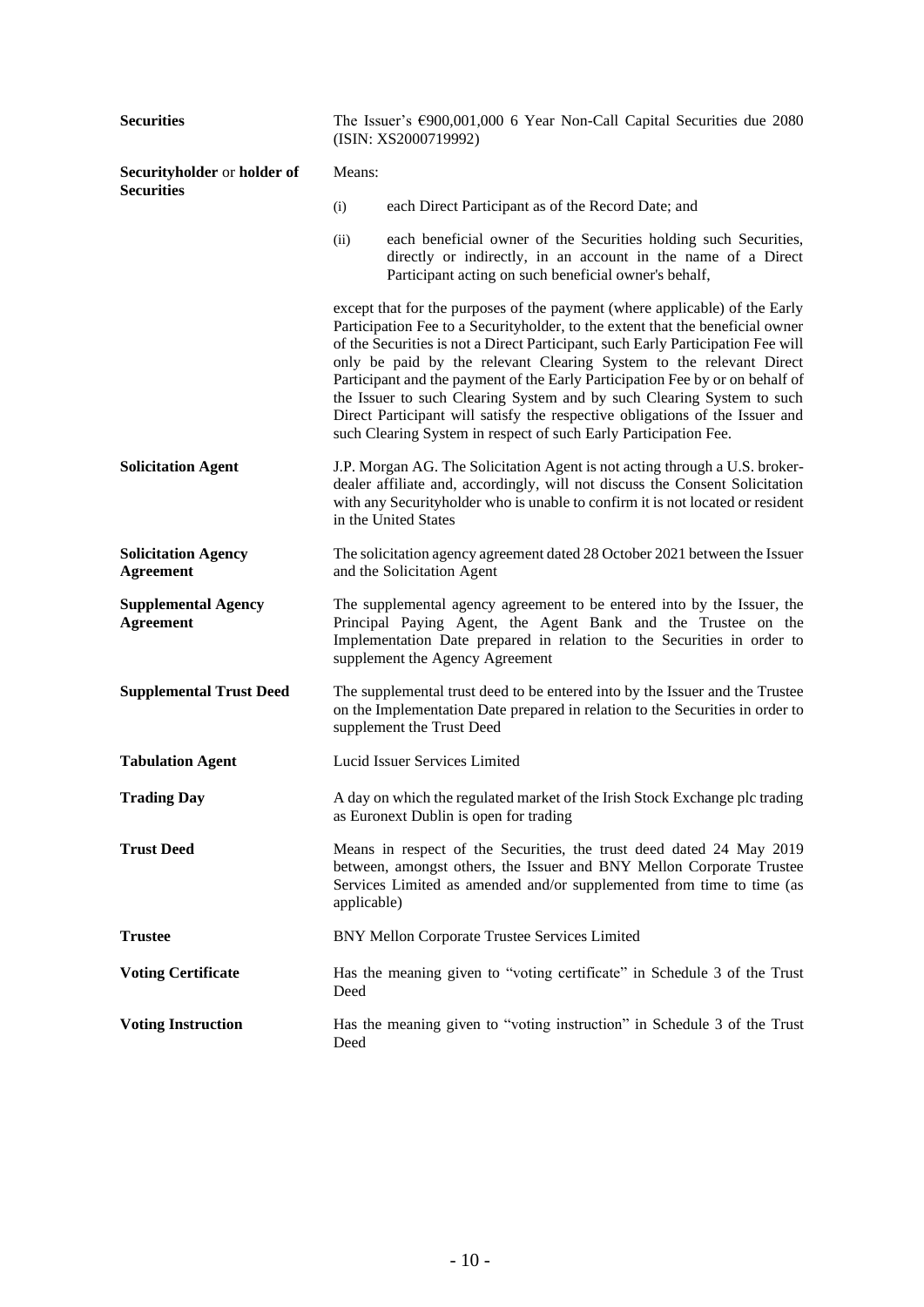# **BACKGROUND TO THE PROPOSAL**

# **BACKGROUND AND RATIONALE FOR THE PROPOSED CHANGES TO THE CONDITIONS**

Starting from September 2020 the Issuer issued three new series of subordinated securities (the "**New Securities**"), which primarily differ from the Securities as follows: (i) the New Securities have no stated maturity date, but, instead, the New Securities, unless previously redeemed or purchased and cancelled by the Issuer as provided in the Amended Conditions, will become due and payable and will be redeemed by the Issuer only on the date on which a winding up, dissolution or liquidation of the Issuer is instituted and (ii) the New Securities do not have any events of default.

Furthermore, in October 2020 Enel launched a consent solicitation addressed to the holders of three series of subordinated, non-convertible hybrid bonds previously issued by the Issuer, with a total outstanding amount of about EUR 1,797 million. Following the approval of the relevant noteholders' meetings, the terms and conditions of such bonds have been aligned with the terms and conditions of the New Securities.

The Issuer proposes to seek the consent of the requisite majorities of the Securityholders to amend the terms of the Securities in order to align the structure of the series of Securities to the New Securities. As a consequence of the Amended Conditions, the Securities will no longer be accounted for as a financial liability in the audited financial statements of the Issuer but rather as equity according to applicable IFRS-EU.

# **DETAILS OF THE PROPOSAL**

If the Proposal is approved by Eligible Securityholders, the amendments to the Conditions will be made on the Implementation Date.

#### **Differences between the Conditions and the Amended Conditions in relation to the Securities**

The rationale of the changes made to the Conditions of the Securities are summarised below:

- **Maturity** to adjust the terms of the Securities throughout, such that, from a legal perspective, the Securities, unless previously redeemed or purchased and cancelled by the Issuer as provided in the Amended Conditions, will become due and payable and will be redeemed by the Issuer only on the date on which a winding up, dissolution or liquidation of the Issuer is instituted (as better set out in the Amended Conditions), therefore becoming potentially perpetual securities instead of having a fixed tenor;
- Accounting Event to permit the Issuer to call the Securities for redemption if there is a change in accounting rules which results in the Securities being accounted for as a financial liability by amending the definition of "Accounting Event" accordingly;
- **Amendment of exceptions to tax gross up** the Securities provide that the Issuer will gross up for any Italian withholding taxes, subject to certain limited exceptions. The Issuer proposes to remove one of those exceptions (being Condition 8.1 of the Securities) so that the Issuer would be required to gross up even if the Securities were classified as being 'atypical' for Italian tax law purposes (including such a classification resulting from the New Securities);
- **Events of default** to amend the Conditions throughout so that it is clearer that there are no "events of default" (in particular in relation to the wording in Condition 10 of the Securities);
- Alignment changes other changes to bring the terms in line with the New Securities.

A blackline showing the differences between the Conditions and the Amended Conditions in relation to the Securities is set out at Annex II (*Amended Conditions for the Securities*).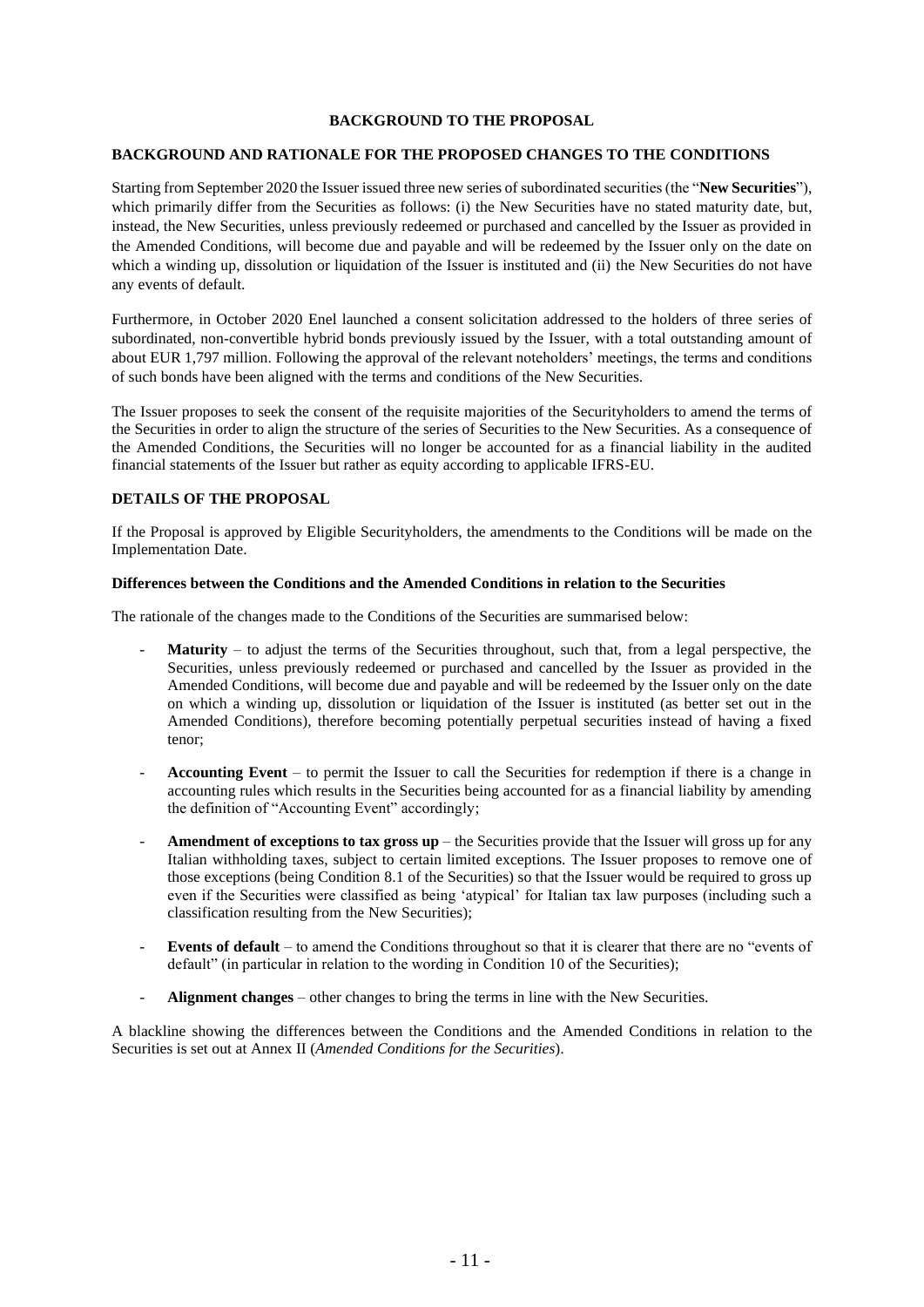# **THE CONSENT SOLICITATION**

# **1. General**

The Issuer is inviting the Eligible Securityholders to approve, by Extraordinary Resolution, the Proposal in accordance with the Conditions, as set out in the Notice (as defined herein).

The failure of any person to receive a copy of this Consent Solicitation Memorandum or any notice issued by the Issuer in connection with the Consent Solicitation shall not invalidate any aspect of the Consent Solicitation.

The Consent Solicitation is made on the terms and subject to the conditions contained in this Consent Solicitation Memorandum. Capitalised terms used in this Consent Solicitation Memorandum have the meanings given in the section headed "*Definitions*" and any other definitions of such terms are for ease of reference only and shall not affect their interpretation.

No acknowledgement of receipt of any Consent Instruction or other documents will be given by any of the Issuer, the Solicitation Agent, the Principal Paying Agent, or the Tabulation Agent.

*Before making a decision on whether to participate in the Consent Solicitation or otherwise participate at the Meeting, Securityholders should carefully consider all of the information in this Consent Solicitation Memorandum and, in particular, the considerations described in section "Risk Factors and Certain Considerations Relating to the Consent Solicitation".*

# **2. Proposal**

# *The Consent Solicitation*

The purpose of the Consent Solicitation is to invite Eligible Securityholders to consider and, if thought fit, approve certain modifications to the Conditions and the related documents and in particular, to provide that the Securityholders:

- (i) acknowledge and accept the Amended Conditions from the Implementation Date;
- (ii) direct the Trustee to enter into the Supplemental Trust Deed and Supplemental Agency Agreement; and
- (iii) direct the Principal Paying Agent and the Agent Bank to enter into the Supplemental Agency Agreement,

# (the "**Proposal**").

The background to the Proposal is more fully described herein in the section entitled "*Background to the Proposal*".

If the Proposal is approved by Eligible Securityholders, the proposed amendments to the Conditions, the Agency Agreement and the Trust Deed will be made on the Implementation Date.

# **Certain Differences between the Conditions and the Amended Conditions in relation to the Securities**

The proposed changes to the Conditions are set out herein at Annex II, by way of a blackline comparison against the Conditions as of the date hereof.

# **3. Expiration Deadline**

The Consent Solicitation commences on the date of this Consent Solicitation Memorandum. The Expiration Deadline for Securityholders as of the Record Date to (i) deliver through the Clearing Systems or procure delivery on their behalf to the Tabulation Agent of a valid Consent Instruction in respect of the Extraordinary Resolution in order to participate in the Consent Solicitation or (ii) submit a Voting Instruction or (iii) obtain a valid Voting Certificate is 3PM CET on 7 December 2021 (as the same may be extended at the Issuer's sole and absolute discretion).

# **4. Early Participation Fee**

Each Eligible Securityholder delivering a valid Consent Instruction (in favour of the Extraordinary Resolution) to the Tabulation Agent by the Early Instruction Deadline, i.e. by 5PM CET on 10 November 2021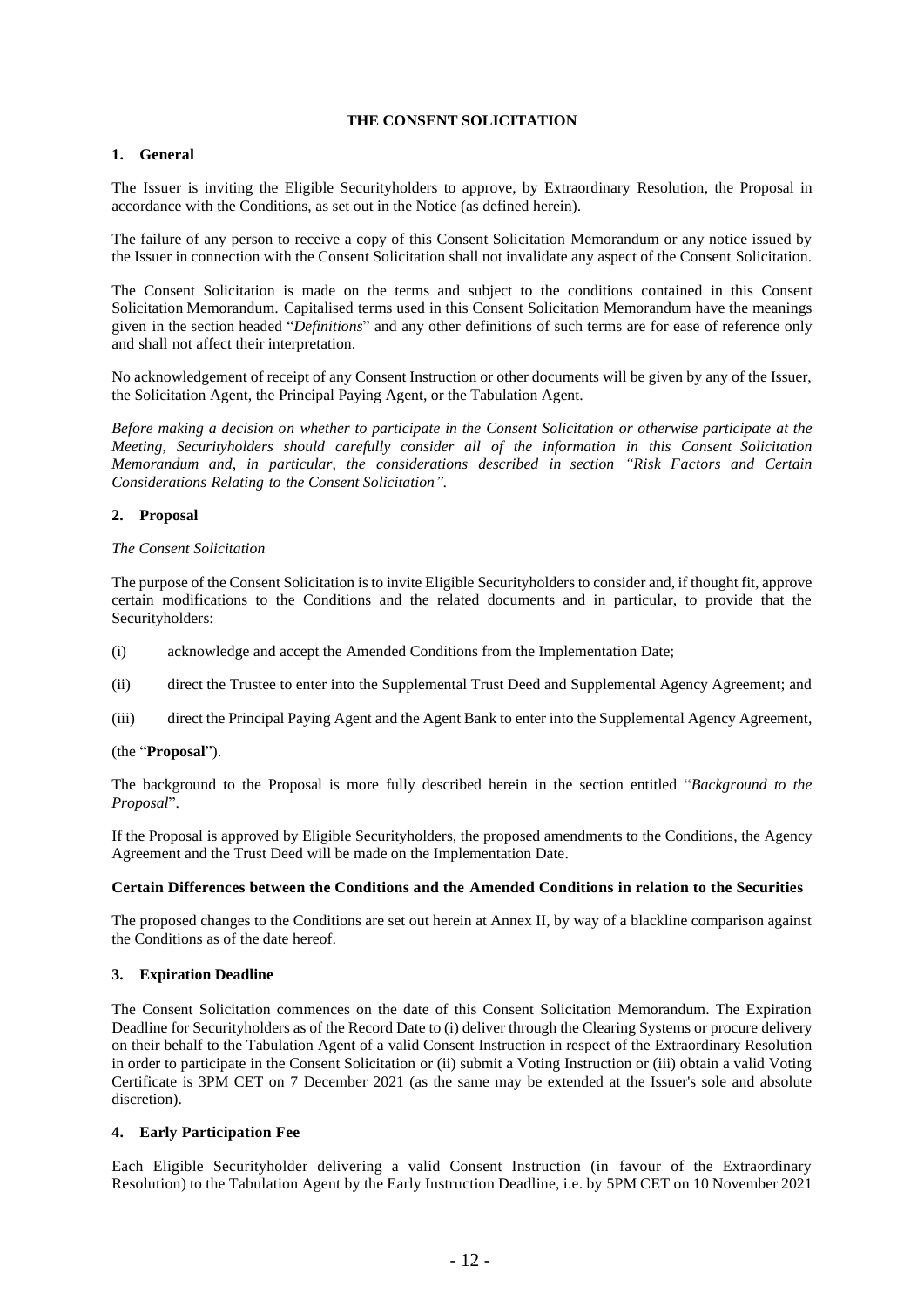(as the same may be extended at the Issuer's sole and absolute discretion), is eligible to receive the Early Participation Fee. Eligible Securityholders who make arrangements to be represented and vote at the Meeting other than by submitting Consent Instructions by the Early Instruction Deadline will not be eligible to receive the Early Participation Fee. The Early Participation Fee comprises of a cash payment equal to 0.125 per cent. of the principal amount of the Securities validly voted pursuant to the Consent Instruction (in favour of the Extraordinary Resolution) delivered to and received by the Tabulation Agent by the Early Instruction Deadline. Securityholders may continue to submit Consent Instructions after the Early Instruction Deadline and up to the Expiration Deadline but such Securityholders will not be eligible to receive the Early Participation Fee.

#### **No Early Participation Fee will be payable to Securityholders voting in favour of the Extraordinary Resolution after the expiration of the Early Instruction Deadline, attending and voting at the Meeting in person or through a representative or proxy other than by submitting a Consent Instruction, voting against the Extraordinary Resolution or abstaining from voting or to any Securityholder that validly revokes its Consent Instruction.**

Subject to (i) the passing of the Extraordinary Resolution, (ii) the Consent Instruction being received by the Tabulation Agent by the Early Instruction Deadline and not being revoked (in the circumstances in which such revocation is permitted), (iii) the Issuer not having previously terminated the Consent Solicitation in accordance with the provisions for such termination (set out in section "*Amendment and Termination*"), and (iv) the Extraordinary Resolution being duly registered with the Companies' Register of Rome, and the Supplemental Trust Deed and the Supplemental Agency Agreement (each as defined below) in final form being signed and taking effect, the Issuer will pay the Early Participation Fee to the relevant Eligible Securityholder entitled to the same by no later than the Payment Date, *i.e.* the third Business Day immediately following the registration of the minutes of the Extraordinary Resolution taken at the Meeting in the Companies' Register of Rome. Please note that payment of the Early Participation Fee is conditional on passing of the Extraordinary Resolution.

The aggregate amounts of the Early Participation Fee for the Eligible Securityholder in each Clearing System will be paid (following calculation on the basis of each individual consent instruction submitted through the Clearing Systems) in immediately available funds, by no later than the Payment Date to such Clearing System for payment to the cash accounts of the Securityholder in the Clearing System (see "—*Procedures for Voting*", below). The payment of such aggregate amounts to the Clearing Systems will discharge the obligation of the Issuer to all Eligible Securityholders in respect of the payment of the Early Participation Fee. Provided the Issuer makes, or has made on its behalf, full payment of the Early Participation Fee for all Securities to the Clearing Systems on or before the Payment Date, under no circumstances will any additional interest be payable to a Securityholder because of any delay in the transmission of funds from the relevant Clearing System or any other intermediary with respect to the Securities of that Securityholder. Where payable, the Early Participation Fee will be paid to the Direct Participant who submitted the Consent Instruction.

The Securities should remain blocked in the account of the relevant Clearing System from the time of submission of the Consent Instruction until the date specified in the section "—*Transfer and Revocation"*, so as to receive the Early Participation Fee.

The Issuer will at any time have the discretion to accept any Consent Instructions which would otherwise be invalid or, in the sole opinion of the Issuer, may otherwise be invalid.

The Issuer may reject Consent Instructions which it considers in its sole discretion not to have been validly submitted in the Consent Solicitation and the Issuer is under no obligation to the Securityholders to furnish any reason or justification for refusing to accept such Consent Instructions. **For example, Consent Instructions may be rejected and not accepted if any such Consent Instructions do not comply with the requirements of a particular jurisdiction or if it is determined that a Securityholder's participation in the Consent Solicitation would not be permitted under the laws or regulations of its jurisdiction of residence or domicile. In such cases no Early Participation Fee will be payable to such Securityholders.**

No Early Participation Fee will be payable to any Securityholder or beneficial owner of the Securities that is a Restricted Owner and no provision of any document or agreement relating to the Consent Solicitation shall entitle any Restricted Owner to payment of any amount in respect of any Early Participation Fee or otherwise.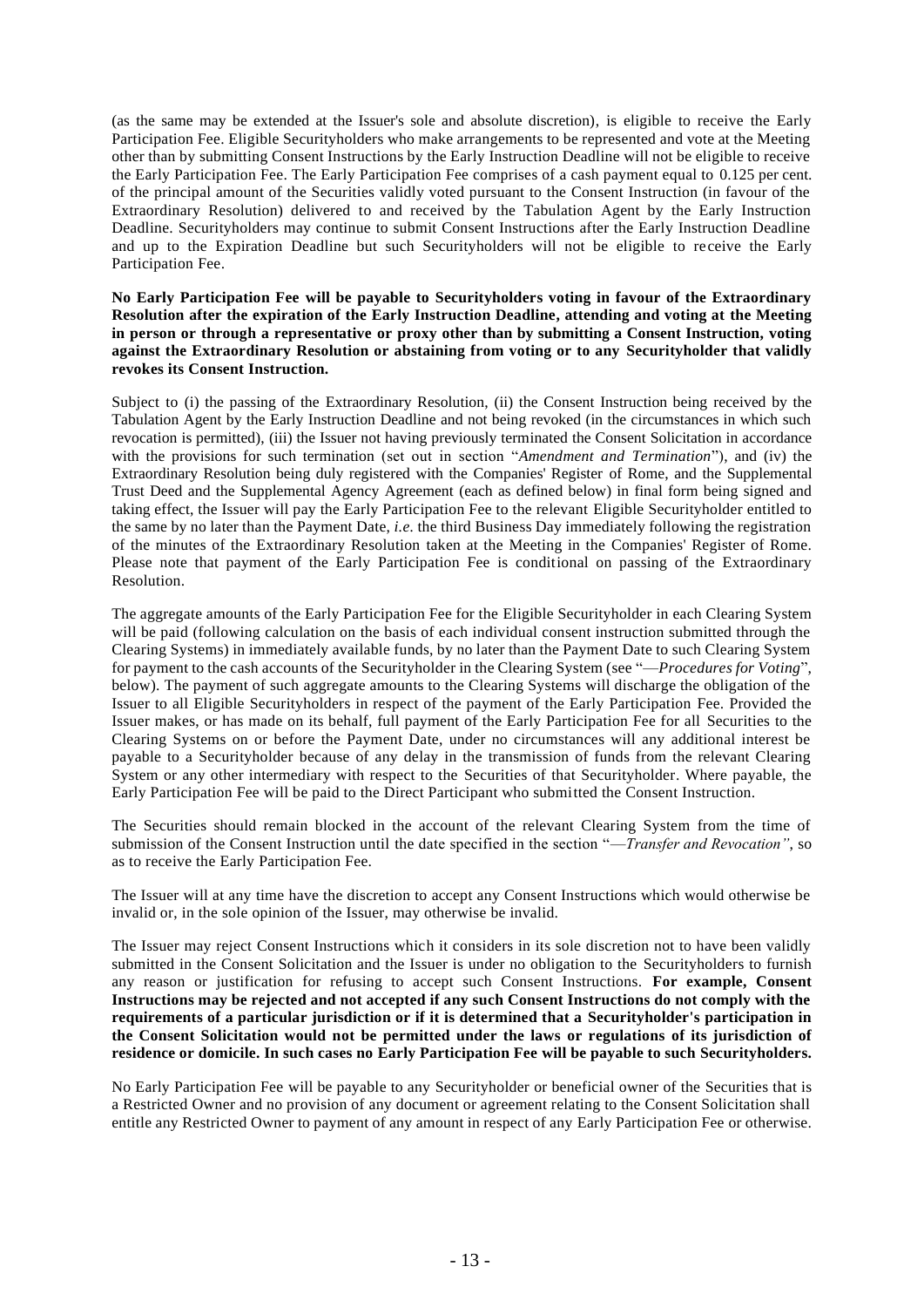# **5. Notices**

Notices to the Securityholders throughout the Consent Solicitation will be published: (i) by delivery of notices to the Clearing Systems for communication to Direct Participants, and (ii) through the website of Euronext Dublin (www.ise.ie). The Notice of the Meeting will also be published in Italian and English on the website of the Issuer [https://www.enel.com/investors/investing/hybrid-bonds/consent-solicitation.html\)](https://www.enel.com/investors/investing/hybrid-bonds/consent-solicitation.html) and an extract of the notice convening the Meeting will also be published on a daily newspaper).

# **6. Meeting**

The Meeting will be held at Via Ombrone 2, 00198, Rome Italy on 9 December 2021 and will start at 3PM (CET).

At the Meeting, Securityholders will be invited to consider and, if thought fit, pass the Extraordinary Resolution, all as more fully described in the Notice. See "*Annex I – Form of Notice of Meetings and Extraordinary Resolution in respect of the Securities*".

# **7. Entitlement to vote and admission to the Meetings**

Only those Securityholders who hold Securities with the Clearing Systems, as certified by the Clearing Systems on the basis of their internal records, at close of business on 30 November 2021, on the seventh Trading Day prior to the date of the Meeting (the "**Record Date**"), are entitled to participate in the Meeting.

Admission of Securityholders to the Meeting and the right to vote thereat is subject to the delivery to the Tabulation Agent, on behalf of the Issuer, by no later than 4PM, London Time, (5PM (CET)), on the third trading day before the date of the Meeting, i.e. 6 December 2021, of a notice issued by the relevant Clearing System confirming the entitlement of the Securityholder to attend and vote at the Meeting on the basis of the internal records of such Clearing System as of the Record Date. Securityholders submitting Consent Instructions to the Clearing Systems are not required to request such evidence to be sent to the Tabulation Agent.

In addition to the foregoing, pursuant to applicable Italian laws and regulations, the right to attend and vote shall also be legitimate if the notice is received by the Tabulation Agent, on behalf of the Issuer after 4PM, London Time, (5PM (CET)) on 6 December 2021, provided that it is received before the beginning of the Meeting. The holders of Securities becoming owners of the Securities after the Record Date are not entitled to attend or vote at the Meeting.

# **8. Attendance at the Meetings**

In compliance with Article 106, paragraph 2, of Law Decree of March 17, 2020, no. 18, as converted into law with amendments by Law of April 24, 2020, no. 27, as further extended by Law Decree of July 23, 2021, no. 105, as converted into law with amendments by Law of September 16, 2021, no. 126, adopted in the context of the emergency related to COVID-19 pandemic (the "**Decree**"), Securityholders and their respective representatives or proxies may attend the Meeting exclusively by means of teleconference, provided that all participants can be identified and that all participants can exercise their voting rights.

Securityholders and their respective representatives or proxies wishing to attend the Meeting shall contact the Tabulation Agent no later than 48 hours prior to the commencement of the Meeting to obtain the relevant dial-in details.

The request to obtain the dial-in details for the Meeting shall be sent by the person entitled to attend the Meeting (the **"Entitled Person")** to the Tabulation Agent at the email address: enel@lucid-is.com, together with the following information:

- identification data of the Entitled Person (name and surname, tax code or equivalent international code, complete address of the domicile) and telephone number;
- an undersigned ID copy of the Entitled Person and, if the Entitled Person is the representative of a legal entity, the documentation proving his or her representative powers;
- if the Entitled Person is a proxy or a sub-proxy holder, a copy of the proxy and of the sub-proxy granted to the Entitled Person, if any, and a signed copy of the ID of the person granting the proxy/sub-proxy; and
- evidence of blocking of the Securities that the Entitled Person represents.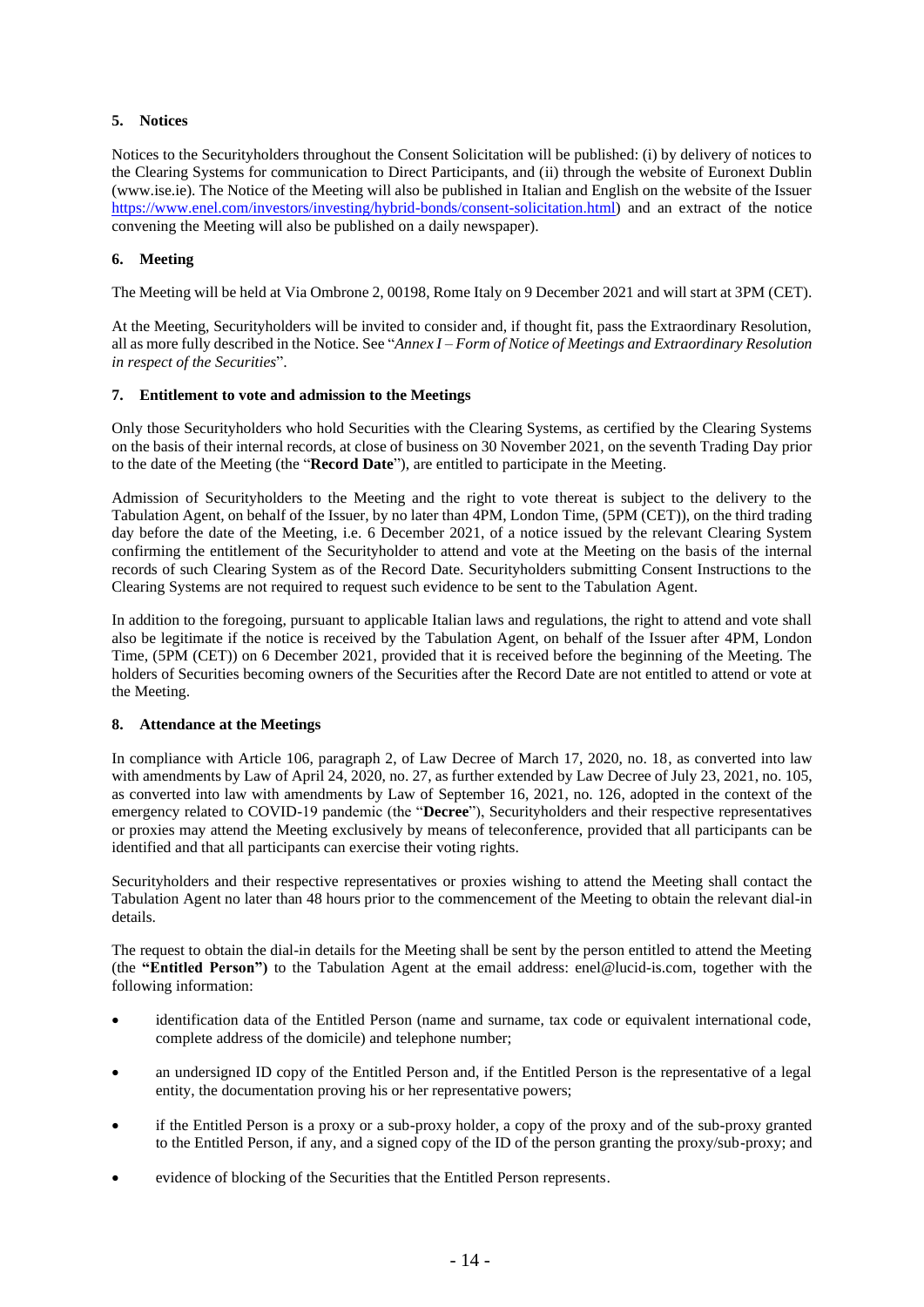By requesting the dial-in details of the Meeting, each Entitled Person shall be deemed to have fully understood and consented to any process governing the participation by means of teleconference and to have acknowledged and agreed that the Trustee shall not suffer or otherwise be liable or responsible in any way whatsoever for any liability that arises, or may arise, as a result. Securityholders who have appointed the Tabulation Agent as proxy in respect of the Securities in relation to the Meeting by means of a Consent Instruction will be unaffected by the Tabulation Agent attending the Meeting via teleconference and will not be requested to take any further action. The Issuer shall not be liable for any problem of technical nature preventing Entitled Persons from sending or receiving emails or connecting to the Meeting by means of the teleconference system made available by the Issuer.

The directors and statutory auditors of the Issuer, the secretary of the Meeting (if any), the notary and any other person (other than Securityholders) whose participation in the Meeting is required may attend the Meeting by being physically present at Via Ombrone 2, 00198, Rome Italy or by means of teleconference provided that they can be identified and exercise their respective rights. It shall not be required for the chair, the secretary and/or the notary to be physically in the same location during the time of the Meeting.

# **The Issuer reserves the right to supplement and/or modify the content of the Notice in the event that, before the Meeting, the provisions set forth by Article 106 of the Decree are amended or further provisions are issued on the part of the competent authorities due to the current health emergency.**

# **9. Right to ask questions about items on the agenda**

Pursuant to Article 127-ter of Italian Legislative Decree No. 58 of February 24, 1998, as amended and supplemented, Securityholders may ask questions about the items on the agenda also before the Meeting.

The questions, together with appropriate documentation allowing identification of the Securityholder as at the Record Date, must be submitted to the Issuer in accordance with the procedures indicated on the website of the Issuer, [www.enel.com,](http://www.enel.com/) in the section "Investors".

Questions must be received no later than the fifth trading day on which the Irish Stock Exchange trading as Euronext Dublin is open prior to the date of the Meeting, i.e. no later than 2 December 2021. Questions received by such date and which are relevant to the items on the agenda will be answered at the latest during the Meeting, with the right for the Issuer to provide a single answer to questions having the same content.

#### **10. Supplements to the agenda and presentation of new resolution proposals**

Pursuant to Article 126-bis of the Italian Financial Act, Securityholders who, individually or jointly, represent at least one-fortieth (2.5%) of the principal amount of the outstanding Securities in respect of the Meeting may request, within ten (10) calendar days from the publication of the Notice, the addition of further items on the agenda to be discussed at the Meeting, stating in their request the additional items proposed, or submit proposals for resolutions on items already on the agenda (it being understood, in this last regard, that the person who has the right to vote may, in any case, individually submit proposals for resolution to the Meeting).

Securityholder wishing to exercise such rights must request the relevant Clearing System to issue evidence of the Securityholder's entitlement confirming ownership of the above-mentioned portion of the Security and provide it to the Issuer.

Requests for the addition of items on the agenda or submissions of proposal for new resolutions must be delivered to the Issuer in accordance with the procedures indicated on the website of the Issuer, [www.enel.com,](http://www.enel.com/) in the section "Investors".

By the same date and with the same formalities, Securityholders submitting such proposals must submit a suitable report setting out the reasons for the proposed resolutions on the new items they propose to discuss, or the reasons for the further resolutions proposed in relation to items already on the agenda.

The Issuer will notify any additions to the agenda, or the submission of further proposals for resolutions on items already on the agenda, in the same manner as that prescribed for the publication of the Notice, at least fifteen (15) calendar days before the date set for the Meeting (i.e. by 24 November 2021). Simultaneously, the Issuer will make available to the public, in the same manner, the report prepared by the requesting Securityholders and/or any further proposals for resolutions submitted, accompanied by any assessments made by the Board of Directors.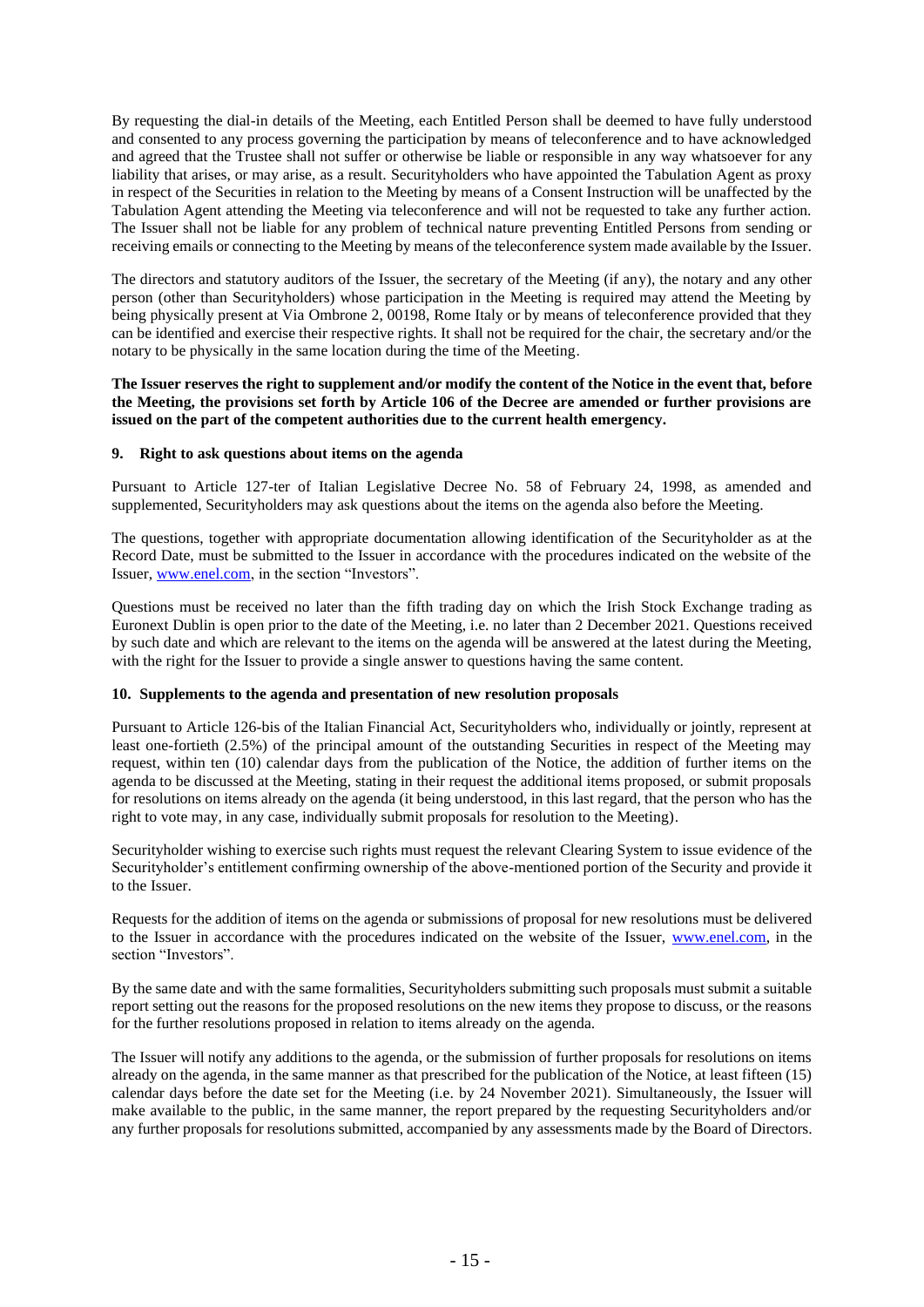# **11. Quorum**

As further set out in the Trust Deed, the quorum required for the Meeting to be validly held is one or more persons present holding Securities or Voting Certificates or being proxies and holding or representing in the aggregate at least one-fifth of the nominal amount of the Securities then outstanding.

# **12. Relevant Threshold**

The majority required at the Meeting to pass the Extraordinary Resolution shall be the higher of votes cast (i) by one or more persons holding the Securities in definitive form or Voting Certificates or being proxies and holding or representing in the aggregate not less than one-half of the nominal amount of the Securities for the time being outstanding, and (ii) by one or more persons holding the Securities in definitive form or Voting Certificates or being proxies and holding or representing not less than two thirds of the Securities represented at the Meeting.

# **If passed, the Extraordinary Resolution shall be binding on all Securityholders of the Securities, whether present or not at the Meeting at which it is passed, whether or not voting and whether voting in favour of the Extraordinary Resolution or against the Extraordinary Resolution.**

Securityholders should refer to the Notice and Enel's website for full details of the procedures in relation to the Meeting.

# **13. Procedures for Voting**

Only Securityholders who, at the Record Date, own beneficial interests in the Securities through their account (or on the account of the Direct Participants) with the Clearing Systems, as certified by the Clearing Systems on the basis of their internal records, are entitled to vote at the Meeting. Persons becoming Securityholders after the Record Date are not entitled to vote at the Meeting and therefore participate in the Consent Solicitation.

Admission of Eligible Securityholders to the meeting and the right to vote thereat is subject to the delivery to the Issuer, by the third trading day before the date of the Meeting, i.e. 6 December 2021, of a notice issued by the relevant Clearing System stating that the Securityholder is an Eligible Securityholders on the basis of the internal records of such Clearing System as of the Record Date. Securityholders submitting Consent Instructions to the Clearing Systems are not required to request such evidence to be sent to the Tabulation Agent.

In addition to the foregoing, pursuant to applicable Italian laws and regulations, the right to attend and vote shall also be legitimate if the notice is received by the Tabulation Agent, on behalf of the Issuer, after the third trading day before the date of the Meeting, i.e. 6 December 2021, provided that it is received before the beginning of the Meeting. Eligible Securityholders wishing to vote after the Expiration Deadline must contact the Tabulation Agent for further instructions.

The Issuer has appointed the Tabulation Agent in connection with the consent solicitation process set out in this Consent Solicitation Memorandum.

On or after the date of this Consent Solicitation Memorandum, a Securityholder may vote in relation to the Consent Solicitation by submitting a Voting Instruction, through the relevant Clearing System.

A Securityholder may vote in relation to the Consent Solicitation by submitting a Consent Instruction. In such a case, the Securityholder shall instruct, the Paying Agent via the Clearing System to appoint Lucid Issuer Services Limited (the Tabulation Agent) (or its representatives) as its proxy to attend the Meeting on its behalf and expressing its vote in accordance with this section "*Procedures for Voting*" and deliver the Consent Instructions to the Tabulation Agent via the Direct Participants and the relevant Clearing System in accordance with the requirements of such Clearing System.

A Securityholder may vote in relation to the Consent Solicitation by requesting a Voting Certificate to attend and vote at the Meeting in person or through a representative. Specifically, Eligible Securityholders who have not arranged for the submission or delivery of a Consent Instruction to the Tabulation Agent or of a Voting Instruction as provided herein but who wish to attend and vote at the Meeting may do so in accordance with the voting and quorum procedures set out herein and in "*Annex I – Form of Notice of Meetings and Extraordinary Resolution in respect of the Securities*" contained herein.

Pursuant to the information set out above and in "*Annex I – Form of Notice of Meetings and Extraordinary Resolution in respect of the Securities*" to this Consent Solicitation Memorandum, a Securityholder may: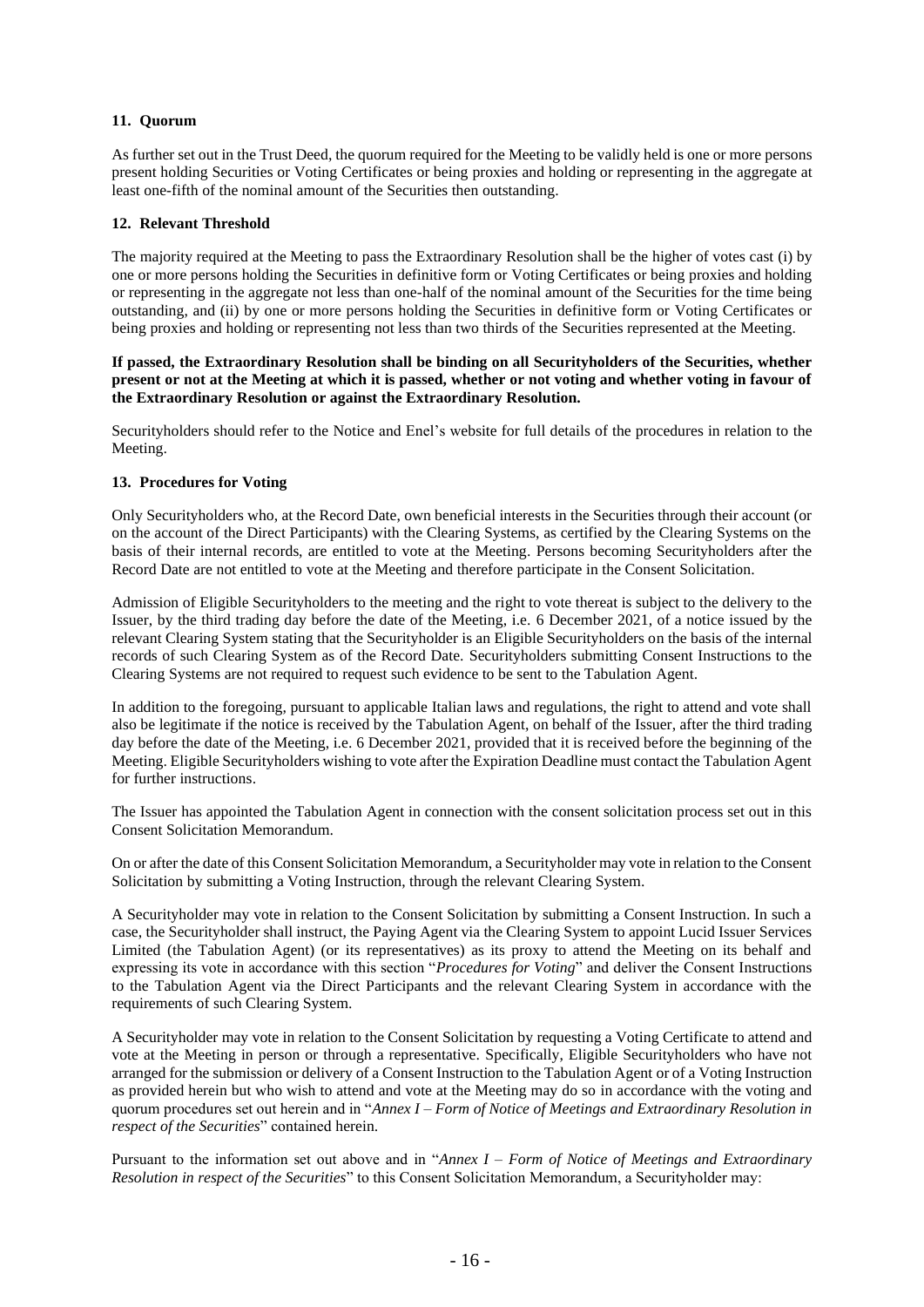- (i) approve the Extraordinary Resolution by voting and communicating its Consent Instruction by the Expiration Deadline or Voting Instruction in accordance with the Trust Deed, in favour of the Extraordinary Resolution; or
- (ii) reject the Extraordinary Resolution by voting and communicating its Consent Instruction by the Expiration Deadline or Voting Instruction in accordance with the Trust Deed, against the Extraordinary Resolution; or
- (iii) abstain from attending the Meeting or voting; or
- (iv) request a Voting Certificate to attend and vote at the Meeting in person or through a representative.

A Voting Certificate, a Voting Instruction or a Consent Instruction shall be valid until the end of the Meeting. A Voting Certificate, a Voting Instruction and a Consent Instruction cannot be outstanding simultaneously in respect of the same Security.

Securityholders wishing to amend or revoke their votes given by way of Consent Instructions may do so at any time prior to the Revocation Deadline.

During the period commencing with the Expiration Deadline and ending at the conclusion of the Meeting, Securityholders will not be able to submit Consent Instructions or Voting Instructions, nor obtain Voting Certificates.

Consent Instructions in favour of the Extraordinary Resolution must be received by the Tabulation Agent by the Early Instruction Deadline, in order for the Eligible Securityholder to be eligible for the Early Participation Fee, or by the Expiration Deadline (voting in favour of or against the Extraordinary Resolution) (see "*Indicative Timetable*"), taking into account the deadlines set by Clearing Systems and any intermediary through which a Securityholder may hold Securities.

Eligible Securityholders submitting Consent Instructions before the Early Instruction Deadline and voting against the Extraordinary Resolution, or abstaining from voting or voting in favour of the Extraordinary Resolution after the Early Instruction Deadline, or making such other voting arrangements, will not be eligible to receive the Early Participation Fee.

Securityholders may contact the Tabulation Agent via email or at its telephone number provided on the last page of this Consent Solicitation Memorandum if they require assistance or information in relation to the procedures for submitting Consent Instructions or requesting Voting Certificates.

Nothing in this Consent Solicitation Memorandum or in any document or agreement relating to the Consent Solicitation will entitle any person that is a Restricted Owner to receive any amount in respect of the Early Participation Fee.

# **Only Direct Participants may submit a Consent Instruction. If you are not a Direct Participant you must arrange for the Direct Participant through which you hold Securities to submit a Consent Instruction on your behalf to the Tabulation Agent through the relevant Clearing System.**

Securityholders whose Securities are held in the name of a broker, dealer, commercial bank, custodian, trust company, accountholder or other nominee or trustee should contact such entity sufficiently in advance of the Expiration Deadline if they wish to vote and procure that the Securities are blocked in accordance with the standard procedures of the relevant Clearing System and the deadlines imposed by such Clearing System.

**Securityholders are advised to check with any broker, dealer, commercial bank, custodian, trust company, accountholder or other nominee or trustee through which they hold Securities whether such broker, dealer, commercial bank, custodian, trust company, accountholder or other nominee or trustee would require receiving any notice or instructions prior to the deadlines set out in the section "***Indicative Timetable***".**

#### **The Consent Solicitation is not extended to any Securityholder whose participation in the Consent Solicitation would violate the laws or regulations of its jurisdiction of residence or domicile.**

All questions as to the form of documents and validity, eligibility (including time of receipt) and acceptance of Consent Instructions will be determined by the Issuer in its sole discretion, and such determination will be final and binding. The Issuer reserves the absolute right to reject any or all Consent Instructions which it determines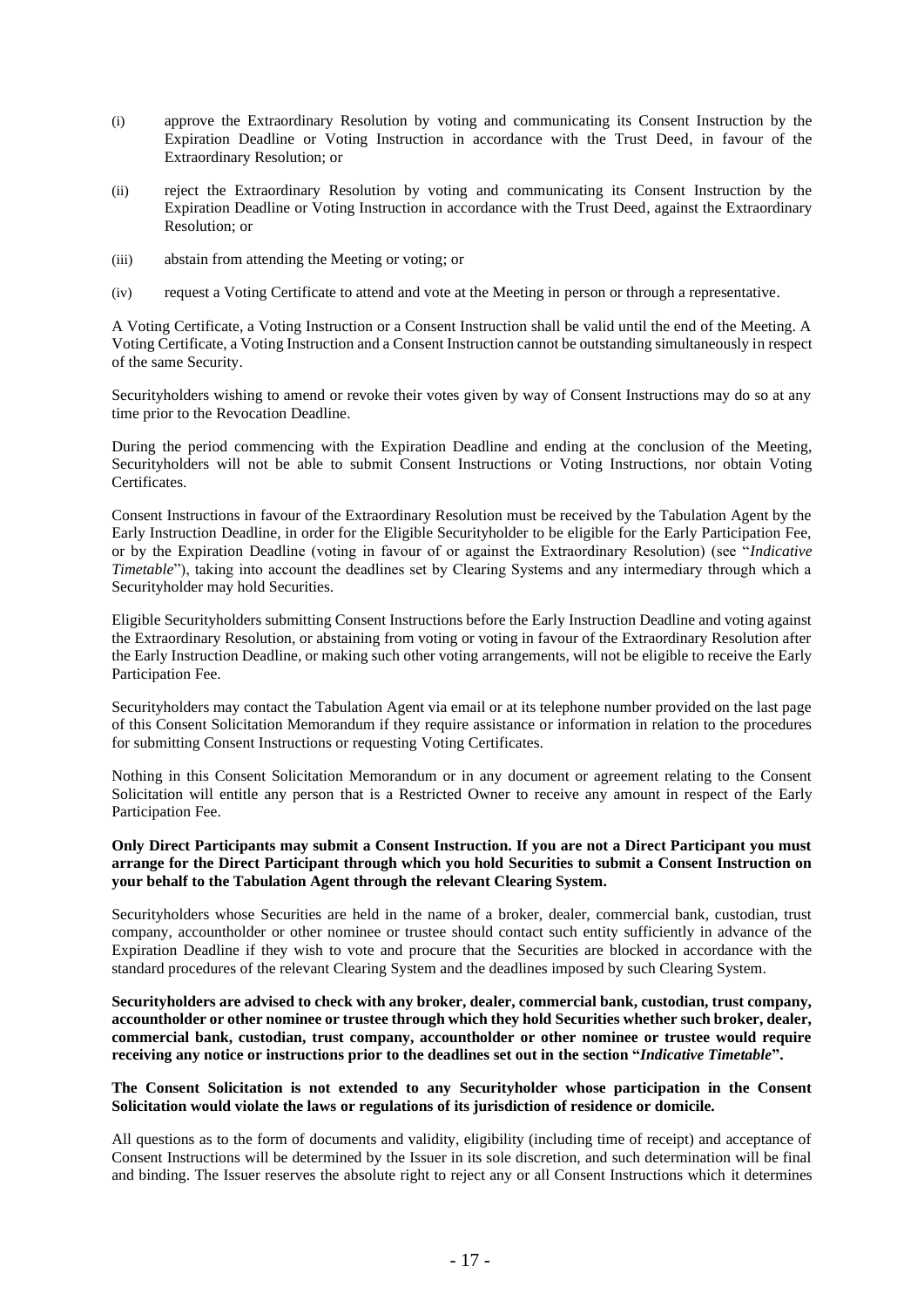are not in proper form or which may be unlawful, including, without limitation, if it is determined that a Securityholder's participation in the Consent Solicitation would not be permitted under the laws or regulations of its jurisdiction of residence or domicile. The Issuer also reserves the absolute right to waive any defect, irregularity or delay as to particular Consent Instructions. Any defect, irregularity or delay must be cured within such time as the Issuer determines, unless waived by it. Consent Instructions in the Consent Solicitation will be deemed not to have been made until such defects, irregularities or delays have been cured or waived. None of the Issuer, the Solicitation Agent, the Trustee, the Principal Paying Agent, and the Tabulation Agent or any other person shall be under any duty to give notice to Securityholders of any defects, irregularities or delays in any Consent Instructions, nor shall any of them incur any liability for failure to give such notice.

# *Transfer and Revocation*

The receipt of a Consent Instruction, Voting Instruction or of a request for a Voting Certificate (as the case may be) by the relevant Clearing System will be acknowledged in accordance with the standard practices of such Clearing System and will result in the blocking of the Securities in the relevant Clearing System so that no transfer may be effected in relation to such Securities from the date on which the Consent Instruction or Voting Instruction is submitted or the Voting Certificate is requested (as the case may be) until the earlier of (i) the conclusion of the Meeting; and (ii) (A) in respect of Voting Certificates, the surrender to the Paying Agent of such Voting Certificate(s); (B) in respect of Voting Instructions, within the Revocation Deadline the notification in writing of any revocation of a Direct Participant's previous instructions to the Paying Agent and the same then being notified in writing by the Paying Agent to the Issuer at least 24 hours before the time appointed for holding the Meeting and such Securities ceasing in accordance with the procedures of the relevant Clearing System and with the agreement of the Paying Agent to be held to its order or under its control or (C) in respect of Consent Instructions notice of revocation of such Consent Instruction(s) is given to the Tabulation Agent before the Revocation Deadline. Securityholders must take the appropriate steps through the relevant Clearing System so that no transfers or other action may be effected in relation to such blocked Securities at any time after the date of submission of such Consent Instruction, Voting Instruction or request of the Voting Certificate (as the case may be), in accordance with the requirements of the relevant Clearing System and the deadlines required by such Clearing System. By blocking such Securities in the relevant Clearing System, each Securityholder will be deemed to consent to have the relevant Clearing System provide details concerning such Securityholder's identity to the Tabulation Agent, the Solicitation Agent, the Trustee, the Paying Agents and the Issuer. A Voting Certificate, a Voting Instruction and a Consent Instruction cannot be outstanding simultaneously in respect of the same Security.

Consent Instructions submitted in the Consent Solicitation by a Securityholder, including any relevant Direct Participant acting on behalf of the beneficial owner of the Securities, may only be revoked by that Securityholder, or the relevant Direct Participant on behalf of the beneficial owner of the Securities, by submitting valid revocation instructions to the Tabulation Agent through the relevant Clearing System. To be valid, such revocation instruction must specify the Securities to which the original Consent Instruction related, the securities account in which such Securities are credited and any other information required by the Tabulation Agent. Any such revocation instruction will only be valid if received by the Tabulation Agent through the relevant Clearing System by the Revocation Deadline.

#### *Acknowledgements, Agreements, Representations, Warranties and Undertakings*

By submitting a valid Consent Instruction to the Tabulation Agent through the relevant Clearing System, the Securityholder, including any Direct Participant submitting such Consent Instruction on behalf of the beneficial owner of the Securities, shall be deemed to agree, acknowledge, represent, warrant and undertake to the Issuer, the Solicitation Agent, the Trustee, the Principal Paying Agent, and the Tabulation Agent the following on each of the Expiration Deadline, the date of the Meeting, the date of the submission of a Consent Instruction, the Implementation Date and the Payment Date (if the Securityholder, including any Direct Participant submitting such Consent Instruction on behalf of the beneficial owner of the Securities, is unable to give these acknowledgements, agreements, representations, warranties and undertakings, such Securityholder should contact the Solicitation Agent immediately):

- (a) it is an Eligible Securityholder;
- (b) it has received and reviewed and accepts the terms, conditions, risk factors and other considerations of the Consent Solicitation and the Extraordinary Resolution, all as described in this Consent Solicitation Memorandum, including all the information referred to in the section entitled "*Documents available for Consultation*", including any documents subsequently referred to in the section entitled "*Documents available*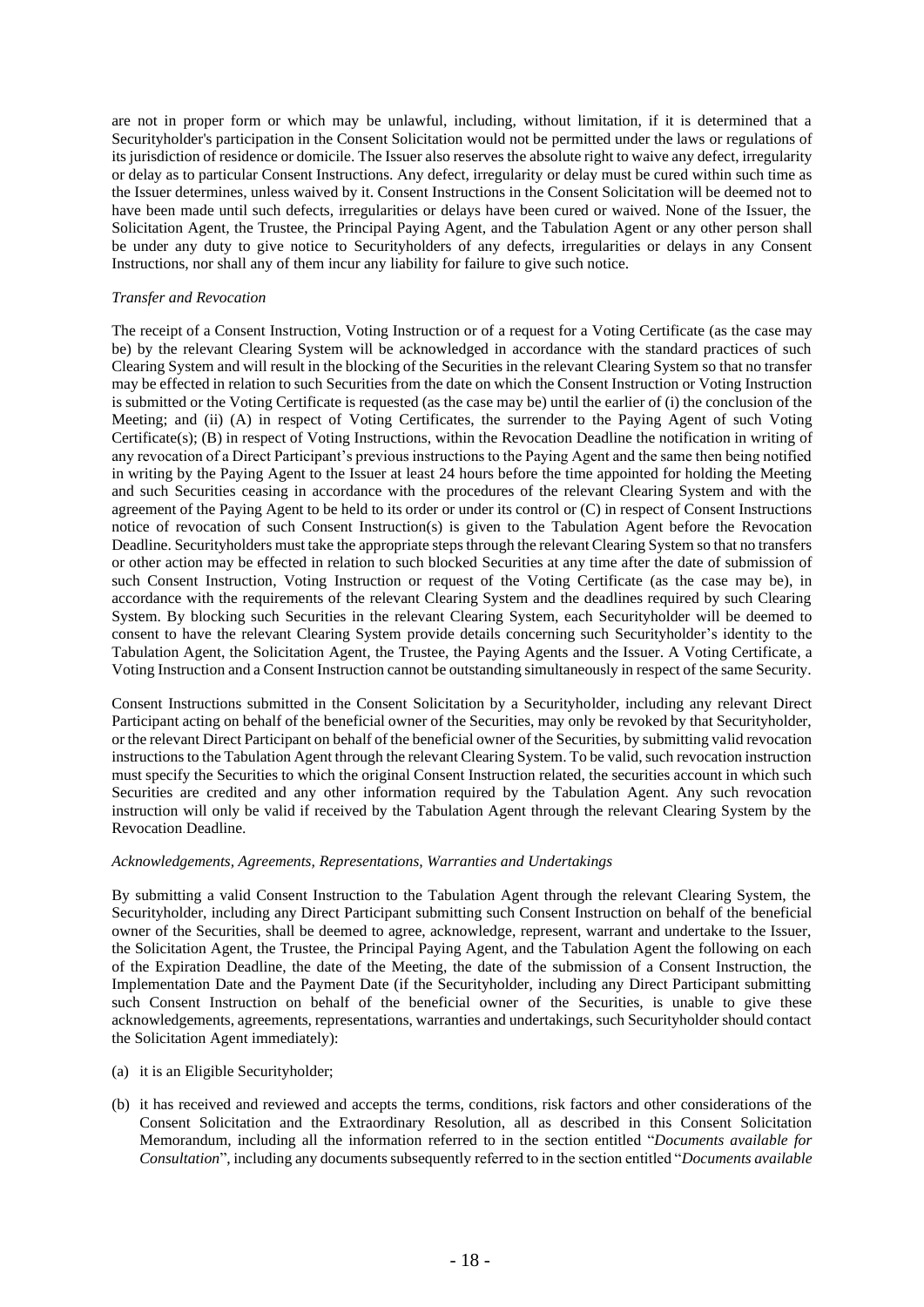*for Consultation*" following the date of this Consent Solicitation Memorandum, as more fully described in the section entitled "*Documents available for Consultation."*;

- (c) by blocking the Securities in the relevant Clearing System, it will be deemed to consent to have such Clearing System provide details concerning the Direct Participant's identity to the Tabulation Agent, the Solicitation Agent, the Issuer and the Trustee;
- (d) it instructs the Principal Paying Agent to appoint Lucid Issuer Services Limited (or its representatives) as its proxy to vote in favour of or against the Extraordinary Resolution in accordance with its directions in respect of all of the Securities in its account blocked in the relevant Clearing System;
- (e) all authority conferred or agreed to be conferred pursuant to these acknowledgements, agreements, representations, warranties and undertakings, and all of its obligations thereunder, shall be binding upon its successors, assigns, heirs, executors, trustees in bankruptcy and legal representatives, and shall not be affected by, and shall survive, its death or incapacity;
- (f) no information has been provided to it by the Issuer, the Solicitation Agent, the Trustee, the Principal Paying Agent, the Tabulation Agent, or any of their respective directors, officers, employees, affiliates or agents, with regard to the financial, legal or tax consequences for Securityholders arising from the Consent Solicitation and the receipt of the Early Participation Fee, and it acknowledges that it is solely liable for any taxes and similar or related payments imposed on it under the laws of any applicable jurisdiction as a result of the Consent Solicitation and agrees that it will not and does not have any rights of recourse (whether by way of reimbursement, indemnity or otherwise) against the Issuer, the Solicitation Agent, the Trustee, the Principal Paying Agent, the Tabulation Agent or any of their respective directors, officers, employees, affiliates or agents, or any other person in respect of such taxes and payments;
- (g) it is not a person to whom it is unlawful to make the Proposal pursuant to the Consent Solicitation under applicable securities laws and it is permitted under the laws of its jurisdiction of residence and domicile to participate in the Consent Solicitation;
- (h) it holds and will hold, until the earliest of (i) the date on which the Consent Instruction is validly revoked in accordance with the terms of this Consent Solicitation Memorandum; (ii) the conclusion of the Meeting; and (iii) the date on which the Consent Solicitation is terminated by the Issuer, the Securities blocked in the relevant Clearing System and, in accordance with the requirements of such Clearing System and by the deadline required by such Clearing System, it has submitted, or has caused to be submitted, an instruction to such Clearing System to authorise the blocking of the Securities and with effect on and from the date thereof no transfers of such Securities may be effected;
- (i) it is not a Restricted Owner or, where it is a Restricted Owner, that it has identified itself as such in the Consent Instruction and acknowledges and agrees that such Consent Instructions will not be accepted or counted, it shall have no right to participate in the Consent Solicitation and to receive the Early Participation Fee and shall not make any claim in respect thereof;
- (j) the Securities subject of the Consent Instruction are not held by or on behalf of or for the benefit of the Issuer or any Subsidiary (as defined in the Trust Deed) in each case as beneficial owner;
- (k) declares and acknowledges that the Trustee will not be held responsible for, and does hereby release and will forever discharge and hold the Trustee harmless from, any liabilities, losses, damages, costs, charges, expenses and/or consequences suffered or incurred by such Securityholder as a result of any claims (whether or not successful, compromised or settled), actions, demands or proceedings brought against the Trustee and against all losses, liabilities, damages, costs, charges and expenses (including legal fees) which the Trustee may suffer or incur, arising as a result of acts taken by it or pursuant to the terms of the Consent Solicitation, the Extraordinary Resolution or this Consent Solicitation Memorandum or signing the Supplemental Trust Deed and the Supplemental Agency Agreement and giving effect to the Proposal and the Securityholder further declares that the Trustee has no responsibility for the terms of the Consent Solicitation, the Extraordinary Resolution or this Consent Solicitation Memorandum;
- (l) is assuming all risks inherent in participating in the Consent Solicitation and voting the Extraordinary Resolution and has undertaken all the appropriate analysis of the implementation of each of the Proposal without reliance on the Issuer, the Solicitation Agent, the Trustee, the Principal Paying Agent, or the Tabulation Agent;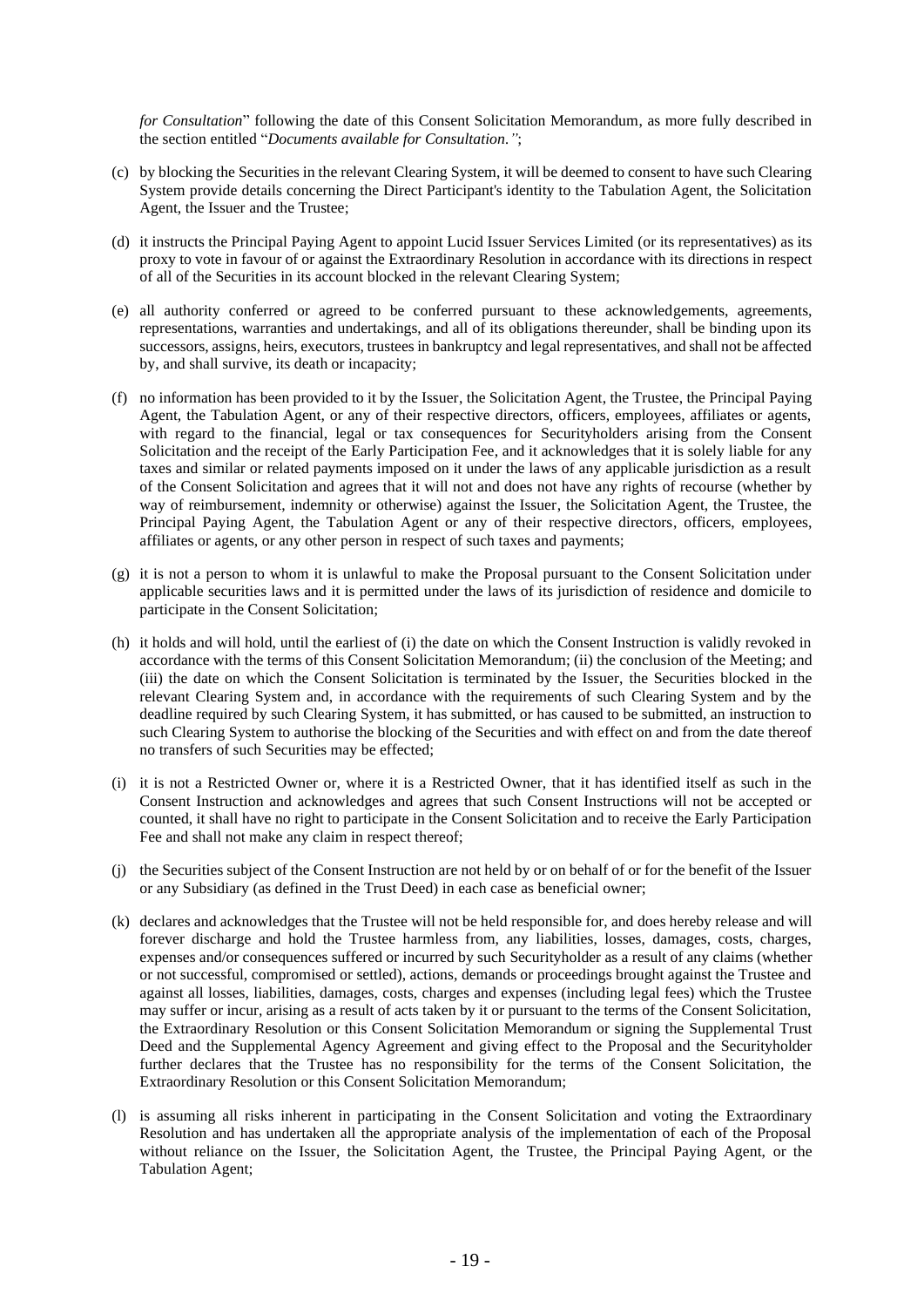- (m) has observed the laws and regulations of all relevant jurisdictions, obtained all requisite governmental, exchange control or other required consents, complied with all requisite formalities and paid any issue, transfer or other taxes or requisite payments due from each of it in each respect in connection with the acceptance of the Consent Solicitation, in any jurisdiction, and it has not taken any action or omitted to take any action in breach of the representations or which will or may result in the Issuer, the Solicitation Agent, the Tabulation Agent, the Trustee or any other person acting in breach of the legal or regulatory requirements of any such jurisdiction in connection with any roles in favour of the Consent Solicitation;
- (n) authorises, sanctions, directs, instructs, requests and empowers that the Trustee execute and deliver the Supplemental Trust Deed and the Supplemental Agency Agreement to implement the Proposal and empowers, sanctions, authorises, directs, instructs and requests the Trustee do all such other things as may be necessary or expedient to carry out and give effect to the Proposal or a Consent Instruction and authorises, sanctions, directs, instructs requests and empowers the Issuer to authorise, authorises, sanctions, directs, instructs requests and empowers the Agent to execute the Supplemental Agency Agreement to implement the Proposal and empowers, authorises, instructs and requests the Trustee do all such other things as may be necessary or expedient to carry out and give effect to the Proposal;
- (o) declares, agrees and acknowledges that the Trustee will not be held responsible for any liabilities or consequences arising as a result of acts taken by it or pursuant to the terms of a Consent Instruction or the Consent Solicitation and the Securityholders further declare, agree and acknowledge that the Trustee has no responsibility for the terms of the Consent Solicitation or Consent Solicitation Memorandum, nor the payment of the Early Participation Fee;
- (p) it held the Securities in the relevant Clearing System as of the Record Date and, in accordance with the requirements of, and by the deadline required by, such Clearing System, it has submitted, or has caused to be submitted, a Consent Instruction to the relevant Clearing System;
- (q) has made an independent decision or a decision in consultation with its agents and professionals to the extent that it considers necessary; and
- (r) hereby acknowledges that the Consent Solicitation Memorandum and the transactions contemplated thereby shall not be deemed to be investment advice or a recommendation as to a course of conduct by the Trustee or any of its officer, directors, employees or agents.

The representation, warranty and undertaking set out at paragraph (i) above shall, other than when such representation, warranty and undertaking is made by a Securityholder (including, if applicable, the Direct Participant submitting the relevant Consent Instruction on behalf of the beneficial owner of the Securities) at the time of submission of the relevant Consent Instruction, not apply if and to the extent that it is or would be a breach of any provision of Council Regulation (EC) No 2271/1996 (the "**Blocking Regulation**") and/or any law or regulation implementing the Blocking Regulation in any Member State of the European Union, or Blocking Regulation as it forms part of domestic law of the United Kingdom by virtue of the European Union (Withdrawal) Act 2018. Furthermore, J.P. Morgan AG will not benefit from the representation, warranty and undertaking set out at paragraph (i) above insofar as it would result in a violation of, or conflict with, Article 7 of the German Foreign Trade Ordinance (*Außenwirtschaftsverordnung*) or any similar applicable blocking or anti-boycott law or regulation.

#### *Consent Instructions*

In order to be valid, Consent Instructions must be submitted in respect of a minimum nominal amount of Securities of no less than  $\epsilon$ 100,000 being the minimum denomination for such Securities, and may thereafter be submitted in integral multiples of  $€1,000$ .

# *Separate Consent Instructions*

A separate Consent Instruction must be completed on behalf of each beneficial owner of the Securities.

# **14. Governing Law and Forum**

The Consent Solicitation, this Consent Solicitation Memorandum, any Consent Instruction, any Voting Certificate and all contracts resulting therefrom and any non-contractual obligation arising out of or in connection with any of them, shall be governed by the laws of England save for the application of the mandatory provisions of Italian law relating to meetings of Securityholders. Submission by, or on behalf of, a Securityholder of a Consent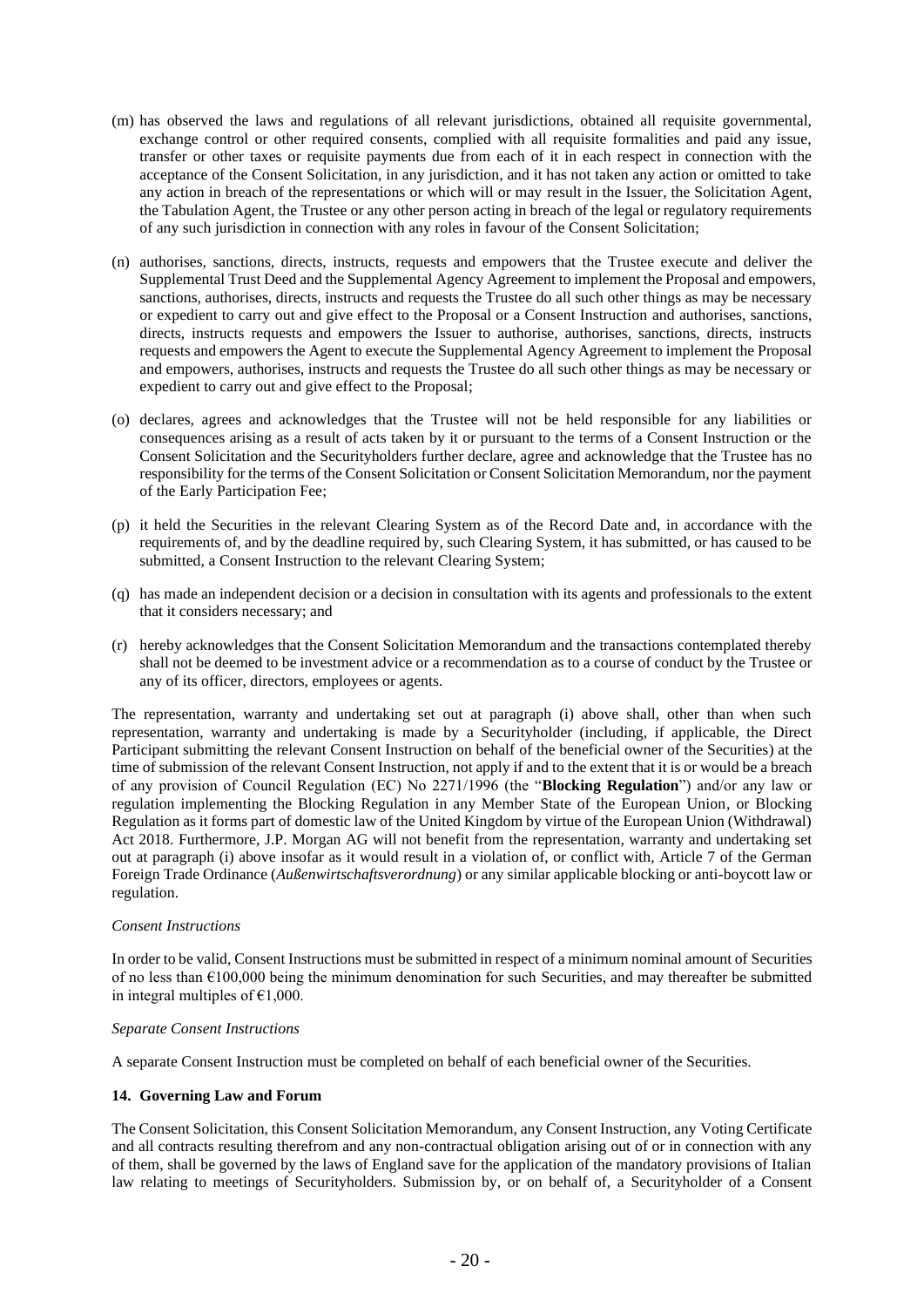Instruction constitutes such Securityholder's submission, in relation to all matters arising out of or in connection with the Consent Solicitation, this Consent Solicitation Memorandum, any Consent Instruction and all contracts resulting therefrom and any non-contractual obligation arising out of or in connection with any of them, to the exclusive jurisdiction of the courts of the England.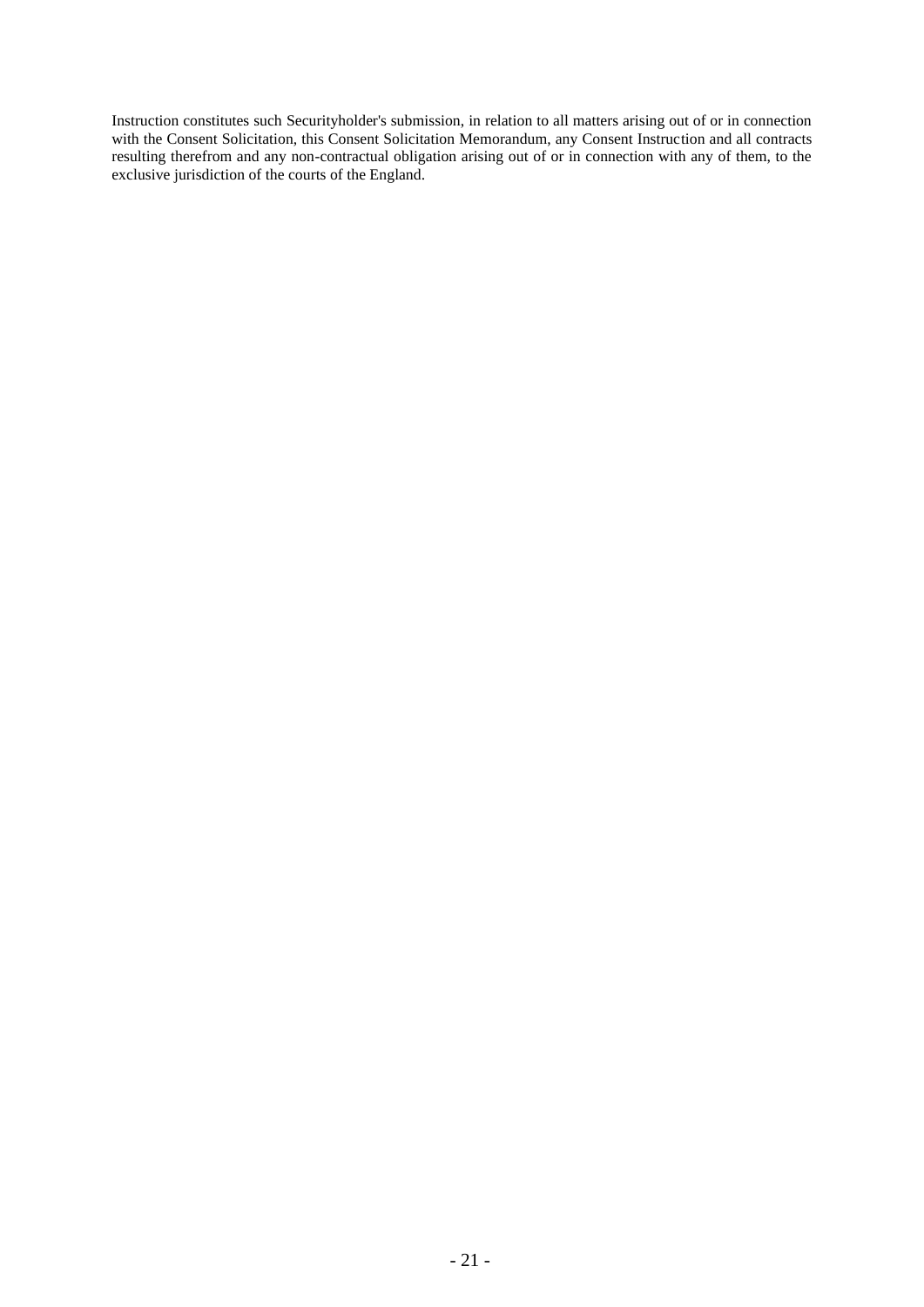# **FURTHER TERMS OF THE CONSENT SOLICITATION**

#### **General conditions of the Consent Solicitation**

The Issuer expressly reserves the right, in its sole discretion, to refuse to accept, or to delay acceptance of, Consent Instructions pursuant to the Consent Solicitation in order to comply with applicable laws and regulations. In all cases, a Consent Instruction will only be deemed to have been validly submitted once submitted in accordance with the procedures described under the section "*Procedures for participating in the Consent Solicitation*", which include the blocking of the Securities in the relevant account in the relevant Clearing System, as described under the section "*Risk Factors – Certain Considerations Relating to the Consent Solicitation – Blocking of Securities and Restrictions on Transfer*" below.

# **The Issuer may reject Consent Instructions which it considers in its reasonable judgment not to have been validly submitted in the Consent Solicitation. For example, Consent Instructions may be rejected and not accepted and may be treated as not having been validly submitted if any such instruction does not comply with the requirements of a particular jurisdiction.**

The failure of any eligible person to receive a copy of this Consent Solicitation Memorandum, the Notice or any other notice issued by the Issuer or any other person in connection with the Consent Solicitation and/or the Meeting shall not invalidate any aspect of either the Consent Solicitation or the Meeting. No acknowledgement of receipt of any Consent Instruction and/or any other documents will be given by the Issuer, the Solicitation Agent, the Tabulation Agent, the Trustee, or the Principal Paying Agent.

#### **Announcements**

Unless stated otherwise, all announcements in connection with the Consent Solicitation will be made by the Issuer (i) by delivery of notices to the Clearing Systems for communication to Direct Participants, and (ii) through the website of Euronext Dublin (https://www.euronext.com/en/markets/dublin). The Notice of the Meeting will also be published in Italian and English on the website of the Issue[r https://www.enel.com/investors/investing/hybrid](https://www.enel.com/investors/investing/hybrid-bonds/consent-solicitation.html)[bonds/consent-solicitation.html\)](https://www.enel.com/investors/investing/hybrid-bonds/consent-solicitation.html) and an extract of the notice convening the Meeting will also be published in Italian on a daily newspaper. Copies of all announcements, notices and press releases can also be obtained from the Tabulation Agent, the contact details of which appear on the last page of this Consent Solicitation Memorandum. Significant delays may be experienced where notices are delivered to the Clearing Systems and Securityholders are urged to contact the Tabulation Agent for the relevant announcements during the course of the Consent Solicitation. In addition, Securityholders may contact the Solicitation Agent for information using the contact details on the last page of this Consent Solicitation Memorandum.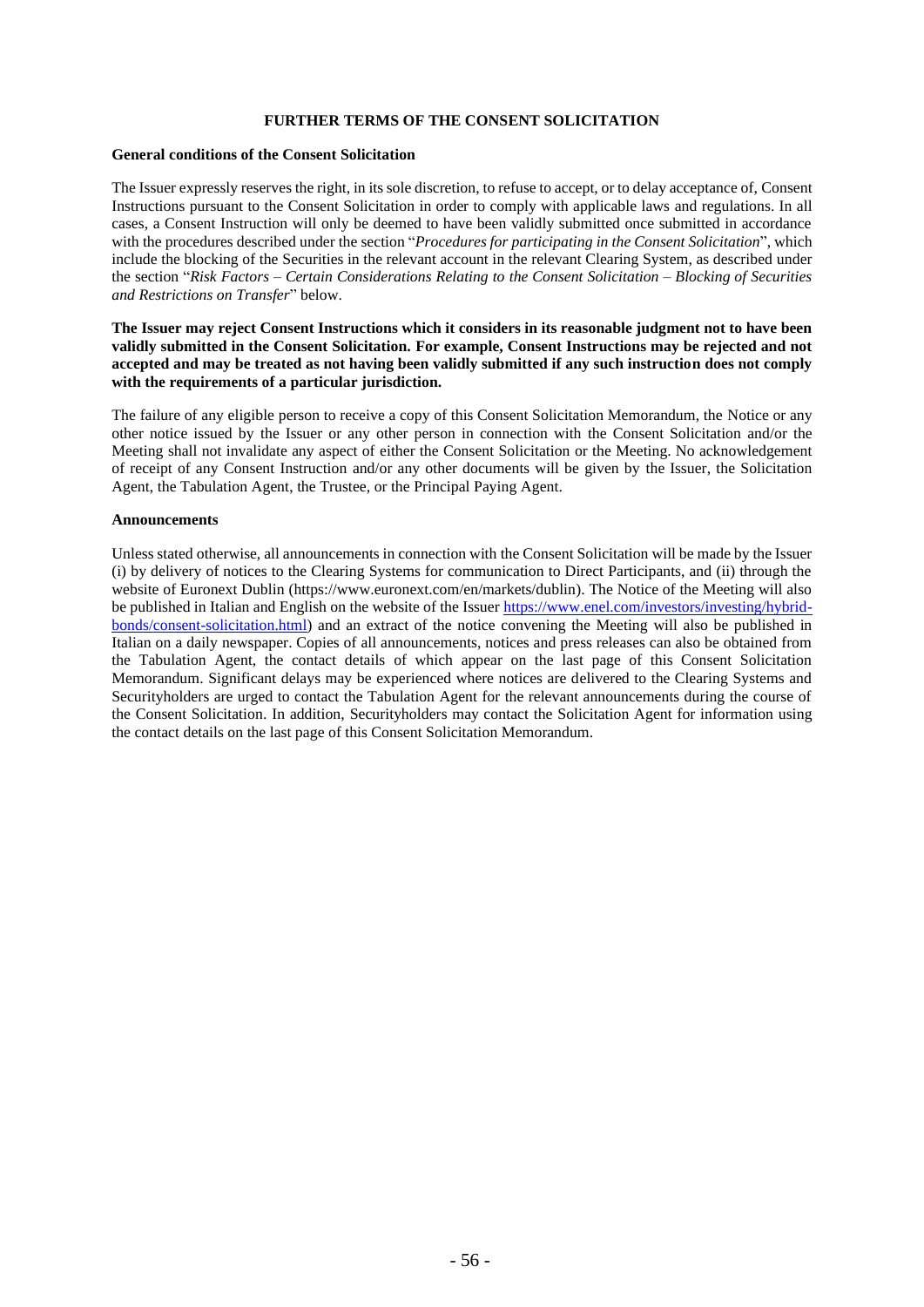# **RISK FACTORS AND CERTAIN CONSIDERATIONS RELATING TO THE CONSENT SOLICITATION**

*Before making a decision with respect to the Consent Solicitation, Securityholders should carefully consider, in addition to the other information contained in this Consent Solicitation Memorandum, the following.*

*Words and expressions defined in Annex II (Amended Conditions for the Securities) hereto have the same meanings in this section.*

#### 1. **Risks relating to the Securities following implementation of the Proposal**

#### *Differences between the Conditions and the Amended Conditions*

There are a number of differences between the Conditions and the Amended Conditions (see "*The Consent Solicitation - Summary of Certain Differences between the Conditions and the Amended Conditions of the Securities*"), the rationale of these changes being to: (i) adjust the terms of the Securities throughout, such that, from a legal perspective, the Securities will become due and payable and will be redeemed by the Issuer only on the date on which a winding up, dissolution or liquidation of the Issuer is instituted, therefore becoming potentially perpetual securities instead of having a fixed tenor; (ii) to permit the Issuer to call the Securities for redemption if there is a change in accounting rules which results in the Securities being accounted for as a financial liability by amending the definition of "Accounting Event" accordingly; (iii) amend the exceptions to tax gross up so that the Issuer would be required to gross up even if the Securities were classified as being 'atypical' for Italian tax law purposes (including such a classification resulting from the newly perpetual nature of the Securities); and (iv) amend the Conditions throughout so that it is clearer that there are no "events of default"; and (v) bring the Conditions in line with the condition of the New Securities. The Amended Conditions are attached to the Supplemental Trust Deed and in Annex II hereto. Without prejudice to the foregoing, Securityholders should review the Amended Conditions and the Supplemental Trust Deed (see "*Documents Available for Consultation*"), in each case in their entirety, together with the contents of this Consent Solicitation Memorandum, before making a decision whether to vote in favour or against the Proposal.

# *The Securities, once their terms have been amended pursuant to the Amended Conditions, will be perpetual securities; holders of the Securities may be required to bear the financial risks of an investment in the Securities for a long period*

The Securities, once their terms have been amended pursuant to the Amended Conditions, will be perpetual securities, and unless previously redeemed or purchased and cancelled by the Issuer as provided in the Amended Conditions, will be become due and payable and will be redeemed on the Liquidation Event Date, including in connection with any Insolvency Proceedings in accordance with (i) any applicable legal provision, or any decision of any judicial or administrative authority, or (ii) any resolution passed at a shareholders' meeting of the Issuer or (iii) any provision with is set out in the by-laws of the Issuer from time to time (including the maturity of the Issuer which, as of the date of this Consent Solicitation Memorandum, is set in its by-laws at 31 December 2100). The Issuer is under no obligation to redeem or repurchase the Securities, although it may elect to do so in certain circumstances. Securityholders have no right to call for the redemption of the Securities and the Securities will only become due and payable on the Liquidation Event Date. Securityholders should therefore be aware that they may be required to bear the financial risks associated with an investment in long-term securities and that they may not recover their investment in the foreseeable future.

#### *There are no events of default*

There are no events of default pursuant to the Amended Conditions.

The Amended Conditions do not provide for events of default allowing acceleration of the Securities if certain events occur. Accordingly, if the Issuer fails to meet any obligations under the Securities, including the payment of any interest, investors will not have the right to require the early redemption of the Securities.

On the Liquidation Event Date, the Securities will become due and payable at an amount equal to their principal amount, together with any outstanding interest accrued up to (but excluding) the Liquidation Event Date and any outstanding Arrears of Interest. On or following the Liquidation Event Date, no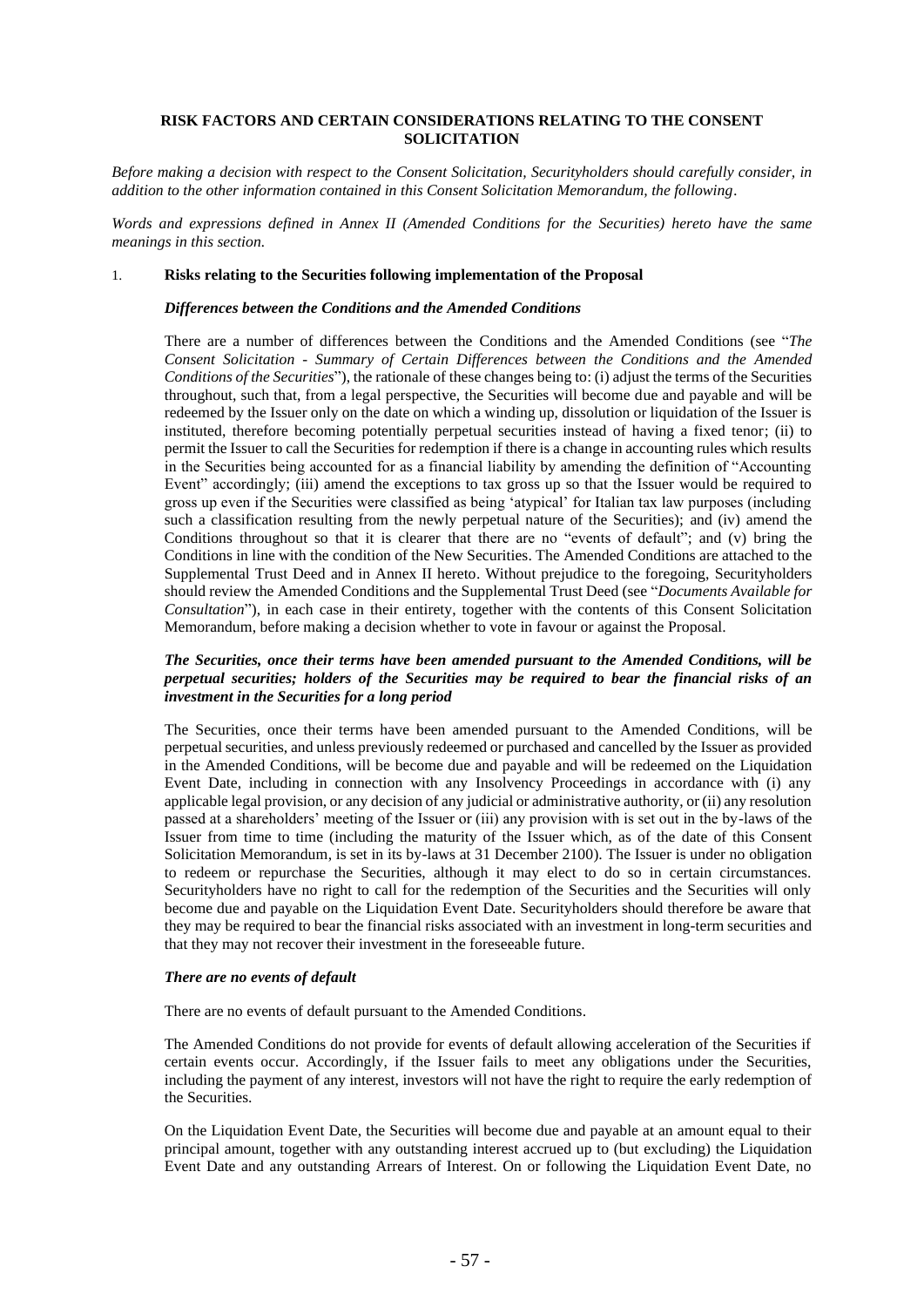payments will be made in relation to the Junior Securities of the Issuer before all amounts due, but unpaid, on the Securities have been paid by the Issuer.

In addition, in the event of a winding-up, insolvency, dissolution or liquidation of the Issuer, the claims of Securityholders will be subordinated as further described in Condition 3 of the Amended Conditions of the Securities. Accordingly, the claims of holders of all obligations to which the Securities are subordinated will first have to be satisfied in any winding-up or analogous proceedings before the Securityholders may expect to obtain any recovery in respect of the Securities and prior thereto Securityholders will have only limited ability to influence the conduct of such winding-up or analogous proceedings.

# *There can be no assurance that a significant adverse impact on the price of, and/or market for, the Securities may occur as a result of the approval of the Amended Conditions*

The Securities are admitted to trading on the regulated market of the Irish Stock Exchange plc trading as Euronext Dublin.

In this regard there can be no assurance that, once the terms of the Securities have been amended pursuant to the Amended Conditions, a significant adverse impact on the price of, and/or market for, the Securities may occur.

#### *The current IFRS accounting classification of financial instruments such as the Securities as equity instruments may change, which may result in the occurrence of an Accounting Event*

In June 2018, the IASB (International Accounting Standards Board) published the discussion paper DP/2018/1 on "Financial Instruments with Characteristics of Equity" (the "**DP/2018/1 Paper**") and a public meeting was recently held on this matter. If the proposals set out in the DP/2018/1 Paper are implemented in their current form, the current IFRS accounting classification of financial instruments such as the Securities as equity instruments may change and this may result in the occurrence of an "Accounting Event" (as described in the Amended Conditions). In such an event, the Issuer may have the option to redeem, in whole but not in part, the Securities pursuant to the Amended Conditions. The implementation of any of the proposals set out in the DP/2018/1 Paper or any other similar such proposals that may be made in the future, including the extent and timing of any such implementation, if at all, is still uncertain.

During the 23 October 2019 meeting of the IASB, the potential scope and indicative timetable of the project plan regarding the DP/2018/1 Paper were discussed but no decisions were made. Accordingly, no assurance can be given as to the future classification of the Securities from an accounting perspective or whether any such change may result in the occurrence of an Accounting Event, thereby providing the Issuer with the option to redeem the Securities pursuant to the Amended Conditions of the Securities. The occurrence of an Accounting Event may result in Securityholders receiving a lower than expected yield.

The redemption of the Securities by the Issuer or the perception that the Issuer will exercise its optional redemption right might negatively affect the market value of the Securities. During any period when the Issuer may elect to redeem the Securities, the market value of the Securities generally will not rise substantially above the price at which they can be redeemed.

#### 2. **Considerations relating to the Consent Solicitation**

#### <span id="page-32-0"></span>2.1 *Procedures for participating in the Consent Solicitation*

Securityholders who have acquired their Securities after the Record Date are not entitled to participate in the Meetings.

Securityholders are responsible for complying with all of the procedures for participating in the Consent Solicitation. None of the Issuer, the Trustee, the Solicitation Agent, the Tabulation Agent, the Trustee, or the Principal Paying Agent assumes any responsibility for informing Securityholders of irregularities with respect to compliance with such procedures.

Securityholders are advised to check with any Clearing System, bank, securities broker or other intermediary through which they hold Securities when such Clearing System or intermediary would need to receive instructions from a Securityholder in order for that Securityholder to be able to participate in,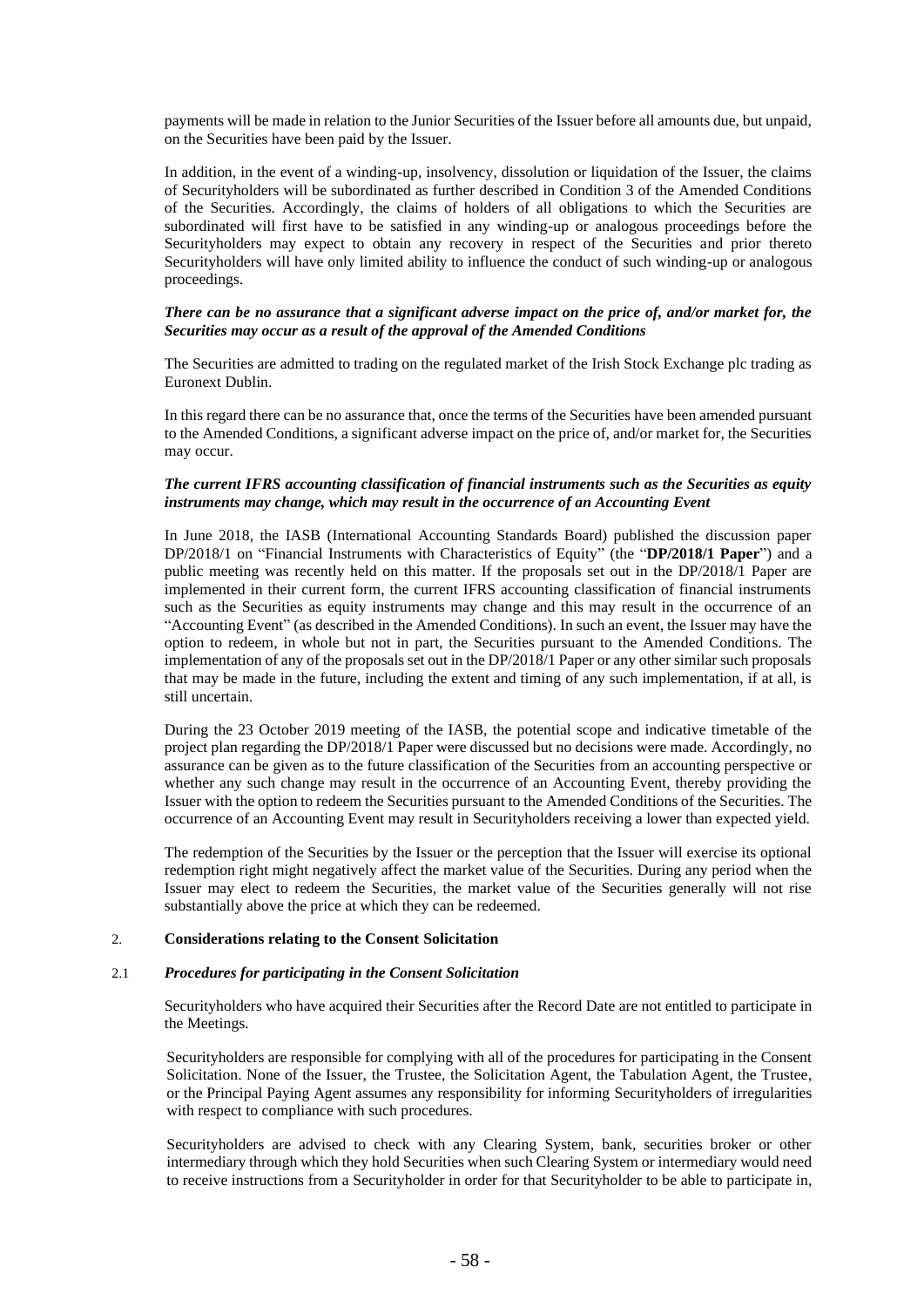or (in the circumstances in which revocation is permitted) revoke their instruction to participate in, the Consent Solicitation by the deadlines specified in this Consent Solicitation Memorandum.

In relation to the delivery or revocation of Consent Instructions or obtaining Voting Certificates or otherwise making arrangements for the giving of Voting Instructions, in each case through the Clearing Systems, Securityholders should note the particular practice and policy of the relevant Clearing System, including any earlier deadlines set by such Clearing System and including any Clearing System fees which may need to be borne by a Securityholder.

#### 2.2 *Early Participation Fee*

Securityholders should note that the Early Participation Fee is payable only to an Eligible Securityholder who has delivered (and not subsequently revoked) a valid Consent Instruction (in favour of the Extraordinary Resolution) by the Early Instruction Deadline in accordance with the terms of this Consent Solicitation Memorandum. Securityholders who make arrangements to be represented and vote at the Meeting other than by submitting Consent Instructions, or who submit Consent Instructions before the Early Instruction Deadline voting against the Extraordinary Resolution or who deliver valid Consent Instructions after the Early Instruction Deadline, will not be eligible to receive the Early Participation Fee.

Only Direct Participants who deliver valid Consent Instructions voting in favour of the Extraordinary Resolution may be eligible to receive the Early Participation Fee (subject to (i) the passing of the Extraordinary Resolution, (ii) the relevant Consent Instruction being received by the Tabulation Agent by the Early Instruction Deadline and not being revoked (in the circumstances in which such revocation is permitted), and (iii) the Issuer not having previously terminated the Consent Solicitation in accordance with the provisions for such termination (set out in "*Amendment and Termination*") and (iv) the Extraordinary Resolution being duly registered with the Companies' Register of Rome, and the Supplemental Trust Deed and the Supplemental Agency Agreement (each as defined below) in final form being signed and taking effect), and Eligible Securityholders who are not Direct Participants should arrange for the Direct Participant through which they hold their Securitiesto deliver a Consent Instruction on their behalf through the relevant Clearing System. Where payable, the Early Participation Fee will be paid by no later than the Payment Date to the Direct Participant who submitted the relevant Consent Instruction. Securityholders may continue to submit Consent Instructions up to the Expiration Deadline, but any Securityholders from whom a valid Consent Instruction is received after the Early Instruction Deadline (or before the Early Instruction Deadline but voting against the Extraordinary Resolution) will not be eligible to receive the Early Participation Fee.

#### 2.3 *Restricted Owners*

A beneficial owner of the Securities who is a Restricted Owner may not participate in the Consent Solicitation. No electronic Consent Instructions submitted by a Restricted Owner will be accepted or counted and such Restricted Owner will not be eligible to receive the Early Participation Fee in any circumstances, notwithstanding the purported delivery (and non-withdrawal or revocation) of an electronic Consent Instruction by it in respect of the Extraordinary Resolution on or before the Expiration Deadline.

#### 2.4 *Blocking of Securities and Restrictions on Transfer*

When considering whether to participate in the Consent Solicitation, Securityholders should take into account that, where applicable, restrictions on the transfer of the Securities will apply from the time of submission of Consent Instructions.

The receipt of a Consent Instruction, Voting Instruction or of a request for a Voting Certificate (as the case may be) by the relevant Clearing System will be acknowledged in accordance with the standard practices of such Clearing System and will result in the blocking of the Securities in the relevant Clearing System so that no transfer may be effected in relation to such Securities from the date on which the Consent Instruction or Voting Instruction is submitted or the Voting Certificate is requested (as the case may be) until the earlier of (i) the conclusion of the Meeting; and (ii) (A) in respect of Voting Certificates, the surrender to the Paying Agent of such Voting Certificate(s); (B) in respect of Voting Instructions, within the Revocation Deadline the notification in writing of any revocation of a Direct Participant's previous instructions to the Paying Agent and the same then being notified in writing by the Paying Agent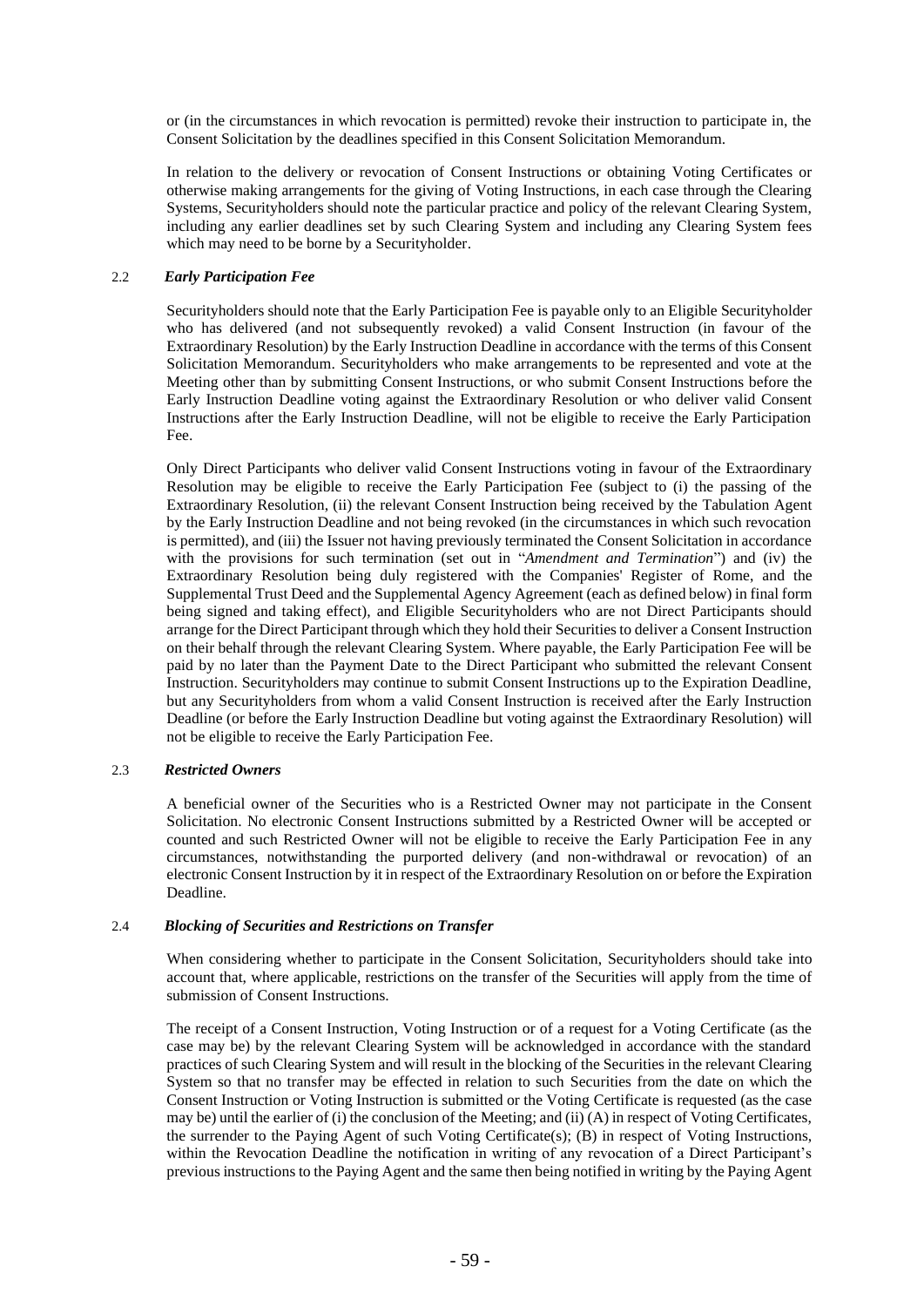to the Issuer at least 24 Hours before the time appointed for holding the Meeting and such Securities ceasing in accordance with the procedures of the relevant Clearing System and with the agreement of the Paying Agent to be held to its order or under its control or (C) in respect of Consent Instructions notice of revocation of such Consent Instruction(s) is given to the Tabulation Agent before the Revocation Deadline. A Voting Certificate, a Voting Instruction and a Consent Instruction cannot be outstanding simultaneously in respect of the same Security.

By blocking such Securities in the relevant Clearing System, each Securityholder will be deemed to consent to have the relevant Clearing System provide details concerning such Securityholder's identity to the Tabulation Agent, the Solicitation Agent, the Trustee, the Paying Agents and the Issuer.

Consent Instructions submitted in the Consent Solicitation by a Securityholder, including the relevant Direct Participant submitting such Consent Instruction on behalf of the beneficial owner of the Securities, may only be revoked by that Securityholder, or the relevant Direct Participant on behalf of the beneficial owner of the Securities, by submitting valid revocation instructions to the Tabulation Agent through the relevant Clearing System. To be valid, such revocation instruction must specify the Securities to which the original Consent Instruction related, the securities account in which such Securities are credited and any other information required by the Tabulation Agent. Any such revocation instruction will only be valid if received by the Tabulation Agent through the relevant Clearing System by the Revocation Deadline.

#### 2.5 *Amendment of the Consent Solicitation*

Subject to applicable laws and the Trust Deed, and as provided in this Consent Solicitation Memorandum the Issuer may, at its option and in its sole discretion, amend, terminate, extend, modify or waive any condition of, the Consent Solicitation (provided that no amendment may be made to the terms of the Extraordinary Resolution) at any time before the Expiration Deadline.

In the case of any such amendment that, in the opinion of the Issuer (in consultation with the Solicitation Agent), is materially prejudicial to the interests of Securityholders the Extraordinary Resolution will not be presented to the Meeting and a new meeting may be convened by the Issuer to consider the Extraordinary Resolution or, if necessary or appropriate, a new extraordinary resolution(s) which incorporate(s) those amendments. See section "*Amendment and Termination*".

# 2.6 *No assurance that the Proposal will take effect*

Until the Extraordinary Resolution has been passed, no assurance can be given that the Proposal will take effect. In particular, subject to applicable law, the Issuer may extend, amend or terminate the Consent Solicitation at any time before the Expiration Deadline, as described in "*Amendment and Termination*" below.

#### 2.7 *Voting in respect of the Consent Solicitation*

Securityholders who have acquired their Securities after the Record Date cannot participate in the Meetings.

An Eligible Securityholder should either deliver or procure delivery on its behalf of a valid Consent Instruction in favour of the Extraordinary Resolution to the Tabulation Agent through the relevant Clearing System before the Early Instruction Deadline (and not validly revoke its Consent Instruction) in order to be eligible to receive the Early Participation Fee. By submitting a Consent Instruction, a Securityholder instructs the Paying Agent to appoint Lucid (or its representatives) as its proxy to vote in favour of or against the Extraordinary Resolution in accordance with its directions in respect of all the Securities in its account blocked in the relevant Clearing System. Only Direct Participants may validly deliver Consent Instructions. Securityholders who are not Direct Participants should arrange for the Direct Participant through which they hold their Securities to deliver a Consent Instruction on their behalf to the Tabulation Agent through the relevant Clearing System, as more particularly described under "*The Consent Solicitation – Procedures for Voting*".

Securityholders who have not delivered or arranged for the delivery of a valid Consent Instruction as provided above but who wish to attend and vote at the meeting or otherwise may do so in accordance with the voting procedures set out in the Notice and the Agency Agreement, but will not be entitled to receive the Early Participation Fee.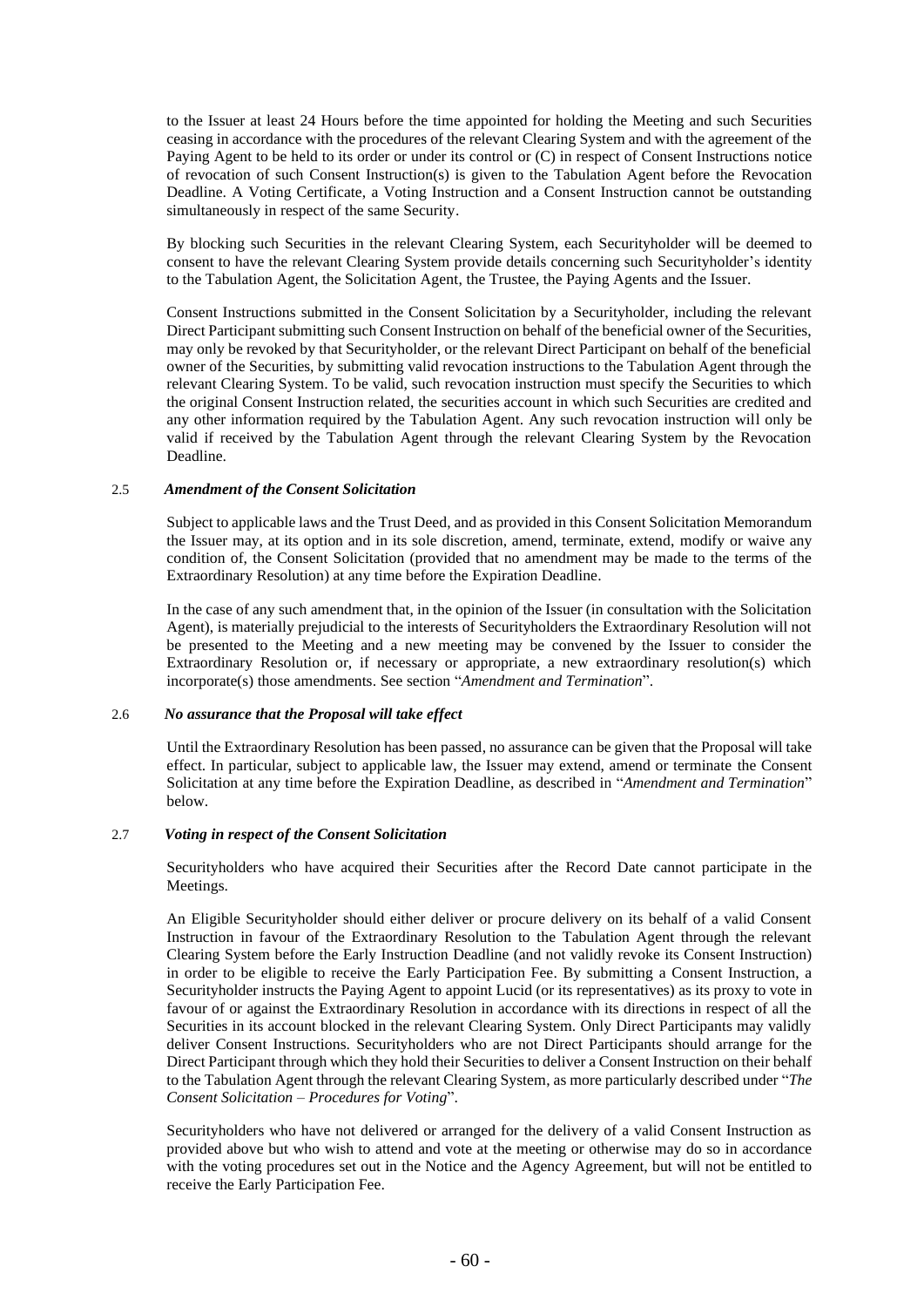#### 2.8 *Voting after the Expiration Deadline*

The provisions of this Consent Solicitation Memorandum are without prejudice to the rights of Securityholders under the Trust Deed and the relevant applicable laws. Accordingly, Securityholders as of the Record Date may vote until the date of the Meeting, provided in each case that they are Securityholders as of the Record Date and provided that they have submitted a valid Voting Instruction or obtained a valid Voting Certificate**,** which may be requested from the Principal Paying Agent up to 48 hours prior to the commencement of the Meeting.

Securityholders who acquire their Securities after the Record Date shall not have the right to attend and vote at the Meeting.

#### 2.9 *Revocability of Consent Instructions*

Notwithstanding the right of Securityholders to revoke any Consent Instructions, such revocation will only be accepted if validly submitted before the Revocation Deadline.

#### 2.10 *All Securityholders are bound by the Extraordinary Resolution*

Securityholders should note that if the Extraordinary Resolution is passed it will be binding on all Securityholders, whether or not they chose to participate in the Consent Solicitation or otherwise vote at the Meeting. Securityholders who do not submit a Consent Instruction will not be entitled to receive the Early Participation Fee, but will still be bound by the terms of the Extraordinary Resolution (if passed).

#### 2.11 *Responsibility to consult advisers*

Each Securityholder is solely responsible for making its own independent appraisal of all matters as such Securityholder deems appropriate (including those relating to the Consent Solicitation and the Extraordinary Resolution) and each Securityholder must make its own decision whether to participate in the Consent Solicitation or otherwise participate at the Meeting.

Securityholders should consult their own tax, accounting, financial and legal advisers regarding the suitability to themselves of the tax, accounting or legal consequences of participating in the Consent Solicitation and regarding the impact on them of the Extraordinary Resolution if passed at the Meeting.

None of the Issuer, the Solicitation Agent, the Tabulation Agent, the Trustee, or the Principal Paying Agent or any director, officer, employee, agent or affiliate of any such person is acting for any Securityholder, or will be responsible to any Securityholder for providing any protections which would be afforded to its clients or for providing advice in relation to either the Consent Solicitation or the Extraordinary Resolution, and accordingly none of the Issuer, the Solicitation Agent, the Tabulation Agent, the Trustee, or the Principal Paying Agent or any director, officer, employee, agent or affiliate of any such person, makes any recommendation as to whether or not or how Securityholders should participate in the Consent Solicitation or otherwise participate at the Meeting.

#### 2.12 *Further actions in respect of the Securities*

The Issuer reserves the right to take one or more future actions at any time in respect of the Securities. This includes, without limitation, the purchase or exchange from time to time of Securities in the open market or future consent solicitations, in privately negotiated transactions, through tender offers, exchange offers, consent solicitations or otherwise and at any price. Any future purchases, exchanges or consents by the Issuer will depend on various factors existing at that time. There can be no assurance as to which, if any, of those alternatives (or combinations thereof) the Issuer might choose to pursue in the future and when such alternatives might be pursued.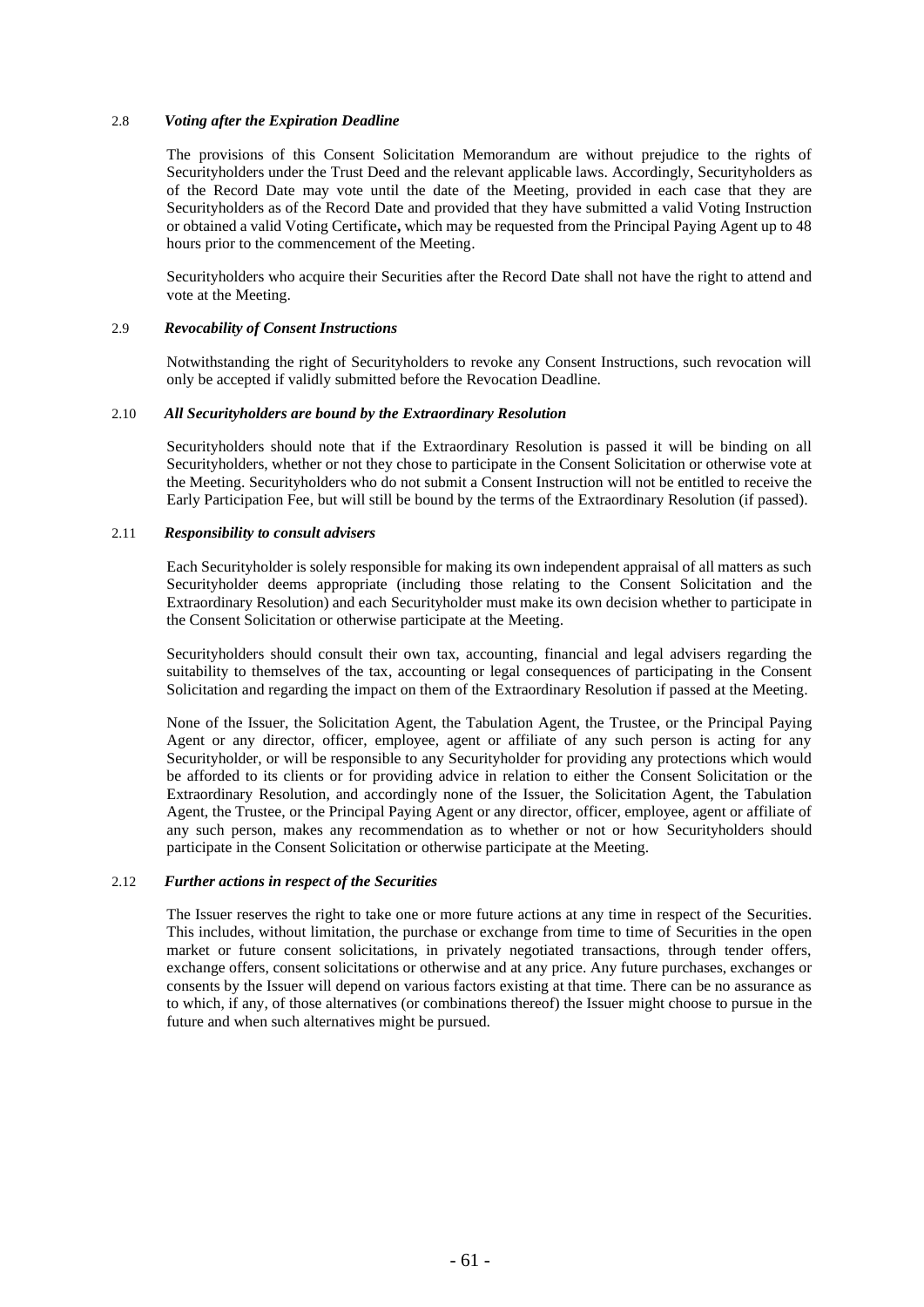### **VOTING AND QUORUM**

*The following sets out the quorum and voting requirements in respect of the meetings as provided by the Issuer's by-laws and Italian law applicable to Securityholders' Meeting for Italian corporate issuers, as well as the provisions of the Trust Deed applicable to the Securities.*

As further set out in the Trust Deed, the quorum required for the Meeting to be validly held is one or more persons present holding Securities or Voting Certificates or being proxies and holding or representing in the aggregate at least one-fifth of the nominal amount of the Securities then outstanding.

The majority required to pass an Extraordinary Resolution shall be the higher of votes cast (i) by one or more persons holding Securities in definitive form or Voting Certificates or being proxies and holding or representing in the aggregate not less than one-half of the nominal amount of the Securities for the time being outstanding, and (ii) by one or more persons holding the Securities in definitive form or Voting Certificate or being proxies and holding or representing not less than two thirds of the Securities represented at the Meeting.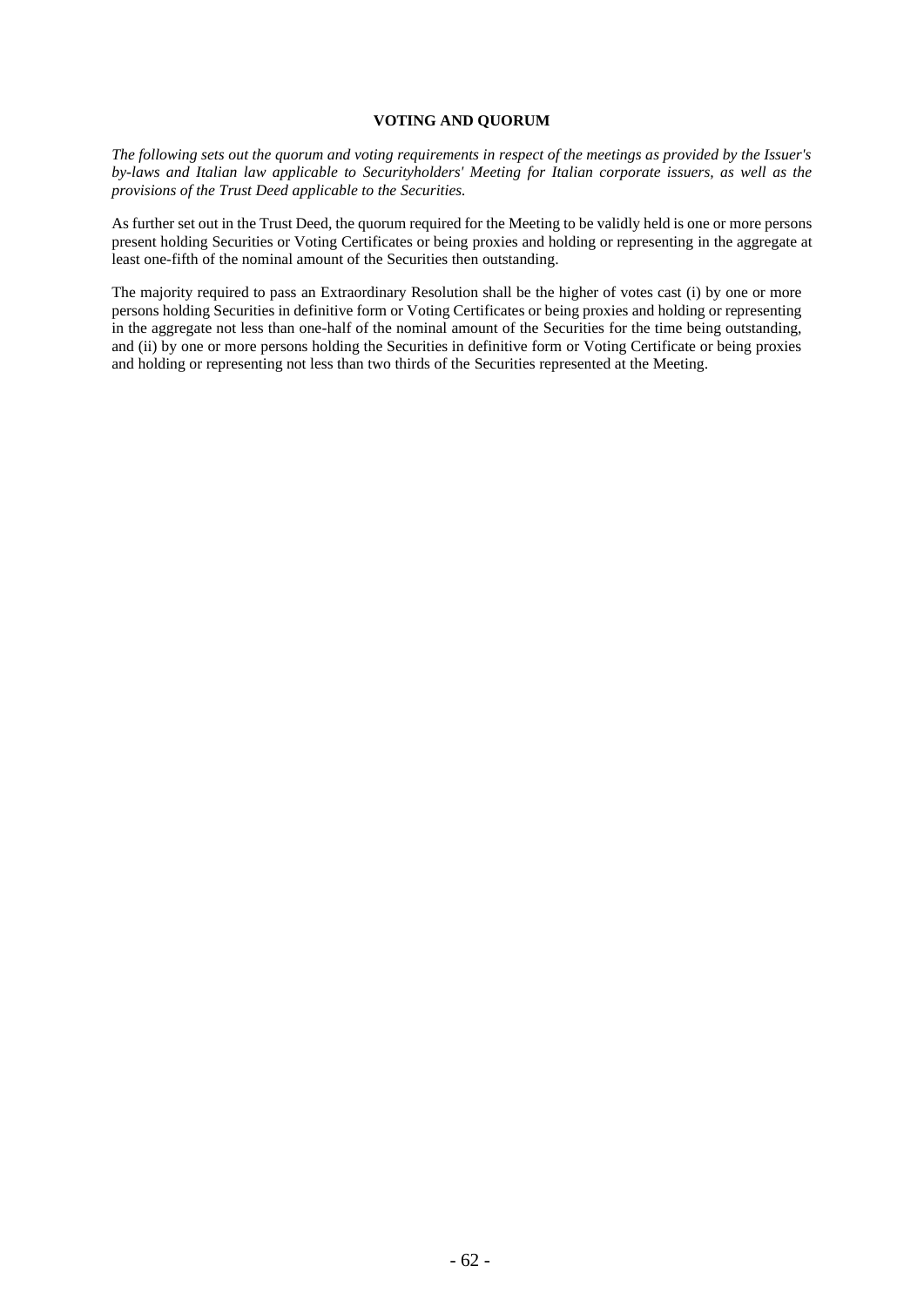### **AMENDMENT AND TERMINATION**

Notwithstanding any other provision of the Consent Solicitation, the Issuer may, subject to applicable laws, at its option, amend the Consent Solicitation (other than the terms of the Extraordinary Resolution) in any respect including:

- a) amend the provision relating to fees in respect of the Consent Solicitation, including the Early Participation Fee, and/or extend the Early Instruction Deadline or Expiration Deadline in respect of the Consent Solicitation for any purpose, including to permit the satisfaction or, where possible, waiver of any conditions to the Consent Solicitation(s) (in which case all references to the Early Instruction Deadline or Expiration Deadline in this Consent Solicitation Memorandum are, in respect of the Consent Solicitation, to the Early Instruction Deadline or Expiration Deadline, respectively, for the Consent Solicitation as each may be extended at the Issuer's sole and absolute discretion), which the Issuer reserves the right to do;
- b) terminate the Consent Solicitation at any time before the Expiration Deadline (including with respect to Consent Instructions submitted in respect of the Consent Solicitation before the time of such termination) and not implement the Proposal pursuant to the Consent Solicitation;
- c) amend the procedures to attend the Meetings set out in this Consent Solicitation Memorandum and detailed in "*Annex I – Form of Notice of Meetings and Extraordinary Resolution in respect of the Securities*" hereto in the light of the evolution of the epidemiologic crisis due to the spread of Covid-19 and the relevant extraordinary provisions of law or regulations which may be enacted or amended and supplemented following the date of this Consent Solicitation Memorandum; and
- d) otherwise amend, terminate, extend, modify or waive at any time before Expiration Deadline the terms of the Consent Solicitation (other than the terms of the Extraordinary Resolution or the Meeting) in any respect (including, but not limited to, by waiving, where possible, any conditions to completion of the Consent Solicitation).

No material amendment may be made later than 11.00 a.m. (CET) on the fourth Business Day before the Meeting.

If any such amendment as is referred to above is made which, in the Issuer's opinion (in consultation with the Solicitation Agent), is materially prejudicial to the interests of the Securityholders, the Extraordinary Resolution will not be presented to the Meeting and a new meeting may be convened by the Issuer to consider the Extraordinary Resolution or, if necessary or appropriate, a new extraordinary resolution(s) which incorporate(s) those amendments.

The Issuer will ensure that Securityholders are notified of any such amendment or extension as soon as is reasonably practicable thereafter (and in any event, in case of material amendments, not later than 11.00 a.m. (CET) on the fourth Business Day before the Meeting) by giving notice using the methods set out in "*The Consent Solicitation – Notice*". The Issuer also reserves the right to waive any or all of the conditions of the Consent Solicitation as set out in this Consent Solicitation Memorandum, subject as set out above.

The Issuer reserves the right, at its sole discretion, to withdraw any or all of the Proposal at any time before the Meeting. If all of the Proposal are withdrawn and the Consent Solicitation is terminated, no Early Participation Fee will be paid to Securityholders who have submitted Consent Instructions prior to such withdrawal.

The Issuer also reserves the right, at its sole discretion at any time before the Expiration Deadline, to terminate the Consent Solicitation.

For the avoidance of doubt, any increase in the Early Participation Fee or any extension or re-opening of the Consent Solicitation (or any deadline thereof, including the Early Instruction Deadline or Expiration Deadline) and any amendment to the procedures to attend the Meetings in accordance with the terms of the Consent Solicitation as described in this section "Amendment and Termination" shall not be considered to be so materially prejudicial.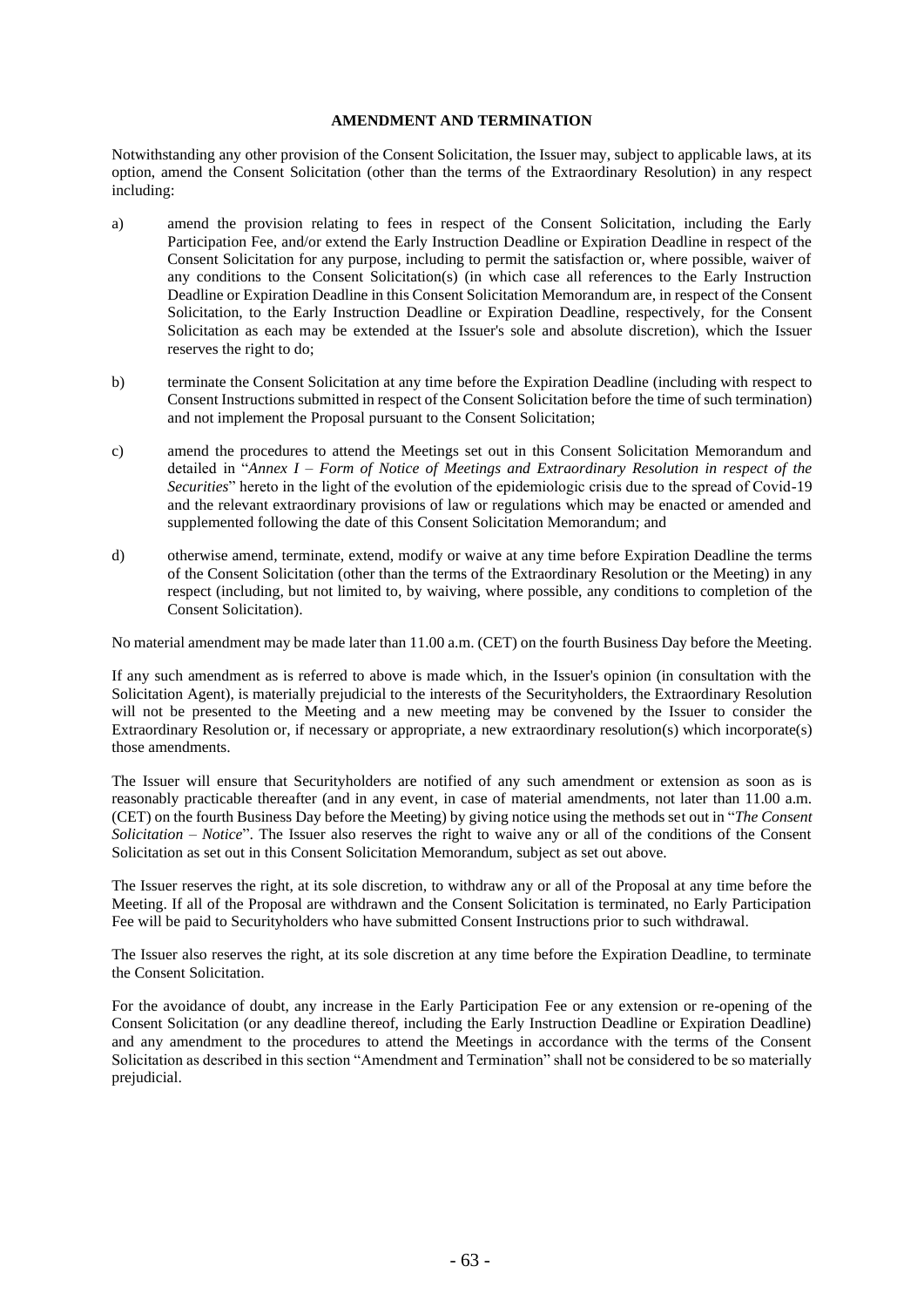### **TAX CONSEQUENCES**

In view of the number of different jurisdictions where tax laws may apply to a Securityholder, this Consent Solicitation Memorandum does not discuss the tax consequences for Securityholders arising from the Consent Solicitation, the Proposal (including the implementation thereof) or the Extraordinary Resolution or the receipt (where applicable) of the Early Participation Fee. Securityholders are urged to consult their own professional advisers regarding the possible tax consequences of these transactions under the laws of the jurisdictions that apply to them, as well as the possible tax consequences of holding the Securities after they are modified pursuant to the Extraordinary Resolution (which could differ, potentially materially, from the tax consequences of holding the Securities before they are modified) and the Securityholders are liable for their own taxes and have no recourse to the Issuer, the Solicitation Agent, the Tabulation Agent, the Trustee or the Principal Paying Agent with respect to any taxes arising in connection with the Consent Solicitation and/or the Extraordinary Resolution.

**Securityholders should consult their own tax, accounting, financial and legal advisers regarding the suitability to themselves of the tax or accounting consequences of participating in the Consent Solicitation and regarding the impact on them of the implementation of the Extraordinary Resolution.**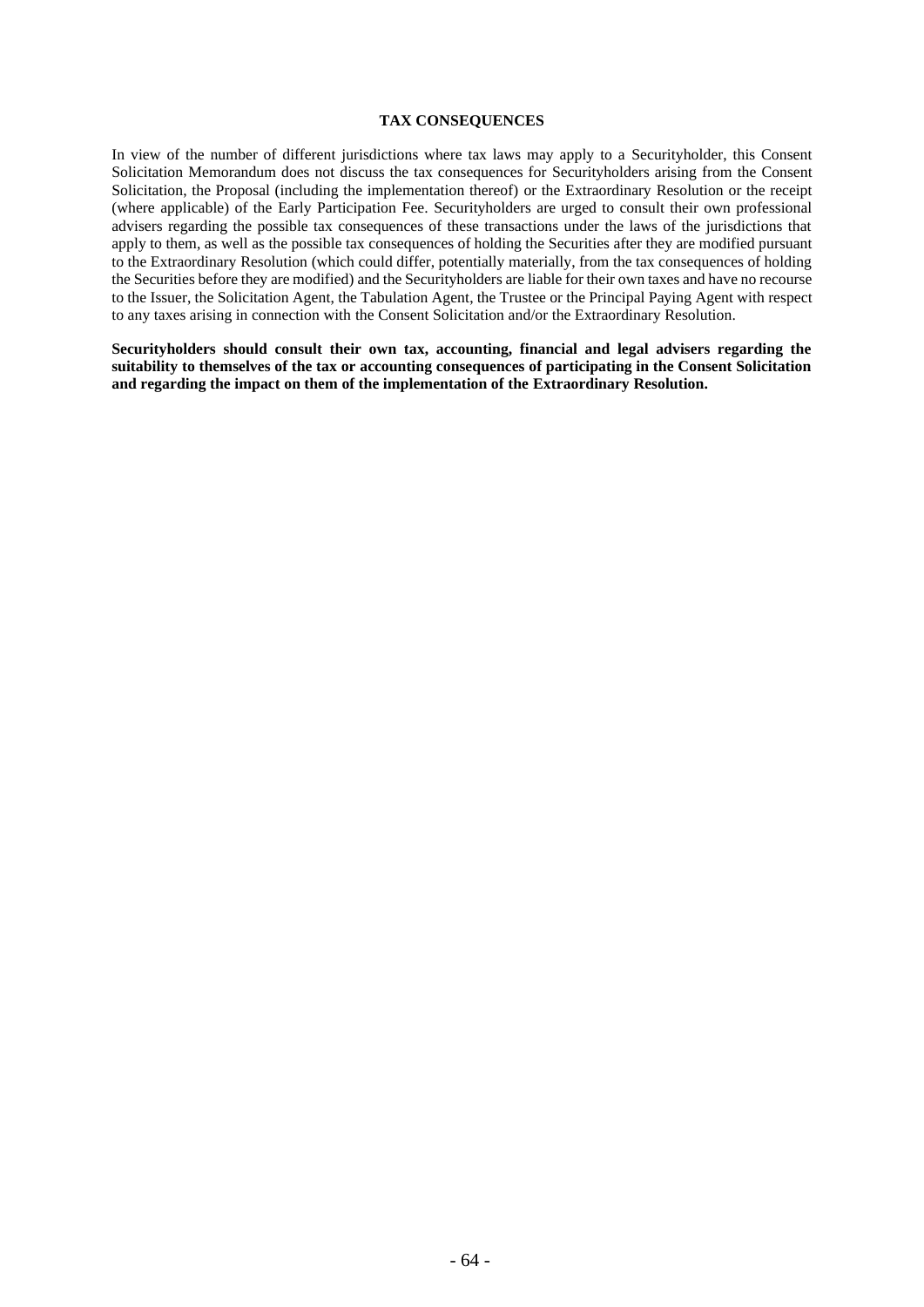# **SOLICITATION AGENT AND TABULATION AGENT**

### *Solicitation Agent*

J.P. Morgan AG has been appointed by the Issuer as the Solicitation Agent for the Consent Solicitation.

The Solicitation Agent is not acting through a U.S. broker-dealer affiliate and, accordingly, will not discuss the Consent Solicitation with any Securityholder who is unable to confirm it is not (i) located or resident in the United States, or (ii) a US person.

The Issuer has entered into a Solicitation Agency Agreement with the Solicitation Agent which contains certain provisions regarding payment of fees, expense reimbursement and indemnity arrangements relating to the Consent Solicitation.

The Solicitation Agent may, in the ordinary course of their business, make markets in or vote in respect of, or act as principals in any transactions in, or relating to, or otherwise act in relation to debt securities of the Issuer in any manner they deem appropriate, including the Securities, for their own accounts and for the accounts of their customers. As a result, from time to time, the Solicitation Agent (and its affiliates, including parent companies) may own certain of the Issuer's debt securities, including the Securities and or may from time to time provide advice or other investment services in relation to, or engage in transactions involving, the Securities.

In addition, the Solicitation Agent and its affiliates (including parent companies) have provided and continue to provide certain investment banking services to the Issuer for which they have received and will receive compensation that is customary for services of such nature.

### *Tabulation Agent*

The Issuer has retained Lucid Issuer Services Limited to act as Tabulation Agent for the Consent Solicitation. The Tabulation Agent will assist Securityholders that require assistance in connection with the Consent Solicitation. The Issuer has entered into an engagement letter with the Tabulation Agent which contains certain provisions regarding payment of fees, expenses, reimbursements and indemnity arrangements relating to the Consent Solicitation.

The Tabulation Agent is the agent of the Issuer and owes no duty to any Securityholder.

### *General*

The Solicitation Agent and the Tabulation Agent, and their respective affiliates (including parent companies), may contact Securityholders regarding the Consent Solicitation and may request brokerage houses, custodians, nominees, fiduciaries and others to forward this Consent Solicitation Memorandum, the Notice and related materials to beneficial owners of the Securities.

None of the the Solicitation Agent, the Tabulation Agent or any of their respective directors, employees, agents and affiliates (including parent companies) assumes any responsibility for the accuracy or completeness of the information concerning the Consent Solicitation, the Extraordinary Resolution, the Issuer or any of its affiliates or the Securities contained in this Consent Solicitation Memorandum or for any failure by any of them to disclose events that may have occurred and may affect the significance or accuracy of such information and the terms of any amendment to the Consent Solicitation.

None of the Issuer, the Solicitation Agent, the Tabulation Agent employee, officer, agent or affiliate (including parent companies) of any such person is acting for any Securityholder, or will be responsible to any Securityholder for providing any protections which would be afforded to its clients or for providing advice in relation to the Consent Solicitation or the Extraordinary Resolution, and accordingly none of the Issuer, the Solicitation Agent, the Tabulation Agent or any director, officer, employee, agent or affiliate of any such person, makes any recommendation whether Securityholders should participate in the Consent Solicitation or otherwise participate at the Meeting and none of the Solicitation Agent, the Tabulation Agent or any director, officer, employee, agent or affiliate of any such person, makes any representation whatsoever regarding the Consent Solicitation or the Proposal.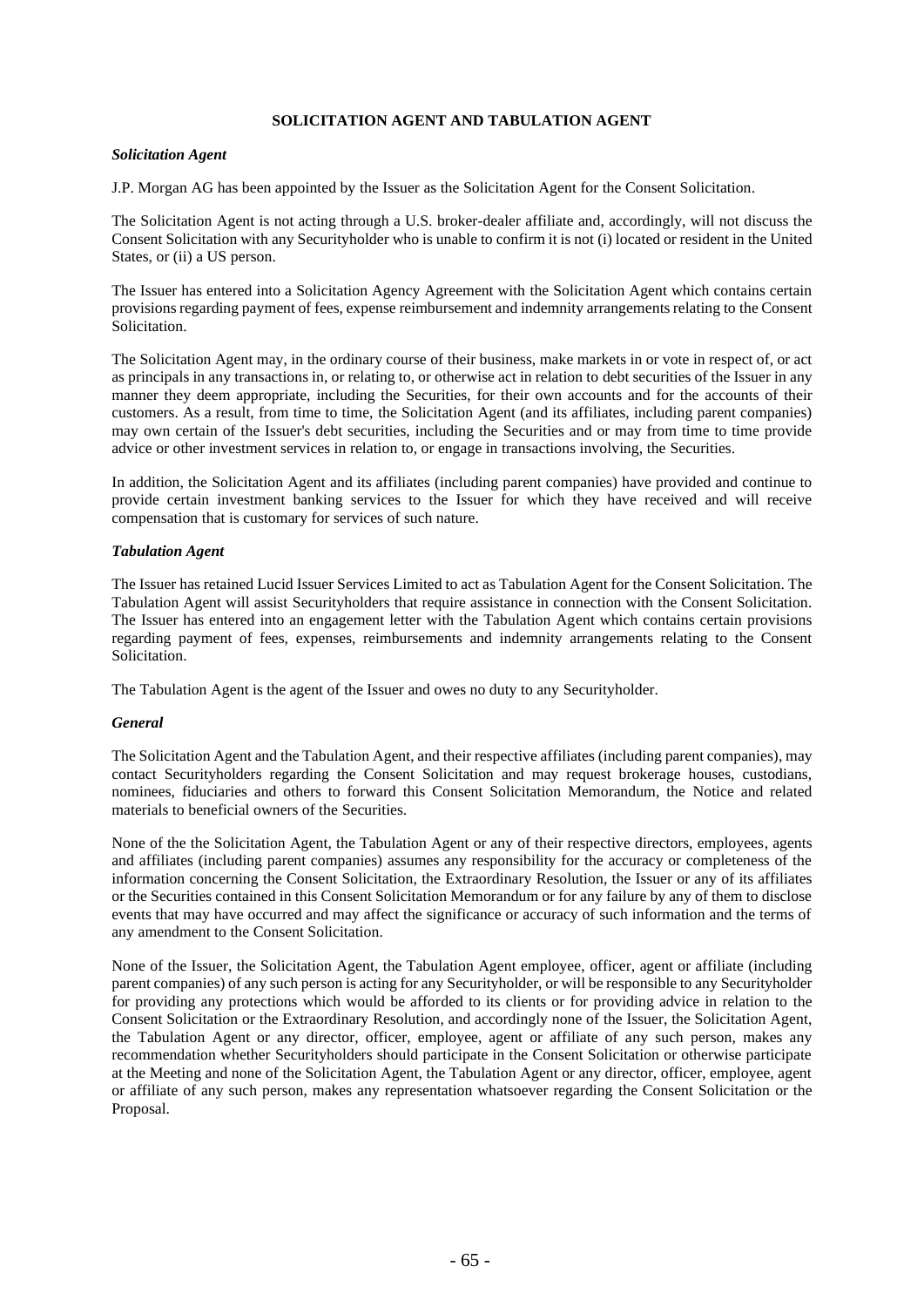### **ANNEX I FORM OF NOTICE OF MEETING AND EXTRAORDINARY RESOLUTION IN RESPECT OF THE SECURITIES**

**THIS NOTICE IS IMPORTANT AND REQUIRES THE IMMEDIATE ATTENTION OF SECURITYHOLDERS. NOT FOR RELEASE PUBLICATION OR DISTRIBUTION IN OR INTO OR TO ANY PERSON LOCATED OR RESIDENT IN THE UNITED STATES, ITS TERRITORIES AND POSSESSIONS OR TO ANY U.S. PERSON OR TO ANY OTHER PERSON LOCATED OR RESIDENT IN ANY OTHER JURISDICTION WHERE IT IS UNLAWFUL TO RELEASE, PUBLISH OR DISTRIBUTE THIS DOCUMENT. IF THERE ARE ANY DOUBTS ABOUT THE ACTIONS TO BE TAKEN, SECURITYHOLDERS SHOULD IMMEDIATELY CONTACT THEIR INDEPENDENT PROFESSIONAL ADVISORS (IF THE SECURITYHOLDER IS IN THE UK, AN AUTHORIZED ADVISOR UNDER THE FINANCIAL SERVICES AND MARKETS ACT 2000)**

### **ENEL - S.p.A.**

(*incorporated with limited liability in the Republic of Italy*) Registered office in Rome - Viale Regina Margherita, no. 137 Share capital  $\epsilon$  10,166,679,946 fully paid in Tax I.D. and Companies Register of Rome no. 00811720580 R.E.A. of Rome no. 756032 Group VAT code no. 15844561009

# **NOTICE OF ORDINARY MEETING**

of the securityholders of the outstanding

"*€900,001,000 6 Year Non-Call Capital Securities due 2080*" (ISIN: XS2000719992) (the "**Securities**") The meeting of the securityholders (the "*Securityholders*") is convened, on single call, on 9 December 2021, at 3:00 pm, in Rome at Via Ombrone, no. 2, in order to discuss and resolve on the agenda below (the "**Meeting**").

### **AGENDA**

1. Approval, pursuant Article 2415, paragraph 1, n. 2 of the Italian Civil Code, and by means of an extraordinary resolution, of amendments to the terms and conditions of the securities "€900,001,000 6 Year Non-Call Capital Securities due 2080" (ISIN: XS2000719992), consisting of, among others, the amendment of the maturity of the Securities and the deletion of the events of default, as well as further amendments to the terms and conditions of the Securities, the Trust Deed and the Agency Agreement; related resolutions.

It is submitted to the Meeting the following proposal of Extraordinary Resolution, concerning the approval of amendments to the terms and conditions of the Securities which have been previously approved by the Board of Directors of the Issuer on 17 September 2020, pursuant to the terms and conditions of the Securities (the "**Conditions**") and the *trust deed* dated 24 May 2019 between Enel S.p.A. (the "**Issuer**" or the "**Company**") and BNY Mellon Corporate Trustee Services Limited, in its capacity as *trustee* of the Securityholders (the "**Trust Deed**"):

### **EXTRAORDINARY RESOLUTION**

*"The meeting (the "Meeting") of the securityholders (the "Securityholders") of the "€900,001,000 6 Year Non-Call Capital Securities due 2080" (ISIN: XS2000719992) (the "Securities") issued by ENEL S.p.A. ("ENEL" or* the "Issuer") based on a resolution of the Board of Directors of the Issuer dated 9 May 2018 and determination of the Issuer's Chief Executive Officer (amministratore delegato) adopted on 8 May 2019, on the basis of a trust deed dated 24 May 2019 (the "Trust Deed") entered into between the Issuer and BNY Mellon Corporate Trustee *Services Limited, as trustee (the "Trustee") for the Securityholders:*

*Resolves*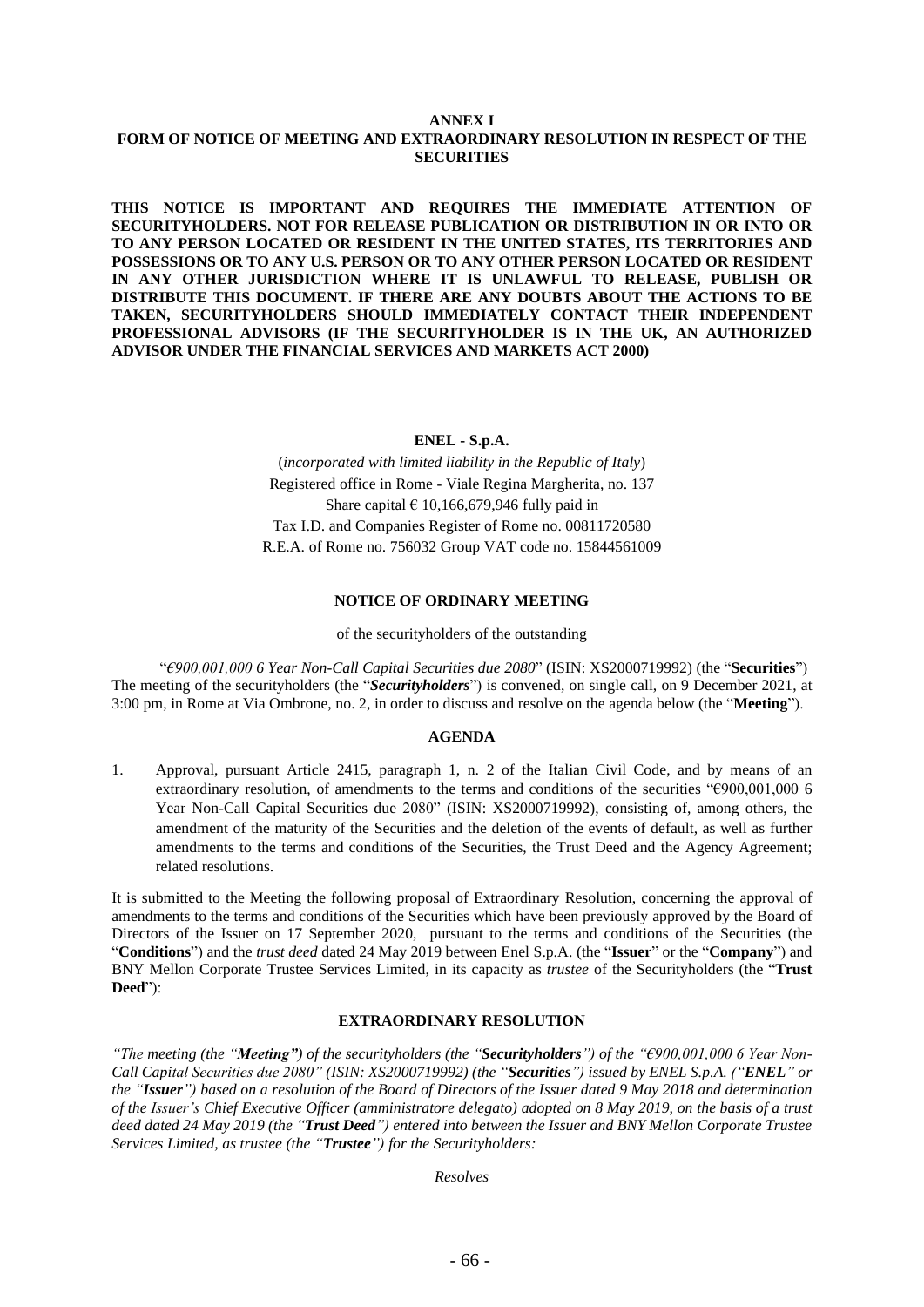- 1. to consent to and approve, pursuant to Article 2415, paragraph 1, n. 2 of the Italian Civil Code, the amendments to the terms and conditions of the Securities, as analytically set out in the document attached as Annex A to the minutes of this Meeting  $[1]$ , consisting of, among others, the amendment of the maturity of *the Securities and the deletion of the events of default;*
- 2. to consent to and approve the amendment of the Trust Deed by way of a supplemental trust deed in the *manner set out in the draft of the supplemental trust deed which, if this Extraordinary Resolution ("Extraordinary Resolution") is duly passed, will be entered into between the Issuer and the Trustee in order to amend the terms and conditions of the Securities attached thereto and effect certain further amendments to the Trust Deed in connection, among others, with the amendment of the terms and conditions of the Securities (the "Supplemental Trust Deed"), the draft of the Supplemental Trust Deed being substantially in the form submitted to the Meeting and made available on the Issuer's website www.enel.com, within the "Investors" section;*
- 3. to consent to and approve the amendment of the agency agreement dated 24 May 2019 (the "Agency *Agreement") entered into between the Issuer, the Trustee and The Bank of New York Mellon, London* Branch, in its capacity as agent bank and principal paying agent (the "Principal Paying Agent"), by way of a supplemental agency agreement in the manner set out in the draft of the supplemental agency agreement which, if this Extraordinary Resolution is duly passed, will be entered into between, among others, the Issuer, the Trustee and the Principal Paying Agent to amend the terms and conditions of the Agency Agreement in *connection, among others, with the amendment of the terms and conditions of the Securities (the "Supplemental Agency Agreement"), the draft of the Supplemental Agency Agreement being substantially in the form submitted to the Meeting and made available on the Issuer's website www.enel.com,, within the "Investors" section;*
- *4. to authorise, sanction, direct, request, instruct and empower the Trustee to concur with the amendments* referred to in paragraphs 1 to 3 of this Extraordinary Resolution and, in order to give effect to and to *implement such modifications, on or shortly after the passing of this Extraordinary Resolution, to execute the Supplemental Trust Deed and the Supplemental Agency Agreement in the form of drafts submitted to this Meeting and made available on the Issuer's website www.enel.com, within the "Investors" section, with such amendments (if any) thereto as the Trustee may deem appropriate in its absolute discretion;*
- *5. to authorise, sanction, direct, request, instruct and empowerthe Issuerto authorise, sanction, direct, request, instruct and empower the Principal Paying Agent to execute the Supplemental Agency Agreement in the form of draft submitted to this Meeting and made available on the Issuer's website www.enel.com, within the "Investors" section, with such amendments (if any) thereto as the Issuer may deem appropriate in its absolute discretion and to do all such other deeds, instruments, acts and things as may be necessary,* desirable or expedient to carry out and to give effect to this Extraordinary Resolution and the implementation *of the amendments referred to in paragraphs 1 to 3 of this Extraordinary Resolution;*
- 6. to approve the preparation of, and entry into of, any documentation in relation thereto which the competent *authorities may require to be prepared in connection with the amendment to the Securities and related amendments described in paragraphs 1 to 3 of this Extraordinary Resolution;*
- 7. to authorise, sanction, direct, request, instruct and empower the Trustee in its absolute discretion to concur with, and to execute and do, all such deeds, instruments, acts and things as may be necessary or desirable *to carry out and give effect to this Extraordinary Resolution;*
- 8. to waive any claim that the Securityholders may have against the Trustee arising as a result of any loss or damage (including legal fees and taxes) which the Securityholders may suffer or incur as a result of the *Trustee taking any action in accordance with this Extraordinary Resolution and the Securityholders further* confirm that they will not seek to hold the Trustee liable for any such loss or damage (including legal fees *and taxes), whether or not such losses were foreseeable to the Trustee;*

<sup>1</sup> Please refer to the explanatory report prepared by the Board of Directors in relation to the agenda of the Meeting.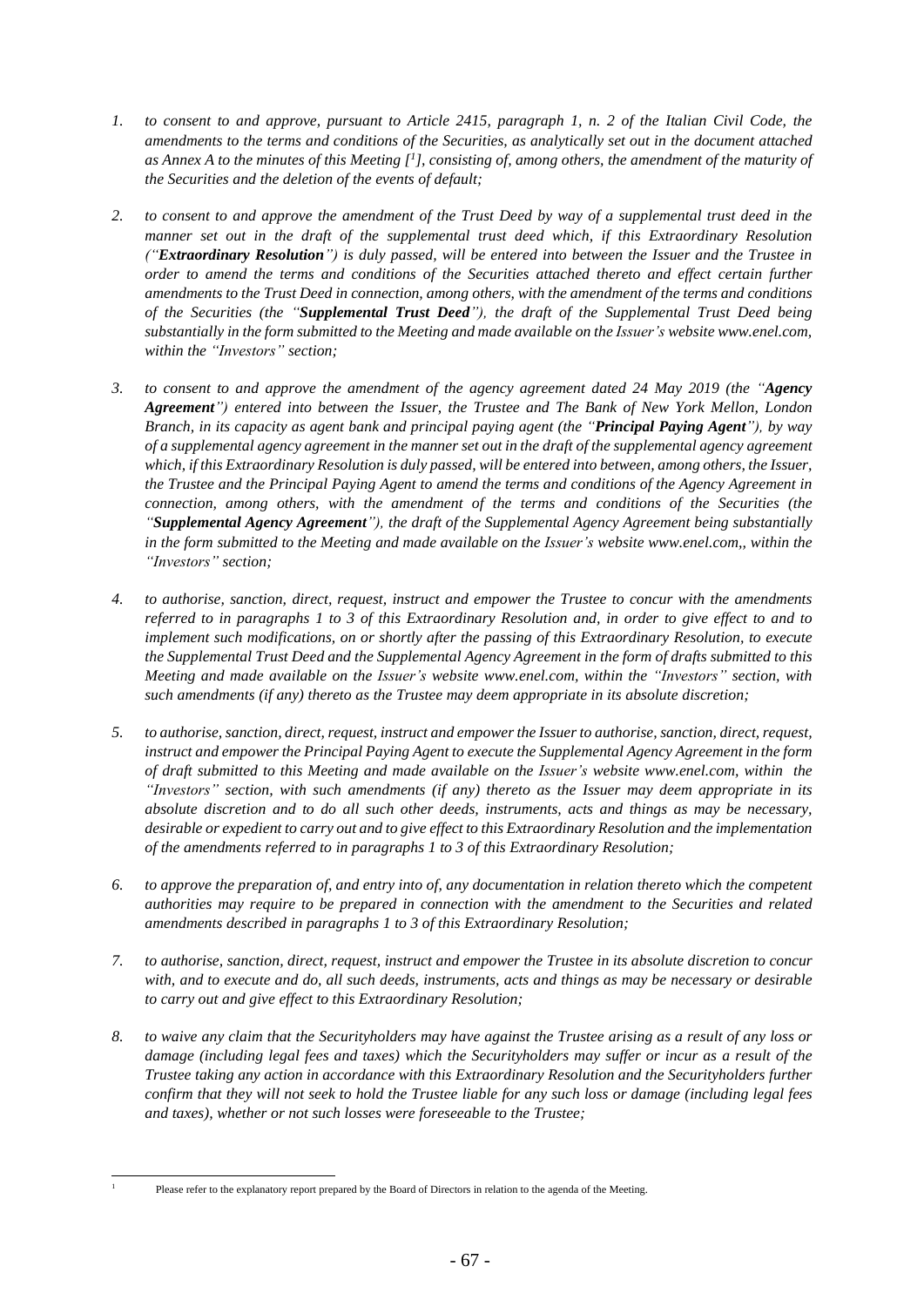- 9. to discharge, indemnify and exonerate the Trustee from all liabilities (including legal fees and taxes) for which it may have become or may become responsible under the Trust Deed or the Securities in respect of *any act or omission in connection with this Extraordinary Resolution or its implementation, the amendments and modifications referred to in paragraphs 1 to 3 of this Extraordinary Resolution and the implementation of those amendments and discharge;*
- 10. resolve that the Trustee shall not be responsible for acting upon this Extraordinary Resolution even though it may be subsequently found that there is a defect in the passing of this Extraordinary Resolution or that for *any reason this Extraordinary Resolution is not valid or binding;*
- 11. to acknowledge that the matters and more generally the resolutions on the agenda do not extinguish or *replace the obligations deriving from the Securities or otherwise arising out therefrom;*
- *12. to acknowledge that capitalised terms used in this Extraordinary Resolution and not otherwise defined have the same meanings as given to them in the Trust Deed;*
- *13. to approve, sanction and assent to every abrogation, amendment and modification, compromise or* arrangement in respect of the rights of the Securityholders against the Issuer whether such rights shall arise *under the Trust Deed, or otherwise involved in or resulting from this Extraordinary Resolution, the* amendments referred to in paragraphs 1 to 3 (including but not limited to the change of the maturity of the *Securities, the deletion of the events of default), or their implementation and/or the amendments and* modifications to the Trust Deed, the Agency Agreement or their implementation (in the manner set out in the *draft Supplemental Trust Deed an the Supplemental Agency Agreement); and*
- 14. vest the Board of Directors and, on its behalf, the Charmain and the Chief Executive Officer, severally and *with power to sub-delegate – with any powers necessary to implement the resolutions set out in the paragraphs above and carry out anything required, appropriate, instrumental and/or connected for the successful implementation of these resolutions."*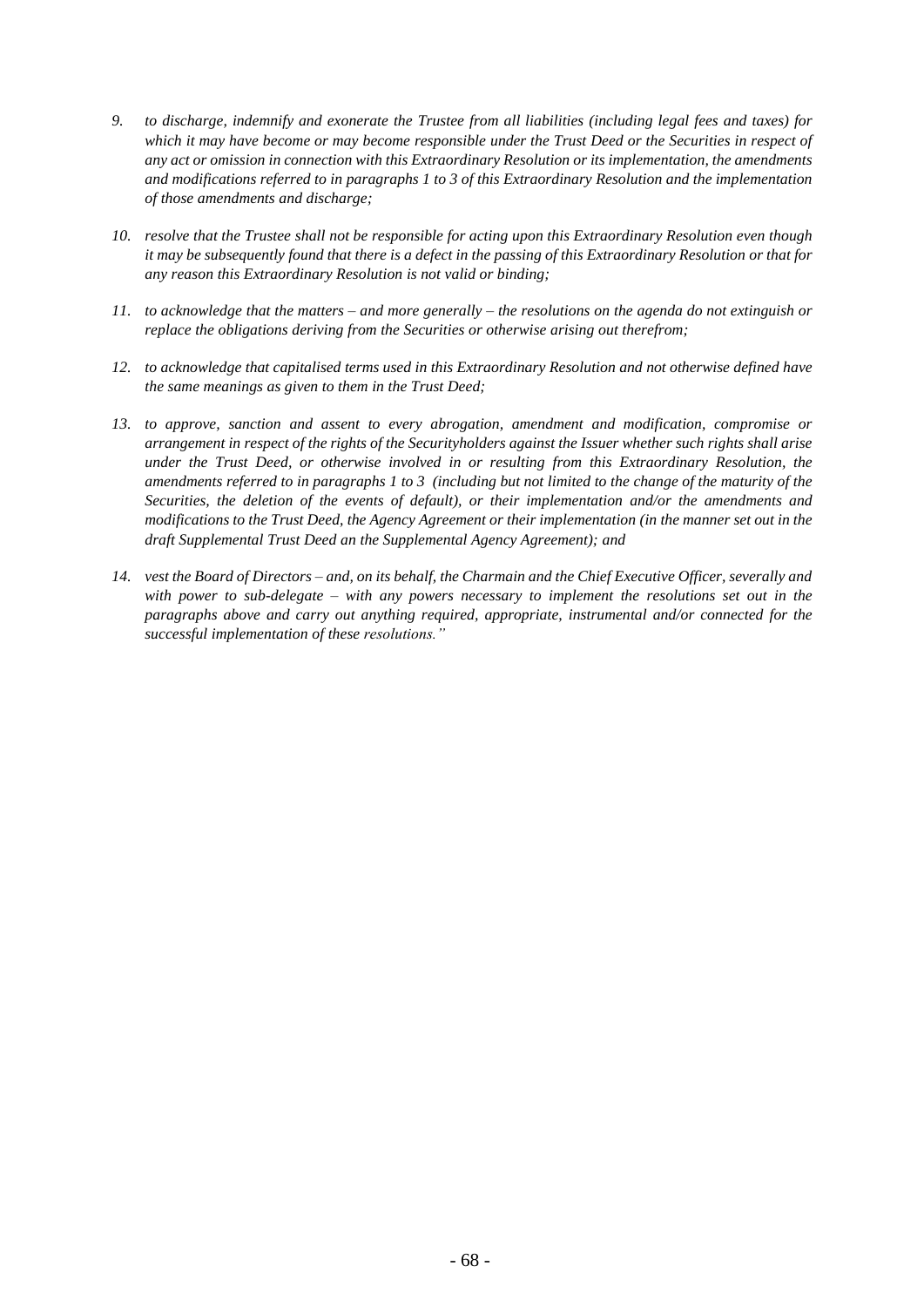#### **COVID-19 emergency – Participation in the Meeting pursuant to Law Decree no. 18 of 17 March 2020**

Considering the current health emergency related to COVID-19 and taking into account law and regulatory provisions enacted for the containment of the contagion, the Company decided to use the option set forth under Article 106, paragraph 2, of Law Decree no. 18 of 17 March 2020, converted into law (with amendments) by Law no. 27 of 24 April 2020, which effectiveness was lastly extended by Law Decree no. 105 of 23 July 2021, converted into law (with amendments) by Law no. 126 of 16 September 2021 providing that those entitled to attend and vote at the Meeting shall be entitled to participate in the latter exclusively by means of teleconference, provided that all participants can be identified and that all participants can attend and exercise their voting rights in accordance with the provision set out in the following section "*Attendance by means of teleconference*".

#### **Defined Terms**

Unless the context otherwise requires, capitalized terms used but not defined in this Notice shall have the meaning given in the memorandum relating to the consent solicitation (the "**Consent Solicitation**") published on the Issuer's website (www.enel.com), within the "Investors" section (the "**Consent Solicitation Memorandum**").

#### **Background and rationale for convening the Meeting**

The explanatory report prepared by the Board of Director and the Consent Solicitation Memorandum, which can be found on the ENEL website (www.enel.com), within the "Investors" section, as well as with other methods as below, provide the background and rationale for the proposed amendment of the maturity of the Securities and related amendment to the Conditions. The Securityholders, before deciding to vote in favour of the proposal of Extraordinary Resolution, are urged to read the Consent Solicitation Memorandum and the Explanatory Report prepared by the Board of Directors and other documents relating to this Meeting, made available on the ENEL website (www.enel.com), within the "Investors" section.

#### **Consent Solicitation**

The Issuer urges consent in relation to the Meeting as more widely described in the Consent Solicitation Memorandum.

**The Consent Solicitation is intended exclusively for Securityholders: (i) located or resident outside the** United States and are not U.S. persons, dealer or other professional trustees in the United States acting only on a discretionary basis for the benefit or on behalf of persons other than U.S. persons outside the United States; (ii) who are an eligible counterparty or a professional client (each as defined in Directive 2014/65/EU, **as amended) or an eligible counterparty (as defined in the United Kingdom Financial Conduct Authority's Handbook Conduct of Business Sourcebook) or a professional client (as defined in Regulation (EU) No** 600/2014 as it forms part of domestic law by virtue of the European Union (Withdrawal) Act 2018); and **(iii) to which the Consent Solicitation can be lawfully addressed and who can lawfully participate in the Consent Solicitation.**

**The Consent Solicitation is not aimed at any Restricted Owner (as defined in the Consent Solicitation Memorandum) nor to any Securityholder whose participation in consent solicitation would violate the laws or regulations of its jurisdiction of residence or domicile or whose participation in Consent Solicitation is excluded under the Consent Solicitation Memorandum.**

#### **Record Date**

Pursuant to Article 83-*sexies* of the Legislative Decree no. 58 of February 24, 1998 (the "**Consolidated Financial Act**"), only those Securityholders who holds the Securities on 30 November 2021, being the seventh trading day on which the Irish Stock Exchange trading as Euronext Dublin is open for business prior to the date of the Meeting (the "**Record Date**"), as certified by Euroclear Bank SA/NV ("**Euroclear**") or Clearstream Banking, S.A. ("**Clearstream, Luxembourg**" and, together with Euroclear, the "**Clearing Systems**") on the basis of the accounting records, are entitled to participate **exclusively by means of teleconference** in the Meeting. Securityholders who dispose their Notes after the Record Date shall not have the right to attend and vote at the Meeting.

Each Securityholder wishing to attend the Meeting must request the relevant Clearing System to issue evidence of the Securityholder's entitlement by sending such evidence to Lucid Issuer Services Limited (the "**Tabulation**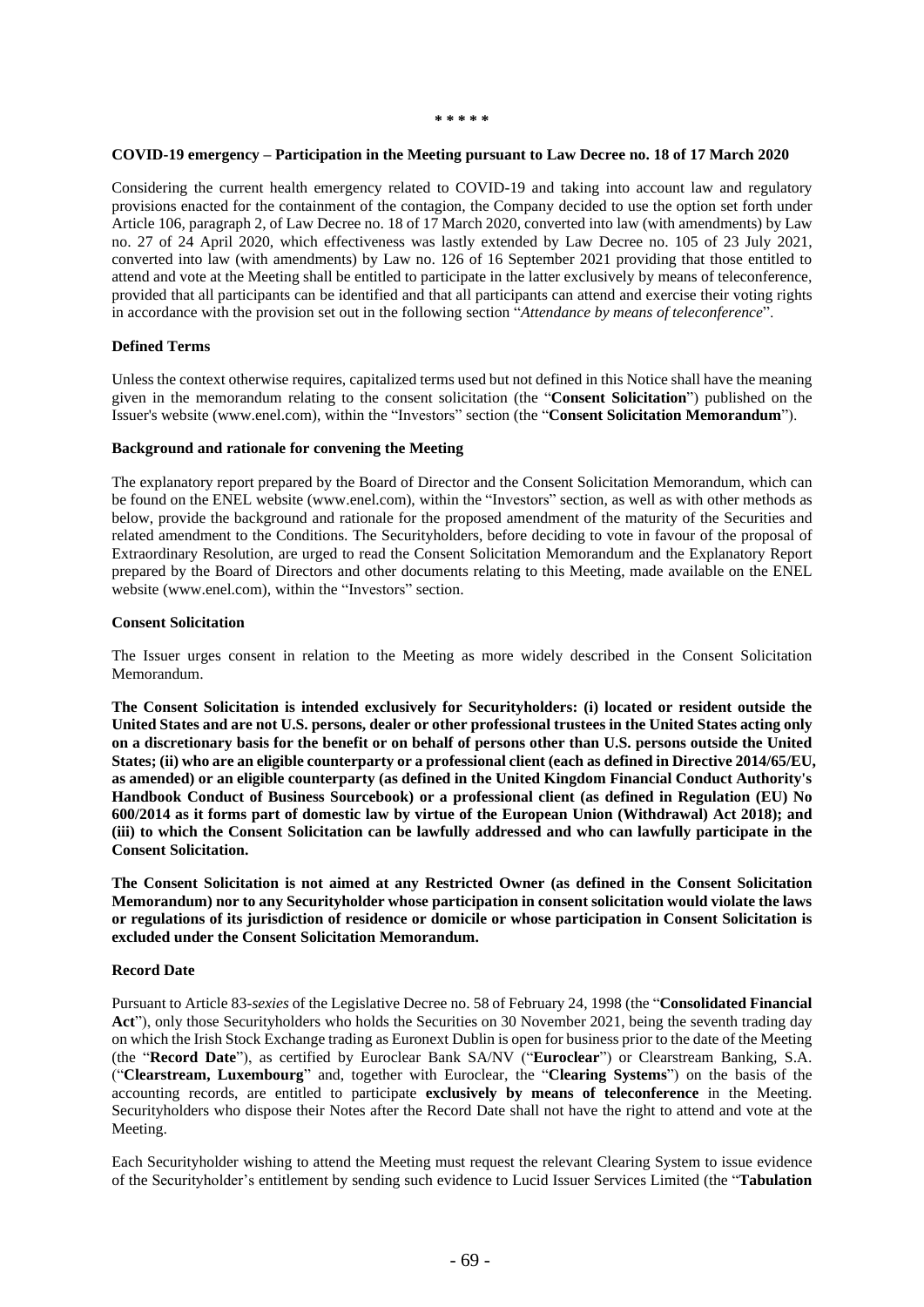**Agent**"), by no later than 4 pm, London time (5 pm (CET)) , on the third trading day on which the Irish Stock Exchange trading as Euronext Dublin is open for business prior to the date of the Meeting (*i.e.* by 6 December 2021), based on the accounting records of that Clearing Systems at Record Date. Securityholders submitting Consent Instructions to the Clearing Systems are not required to request such evidence to be sent to the Tabulation Agent.

The above is without prejudice to the right of each Securityholder to participate and vote in the Meeting if evidence of the respective Securityholder's entitlement is received by the Tabulation Agent, on behalf of the Issuer, after 4 p.m., London time (5 p.m CET, local time in Rome), of the 6 December 2021, provided that such evidence is received by the Issuer before the commencement of the Meeting.

If the beneficial owner of the Securities is not a Direct Participant, such Securityholder must arrange for the Direct Participant through which it holds the relevant Notes to complete on its behalf the procedure required to attend and vote at the Meeting.

For more information, please refer to the Consent Solicitation Memorandum.

#### **Attendance by means of teleconference**

The Securityholders and their respective representatives shall be entitled to participate in the Meeting exclusively by means of teleconference, provided that all participants can be identified.

Securityholders and their respective representatives or proxies wishing to attend the Meeting shall contact the Tabulation Agent no later than 48 Hours prior to the commencement of the Meeting to obtain the relevant dial-in details.

The request to obtain the dial-in details for the Meeting shall be sent by the person entitled to attend the Meeting (the **"Entitled Person")** to the Tabulation Agent at the email address: enel@lucid-is.com, together with the following information:

- identification data of the Entitled Person (name and surname, tax code or equivalent international code, complete address of the domicile) and telephone number;
- an undersigned ID copy of the Entitled Person and, if the Entitled Person is the representative of a legal entity, the documentation proving his or her representative powers;
- if the Entitled Person is a proxy or a sub-proxy holder, a copy of the proxy and of the sub-proxy granted to the Entitled Person, if any, and a signed copy of the ID of the person granting the proxy/sub-proxy;
- evidence that the Securities held by the Entitled Person have been blocked on the clearing systems.

By requesting the dial-in details of the Meeting, each Entitled Person (as well as their representatives) shall be deemed to have fully understood and consented to any process governing the participation by means of teleconference and to have acknowledged and agreed that the Trustee shall not suffer or otherwise be liable or responsible in any way whatsoever for any liability that arises, or may arise, as a result. Securityholders who have appointed the Tabulation Agent as proxy in respect of the Notes in relation to the Meeting by means of a Consent Instruction will be unaffected by the Tabulation Agent attending the Meeting via teleconference and will not be requested to take any further action. The Issuer shall not be liable for any problem of technical nature not deriving from the Issuer's internal system and preventing the Entitled Persons from sending or receiving emails as indicated above or connecting to the Meeting by means of the teleconference system made available by the Issuer.

The directors and statutory auditors of the Issuer, the secretary of the Meeting (if any), the notary and any other person (other than Securityholders) whose participation in the Meeting is required may attend the Meeting by being physically present or by means of teleconference provided that they can be identified and exercise their respective rights. It shall not be required for the chair, the secretary and/or the notary to be in the same location during the time of the Meeting.

#### **Early Participation Fee**

Subject to the occurrence of the conditions set out in the Consent Solicitation Memorandum, including the passing of the relevant Extraordinary Resolution at the Meeting, the Issuer will pay the Eligible Securityholders who have delivered a Consent Instruction in favour of the Extraordinary Resolution by 5.00 pm (CET) of 10 November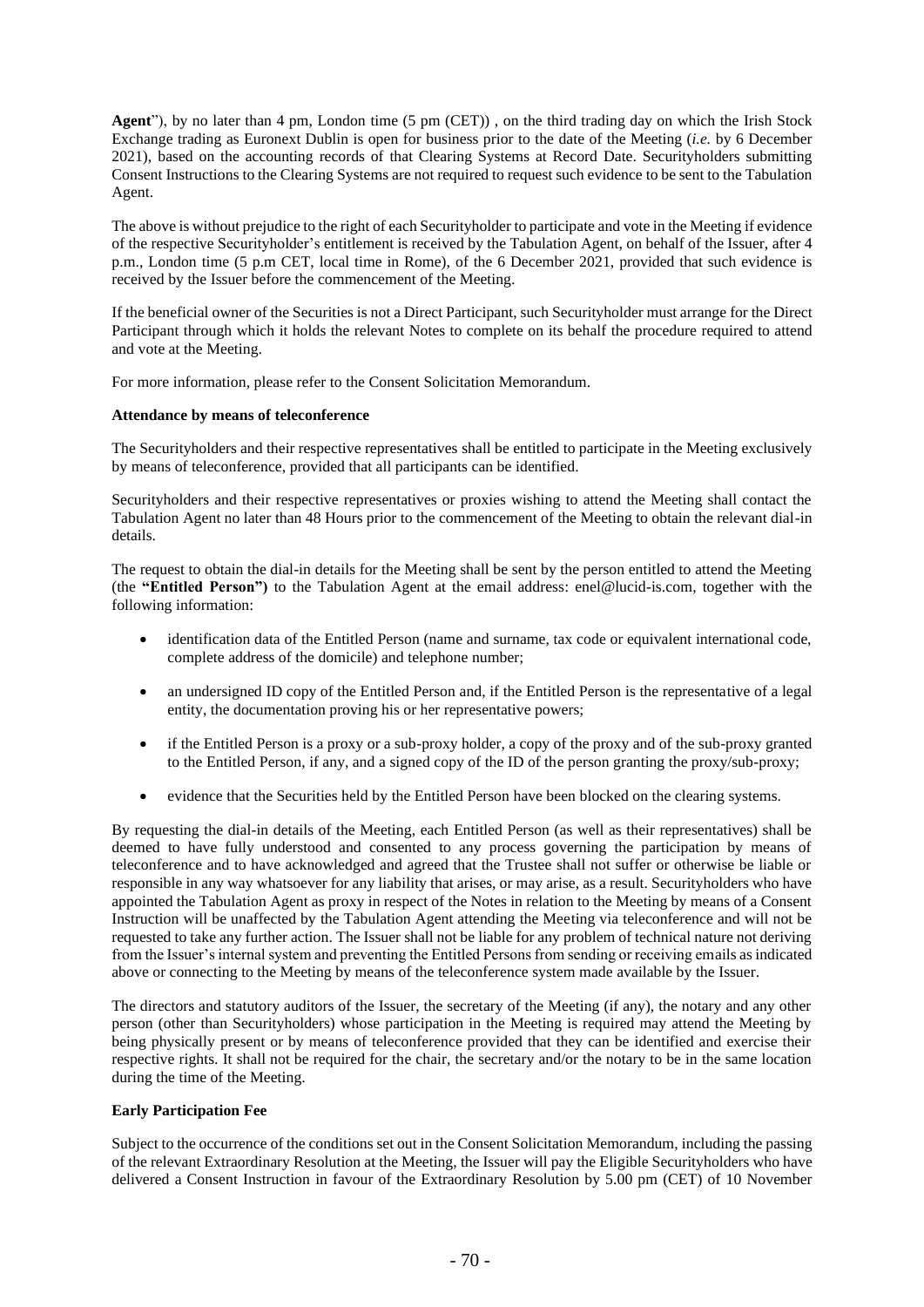2021 ("**Early Instruction Deadline** as the same may be extended or amended at the Issuer's sole and absolute discretion), without that Consent Instruction being revoked (in the circumstances in which such revocation is allowed), a cash payment equal to the 0.125% of the aggregate principal amount of the relevant Securities which are the subject of such Consent Instruction, only if such valid Consent Instruction is received by the Tabulation Agent by the Early Instruction Deadline ("**Early Participation Fee**"). The Early Participation Fee will be paid to Eligible Securityholders entitled to the same by no later than the third Business Day (as defined in the Consent Solicitation Memorandum) immediately following the registration of the Extraordinary Resolution taken by the Meeting in the Companies' Register of Rome ("**Payment Date**").

Securityholders may continue to submit Consent Instructions after the Early Instruction Deadline (as the same may be extended at the Issuer's sole and absolute discretion) and up to 3.00 pm CET on 7 December 2021 (the "**Expiration Deadline**") (as the same may be extended at the Issuer's sole and absolute discretion) but such Securityholders will not be eligible to receive the Early Participation Fee.

No Early Participation Fee will be payable to any Securityholders (i) voting in favour of the Extraordinary Resolution but whose Consent Instructions are received after the Early Instruction Deadline (as the same may be extended at the Issuer's sole and absolute discretion), (ii) attending and voting at the Meeting or through a representative or proxy other than by submitting a Consent Instruction, (iii) voting against the Extraordinary Resolution, (iv) abstaining from the voting or (v) that validly revoke its Consent Instruction.

No provision of the Consent Solicitation Memorandum or any documents or agreement relating to Consent Solicitation will entitle any person that is a Restricted Owner (as defined in the Consent Solicitation Memorandum) to receive any amount in respect of the Early Participation Fee.

### **Documents available for consultation**

The following documents (as applicable) are available upon request to inspection and/or collection up to 15 minutes before the Meeting at the office of the Issuer, and upon request to the Tabulation Agent to be sent to the following email address: enel@lucid-is.com:

- this Notice;
- the explanatory report of the Board of Directors of the Issuer (which includes the Conditions as modified);
- the Consent Solicitation Memorandum (which includes the Conditions as modified);
- the Trust Deed (which includes Conditions);
- the Agency Agreement:
- the draft of the Supplemental Agency Agreement; and
- the draft of the Supplemental Trust Deed (which includes the Conditions as modified).

The documents above will also be published on the Issuer's website: www.enel.com, within the "Investors" section, as well as in accordance with the applicable provisions of law.

#### **General Provisions**

**The Securityholders' attention is drawn to the voting procedures, quorum and other requirements for the approval of the Extraordinary Resolution that are described in the paragraphs "Procedures for Voting" and "Quorum" below. In relation to these requirements, Securityholders are invited to take the necessary actions to attend or to be duly represented in the Meeting.**

#### **Trustee**

**Neither the Trustee nor any of its directors, executives, employees or affiliates were involved in the formulation of the Extraordinary Resolution, nor the Trustee expresses opinions on the merits of, or make any statement or recommendation of any kind with regard to the Extraordinary Resolution, nor it provides any recommendation in relation to whether the Securityholders should participate in the Meeting. Neither the Trustee nor any of its directors, executives, employees or affiliates has verified or assumes responsibility for the accuracy or completeness of any of the information relating to the Extraordinary Resolution, ENEL,** the Securities or factual information contained in them, or the effect or effectiveness of, this Notice or any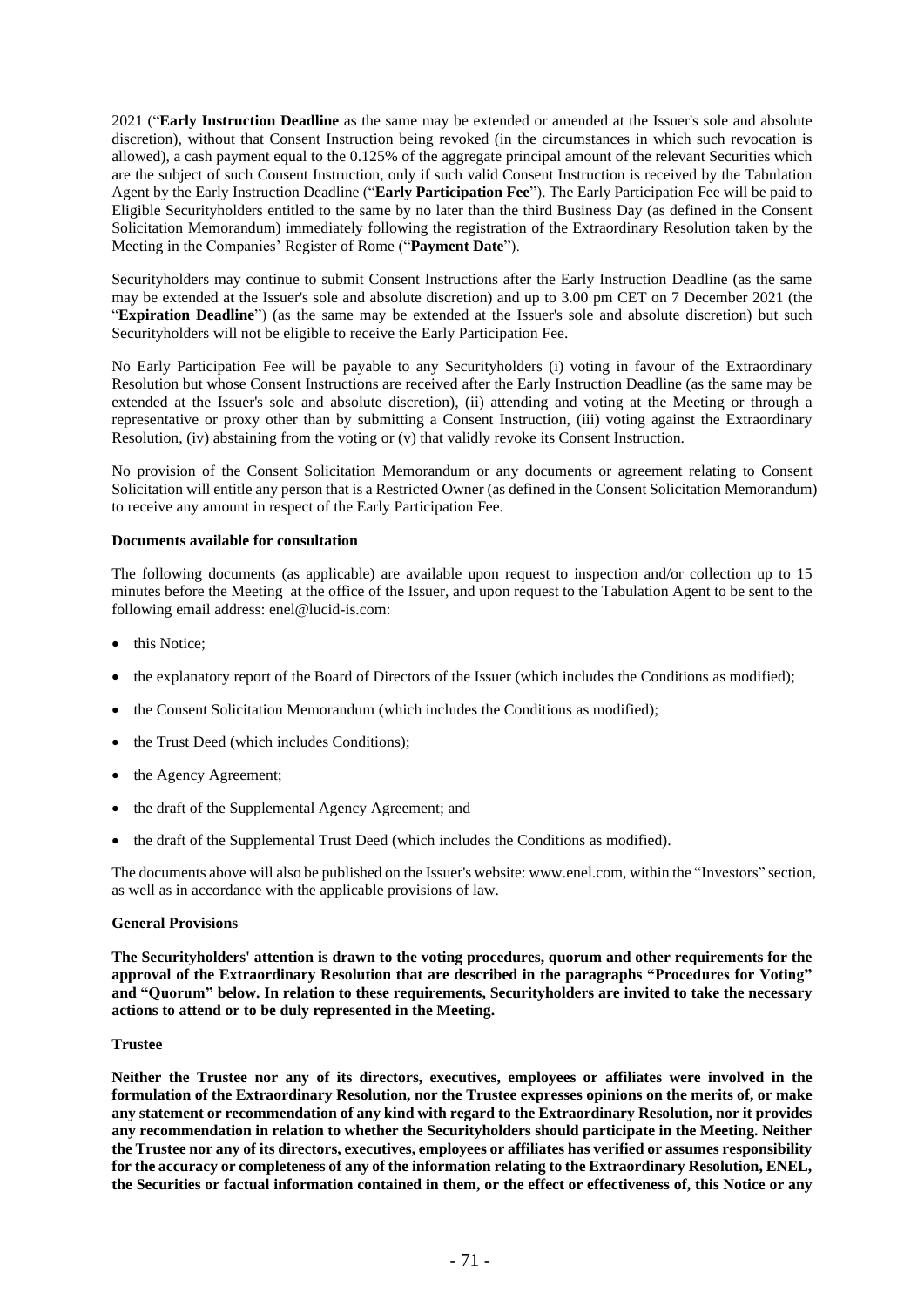omission from it or any other document referred to in that Notice or assumes any responsibility for nondisclosure, by ENEL, of events that may have occurred and are likely to affect the relevance or accuracy of **such information. However, the Trustee authorised that it should be indicated that, on the basis of the information contained in this Notice, it has no objection for the Extraordinary Resolution, as described in the Notice, being submitted to the Securityholders for consideration.**

**Securityholders, where they are not certain of the consequences of voting in favour of the Extraordinary Resolution, are invited to seek legal and financial advice, including with regard to the tax consequences.**

### **Addition of further items on the agenda and submission of resolution proposals on the part of Securityholders holding at least 2.5% of the share capital (pursuant to Article 126-bis, paragraph 1, first period of the Consolidated Financial Act)**

Securityholders who represent, individually or jointly, at least 2.5% of the principal amount of the outstanding Securities, may request, in writing, within ten days from the publication of this notice (*i.e.* by 8 November 2021, as 7 November 2021 falls on a Sunday), the addition of further items on the agenda to be discussed at the Meeting, stating in their request the additional items proposed or submit proposals for resolutions on items already on the agenda (it being understood, in this last regard, that the person who has the right to vote may, in any case, individually submit proposals for resolution to the Meeting).

Securityholder wishing to exercise such rights must request the relevant Clearing System to issue evidence of such Securityholders' entitlement confirming ownership of the above-mentioned portion of the Security and provide it to the Company. For further information on the right to supplement the agenda and to submit additional resolution proposals, and on the modalities to exercise such rights, please refer to the section of the Issuer's website (www.enel.com) reserved to the Meeting.

#### **Right to ask questions before the Meeting**

Pursuant to Article 127-ter of the Consolidated Financial Act, Securityholders who are entitled to vote may ask questions about the items on the agenda also before the Meeting.

The questions, together with appropriate documentation allowing identification of the Securityholder as at the Record Date, must be submitted to the Issuer.

Questions must be received no later than the fifth trading day on which the Irish Stock Exchange trading as Euronext Dublin is open prior to the date of the Meeting, *i.e.* no later than 2 December 2021. Questions received by such date and which are relevant to the items on the agenda will be answered at the latest during the Meeting.

For further information on the right to submit questions before the Meeting and on the modalities to exercise such right, please refer to the section of the Company's website (www.enel.com) reserved to this Meeting.

#### **Procedures for Voting**

Securityholder may vote in relation to the Consent Solicitation by instructing the Paying Agent, via the Clearing System, to appoint Lucid Issuer Services Limited (the Tabulation Agent) (or its representatives) as its proxy to attend the Meeting on its behalf and expressing its vote in accordance with this section (the "**Consent Instruction**"). The Consent Instructions shall be delivered to the Tabulation Agent, via the relevant Clearing System, by the persons resulting as holders of the Securities on the Record Date on the basis of the accounting records of the Clearing Systems (the "**Direct Participants**") and in accordance with the requirements of such Clearing System.

In order to be valid, Consent Instructions must be submitted in respect of a minimum nominal amount of Securities of no less than  $\epsilon$ 100,000 being the minimum denomination for such Securities, and may thereafter be submitted in integral multiples of  $\epsilon$ 1,000.

Consent Instructions must be received by the Tabulation Agent within the Expiration Deadline, taking into account the deadlines set by the Clearing Systems and any intermediary through which a Securityholder holds their Securities. However, in order for the Securityholders that are eligible to benefit from the Early Participation Fee,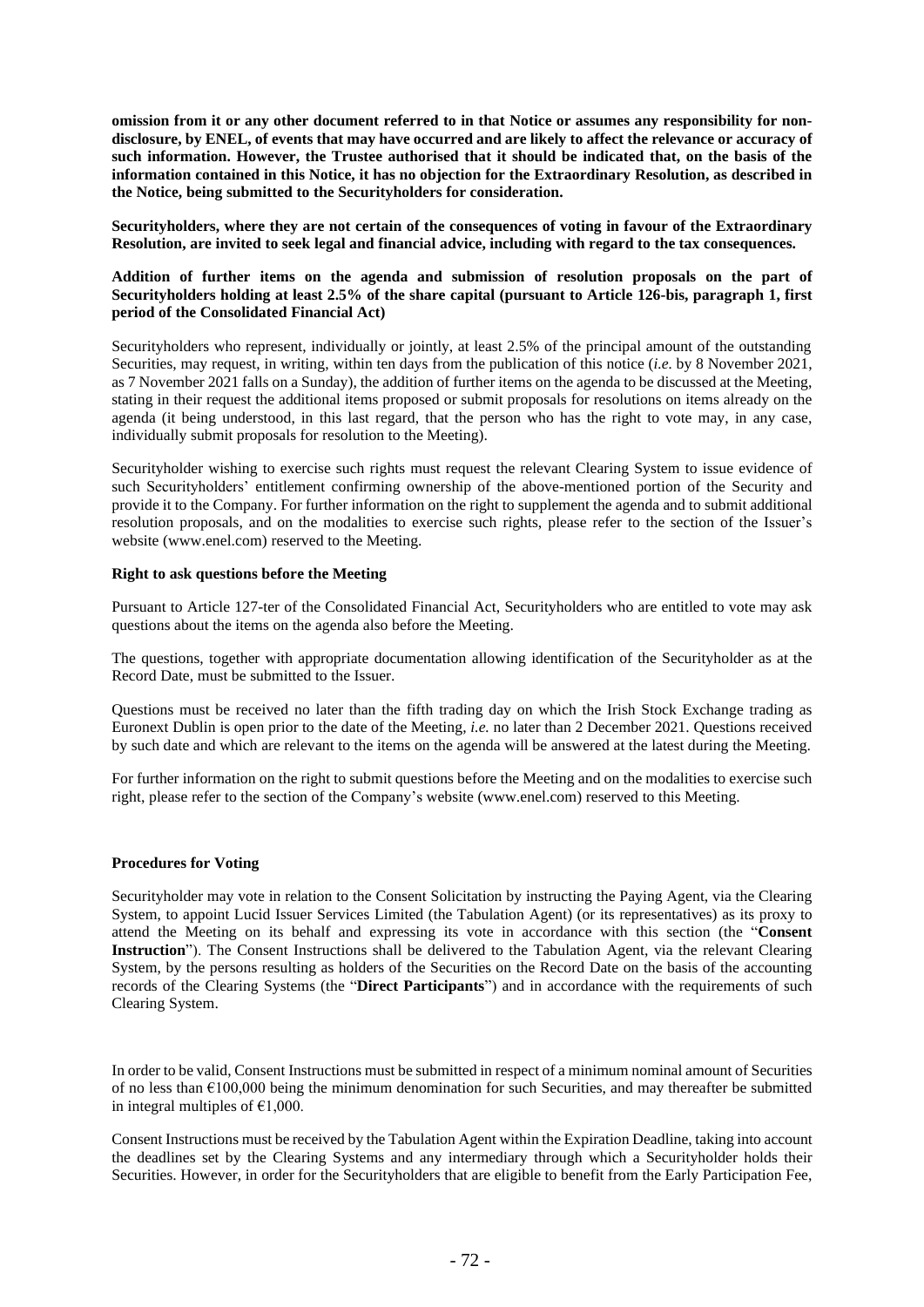Consent Instructions in favour of Extraordinary Resolution must be received by the Tabulation Agent by the Early Instruction Deadline.

Securityholders may also vote in relation to the Consent Solicitation in accordance with the other procedures set out in the Consent Solicitation Memorandum. In particular, pursuant to the Trust Deed, the Securityholders who have not submitted a Consent Instruction to the Tabulation Agent may submit, through the Clearing Systems, a valid voting instruction in relation to the matters on the agenda (the "**Voting Instructions**") or request from the Paying Agent a voting certificate ("**Voting Certificate**") to attend and vote at the Meeting in person or through a representative, all the above up to 48 Hours prior to the commencement of the Meeting.

In this respect, those who are entitled to vote at the Meeting may appoint a representative subject to the applicable laws, by making such appointment in writing or through a document electronically signed pursuant to Legislative Decree no. 82 of 7 March 2005. To this end, the "form of proxy/sub-proxy" may be used which is available in the section of the Company's website (www.enel.com) reserved to this Meeting and shall be delivered together with a valid Voting Certificate to such representative. The form appointing the representative must be sent to the Issuer (i) by fax to the number +39 0683057100 (Ref. "Voting Proxy"), no later than the second trading day prior to the date of the Meeting (ii) notified until the beginning of the Meeting to the Issuer electronically by email to consentsolicitation@enel.com. The representative may deliver or send to the Company, instead of the original, a copy of the appointment, also in electronic format, certifying under his or her responsibility the conformity of the appointment to the original and the identity of the person appointing them or, in case of sub-proxy, filing a copy of the declaration with which the representative certifies the conformity of the copy of the appointment to the original and the identity of the person appointing them.

In addition to notification of the proxy/sub-proxy to the Issuer by fax or email according to the means set out under items (i) and (ii) above, and without prejudice to the possibility of delivering or transmitting a copy of the delegation/sub-delegation in any manner set out under the preceding paragraph, the original copy of the delegation/sub-delegation may be delivered or transmitted by mail to the Issuer at its address Enel S.p.A. - Legal and Corporate Affairs - Viale Regina Margherita n. 137 - 00198 Rome.

\* \* \* \* \*

In light of the foregoing, a Securityholder may:

- (i) approve the Extraordinary Resolution by voting and communicating its Consent Instruction by the Expiration Deadline or Voting Instruction in accordance with the Trust Deed, in favour of the Extraordinary Resolution; or
- (ii) reject the Extraordinary Resolution by voting and communicating its Consent Instruction by the Expiration Deadline or Voting Instruction in accordance with the Trust Deed, against the Extraordinary Resolution; or
- (iii) request a Voting Certificate to attend and vote at the relevant Meeting in person or through a representative in favor or against the Extraordinary Resolution; or
- (iv) abstain from attending the Meeting.

A Voting Certificate, a Voting Instruction or a Consent Instruction shall be valid until the end of the Meeting. A Voting Certificate, a Voting Instruction or a Consent Instruction cannot be issued and outstanding simultaneously in respect of the same Security.

Securityholders wishing to amend or revoke their votes given by way of Consent Instructions may do so in accordance with the manners and terms in the "Transfer and Revocation" section.

Securityholders can contact the Tabulation Agent by e-mail or the phone number provided on the last page of this Notice if they need assistance or information in connection with the procedures for submitting Consent Instructions or requesting Voting Certificates.

Only Direct Participants may submit a Consent Instruction. If you are not a Direct Participant, you must arrange for the Direct Participant through which you hold Securities to submit a Consent Instruction on your behalf to the Tabulation Agent through the relevant Clearing System.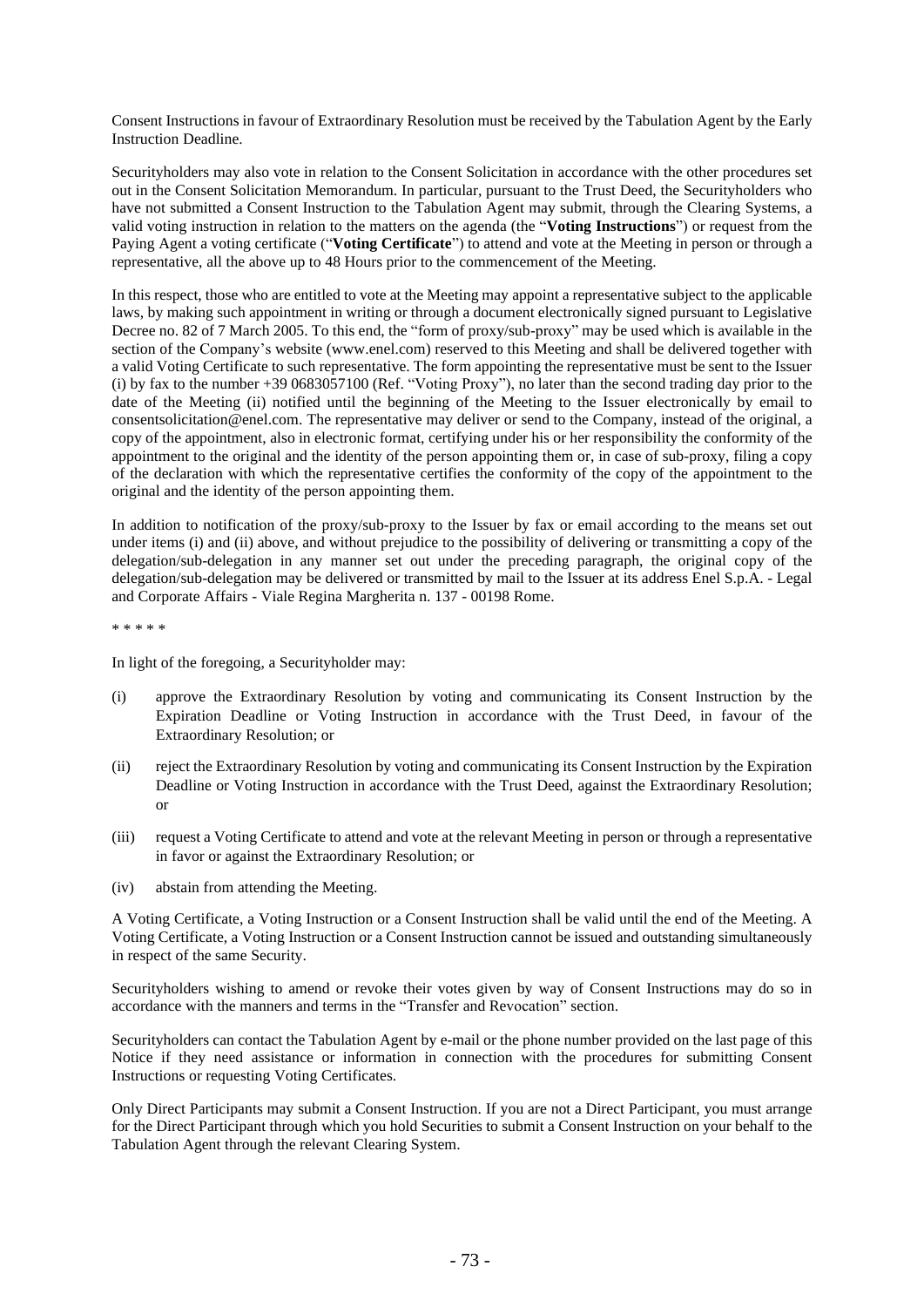Securityholders whose Securities are held in the name of a broker, dealer, commercial bank, custodian, trust company, accountholder or other nominee or trustee should contact such entity sufficiently in advance of the Expiration Deadline if they wish to vote and procure that the Securities are blocked in accordance with the standard procedures of the relevant Clearing System and the deadlines imposed by such Clearing System.

**Securityholders are advised to check with any broker, dealer, commercial bank, custodian, trust company, accountholder or other nominee or trustee through which they hold Securities whether such broker, dealer, commercial bank, custodian, trust company, accountholder or other nominee or trustee would require** receiving any notice or instructions prior to the deadlines set out in the section "Indicative Timetable" of **the Consent Solicitation Memorandum.**

All questions as to the form of documents and validity, eligibility (including time of receipt) and acceptance of Consent Instructions will be determined by the Issuer in its sole discretion, and such determination will be final and binding. The Issuer reserves the absolute right to reject any or all Consent Instructions which it determines are not in proper form or which may be unlawful, including, without limitation, if it is determined that a Securityholder's participation in the Consent Solicitation would not be permitted under the laws or regulations of its jurisdiction of residence or domicile. Any defect, irregularity or delay must be cured within such time as the Issuer determines, unless waived by it. Consent Instructions in the Consent Solicitation will be deemed not to have been made until such defects, irregularities or delays have been cured or waived. None of the Issuer, the Lead Solicitation Agents and the Solicitation Agents, the Trustee, the Principal Paying Agent, and the Tabulation Agent or any other person shall be under any duty to give notice to Securityholders of any defects, irregularities or delays in any Consent Instructions, nor shall any of them incur any liability for failure to give such notice.

#### **Transfer and Revocation**

The receipt of a Consent Instruction, Voting Instruction or of a request for a Voting Certificate (as the case may be) by the relevant Clearing System will be acknowledged in accordance with the standard practices of such Clearing System and will result in the blocking of the Securities in the relevant Clearing System so that no transfer may be effected in relation to such Securities from the date on which the Consent Instruction or Voting Instruction is submitted or the Voting Certificate is requested (as the case may be) until the earlier of (i) the conclusion of the Meeting; and (ii) (A) in respect of Voting Certificates, the surrender to the Paying Agent of such Voting Certificate(s) prior to the Meeting; (B) in respect of the Voting Instruction, not less than 48 Hours before the time for which the Meeting is convened, the notification in writing of any revocation of a Direct Participant's previous instructions to the Paying Agent and the same then being notified in writing by the Paying Agent to the Issuer at least 24 hours before the time appointed for holding the Meeting and such Securities ceasing in accordance with the procedures of the relevant Clearing System and with the agreement of the Paying Agent to be held to its order or (C) in respect of Consent Instructions, notice of revocation of such Consent Instruction(s) is given to the Tabulation Agent before the Expiration Deadline. Securityholders must take the appropriate steps through the relevant Clearing System so that no transfers or other action may be effected in relation to such blocked Securities at any time after the date of submission of such Consent Instruction, Voting Instruction or request of the Voting Certificate (as the case may be), in accordance with the requirements of the relevant Clearing System and the deadlines required by such Clearing System. By blocking such Securities in the relevant Clearing System, each Securityholder will be deemed to consent to have the relevant Clearing System provide details concerning such Securityholder's identity to the Tabulation Agent, the Lead Solicitation Agents, the Solicitation Agents, the Trustee, the Paying Agents and the Issuer.

Consent Instructions submitted in the Consent Solicitation by a Securityholder, or its Direct Participant on its behalf, may only be revoked by that Securityholder, or by the relevant Direct Participant on its behalf, by sending valid revocation instructions to the Tabulation Agent through the relevant Clearing System. To be valid, such revocation instruction must specify the Securities to which the original Consent Instruction related, the securities account in which such Securities are credited and any other information required by the Tabulation Agent. Any such revocation instruction will only be valid if received by the Tabulation Agent through the relevant Clearing System by the Expiration Deadline.

#### **Information on the share capital and Securities**

As of the date of this notice, the share capital of Enel S.p.A. is equal to Euro 10,166,679,946 and is divided into no. 10,166,679,946 ordinary shares with a nominal value of Euro 1.00 each.

The total amount outstanding of the Securities as of the date of this Notice is EURO 900,001,000.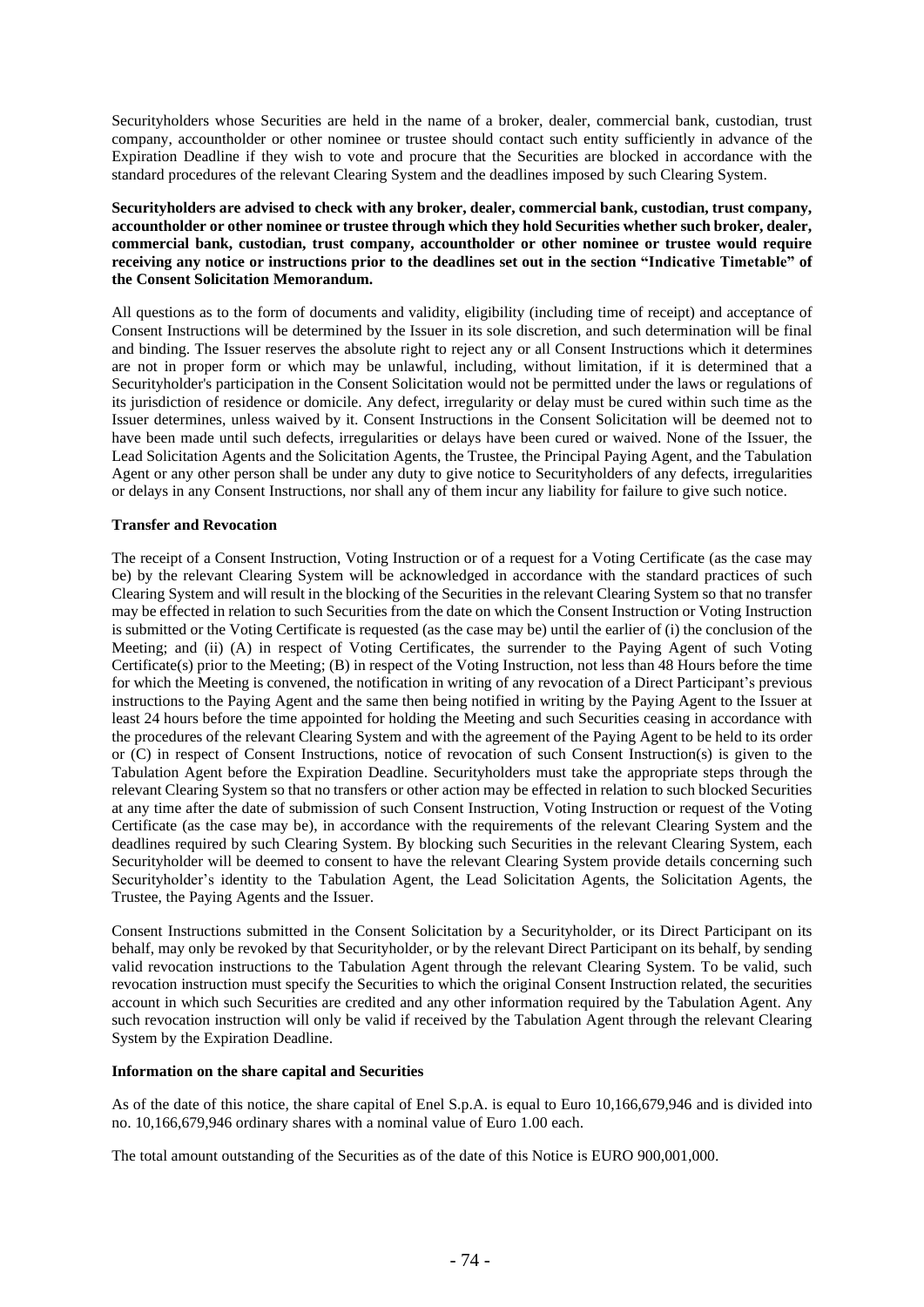# *Quorum*

The Quorum required for the Meeting to be validly held is one or more persons present holding Securities or Voting Certificates or being proxies and holding or representing in the aggregate at least one fifth of the nominal amount of the Securities then outstanding.

Without prejudice to the above, the majority required to pass the Extraordinary Resolution shall be the higher of votes cast (i) by one or more persons holding Securities in definitive form or Voting Certificates or being proxies and holding or representing in the aggregate not less than one-half of the nominal amount of the Securities for the time being outstanding, and (ii) by one or more persons holding the relevant Securities in definitive form or Voting Certificate or being proxies and holding or representing not less than two thirds of the Securities represented at the Meeting.

**If approved, the Extraordinary Resolution will be binding on all Securityholders, regardless of whether or** not they participated in the Meeting and whether they voted or not, and whether they voted for or against **it.**

#### **Voting results**

The outcome of the Meeting's votes will be communicated to the Securityholders, the Trustee and the Principal Paying Agent pursuant to the current legislation.

\*\*\*

The Issuer reserves the right to supplement and/or amend the content of this notice if, in light of the evolving **health emergency related to the Covid-19 pandemic and/or regulatory provisions** *pro tempore* **in order to** contain the contagion, it is appropriate or necessary to change the way the Meeting is carried out. Any changes and/or additions will be promptly disclosed with the same modalities as for the publication of this **notice.**

Rome, 28 October 2021

**The Chairman of the Board of Directors**

Michele Crisostomo

*The excerpt of the notice is also published by the Company in the newspaper "Milano Finanza" on 29 October 2021.*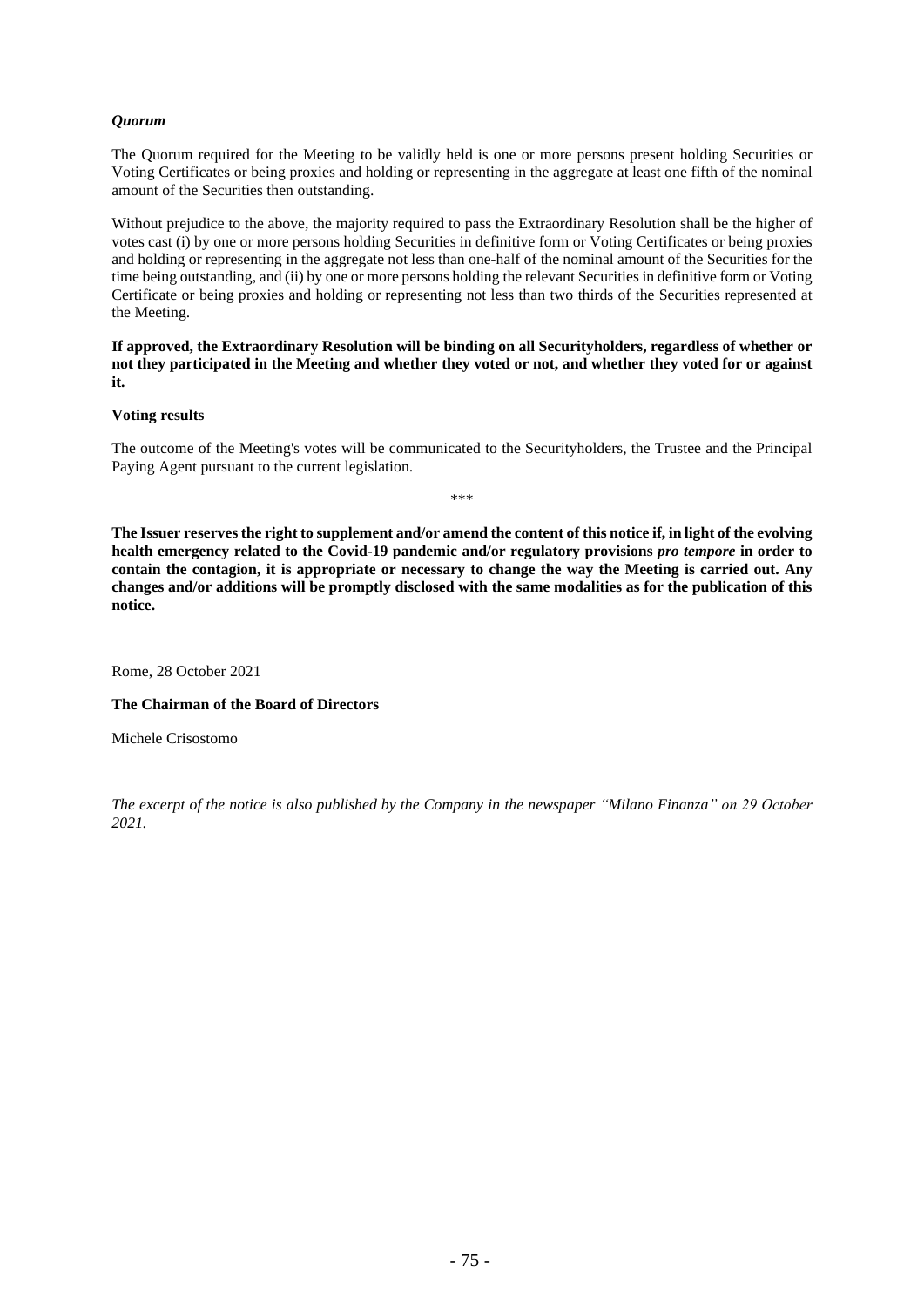# **ISSUER**

# **ENEL - Public limited company** Viale Regina Margherita 137 00198 Roma

Italy

### **SOLICITATION AGENT**

# **J.P. Morgan AG**

Taunustor (TaunusTurm 1) 60310 Frankfurt am Main Germany

Email:liability\_management\_EMEA@jpmorgan.com Attention: EMEA Liability Management Group

### **TABULATION AGENT**

**Lucid Issuer Services Limited** The Shard 32 London Bridge Street London SE1 9SG United Kingdom Telephone: +44 207 704 0880 Email: enel@lucid-is.com Attention: Arlind Bytyqi

# **PAYING AGENT AND PRINCIPAL PAYING AGENT**

**The Bank of New York Mellon, London Branch**

One Canada Square London E14 5AL United Kingdom

#### **TRUSTEE**

**BNY Mellon Corporate Trustee Services Limited** One Canada Square London E14 5AL United Kingdom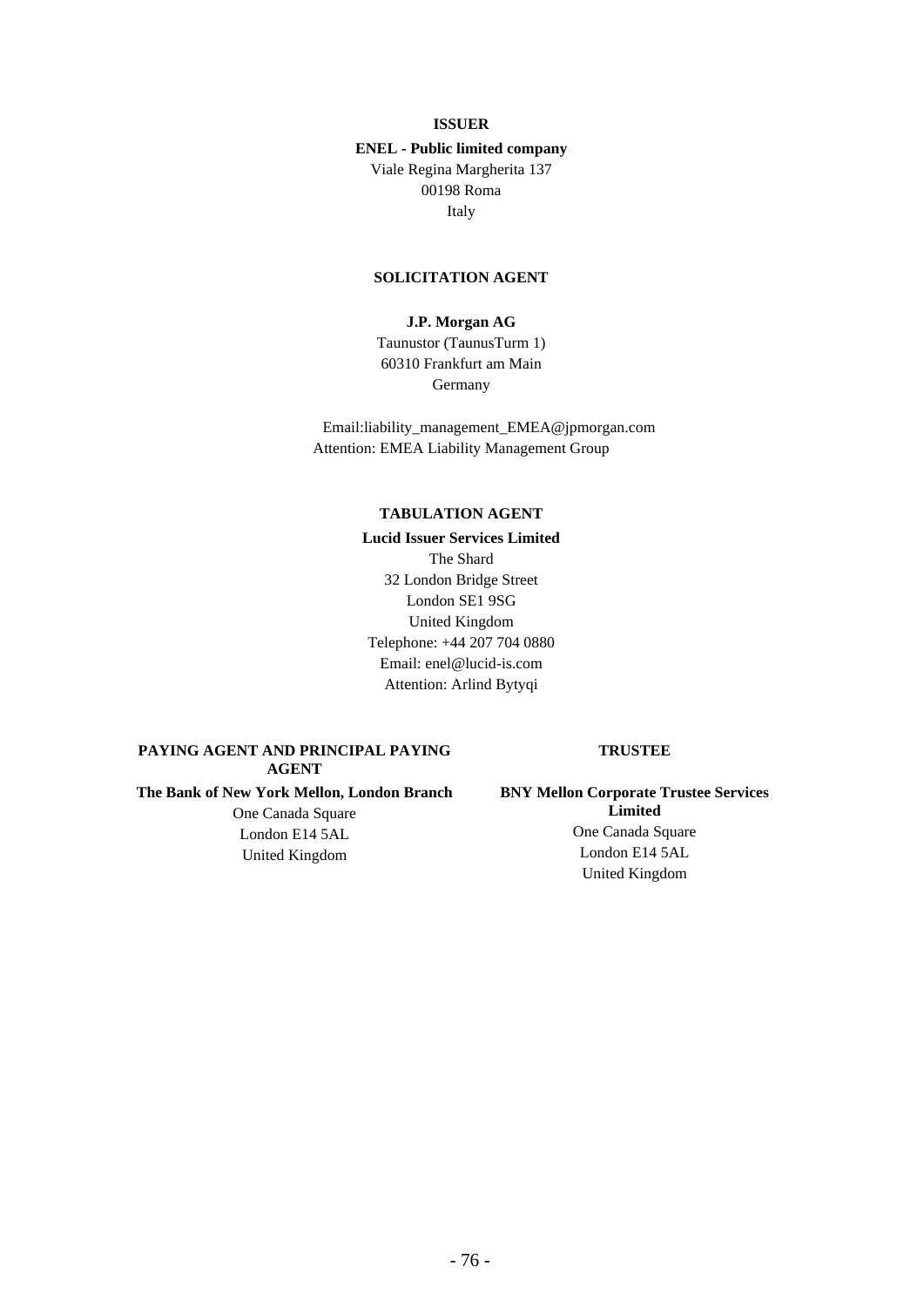# **ANNEX II AMENDED CONDITIONS FOR THE SECURITIES**

*The following is the text of the Terms and Conditions of the Securities which (subject to modification) will be endorsed on each Security in definitive form (if issued).* 

*Text set out within the Terms and Conditions of the Securities in italics is provided for information only and does not form part of the Terms and Conditions of the Securities.*

The €900,001,000 Perpetual 6 Year Non-Call Capital Securities due 24 May 2080 (the "**Securities**", which expression shall in these Conditions, unless the context otherwise requires, include any further securities issued pursuant to Condition 15 and forming a single series with the Securities) of Enel S.p.A. (the "**Issuer**") are constituted by a Trust Deed dated 24 May 2019 (the "**Trust Deed**") made between the Issuer and BNY Mellon Corporate Trustee Services Limited (the "**Trustee**", which expression shall include its successor(s)) as trustee for the holders of the Securities (the "**Securityholders**") and the holders of the interest coupons appertaining to the Securities (the "**Couponholders**" and the "**Coupons**" respectively, which expressions shall, unless the context otherwise requires, include the talons for further interest coupons (the "**Talons**") and the holders of the Talons).

The statements in these Conditions include summaries of, and are subject to, the detailed provisions of and definitions in the Trust Deed. Copies of the Trust Deed and the Agency Agreement dated 24 May 2019 (the "**Agency Agreement**") made between the Issuer, The Bank of New York Mellon, London Branch, as principal paying agent (the "**Principal Paying Agent**") and agent bank (the "**Agent Bank**") (which shall be responsible for making certain determinations, as described in these Terms and Conditions) and the Trustee are available for inspection during normal business hours by the Securityholders and the Couponholders at the registered office for the time being of the Trustee, being at the date of issue of the Securities at One Canada Square, London E14 5AL, and at the specified office of each of the Paying Agents. The Securityholders and the Couponholders are entitled to the benefit of, are bound by, and are deemed to have notice of, all the provisions of the Trust Deed and the provisions of the Agency Agreement applicable to them.

### **1** Form, Denomination and Title

### **1.1 Form and Denomination**

The Securities are in bearer form, serially numbered, in the denominations of  $\epsilon$ 100,000 and integral multiples of  $\epsilon$ 1,000 in excess thereof, up to and including  $\epsilon$ 199,000, with Coupons and one Talon attached on issue.

# **1.2 Title**

Title to the Securities and to the Coupons will pass by delivery.

### **1.3 Holder Absolute Owner**

The Issuer, any Paying Agent and the Trustee may (to the fullest extent permitted by applicable laws) deem and treat the bearer of any Security or Coupon as the absolute owner for all purposes (whether or not the Security or Coupon shall be overdue and notwithstanding any notice of ownership or writing on the Security or Coupon or any notice of previous loss or theft of the Security or Coupon or of any trust or interest therein) and shall not be required to obtain any proof thereof or as to the identity of such bearer.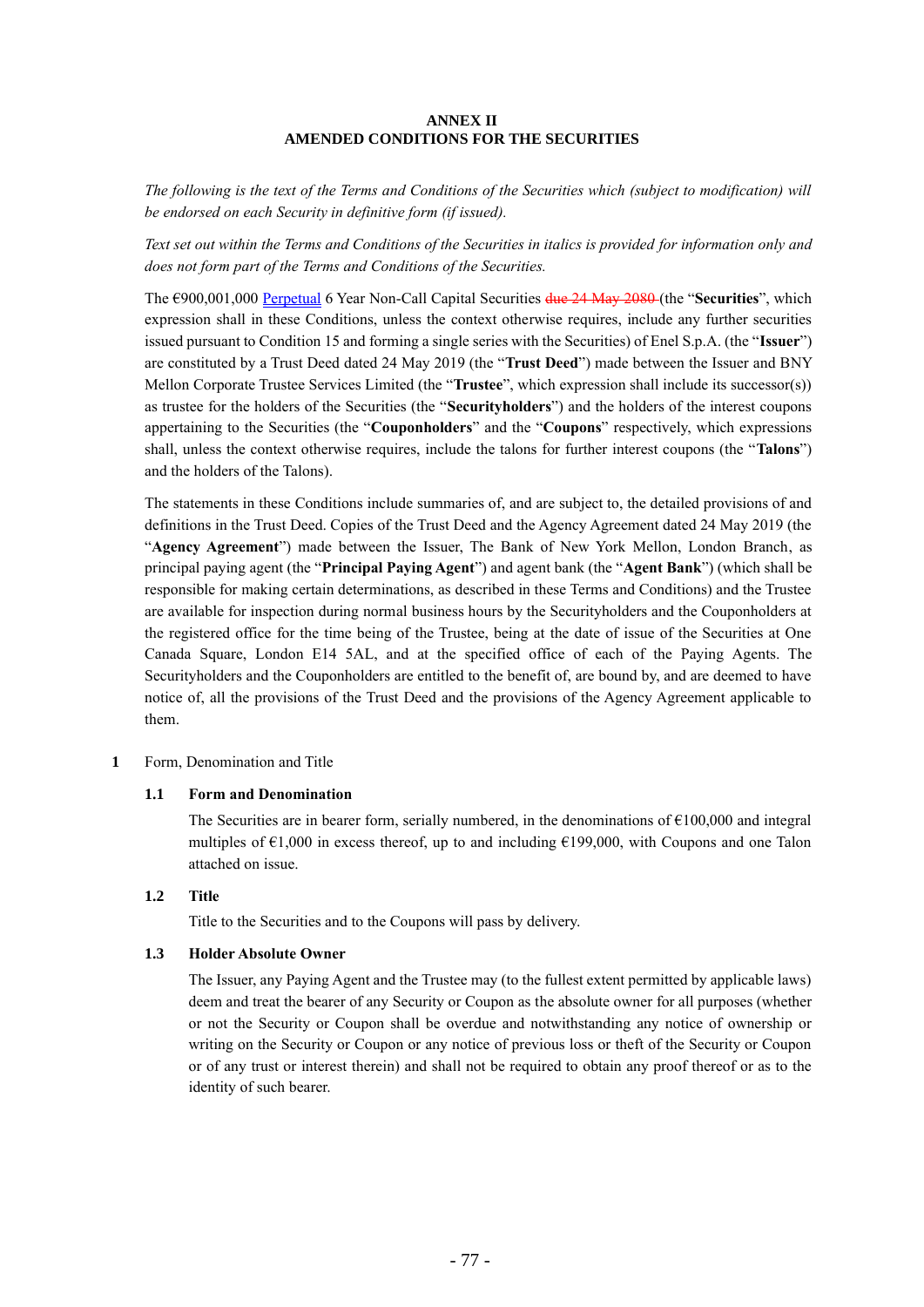### **2 Definitions and Interpretation**

As used in these Conditions:

An ''**Accounting Event**" shall occur if as a result of a change in the accounting practices or principles applicable to the Issuer, which currently are the international accounting standards (International Accounting Standards — IAS and International Financial Reporting Standards — IFRS) issued by the International Accounting Standards Board (IASB), the interpretations of the International Financial Reporting Interpretations Committee (IFRIC) and the Standing Interpretations Committee (SIC), adopted by the European Union pursuant to Regulation (EC) 1606/2002 ("IFRS"), or any other accounting standards that may replace IFRS which becomes effective after the Issue Consent Date (the "**Change**"), the obligations of the Issuer in respect of the Securities-, following the official adoption of such Change, which may fall before the date on which the Change will come into effect, can no longer be recorded as a "financial liability" equity" (*strumento di capitale*), in accordance with accounting practices or principles applicable to the Issuer at the time of the next Financial Statements, and a recognised accountancy firm of international standing, acting upon instructions of the Issuer, has delivered an opinion, letter or report addressed to the Issuer to that effect, and the Issuer cannot avoid the foregoing by taking reasonable measures available to it.

"**Accrual Period**" has the meaning given to it in Condition 4.1(c).

"**Additional Amounts**" has the meaning given to it in Condition 8.1.

"**Adjustment Spread**" means either (a) a spread (which may be positive, negative or zero) or (b) a formula or methodology for calculating a spread, in each case to be applied to the Successor Rate or the Alternative Rate (as the case may be) and is the spread, formula or methodology which:

- (A) in the case of a Successor Rate, is formally recommended in relation to the replacement of the EUR 5-year Swap Rate with the Successor Rate by any Relevant Nominating Body; or (if no such recommendation has been made, or in the case of an Alternative Rate);
- (B) the Independent Adviser determines, is customarily applied to the relevant Successor Rate or the Alternative Rate (as the case may be) in international debt capital markets transactions to produce an industry-accepted replacement rate for the EUR 5-year Swap Rate; or (if the Independent Adviser determines that no such spread is customarily applied);
- (C) the Independent Adviser determines, is recognised or acknowledged as being the industry standard for over-the-counter derivative transactions which reference the EUR 5-year Swap Rate, where such rate has been replaced by the Successor Rate or the Alternative Rate (as the case may be).

"**Alternative Rate**" means an alternative benchmark or screen rate which the Independent Adviser determines in accordance with Condition 4.4(b) is customary in market usage in the international debt capital markets for the purposes of determining rates of interest (or the relevant component part thereof) in Euro and with an interest period of a comparable duration to the relevant Reset Period.

"**Arrears of Interest**" has the meaning given to it in Condition 4.2(a).

"**Benchmark Amendments**" has the meaning given to it in Condition 4.4(d).

"**Benchmark Event**" means:

- (A) the EUR 5-year Swap Rate ceasing to be published for a period of at least 5 Business Days or ceasing to exist or being subject to a material change; or
- (B) a public statement by the administrator of the EUR 5-year Swap Rate that it will by a specified date on or prior to the next Reset Interest Determination Date, cease publishing the EUR 5-year Swap Rate permanently or indefinitely (in circumstances where no successor administrator has been appointed that will continue publication of the EUR 5-year Swap Rate); or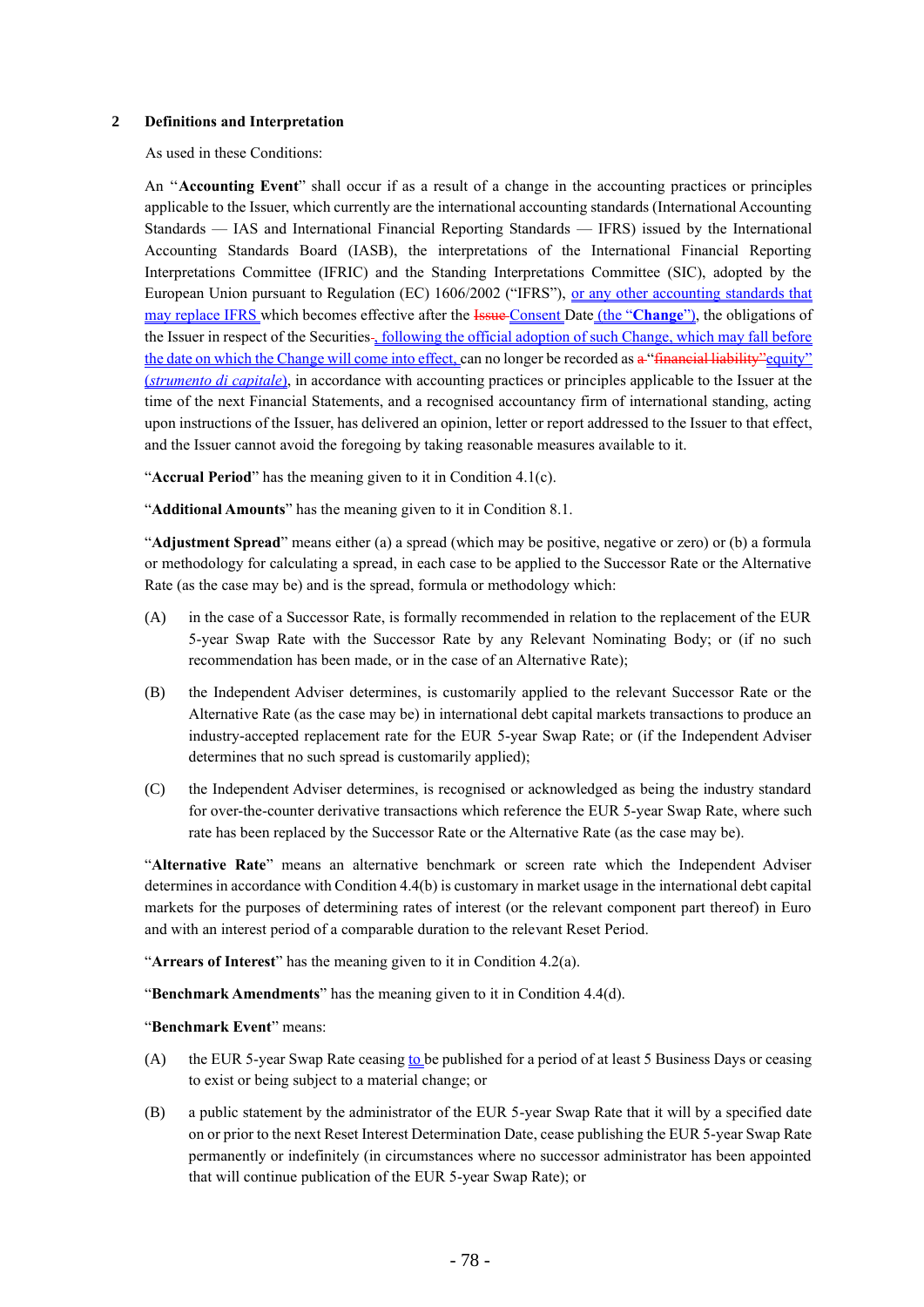- (C) a public statement by the supervisor of the administrator of the EUR 5-year Swap Rate, that the EUR 5- year Swap Rate has been or will, by a specified date on or prior to the next Reset Interest Determination Date, be permanently or indefinitely discontinued; or
- (D) a public statement by the supervisor of the administrator of the EUR 5-year Swap Rate as a consequence of which the EUR 5-year Swap Rate will be prohibited from being used or that its use will be subject to restrictions or adverse consequences either generally, or in respect of the Securities, in each case on or prior to the next Reset Interest Determination Date; or
- (E) it has become unlawful for the Principal Paying Agent, the Agent Bank, the Issuer or other party to calculate any payments due to be made to any Securityholder using the EUR 5-year Swap Rate.

"**Business Day**" means a day which is both a day on which commercial banks and foreign exchange markets settle payments and are open for general business (including dealing in foreign exchange and foreign currency deposits) in London and Milan and a TARGET2 Settlement Day.

"**Calculation Amount**" has the meaning given to it in Condition 4.1(c).

"**Call Date**" has the meaning given to it in Condition 6.2.

"**Code**" has the meaning given to it in Condition 8.1.

"**Consent Date**" means [●] 2021.

"**Decree No. 239**" means Italian Legislative Decree No. 239 of 1 April 1996, as amended.

"**Deferral Notice**" has the meaning given to it in Condition 4.2(a).

"**Deferred Interest Payment**" has the meaning given to it in Condition 4.2(a).

"**Determination Period**" has the meaning given to it in Condition 4.1(c).

"**Early Redemption Date**" means the date of redemption of the Securities pursuant to Conditions 6.3 to 6.7.

"**Early Redemption Price**" will be the amount determined by the Agent Bank on the Redemption Calculation Date as follows:

- (A) in the case of a Withholding Tax Event or a Substantial Repurchase Event at any time, 100 per cent. of the principal amount of the Securities then outstanding; or
- (B) in the case of an Accounting Event, a Rating Methodology Event or a Tax Deductibility Event, either:
	- (i) 101 per cent. of the principal amount of the Securities then outstanding if the Early Redemption Date falls prior to 24 February 2025 (being the date falling three months prior to the First Reset Date); or
	- (ii) 100 per cent. of the principal amount of the Securities then outstanding if the Early Redemption Date falls on or after 24 February 2025 (being the date falling three months prior to the First Reset Date),

and in each case together with any accrued interest to, but excluding, the relevant Early Redemption Date and any outstanding Arrears of Interest.

"**equity credit**" shall include such other nomenclature as any Rating Agency may use from time to time to describe the degree to which an instrument exhibits the characteristics of an ordinary share.

"**EUR 5 year Swap Rate**" has the meaning given to it in Condition 4.1(b).

"**EUR 5 year Swap Rate Quotation**" means, in relation to any Reset Period, the arithmetic mean of the bid and offered rates for the annual fixed leg (calculated on a 30/360 day count basis) of a fixed-for-floating euro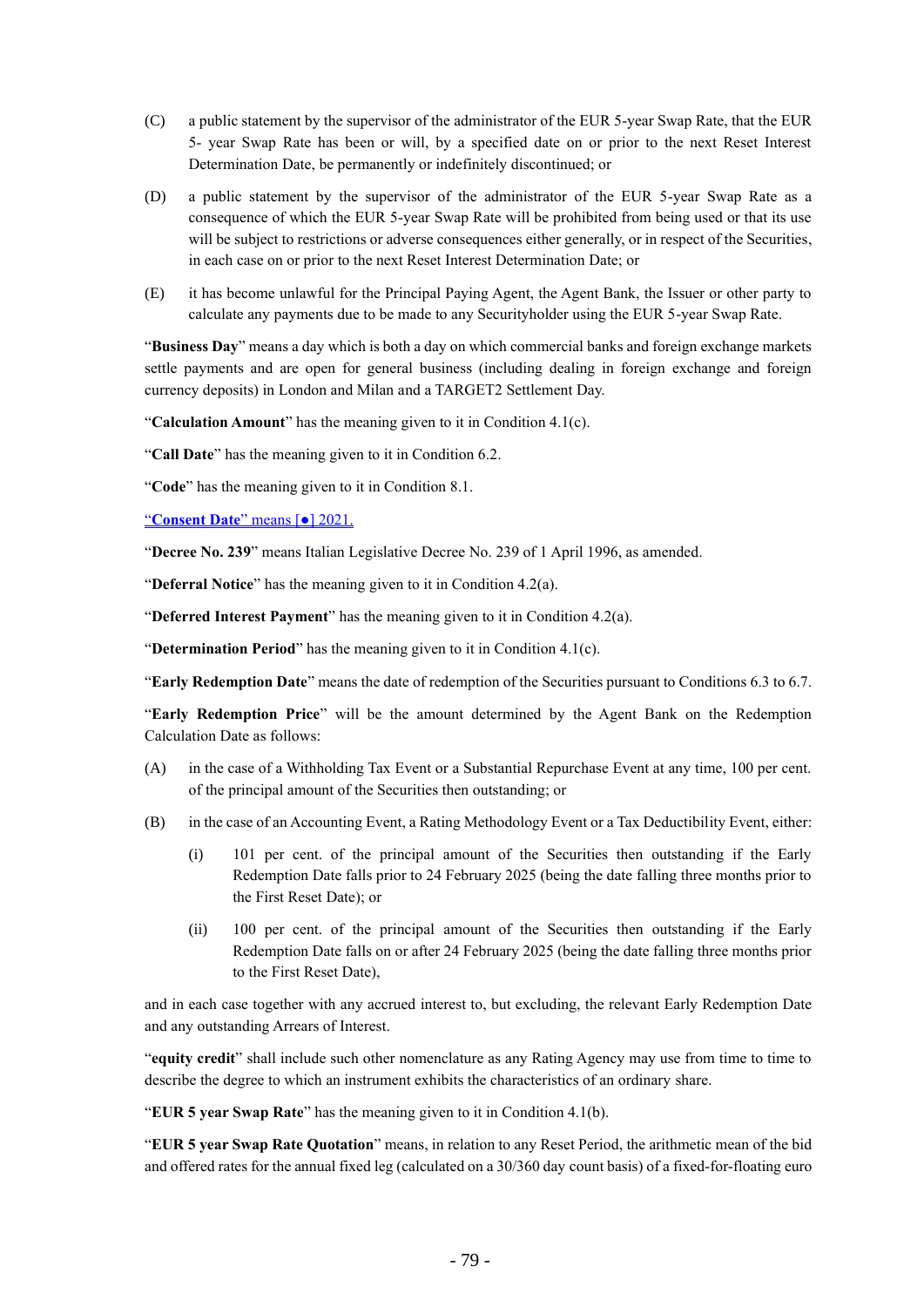interest rate swap which (i) has a term of 5 years commencing on the relevant Reset Interest Determination Date, (ii) is in an amount that is representative of a single transaction in the relevant market at the relevant time with an acknowledged dealer of good credit in the swap market, and (iii) has a floating leg based on the 6-month EURIBOR rate (calculated on an Actual/360 day count basis).

"**EUR Reset Reference Bank Rate**" means the percentage rate determined by the Agent Bank on the basis of the EUR 5 year Swap Rate Quotations provided by the EUR Reset Reference Banks to the Issuer and notified to the Agent Bank at approximately 11:00 a.m. (CET) on the relevant Reset Interest Determination Date.

"**EUR Reset Reference Banks**" means five major banks in the Euro-zone interbank market selected by the Issuer.

"**EUR Reset Screen Page**" means the Thomson Reuters screen "ICESWAP2" (or such other page as may replace it on Thomson Reuters or, as the case may be, on such other information service that may replace Reuters providing or sponsoring the information appearing there for the purpose of displaying rates comparable to the EUR 5 Year Swap Rate).

"**EURIBOR**" means the Euro-zone interbank offered rate.

"**Euronext Dublin**" means the Irish Stock Exchange plc trading as Euronext Dublin.

"**Event of Default**" has the meaning given to it in Condition 10.1.

"**Exchanged Securities**" has the meaning given to it in Condition 7.1.

"**FATCA Withholding**" has the meaning given to it in Condition 8.1.

"**Financial Statements**" means either of:

- (A) audited annual consolidated financial statements of the Issuer; or
- (B) unaudited condensed consolidated half-year financial statements of the Issuer which are subject to a formal "review" from an independent auditor,

in each case prepared in accordance with IFRS or any successor accounting standards applicable to the Issuer.

"**First Reset Date**" means 24 May 2025.

"**Fitch**" means Fitch Italia S.p.A..

"**Group**" means the Issuer and its Subsidiaries from time to time.

"**Interest Payment Date**" means 24 May in each year.

"**Interest Period**" means the period from (and including) the Issue Date to (but excluding) the first Interest Payment Date and each successive period from (and including) an Interest Payment Date to (but excluding) the next succeeding Interest Payment Date<sub>,</sub> ending on the Maturity Datedate fixed for redemption.

"**Insolvency Proceedings**" means any insolvency proceedings (*procedura concorsuale*) or proceedings equivalent or analogous thereto under the laws of any applicable jurisdiction, including, but not limited to, bankruptcy (*fallimento*), composition with creditors (*concordato preventivo*) (including pre concordato pursuant to Article 161(6) of the Italian Bankruptcy Law), forced administrative liquidation (*liquidazione coatta amministrativa*), extraordinary administration (*amministrazione straordinaria*) and extraordinary administration of large companies in insolvency (*amministrazione straordinaria delle grandi imprese in stato di insolvenza*), debt restructuring agreements (*accordo di ristrutturazione*) pursuant to Article 182-bis of the Italian Bankruptcy Law (including the procedure described under Article 182-bis(6) of the Italian Bankruptcy Law) and Articles 57 ff. of the Italian Bankruptcy Law Reform, reorganisation plans pursuant to Article 67(3)(d) of the Italian Bankruptcy Law and Article 56 of the Italian Bankruptcy Law Reform,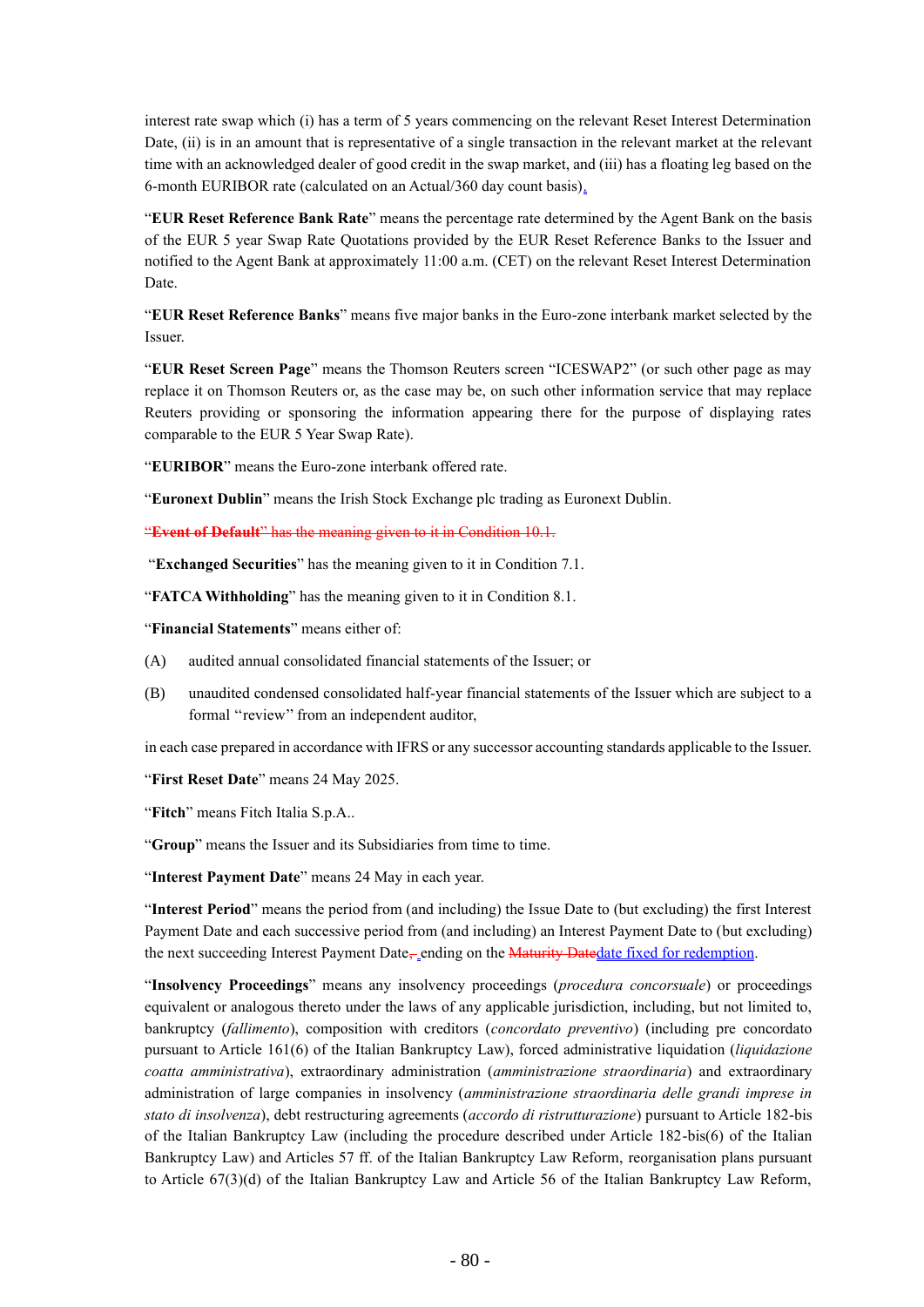judicial liquidation pursuant to articles 121 ff. of the Italian Bankruptcy Law Reform,, the undertaking of any court approved restructuring with creditors or the making of any application (or filing of documents with a court) for the appointment of an administrator or other receiver (*curatore*), manager administrator (*commissario straordinario o liquidatore*) or other similar official under any applicable law.

"**Issue Date**" means 24 May 2019.

"**Italian Bankruptcy Law**" means Royal Decree No. 267 of 1942, as amended from time to time, including pursuant to the Italian Bankruptcy Law Reform.

"**Italian Bankruptcy Law Reform**" means the crisis and insolvency code set out under the Legislative Decree No. 14 of 2019, as amended from time to time.

"**Junior Securities**" means:

- (3) the ordinary shares (*azioni ordinarie*) of the Issuer;
- (4) any other class of the Issuer's share capital (including savings shares (*azioni di risparmio*) and preferred shares (*azioni privilegiate*)); and

(5)

- (i) any securities of the Issuer (including *strumenti finanziari* issued under Article 2346 of the Italian Civil Code); and
- (ii) any securities issued by a company other than the Issuer which have the benefit of a guarantee or similar instrument from the Issuer,

which securities (in the case of  $(C)(i)$ ) or guarantee or similar instrument (in the case of  $(C)(ii)$ ) rank or are expressed to rank *pari passu* with the claims described under (A) and (B) above and/or junior to the Securities.

### "**Liquidation Event Date**" has the meaning given to it in Condition 6.1.

### A "**Mandatory Arrears of Interest Settlement Event**" shall have occurred if:

- (A) a dividend (either interim or final) or any other distribution or payment was validly resolved on, declared, paid or made in respect of any Junior Securities, except where such dividend, distribution or payment was contractually required to be declared, paid or made under the terms of such Junior Securities; or
- (B) a dividend (either interim or final) or any other distribution or payment was validly resolved on, declared, paid or made in respect of any Parity Securities, except where such dividend, distribution or payment was contractually required to be declared, paid or made under the terms of such Parity Securities (including, without limitation, where any such payment occurs mandatorily at the maturity of such Parity Securities); or
- (C) the Issuer or any Subsidiary has repurchased, purchased, redeemed or otherwise acquired any Junior Securities, except where (x) such repurchase, purchase, redemption or acquisition was undertaken in connection with the satisfaction by the Issuer or any Subsidiary of its respective obligations under (i) any share buy-back programme existing at the Issue Date or (ii) any stock option plan or free share allocation plan reserved for directors, officers and/or employees of the Issuer or any associated hedging transaction or (y) such repurchase, purchase, redemption or acquisition is contractually required to be made under the terms of such Junior Securities; or
- (D) the Issuer or any Subsidiary has repurchased, purchased, redeemed or otherwise acquired any Parity Securities, except where (x) such repurchase, purchase, redemption or acquisition is contractually required to be made under the terms of such Parity Securities (including, without limitation, where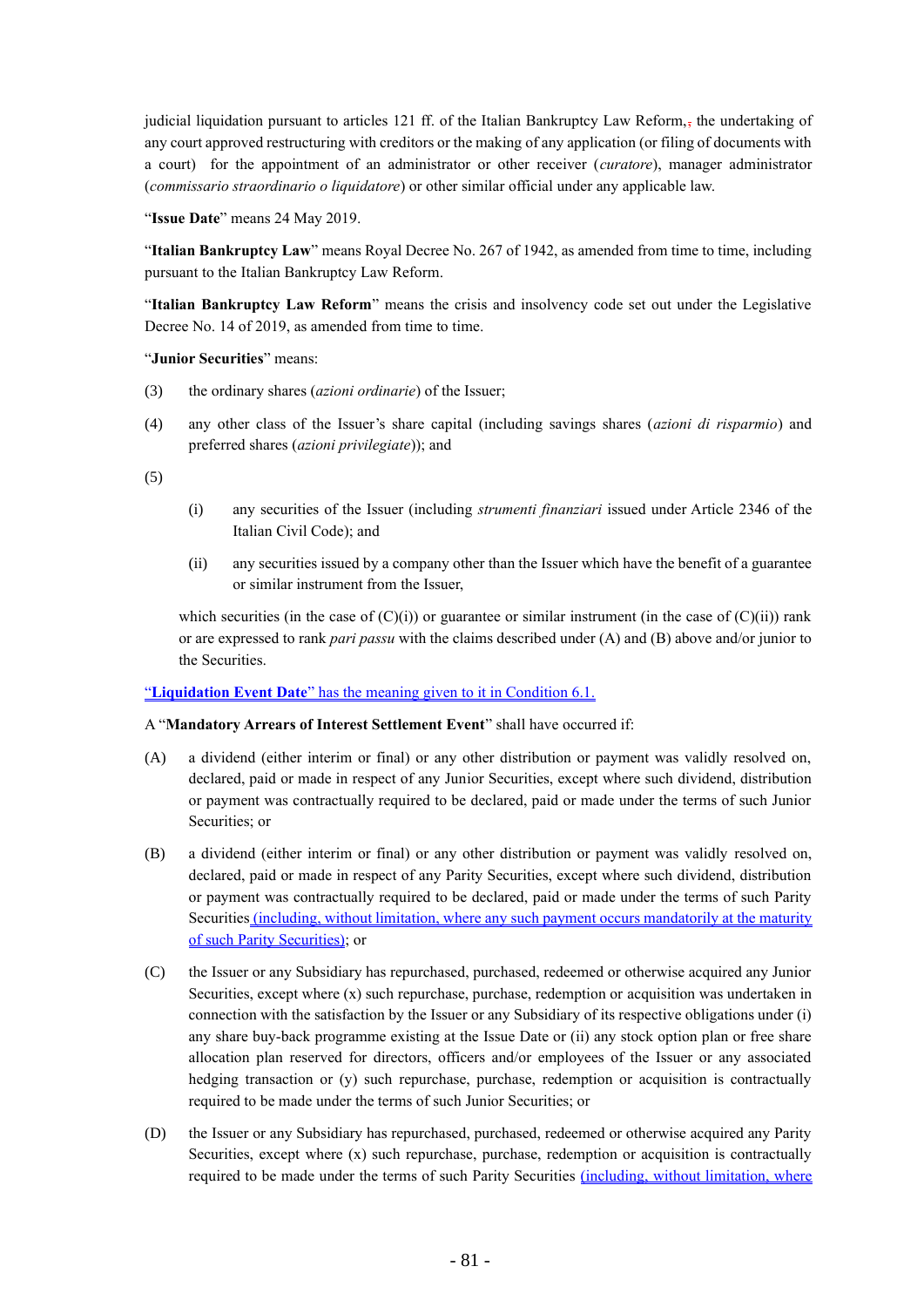any such payment occurs mandatorily at the maturity of such Parity Securities) or (y) such repurchase, purchase, redemption or acquisition is effected as a public tender offer or public exchange offer at a purchase price per security which is below its par value.

"**Mandatory Settlement Date**" means the earliest of:

- (5) the fifth Business Day following the date on which a Mandatory Arrears of Interest Settlement Event occurs;
- (F) following any Deferred Interest Payment, on the next scheduled Interest Payment Date on which the Issuer does not elect to defer all of the interest accrued in respect of the relevant Interest Period; and
- (G) the date on which the Securities are redeemed or repaid in accordance with Condition  $6 \div \theta$ including at the Liquidation Event Date (unless otherwise required by mandatory provisions of applicable law).
- (D) the date on which an order is made or a resolution is passed for the commencement of any Insolvency Proceedings in respect of the Issuer, or the date on which the Issuer takes any corporate action for the purposes of opening, or initiates or consents to, Insolvency Proceedings in respect of itself.

"**Maturity Date**" means 24 May 2080.

"**Moody's**" means Moody's France S.A.S.

"**Parity Securities**" means:

- (A) any securities or other instruments issued by the Issuer which rank, or are expressed to rank, *pari passu* with the Issuer's obligations under the Securities and includes the Issuer's £500,000,000 Capital Securities due 2076 (ISIN: XS1014987355); the Issuer's €1,000,000,000 Capital Securities due 2075 (ISIN: XS1014997073); the Issuer's  $\epsilon$ 1,250,000,000 Perpetual Capital Securities due 2074 (ISIN: XS0954675129); the Issuer's £400,000,000 Capital Securities due 2075 (ISIN: XS0954674825); the Issuer's U.S.\$1,250,000,000 Capital Securities due 2073 (ISIN: X Securities IT0004961808 N Securities IT0004961816 — X Receipt US29265WAA62 N Receipt US29265WAB46); the Issuer's €750,000,000 Perpetual 8.5 Year Non-Call Capital Securities due 24 November 2081 (ISIN: XS1713463559) and the Issuer's €750,019,000 Perpetual 5.5 Year Non-Call Capital Securities due 2078 (ISIN: XS1713463716); and
- (B) any securities or other instruments issued by a company other than the Issuer which have the benefit of a guarantee or similar instrument from the Issuer, which guarantee or similar instrument ranks or is expressed to rank *pari passu* with the Issuer's obligations under the Securities.

"**Prevailing Interest Rate**" means the rate of interest payable on the Securities applicable from time to time pursuant to Condition 4.

"**Rating Agency**" means any of Moody's, S&P, Fitch and any other rating agency substituted for any of them by the Issuer with the prior written approval of the Trustee and, in each case, any of their respective successors to the rating business thereof.

"**Rating Agency Confirmation**" means a written confirmation from a Rating Agency which has assigned ratings to the Issuer on a basis sponsored by the Issuer which is either received by the Issuer directly from the relevant Rating Agency or indirectly via publication by such Rating Agency.

A "**Rating Methodology Event**" shall be deemed to have occurred if the Issuer has received a Rating Agency Confirmation stating that, due to an amendment, clarification or change in the "equity credit" criteria of such Rating Agency, which amendment, clarification or change has occurred after the Issue Date (or if later, occurred after the date on which the Securities are assigned equity credit by a Rating Agency for the first time), the Securities are eligible for a level of equity credit that is lower than the level or equivalent level of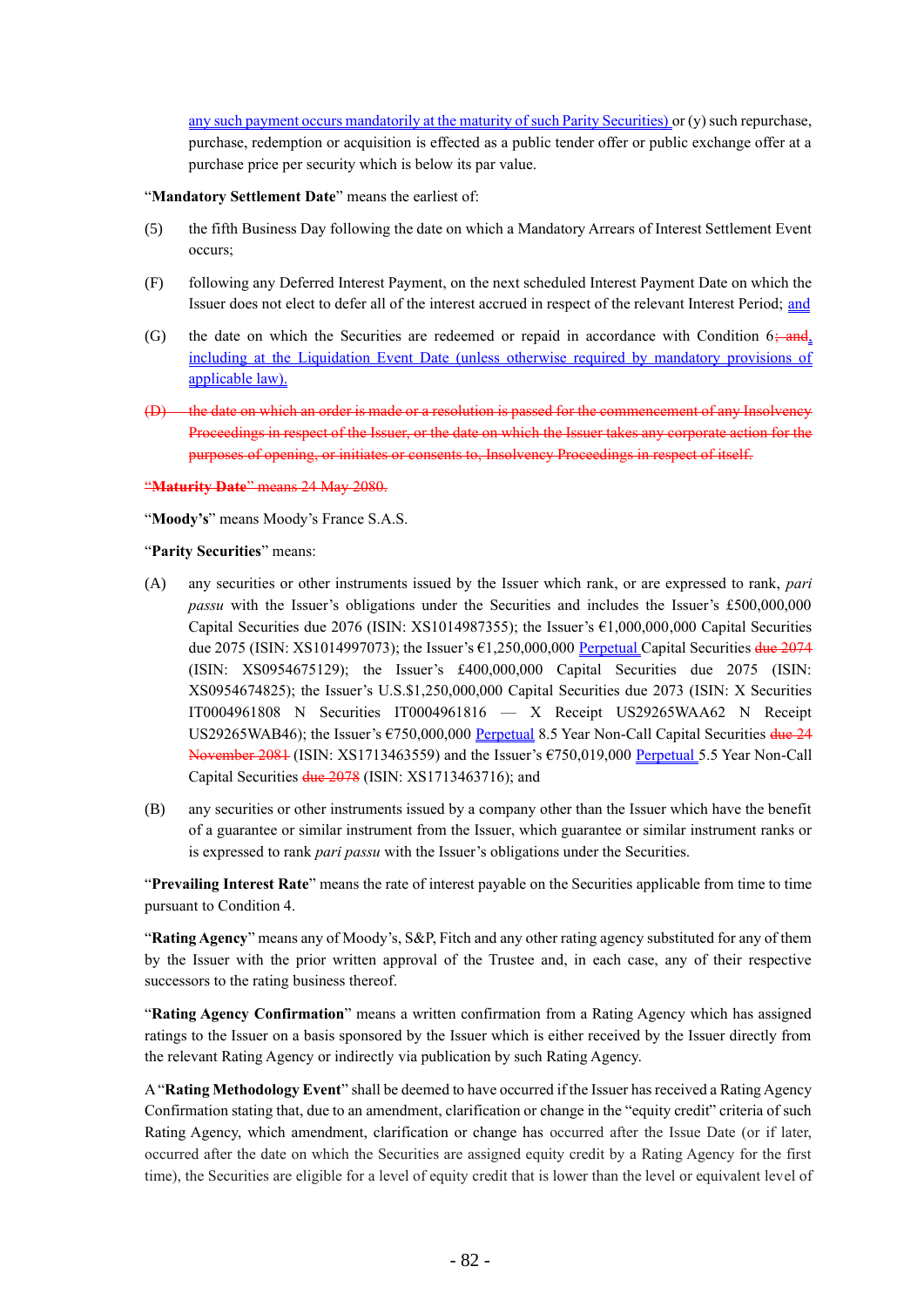equity credit assigned to the Securities by such Rating Agency on the Issue Date (or if "equity credit" is not assigned to the Securities by the relevant Rating Agency on the Issue Date, at the date on which "equity credit" is assigned by such Rating Agency for the first time).

"**Redemption Calculation Date**" means the fourth Business Day prior to the relevant Early Redemption Date.

"**Relevant Date**" means the date on which any payment first becomes due but, if the full amount payable has not been received by the Principal Paying Agent or the Trustee on or before the due date, it means the date on which, the full amount of the money having been so received, notice to that effect has been duly given to the Securityholders by the Issuer in accordance with Condition 12.

"**Relevant Nominating Body**" means, in respect of a benchmark or screen rate (as applicable):

- (A) the European Central Bank, or any central bank or other supervisory authority which is responsible for supervising the administrator of the benchmark or screen rate (as applicable); or
- (B) any working group or committee sponsored by, chaired or co-chaired by or constituted at the request of (a) the European Central Bank, (b) any central bank or other supervisory authority which is responsible for supervising the administrator of the benchmark or screen rate (as applicable), (c) a group of the aforementioned central banks or other supervisory authorities or (d) the Financial Stability Board or any part thereof.

"**Reset Date**" means the First Reset Date and each date falling on the fifth anniversary thereafter.

"**Reset Interest Determination Date**" means, in respect of any Reset Period, the day falling two Business Days prior to the beginning of the relevant Reset Period.

"**Reset Period**" means each period from and including the First Reset Date to but excluding the next following Reset Date and thereafter from and including each Reset Date to but excluding the next following Reset Date.

"**S&P**" means S&P Global Ratings Europe Limited (France Branch).

"**Subsidiary**" means any entity which is a subsidiary (*società controllata*) of the Issuer within the meaning of Article 2359 of the Italian Civil Code and Article 93 of Legislative Decree No. 58 of 24 February 1998, as amended.

A "**Substantial Repurchase Event**" shall be deemed to have occurred if, prior to the giving of the relevant notice of redemption, at least 75 per cent. of the aggregate principal amount of the Securities issued on the Issue Date has been purchased by or on behalf of the Issuer or a Subsidiary and has been cancelled.

"**Successor Rate**" means the rate that the Independent Adviser determines is a successor to or replacement of the EUR 5 year Swap Rate and which is formally recommended by any Relevant Nominating Body.

"**TARGET2 Settlement Day**" means any day on which the Trans-European Automated Real-Time Gross Settlement Express Transfer (TARGET2) System is open.

A "**Tax Deductibility Event**" shall be deemed to have occurred if, as a result of a Tax Law Change, payments of interest by the Issuer in respect of the Securities are no longer, or within 90 calendar days of the date of any opinion provided pursuant to Condition 6.4(b)(ii) will no longer be, deductible in whole or in part for Italian corporate income tax purposes, and the Issuer cannot avoid the foregoing by taking reasonable measures available to it. For the avoidance of doubt, a Tax Deductibility Event shall not occur if payments of interest by the Issuer in respect of the Securities are not deductible in whole or in part for Italian corporate income tax purposes solely as a result of general tax deductibility limits set forth by Article 96 of Italian Presidential Decree No. 917 of 22 December 1986, as amended as at (and on the basis of the general tax deductibility limits calculated in the manner applicable as at) the **Issue Consent** Date.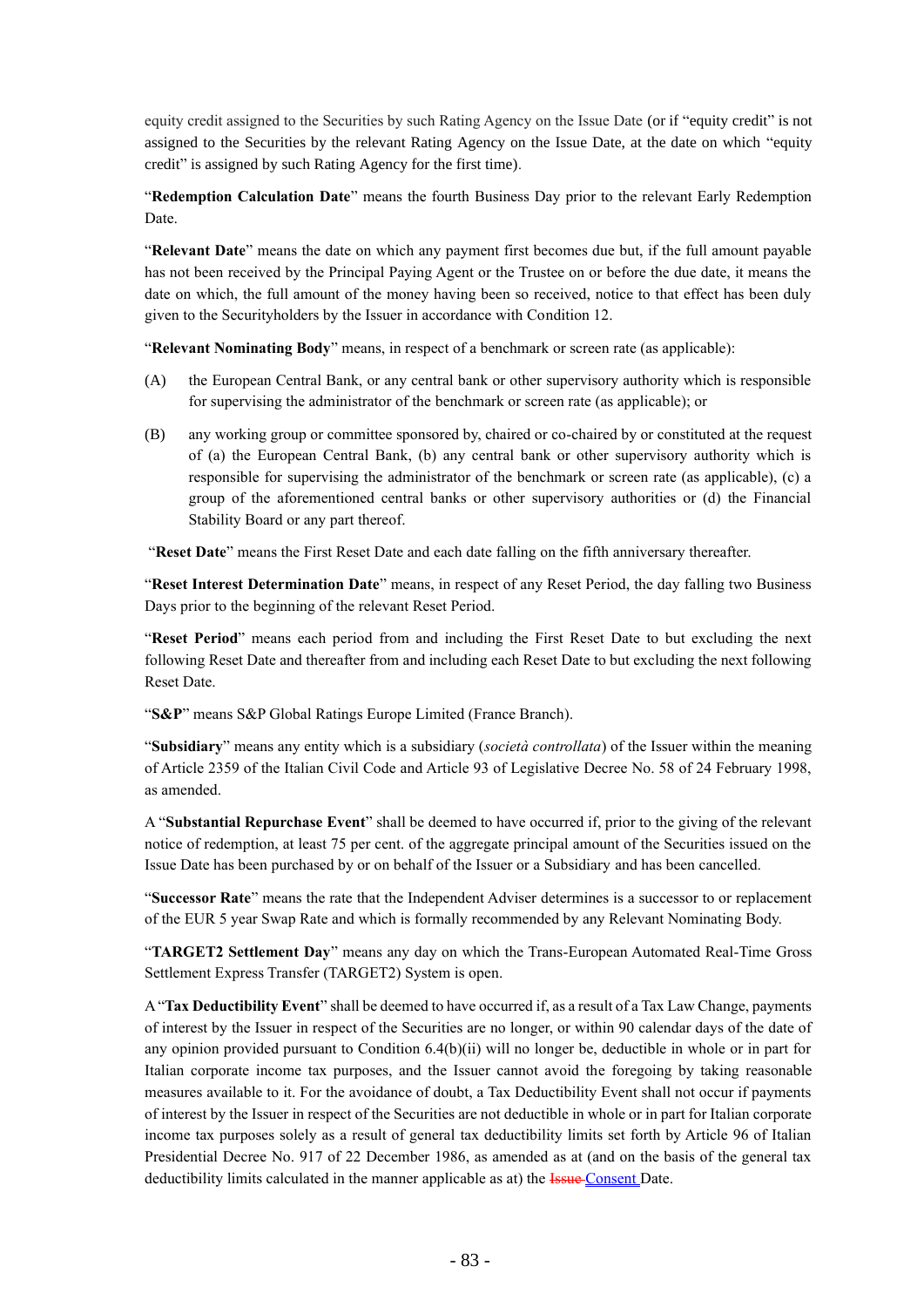"**Tax Jurisdiction**" means the Republic of Italy and/or such other taxing jurisdiction to which the Issuer becomes subject or any political subdivision or any authority thereof or therein having power to tax.

"**Tax Law Change**" means-: (i) any amendment to, clarification of, or change in, the laws or treaties (or any regulations thereunder) of a Tax Jurisdiction affecting taxation,  $\frac{1}{2}$  (ii) any governmental action or (iii) any amendment to, clarification of, or change in the official position or the interpretation of such governmental action that differs from the previously generally accepted position, in each case, by any legislative body, court, governmental authority or regulatory body, or which differs from any specific written statements made by any governmental authority or regulatory body regarding the anticipated tax treatment of the Securities, which amendment, clarification, change or governmental action is effective, on or after the Issue-Consent Date.

"**Taxes**" means any present or future taxes or duties, assessments or governmental charges of whatever nature.

"**Varied Securities**" has the meaning given to it in Condition 7.1.

A "**Withholding Tax Event**" shall be deemed to have occurred if, following the Issue Consent Date:

- (A) as a result of a Tax Law Change, the Issuer has or will become obliged to pay Additional Amounts in respect of the Securities and such obligation cannot be avoided by the Issuer taking reasonable measures available to it; or
- (B) a person into which the Issuer is merged or to whom it has conveyed, transferred or leased all or substantially all of its assets and who has been substituted in place of the Issuer as principal debtor under the Securities is required to pay Additional Amounts in respect of the Securities and such obligation cannot be avoided by such person taking reasonable measures available to it, unless the sole purpose of such a merger, conveyance, transfer or lease would be to permit the Issuer to redeem the Securities.
- **3** Status and Subordination

### **3.1 Status**

The Securities and the Coupons constitute direct, unsecured and subordinated obligations of the Issuer and rank and will at all times rank *pari passu* without any preference among themselves and with Parity Securities. The Securities constitute *obbligazioni* pursuant to Articles 2410 *et seq*. of the Italian Civil Code. The obligations of the Issuer in respect of the Securities and the Coupons are subordinated as described in Condition 3.2.

# **3.2 Subordination**

The obligations of the Issuer to make payment in respect of principal and interest on the Securities and the Coupons, including its obligations in respect of any Arrears of Interest, will, in the event of the winding-up, insolvency, dissolution or liquidation of the Issuer, rank:

- (a) senior only to the Issuer's payment obligations in respect of any Junior Securities;
- (b) *pari passu* among themselves and with the Issuer's payment obligations in respect of any Parity Securities; and
- (c) junior to all other payment obligations of the Issuer, present and future, whether subordinated (including any claims pursuant to Article 2411, first paragraph, of the Italian Civil Code) or unsubordinated,

in each case except as otherwise required by mandatory provisions of applicable law.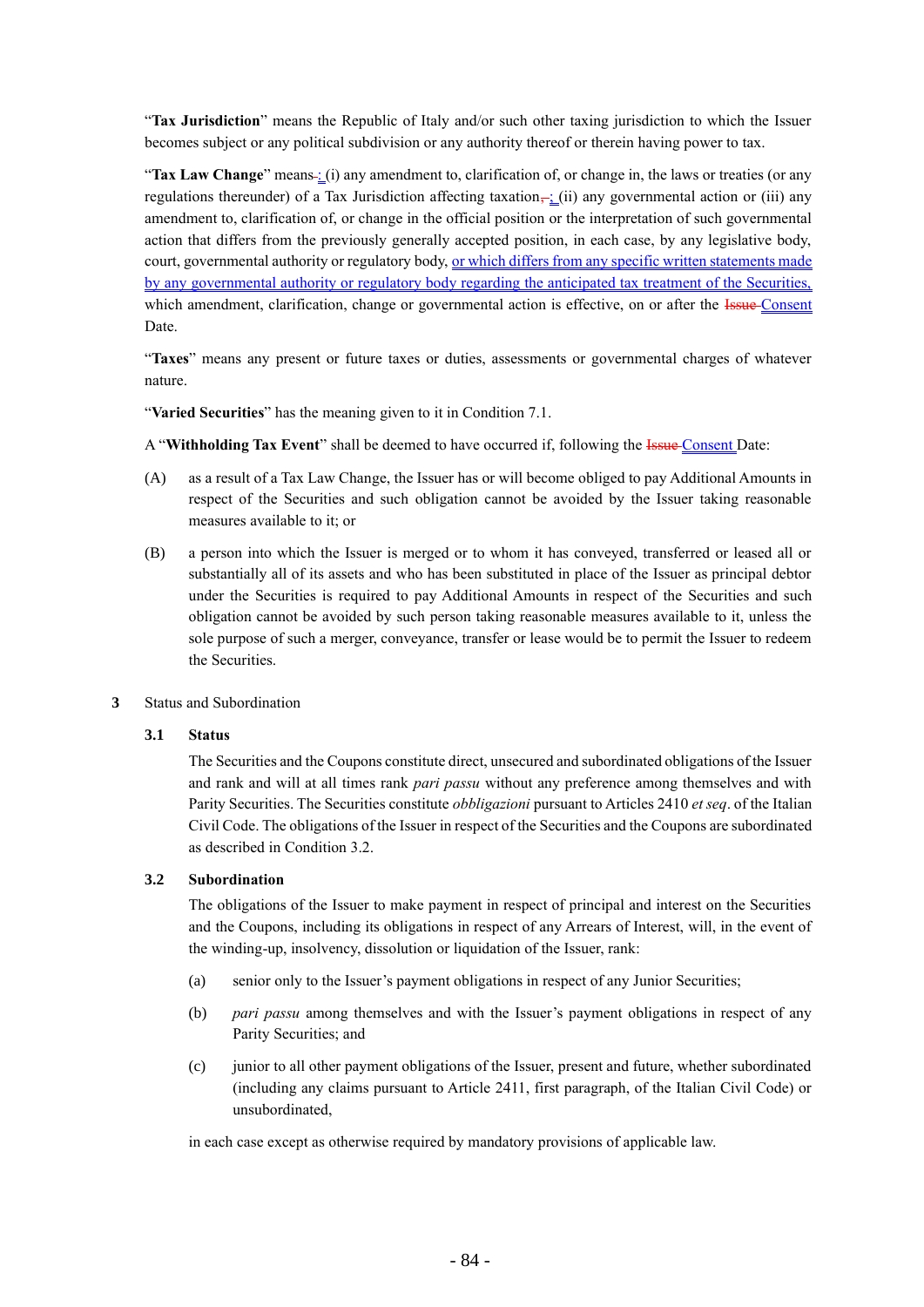Nothing in this Condition 3.2 shall affect or prejudice the payment of costs, charges, expenses, liabilities or remuneration of the Trustee or Agents or the rights and remedies of the Trustee or the Agents in respect thereof.

# **3.3 No Set-off**

To the extent and in the manner permitted by applicable law, no Securityholder or Couponholder may exercise, claim or plead any right of set-off, counterclaim, compensation or retention in respect of any amount owed to it by the Issuer in respect of, or arising from, the Securities or the Coupons and each Securityholder and Couponholder will, by virtue of his holding of any Security or Coupon, be deemed to have waived all such rights of set-off, counterclaim, compensation or retention. The Issuer may not set off any claims it may have against the Securityholders against any of its obligations under the Securities or the Coupons.

# **4** Interest and Interest Deferral

# **4.1 Interest**

# *(a) Interest Rates and Interest Payment Dates*

Unless previously redeemed or repurchased and cancelled in accordance with these Conditions and subject to the further provisions of this Condition 4, the Securities will bear interest on their principal amount as follows:

- (i) from (and including) the Issue Date to (but excluding) the First Reset Date, at the rate of 3.500 per cent. per annum, payable annually in arrear on each Interest Payment Date; and
- (ii) from (and including) the First Reset Date to (but excluding) the Maturity Datedate fixed for redemption, at, in respect of each Reset Period, the relevant EUR 5 year Swap Rate plus:
	- (A) in respect of the Reset Period commencing on the First Reset Date to but excluding 24 May 2030, 3.564 per cent. per annum;
	- (B) in respect of the Reset Periods commencing on 24 May 2030, 24 May 2035 and 24 May 2040, 3.814 per cent. per annum; and
	- (C) in respect of any other Reset Period after 24 May 2045, 4.564 per cent. per annum;

all as determined by the Agent Bank for annual payment in arrear on each Interest Payment Date, commencing on the First Interest Payment Date.

# *(b) Determination of EUR 5 year Swap Rate*

- (i) For the purposes of these Conditions, the relevant "**EUR 5 year Swap Rate**", in respect of a Reset Period, shall be the annual mid-swap rate as displayed on the EUR Reset Screen Page as at 11:00 a.m. (CET) on the relevant Reset Interest Determination Date.
- (ii) If the relevant EUR 5 year Swap Rate does not appear on the EUR Reset Screen Page on the relevant Reset Interest Determination Date, the Issuer shall request each of the EUR Reset Reference Banks to provide it with its EUR 5 year Swap Rate Quotation (such EUR 5 year Swap Rate Quotation to be notified by the Issuer to the Agent Bank) and the Agent Bank will determine the EUR 5 year Swap Rate as the EUR Reset Reference Bank Rate on the relevant Reset Interest Determination Date.
- (iii) If at least three quotations are provided by the EUR Reset Reference Banks, the EUR 5 year Swap Rate will be determined by the Agent Bank on the basis of the arithmetic mean of the quotations provided, eliminating the highest quotation (or, in the event of equality, one of the highest) and the lowest quotation (or, in the event of equality, one of the lowest).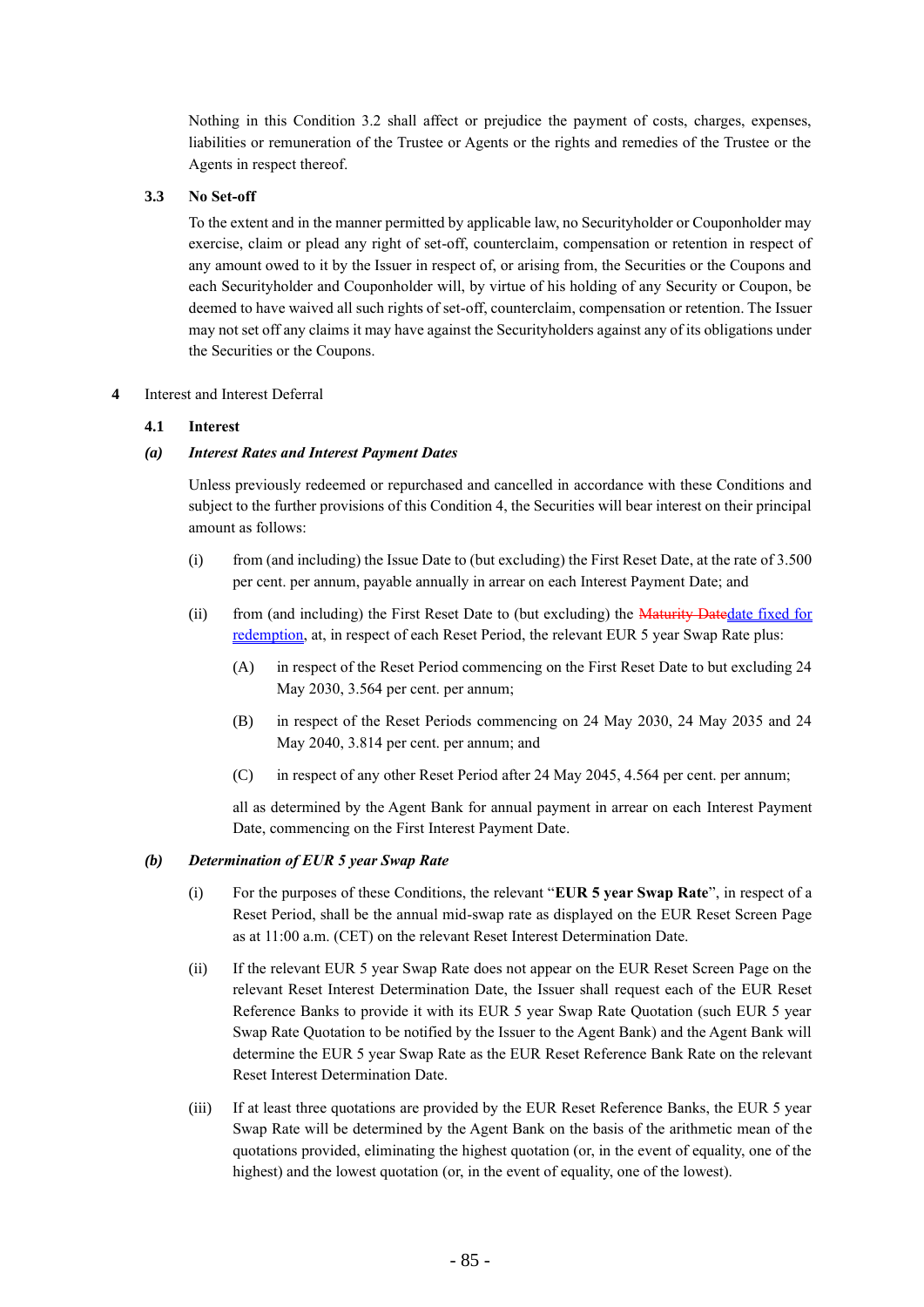- (iv) If only two quotations are provided, the EUR 5 year Swap Rate will be the arithmetic mean of the quotations provided.
- (v) If only one quotation is provided, the EUR Reset Reference Banks Rate will be the quotation provided.
- (vi) If no quotations are provided, the EUR Reset Reference Bank Rate for the relevant period will be equal to the last available EUR 5 year mid swap rate for euro swap transactions, expressed as an annual rate, on the EUR Reset Screen Page.

### *(c) Calculation of Interest*

The interest payable on each Security on any Interest Payment Date shall be calculated per  $\epsilon$ 1,000 in principal amount of the Securities (the "**Calculation Amount**"). The amount of interest payable per Calculation Amount for any period shall be equal to the product of the Prevailing Interest Rate for the Interest Period ending immediately prior to such Interest Payment Date, the Calculation Amount and the day-count fraction for the relevant period, rounding the resulting figure to the nearest cent (half a cent being rounded upwards).

The day-count fraction will be calculated on the following basis:

- (a) if the Accrual Period is equal to or shorter than the Determination Period during which it falls, the day-count fraction will be the number of days in the Accrual Period divided by the product of (1) the number of days in such Determination Period and (2) the number of Determination Periods normally ending in any year; and
- (b) if the Accrual Period is longer than one Determination Period, the day-count fraction will be the sum of:
	- (i) the number of days in such Accrual Period falling in the Determination Period in which it begins divided by the product of (1) the number of days in such Determination Period and (2) the number of Determination Periods normally ending in any year; and
	- (ii) the number of days in such Accrual Period falling in the next Determination Period divided by the product of (a) the number of days in such Determination Period and (2) the number of Determination Periods normally ending in any year

# where:

"**Accrual Period**" means the relevant period for which interest is to be calculated (from and including the first such day to but excluding the last); and

"**Determination Period**" means the period from and including 24 May in any year to but excluding the next 24 May.

### **4.2 Interest Deferral**

Subject to the provisions of the following paragraphs, on each Interest Payment Date, the Issuer shall pay interest on the Securities accrued to (but excluding) that date in respect of the Interest Period ending immediately prior to such Interest Payment Date.

### *(a) Optional Interest Deferral*

The Issuer may, at its sole discretion, elect to defer in whole, but not in part, any payment of interest accrued on the Securities in respect of any Interest Period (a "**Deferred Interest Payment**") by giving notice (a "**Deferral Notice**") of such election to the Securityholders in accordance with Condition 12 and to the Trustee and the Principal Paying Agent at least five, but not more than 30, Business Days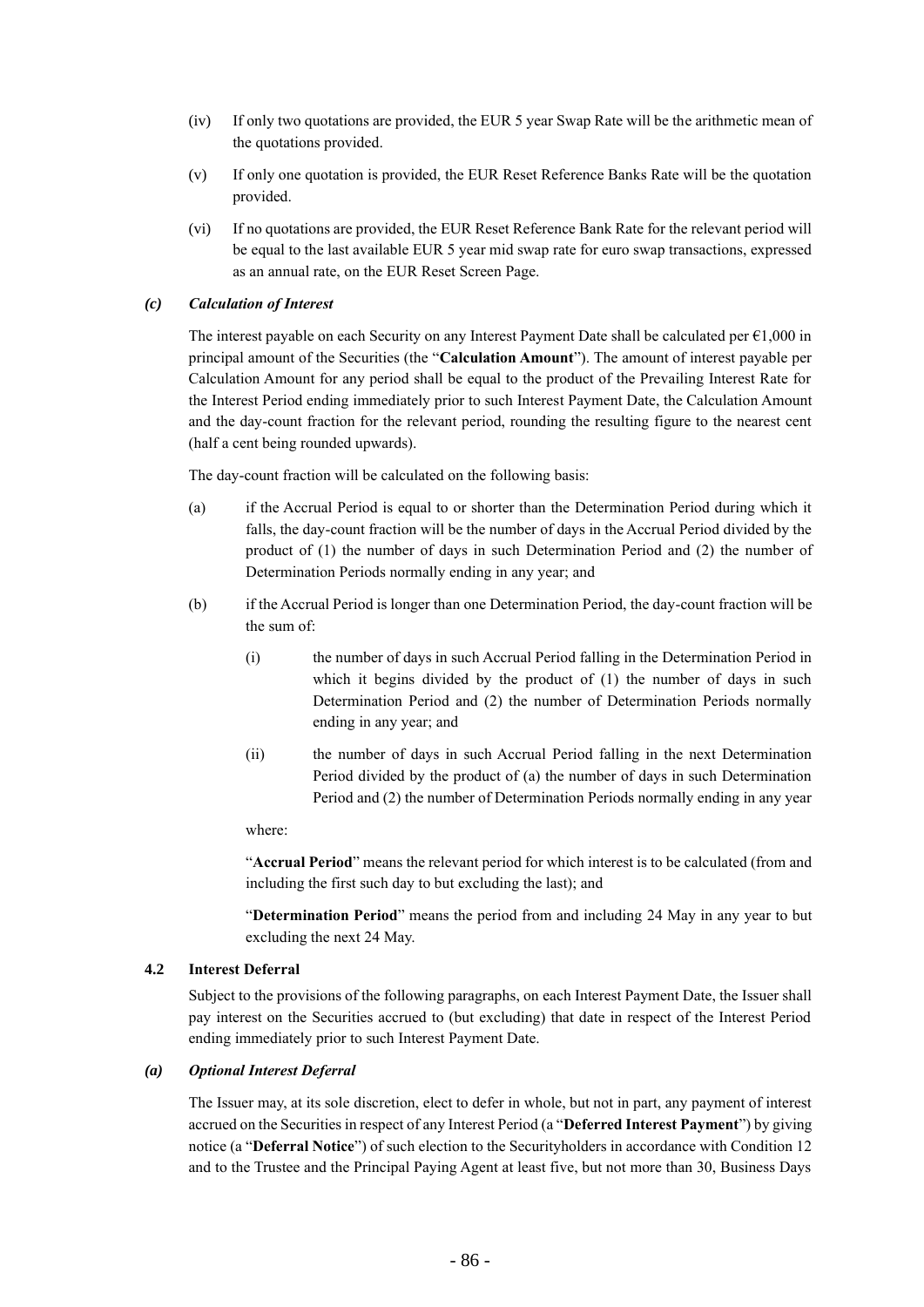prior to the relevant Interest Payment Date. If the Issuer makes such an election, the Issuer shall have no obligation to make such payment and any such non-payment of interest shall not constitute a default of the Issuer or any other breach of obligations under the Securities or for any other purpose.

Any Deferred Interest Payment will be deferred and shall constitute "**Arrears of Interest**". Any Arrears of Interest will remain outstanding until paid in full by the Issuer, but Arrears of Interest shall not itself bear interest.

### *(b) Optional Settlement of Arrears of Interest*

The Issuer may pay outstanding Arrears of Interest (in whole but not in part) at any time upon giving not less than 10 and not more than 15 Business Days' notice to the Securityholders in accordance with Condition 12 (which notice shall be irrevocable and will oblige the Issuer to pay the relevant Arrears of Interest on the payment date specified in such notice) and to the Trustee and the Principal Paying Agent at least five, but not more than 30, Business Days prior to the relevant due date for payment.

### *(c) Mandatory Settlement of Arrears of Interest*

All (but not some only) of any outstanding Arrears of Interest from time to time in respect of all Securities for the time being outstanding shall become due and payable in full and shall be paid by the Issuer on the first occurring Mandatory Settlement Date.

Notice of the occurrence of any Mandatory Settlement Date shall be given to the Securityholders in accordance with Condition 12 and to the Trustee and the Principal Paying Agent at least five, but not more than 30, Business Days prior to the relevant due date for payment.

*If a Mandatory Settlement Date does not occur prior to the calendar day which is the fifth anniversary of the Interest Payment Date on which the relevant Deferred Interest Payment was first deferred, it is the intention, though not an obligation, of the Issuer to pay all outstanding Arrears of Interest (in whole but not in part) on the next following Interest Payment Date.*

### *(d) Notification of Mandatory Settlement Date*

Upon the occurrence of a Mandatory Settlement Date, the Issuer shall promptly deliver to the Trustee a certificate signed by two duly authorised representatives of the Issuer confirming the occurrence thereof upon which the Trustee may rely absolutely without liability to any person for so doing.

### **4.3 Accrual of Interest**

The Securities will cease to bear interest from (and including) the calendar day on which they are due for redemption. If the Issuer fails to redeem the Securities upon due presentation and surrender thereof when due, interest will continue to accrue as provided in the Trust Deed.

# **4.4 Benchmark discontinuation**

### *(a) Independent Adviser*

If a Benchmark Event occurs in relation to the EUR 5 year Swap Rate on any Reset Interest Determination Date, then the Issuer shall use its reasonable endeavours to appoint and consult with an Independent Adviser, as soon as reasonably practicable, to determine a Successor Rate, failing which an Alternative Rate (in accordance with Condition 4.4(b)) and, in either case, an Adjustment Spread and any Benchmark Amendments (in accordance with Condition 4.4(d)).

An Independent Adviser appointed pursuant to this Condition 4.4 shall act in good faith and in a commercially reasonable manner as an expert and in consultation with the Issuer. In the absence of fraud and gross negligence, the Independent Adviser shall have no liability whatsoever to the Issuer,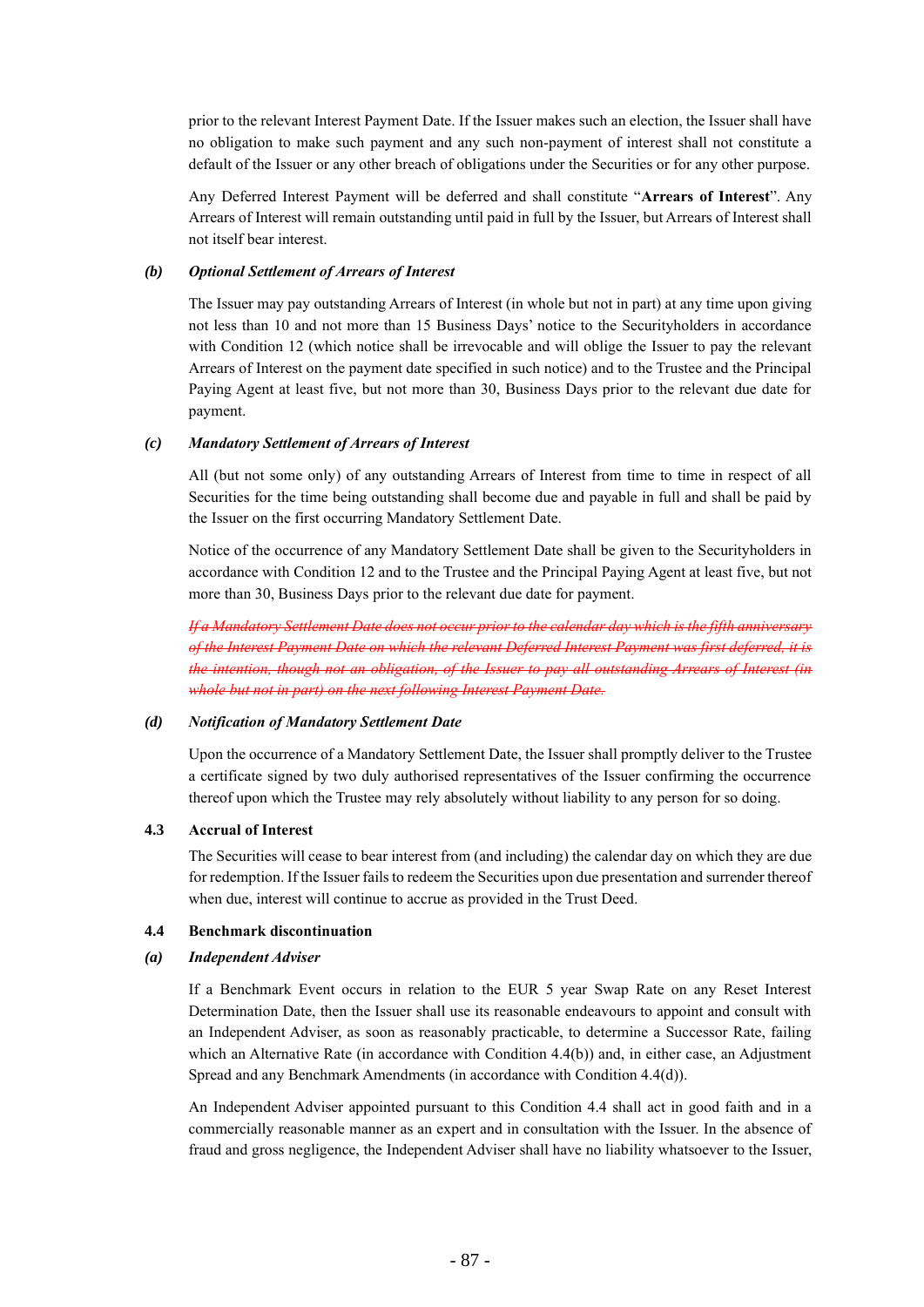the Paying Agents or the Securityholders for any determination made by it pursuant to this Condition 4.4.

If: (i) the Issuer is unable to appoint an Independent Adviser; or (ii) the Independent Adviser appointed by it fails to determine a Successor Rate or, failing which, an Alternative Rate in accordance with this Condition 4.4(a) prior to the relevant Reset Interest Determination Date, the EUR 5 year Swap Rate applicable to the next succeeding Reset Period shall be the last available EUR 5 year mid swap rate for euro swap transactions, expressed as an annual rate, on the EUR Reset Screen Page. For the avoidance of doubt, this Condition 4.4(a) shall apply to the relevant next succeeding Reset Period only and any subsequent Reset Periods are subject to the subsequent operation of, and to adjustment as provided in, this Condition 4.4(a).

#### *(b) Successor Rate or Alternative Rate*

If the Independent Adviser determines that:

- (i) there is a Successor Rate, then such Successor Rate and the applicable Adjustment Spread shall subsequently be used in place of the EUR 5 year Swap Rate to determine the Prevailing Interest Rate (or the relevant component part thereof) for all future payments of interest on the Securities (subject to the operation of this Condition 4.4); or
- (ii) there is no Successor Rate but that there is an Alternative Rate, then such Alternative Rate and the applicable Adjustment Spread shall subsequently be used in place of the EUR 5 year Swap Rate to determine the Prevailing Interest Rate (or the relevant component part thereof) for all future payments of interest on the Securities (subject to the operation of this Condition 4.4).

### *(c) Adjustment Spread*

The Adjustment Spread (or the formula or methodology for determining the Adjustment Spread) shall be applied to the Successor Rate or the Alternative Rate (as the case may be).

#### *(d) Benchmark Amendments*

If any Successor Rate or Alternative Rate and, in either case, the applicable Adjustment Spread is determined in accordance with this Condition 4.4 and the Independent Adviser determines (i) that amendments to these Conditions are necessary to ensure the proper operation of such Successor Rate or Alternative Rate and, in either case, the applicable Adjustment Spread (such amendments, the "**Benchmark Amendments**") and (ii) the terms of the Benchmark Amendments, then the Issuer shall, subject to giving notice thereof in accordance with Condition 4.4(e), without any requirement for the consent or approval of Securityholders, vary these Conditions to give effect to such Benchmark Amendments with effect from the date specified in such notice.

In connection with any such variation in accordance with this Condition 4.4(d), the Issuer shall comply with the rules of any stock exchange on which the Securities are for the time being listed or admitted to trading.

Notwithstanding any other provision of this Condition 4.4, no Successor Rate or Alternative Rate will be adopted, nor will the applicable Adjustment Spread be applied, nor will any Benchmark Amendments be made, if and to the extent that, in the determination of the Issuer, the same could reasonably be expected to cause a Rating Methodology Event to occur.

At the request of the Issuer, but subject to receipt by the Trustee of a certificate signed by two duly authorised representatives of the Issuer pursuant to Condition  $4.4(e)$ , the Trustee shall (at the expense of the Issuer), without any requirement for the consent or approval of the Securityholders, be obliged to concur with the Issuer in effecting any Benchmark Amendments (including, inter alia, by the execution of a deed supplemental to or amending the Trust Deed), provided that the Trustee shall not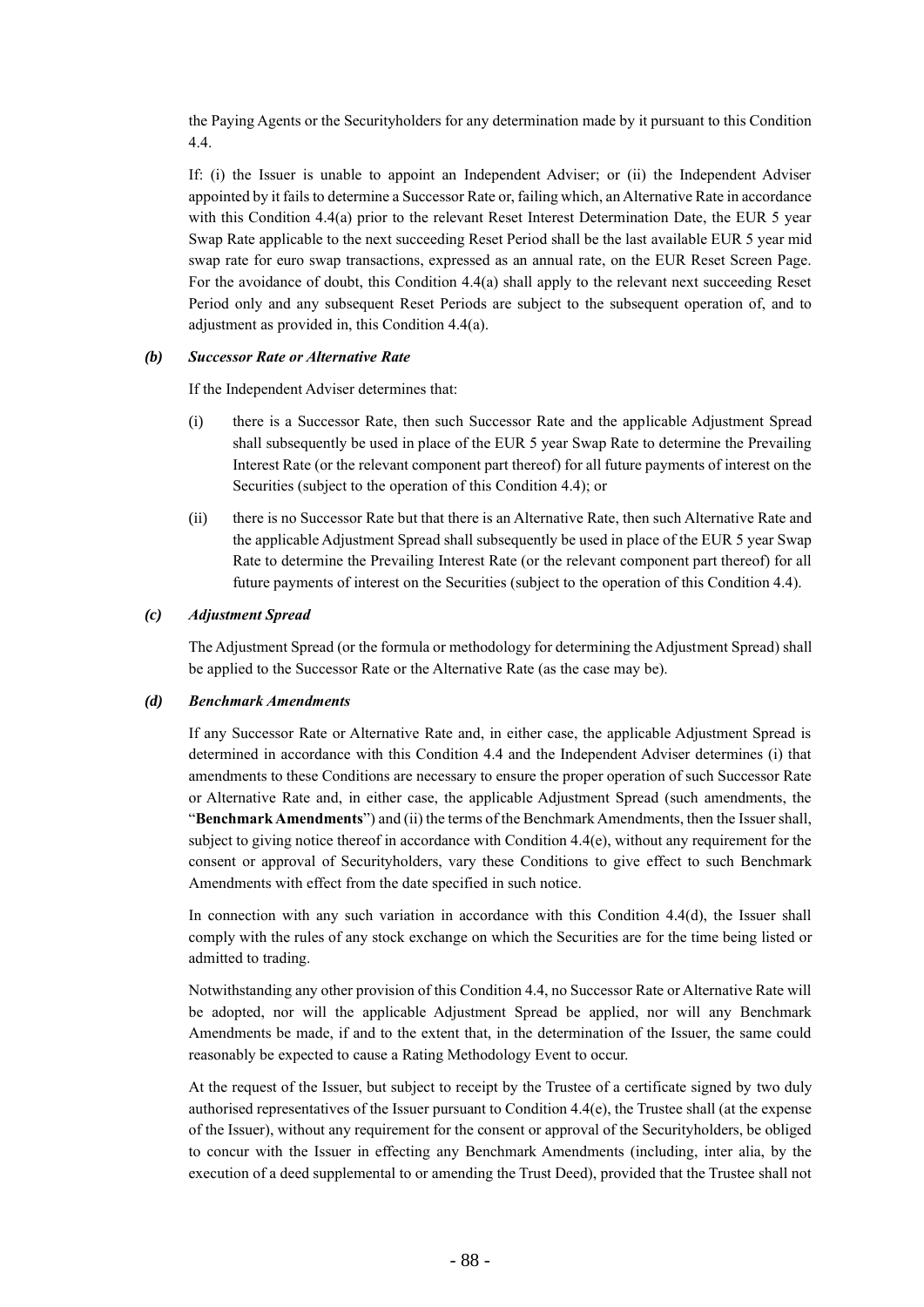be obliged to agree to any Benchmark Amendments which, in the sole opinion of the Trustee, would have the effect of (i) exposing the Trustee to any liability against which it has not been indemnified and/or secured and/or prefunded to its satisfaction; or (ii) increasing the obligations, responsibilities or duties, or decreasing the protections, of the Trustee under the Trust Deed and/or the Conditions in any way.

### *(e) Notices etc*

Any Successor Rate or Alternative Rate and, in either case, the applicable Adjustment Spread and the specific terms of any Benchmark Amendments, determined under this Condition 4.4 will be notified promptly by the Issuer to the Trustee, the Principal Paying Agent and the Agent Bank and, in accordance with Condition 12 (*Notices*), the Securityholders. Such notice shall be irrevocable and shall specify the effective date of the Benchmark Amendments, if any.

No later than notifying the Trustee of the same, the Issuer shall deliver to the Trustee a certificate signed by two duly authorised representatives of the Issuer:

- (a) confirming (i) that a Benchmark Event has occurred, (ii) the Successor Rate or, as the case may be, the Alternative Rate, (iii) the applicable Adjustment Spread and (iv) the specific terms of the Benchmark Amendments (if any), in each case as determined in accordance with the provisions of this Condition 4.4; and
- (b) certifying that the Benchmark Amendments (if any) are necessary to ensure the proper operation of such Successor Rate or Alternative Rate and (in either case) the applicable Adjustment Spread.

The Trustee shall be entitled to rely on such certificate (without liability to any person) as sufficient evidence thereof. The Successor Rate or Alternative Rate and the Adjustment Spread and the Benchmark Amendments (if any) specified in such certificate will (in the absence of manifest error or bad faith in the determination of the Successor Rate or Alternative Rate and the Adjustment Spread and the Benchmark Amendments (if any) and without prejudice to the Trustee's, the Agent Bank's or the Principal Paying Agent's ability to rely on such certificate as aforesaid) be binding on the Issuer, the Trustee, the Calculation Agent, the Paying Agents and the Noteholders.

#### *(f) Survival of EUR 5 year Swap Rate*

Without prejudice to the obligations of the Issuer under Condition 4.4(a), (b), (c) and (d), the EUR 5 year Swap Rate and the fallback provisions provided for in Condition 4.1(b) will continue to apply unless and until a Benchmark Event has occurred.

#### **5** Payment and Exchanges of Talons

*Provisions for payments in respect of Global Securities are set out under "Summary of Provisions Relating to the Securities while represented by the Global Securities" below.*

#### **5.1 Payments in respect of Securities**

Payments of principal and interest in respect of each Security will be made against presentation and surrender (or, in the case of part payment only, endorsement) of the Security, except that payments of interest due on an Interest Payment Date will be made against presentation and surrender (or, in the case of part payment only, endorsement) of the relevant Coupon, in each case at the specified office outside the United States of any of the Paying Agents.

#### **5.2 Method of Payment**

Payments will be made by credit or transfer to a euro account (or any other account to which euro may be credited or transferred) specified by the payee.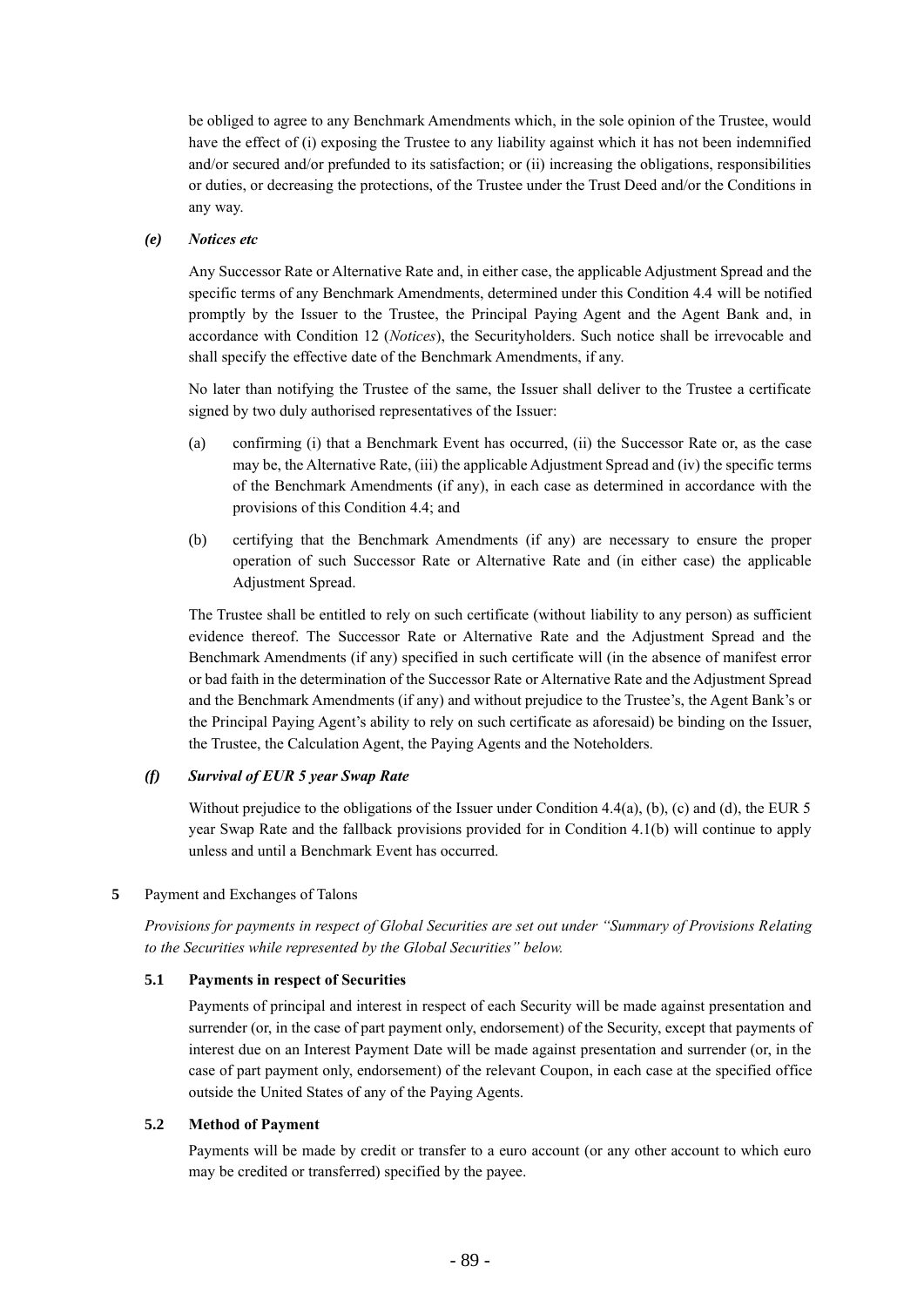# **5.3 Missing Unmatured Coupons**

Upon the date on which any Security becomes due and repayable, all unmatured Coupons appertaining to the Security (whether or not attached) shall become void and no payment shall be made in respect of such Coupons.

## **5.4 Payments subject to Applicable Laws**

Payments will be subject in all cases to any other applicable fiscal or other laws and regulations in the place of payment or other laws and regulations to which the Issuer or its agents agree to be subject and, save as provided in Condition 8 below, the Issuer will not be liable for any Taxes imposed or levied by such laws, regulations or agreements.

# **5.5 Payment only on a Presentation Date**

A holder shall be entitled to present a Security or Coupon for payment only on a Presentation Date and shall not be entitled to any further interest or other payment if a Presentation Date is after the due date for payment of any amount in respect of any Security or Coupon.

"**Presentation Date**" means a day which (subject to Condition 9):

- (a) is or falls after the relevant due date for payment of any amount in respect of any Security or Coupon;
- (b) is a day on which commercial banks and foreign exchange markets settle payments and are open for general business (including dealing in foreign exchange and foreign currency deposits) in the place of the specified office of the Paying Agent at which the Security or Coupon is presented for payment; and
- (c) in the case of payment by credit or transfer to a euro account as referred to above, is a TARGET2 Settlement Day.

### **5.6 Exchange of Talons**

On and after the Interest Payment Date on which the final Coupon comprised in any Coupon sheet matures, the Talon comprised in the Coupon sheet may be surrendered at the specified office of any Paying Agent in exchange for a further Coupon sheet (including any appropriate further Talon), subject to the provisions of Condition 9. Each Talon shall, for the purposes of these Conditions, be deemed to mature on the Interest Payment Date on which the final Coupon comprised in the relative Coupon sheet matures.

### **5.7 Initial Paying Agents**

The names of the initial Paying Agents and their initial specified offices are set out at the end of these Conditions. The Issuer reserves the right, subject to the prior written approval of the Trustee, at any time to vary or terminate the appointment of any Paying Agent and to appoint additional or other Paying Agents provided that:

- (a) there will at all times be a Principal Paying Agent;
- (b) there will at all times be a Paying Agent in a jurisdiction within Europe, other than the jurisdiction in which the Issuer is incorporated; and
- (c) there will at all times be an Agent Bank.

Notice of any termination or appointment and of any changes in specified offices will be given to the Securityholders promptly by the Issuer in accordance with Condition 12.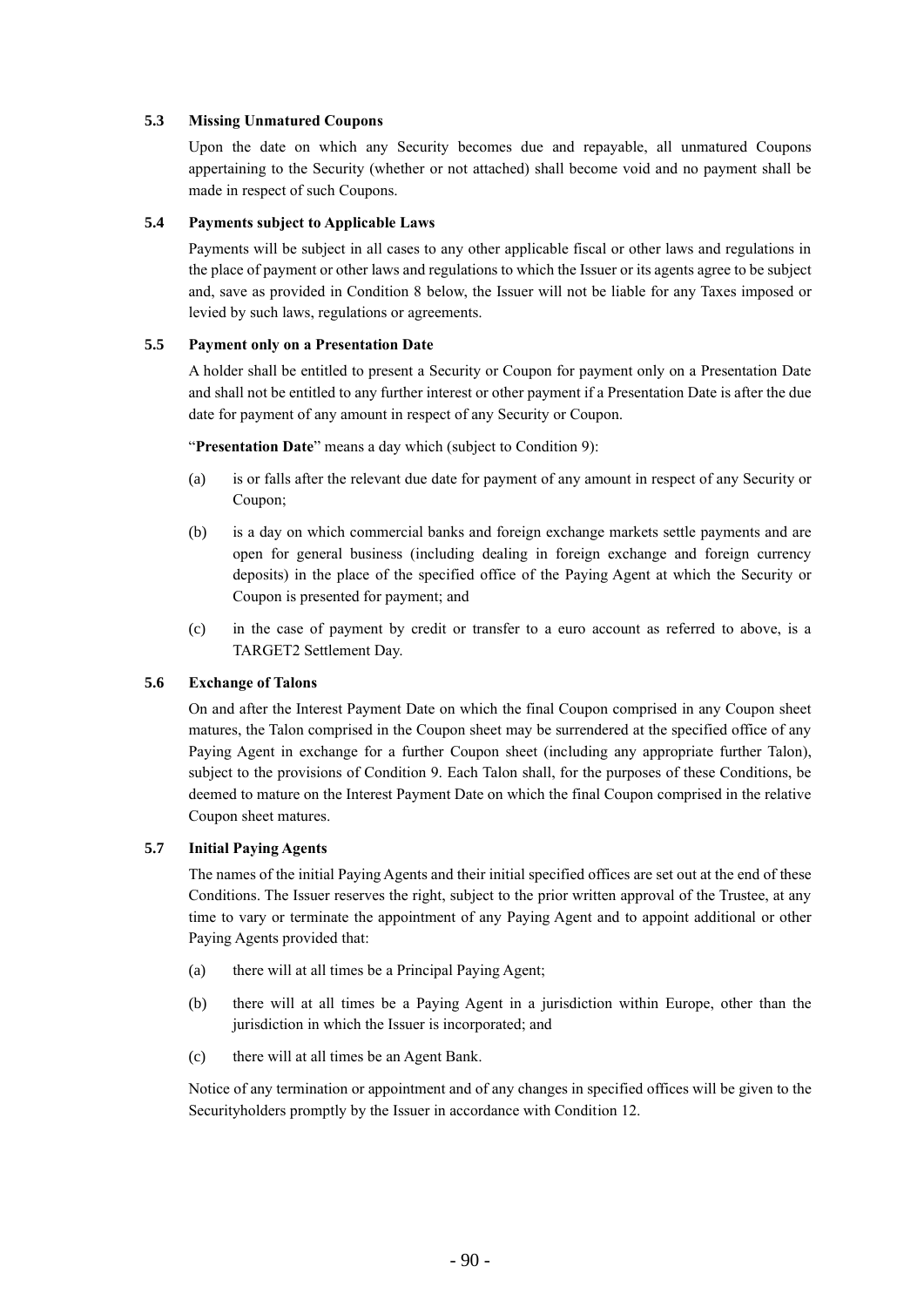# **6** Redemption and Purchase

# **6.1 Maturity No fixed redemption**

Unless previously redeemed or purchased and cancelled as provided below, the Securities will become due and payable and will be redeemed on the date on which a winding up, dissolution or liquidation of the Issuer (otherwise than for the purpose of a solvent amalgamation, merger or reconstruction under which the assets and liabilities of the Issuer are assumed by the entity resulting from such amalgamation, merger or reconstruction and such entity assumes the obligations of the Issuer in respect of the Securities in accordance with Condition 13.2) is instituted (the "**Liquidation Event Date**"), including in connection with any Insolvency Proceedings, in accordance with (i) any applicable legal provision, or any decision of any judicial or administrative authority, or (ii) any resolution passed at a shareholders' meeting of the Issuer or (iii) any provision which is set out in the by-laws of the Issuer from time to time (including the maturity of the Issuer which, as of the Consent Date, is set in its by-laws at 31 December 2100). Upon having become due and payable according to the provisions above, the Securities will be redeemed at an amount equal to their principal amount, together with any outstanding interest accrued up to (but excluding) the Liquidation Event Date and any outstanding Arrears of Interest. Unless previously redeemed or purchased and cancelled as provided below, the Issuer will redeem the Securities on the Maturity Date at their principal amount together with any interest accrued to (but excluding) the Maturity Date and any outstanding Arrears of Interest.

# **6.2 Optional Redemption**

The Issuer may redeem all of the Securities (but not some only) on any date during the period commencing on (and including) 24 February 2025 and ending on (and including) the First Reset Date or upon any Interest Payment Date thereafter (each such date, a "**Call Date**"), in each case at their principal amount together with any accrued interest up to (but excluding) the relevant Call Date and any outstanding Arrears of Interest, on giving not less than 30 and not more than 60 calendar days' notice to the Securityholders in accordance with Condition 12.

### **6.3 Early Redemption following a Withholding Tax Event**

- (a) If a Withholding Tax Event occurs, the Issuer may redeem all (but not some only) of the Securities at any time at the applicable Early Redemption Price upon giving not less than 30 and not more than 60 calendar days' notice to the Trustee and the Securityholders in accordance with Condition 12, provided that no such notice shall be given earlier than 90 days prior to the earliest date on which the Issuer would be obliged to pay such Additional Amounts were a payment in respect of the Securities then due.
- (a) Prior to giving a notice to the Securityholders pursuant to this Condition 6.3, the Issuer will deliver to the Trustee in a form and with content reasonably satisfactory to the Trustee:
	- (i) a certificate signed by two duly authorised representatives of the Issuer stating that the Issuer is entitled to effect such redemption and setting forth a statement of facts showing that the conditions precedent to the right of the Issuer to redeem the Securities in accordance with this Condition 6.3 have been satisfied; and
	- (ii) an opinion of independent legal or tax advisers, appointed by the Issuer at its own expense, of recognised standing in the jurisdiction of incorporation of the Issuer to the effect that the Issuer has or will become obliged to pay Additional Amounts as a result of (in the case of paragraph (A) of the definition of Withholding Tax Event) a Tax Law Change or (in the case of paragraph (B) of the definition of Withholding Tax Event) the relevant merger, conveyance, transfer or lease,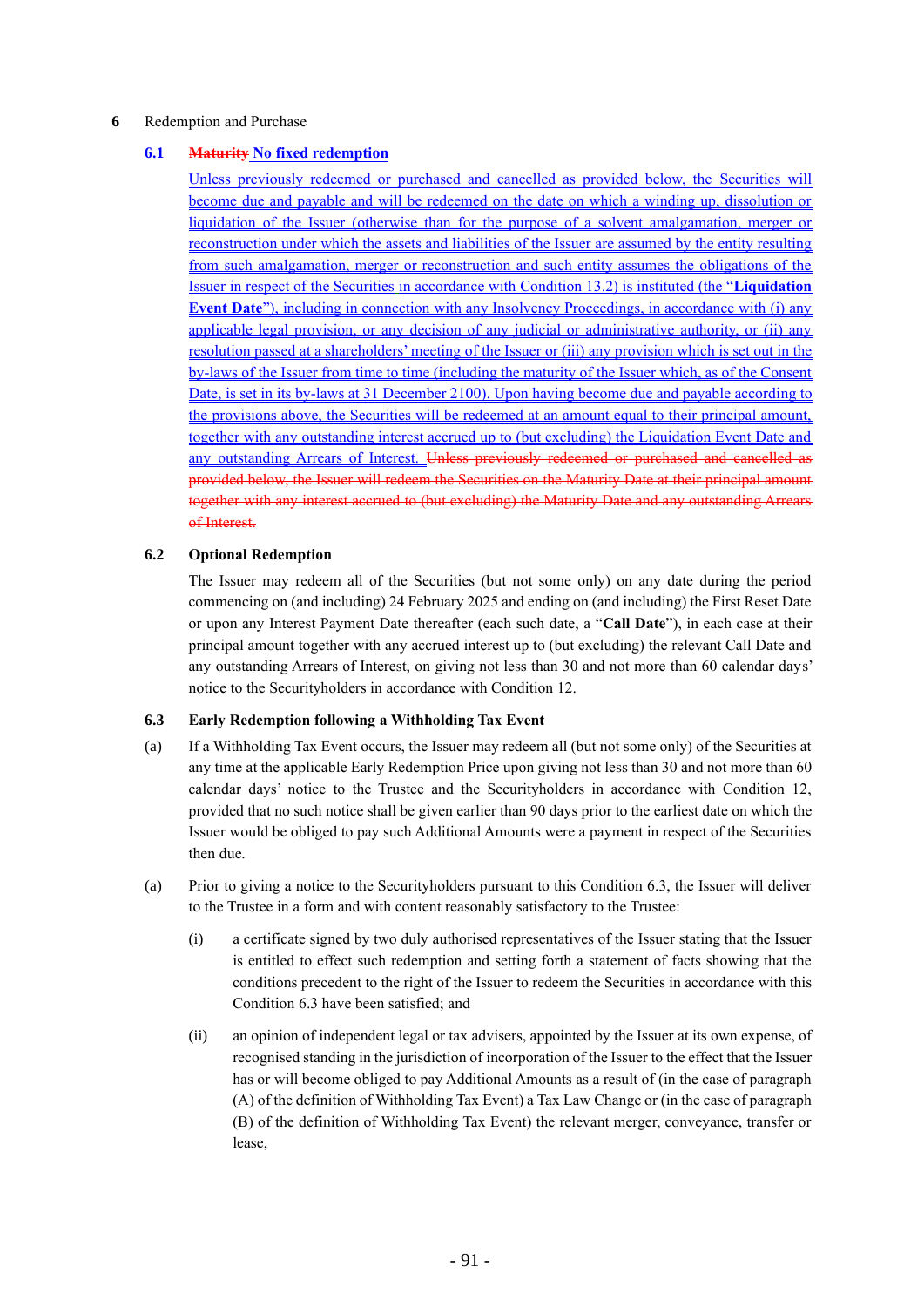and the Trustee shall be entitled to accept and rely on the above certificate and opinion as sufficient evidence of the satisfaction of the conditions precedent set out above and the facts set out therein in which event the same shall be conclusive and binding on the Securityholders and the Couponholders.

# **6.4 Early Redemption following a Tax Deductibility Event**

- (a) If a Tax Deductibility Event occurs, the Issuer may redeem all (but not some only) of the Securities at any time at the applicable Early Redemption Price upon giving not less than 30 and not more than 60 calendar days' notice of redemption to the Trustee and the Securityholders in accordance with Condition 12.
- (b) Prior to giving a notice to the Securityholders pursuant to this Condition 6.4, the Issuer will deliver to the Trustee in a form and with content reasonably satisfactory to the Trustee:
	- (i) a certificate signed by two duly authorised representatives of the Issuer stating that the Issuer is entitled to effect such redemption and setting forth a statement of facts showing that the conditions precedent to the right of the Issuer to redeem the Securities in accordance with this Condition 6.4 have been satisfied; and
	- (ii) an opinion of an independent legal or tax adviser, appointed by the Issuer at its own expense, of recognised standing in the jurisdiction of incorporation of the Issuer to the effect that payments of interest by the Issuer in respect of the Securities are no longer, or within 90 calendar days of the date of that opinion will no longer be, deductible in whole or in part for Italian corporate income tax purposes as a result of a Tax Law Change,

and the Trustee shall be entitled to accept and rely on the above certificate and opinion as sufficient evidence of the satisfaction of the conditions precedent set out above and the facts set out therein in which event the same shall be conclusive and binding on the Securityholders and the Couponholders.

# **6.5 Early Redemption following a Rating Methodology Event**

- (a) If a Rating Methodology Event occurs, the Issuer may redeem all (but not some only) of the Securities at any time at the applicable Early Redemption Price upon giving not less than 30 and not more than 60 calendar days' notice of redemption to the Trustee and the Securityholders in accordance with Condition 12.
- (b) Prior to giving a notice to the Securityholders pursuant to this Condition 6.5, the Issuer will deliver to the Trustee in a form and with content reasonably satisfactory to the Trustee:
	- (i) a certificate signed by two duly authorised representatives of the Issuer stating that the Issuer is entitled to effect such redemption and setting forth a statement of facts showing that the conditions precedent to the right of the Issuer to redeem the Securities in accordance with this Condition 6.5 have been satisfied; and
	- (ii) a copy of the Rating Agency Confirmation relating to the applicable Rating Methodology Event unless the delivery of such Rating Agency Confirmation would constitute a breach of the terms on which such confirmation is delivered to the Issuer,

and the Trustee shall be entitled to accept and rely on the above certificate and, if applicable, copy of the Rating Agency Confirmation as sufficient evidence of the satisfaction of the conditions precedent set out above and the facts set out therein, in which event the same shall be conclusive and binding on the Securityholders and the Couponholders.

### **6.6 Early Redemption upon the occurrence of an Accounting Event**

(a) If an Accounting Event occurs, the Issuer may redeem all (but not some only) of the Securities at any time at the applicable Early Redemption Price upon giving not less than 30 and not more than 60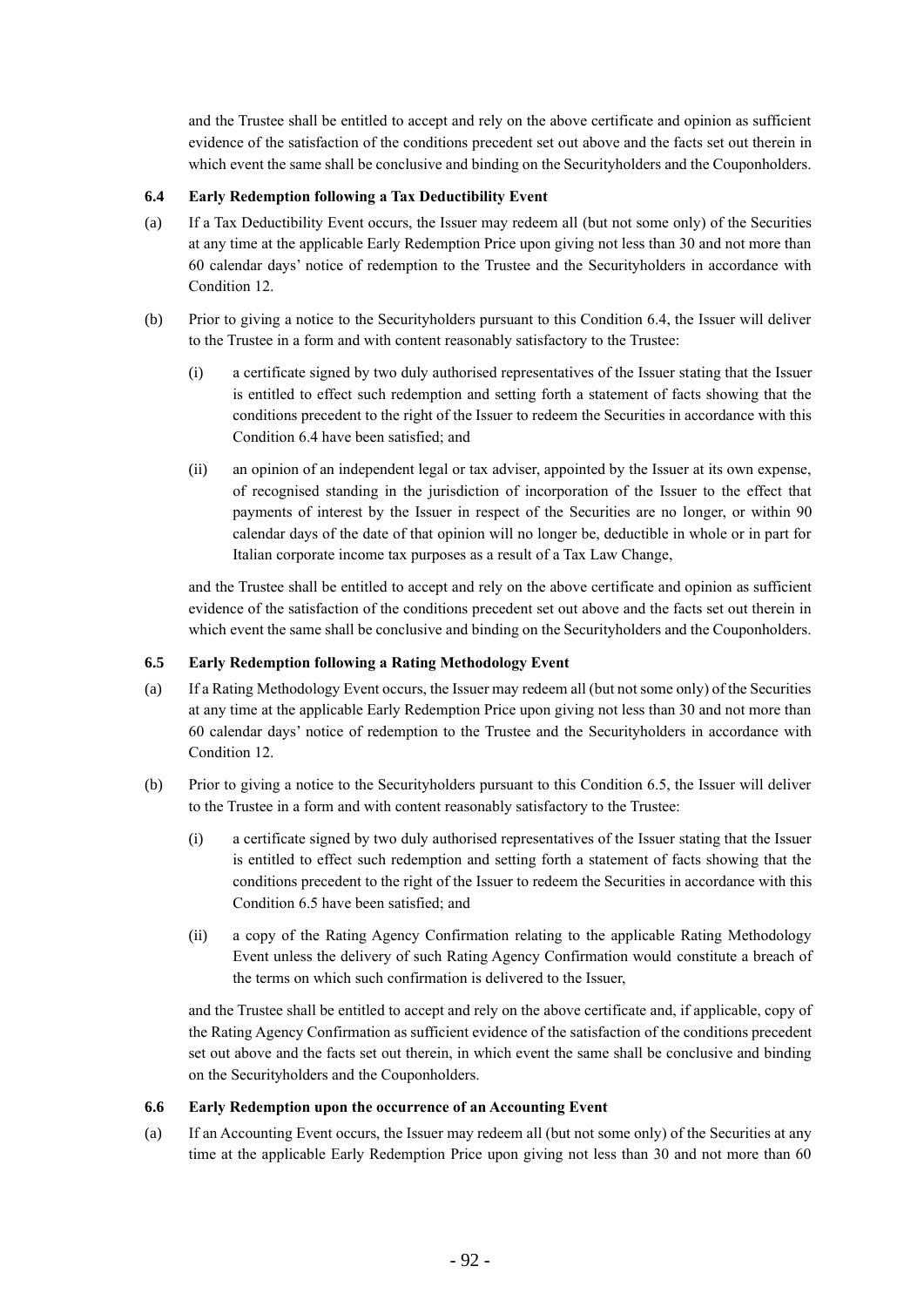calendar days' notice of redemption to the Trustee and the Securityholders in accordance with Condition 12.

The Issuer may notify the redemption of the Securities as a result of the occurrence of an Accounting Event from (and including) the date on which the Change is officially adopted, which may fall before the date on which the Change will come into effect.

- (b) Prior to giving a notice to the Securityholders pursuant to this Condition 6.6, the Issuer will deliver to the Trustee in a form and with content reasonably satisfactory to the Trustee:
	- (i) a certificate signed by two duly authorised representatives of the Issuer stating that the Issuer is entitled to effect such redemption and setting forth a statement of facts showing that the conditions precedent to the right of the Issuer to redeem the Securities in accordance with this Condition 6.6 have been satisfied; and
	- (ii) a copy of the opinion, letter or report of a recognised accountancy firm of international standing, appointed by the Issuer at its own expense, as set forth in the definition of "Accounting Event",

and the Trustee shall be entitled to accept and rely on the above certificate and opinion, letter or report as sufficient evidence of the satisfaction of the conditions precedent set out above and the facts set out therein, in which event the same shall be conclusive and binding on the Securityholders and the Couponholders.

### **6.7 Purchases and Substantial Repurchase Event**

The Issuer or any Subsidiary may at any time purchase Securities (provided that all unmatured Coupons appertaining to the Securities are purchased with the Securities) in any manner and at any price. Such Securities may be held, reissued, resold or, at the option of the Issuer, surrendered to any Paying Agent for cancellation.

If a Substantial Repurchase Event occurs, the Issuer may redeem all (but not some only) of the outstanding Securities at any time at the applicable Early Redemption Price, subject to the Issuer having given the Trustee and the Securityholders not less than 30 and not more than 60 calendar days' notice in accordance with Condition 12.

## **6.8 Cancellations**

All Securities which are redeemed or exchanged pursuant to Condition 7 (*Exchange or Variation upon a Withholding Tax Event, Tax Deductibility Event, Rating Methodology Event or Accounting Event and Preconditions to such Exchange or Variation*) will forthwith be cancelled, together with all unmatured Coupons attached to the Securities or surrendered with the Securities at the time of redemption. All Securities so cancelled and any Securities purchased and cancelled pursuant to Condition 6.7 above shall be forwarded to the Principal Paying Agent and accordingly may not be held, reissued or resold.

# **6.9 Notices Final**

A notice of redemption given pursuant to any of Conditions 6.2, 6.3, 6.4, 6.5, 6.6 or 6.7 shall be irrevocable and upon the expiry of any such notice, the Issuer shall be bound to redeem the Securities in accordance with the terms of the relevant Condition.

#### *The following does not form a part of the terms of the Securities:*

*The Issuer intends (without thereby assuming a legal obligation) that it will redeem or repurchase the Securities only to the extent that the part of the aggregate principal amount of the Securities to be redeemed or repurchased which was assigned "equity credit" (or such similar nomenclature used by S&P from time to time) at the time of the issuance of the Securities does not exceed such part of the*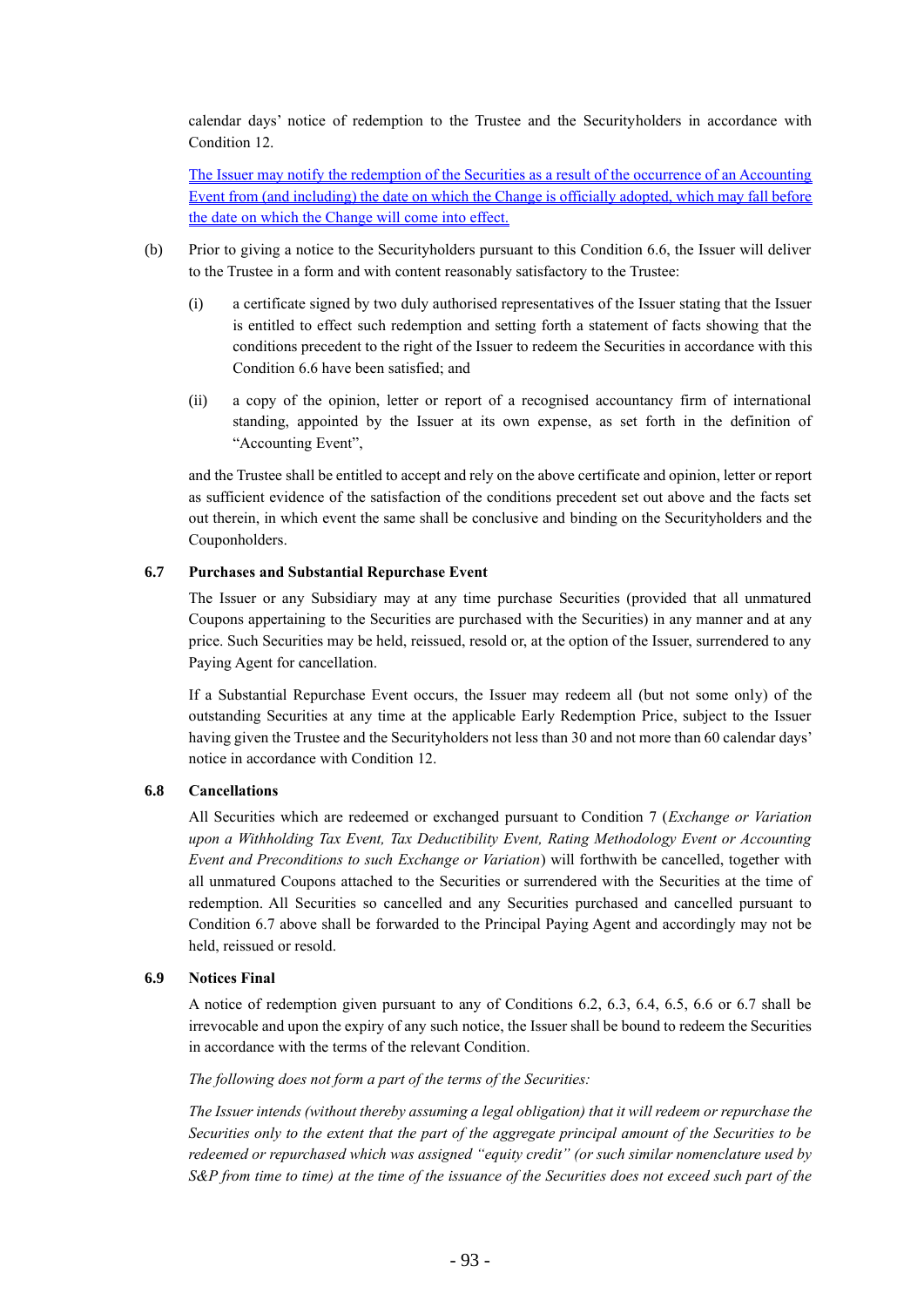*net proceeds received by the Issuer or any Subsidiary of the Issuer prior to the date of such redemption or repurchase from the sale or issuance of securities by the Issuer or such Subsidiary to third party purchasers (other than group entities of the Issuer) which is assigned by S&P "equity credit" (or such similar nomenclature used by S&P from time to time) at the time of sale or issuance of such securities (but taking into account any changes in hybrid capital methodology or another relevant methodology or the interpretation thereof since the issuance of the Securities), unless:*

- *(i) the rating assigned by S&P to the Issuer is at least "BBB+" (or such similar nomenclature then used by S&P) and the Issuer is of the view that such rating would not fall below this level as a result of such redemption or repurchase, or*
- *(ii) in the case of a repurchase, such repurchase is of less than (a) 10 per cent. of the aggregate principal amount of the Securities originally issued in any period of 12 consecutive months or (b) 25 per cent. of the aggregate principal amount of the Securities originally issued in any period of 10 consecutive years, or*
- *(iii) the Securities are redeemed pursuant to a Tax Deductibility Event or a Withholding Tax Event, or an Accounting Event or a Substantial Repurchase Event or a Rating Methodology Event which results from an amendment, clarification or change in the "equity credit" criteria by S&P; or*
- *(iv) the Securities are not assigned an "equity credit" by S&P (or such similar nomenclature then used by S&P) at the time of such redemption or repurchase, or*
- *(v) in the case of a repurchase, such repurchase relates to an aggregate principal amount of Securities which is less than or equal to the excess (if any) above the maximum aggregate principal amount of the Issuer's hybrid capital to which S&P then assigns equity content under its prevailing methodology; or*
- *(vi) such redemption or repurchase occurs on or after the Reset Date falling on* 24 May 2045.
- **7** Exchange or Variation upon a Withholding Tax Event, Tax Deductibility Event, Rating Methodology Event or Accounting Event and Preconditions to such Exchange or Variation
	- **7.1** If the Issuer determines that a Withholding Tax Event, Tax Deductibility Event, Rating Methodology Event or an Accounting Event has occurred and is continuing, and has provided the Trustee with the relevant certificate and opinion, or in the case of Condition 6.5 only, the Rating Agency Confirmation, pursuant to Condition 6.3, 6.4, 6.5 or 6.6 (as applicable), then the Issuer may, subject to Condition 7.2 below (without any requirement for the consent or approval of the Securityholders or Couponholders), subject to its having satisfied the Trustee immediately prior to the giving of any notice referred to herein that the provisions of this Condition 7 have been complied with and having given not less than 30 nor more than 60 Business Days' notice to the Trustee, the Principal Paying Agent and, in accordance with Condition 12 (Notices), to the Securityholders (which notice shall be irrevocable), as an alternative to an early redemption of the Securities at any time:
		- (i) exchange the Securities (the "**Exchanged Securities**"), or
		- (ii) vary the terms of the Securities (the "**Varied Securities**"),

so that:

(A) in the case of a Tax Deductibility Event, the Issuer is entitled to claim a deduction or a higher deduction (as the case may be) in respect of interest paid when computing its tax liabilities for Italian corporation income tax purposes as compared with the entitlement (in the case of the Issuer) after the occurrence of the relevant Tax Deductibility Event,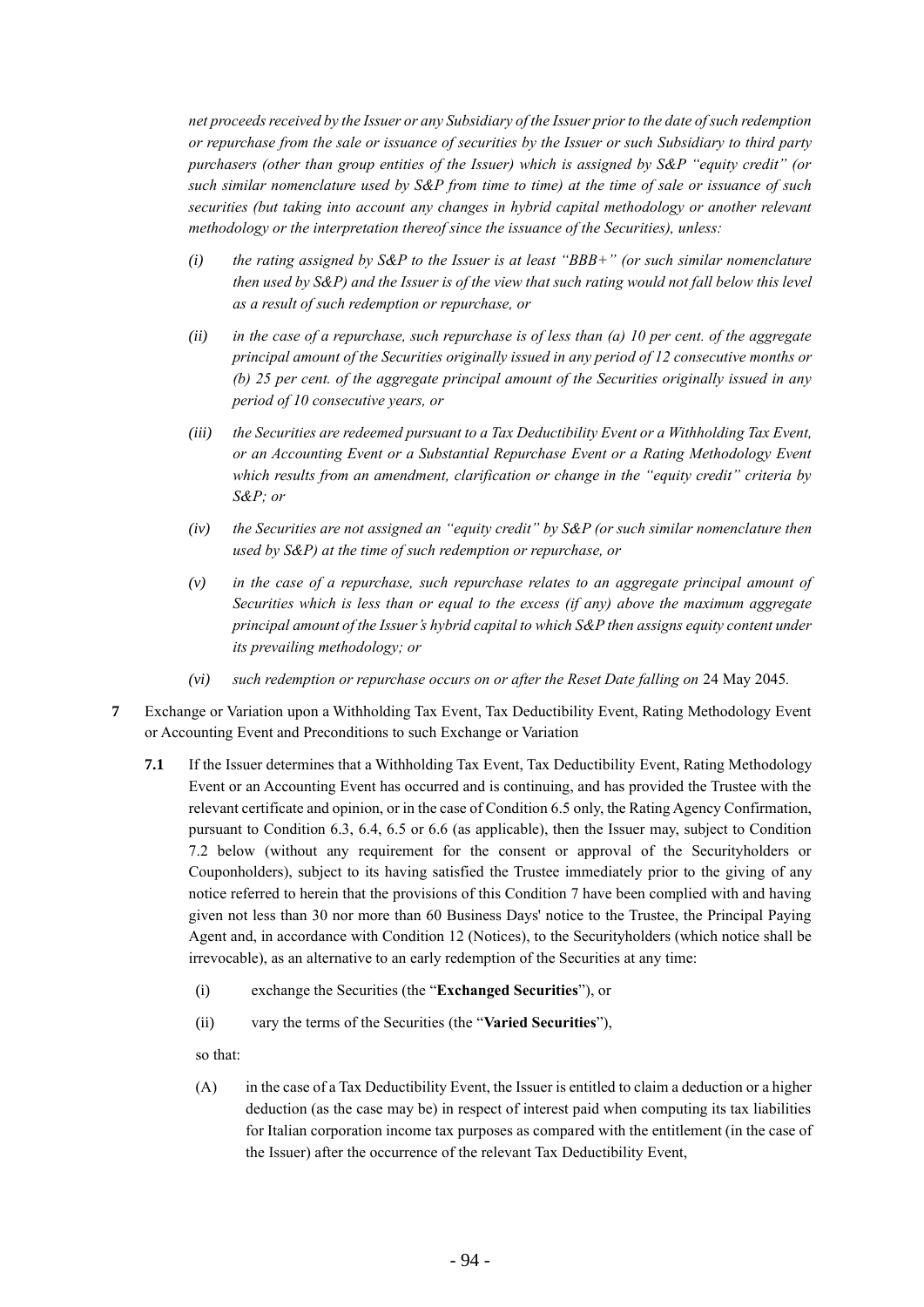- (B) in the case of a Withholding Tax Event, in making any payments in respect of the Exchanged Securities or Varied Securities the Issuer is only required to pay lesser or no Additional Amounts in respect of the Exchanged Securities or Varied Securities,
- (C) in the case of an Accounting Event, the aggregate nominal amount of the Exchanged Securities or Varied Securities (as the case may be) will be recorded as a "financial liability" in accordance with accounting practices or principles applicable to the Issuer at the time of the next Financial Statements of the Issuer, or
- (D) in the case of a Rating Methodology Event, the aggregate nominal amount of the Exchanged Securities or Varied Securities (as the case may be) is assigned "equity credit" by the relevant Rating Agency that is equal to or greater than that which was assigned to the Securities on the **Issue Consent** Date (or if "equity credit" is not assigned to the Securities by the relevant Rating Agency on the **Issue-Consent Date**, at the date on which "equity credit" is assigned by such Rating Agency for the first time),

and the Trustee shall, subject to the following provisions of this Condition 7, and subject to the receipt by it of the certificate by two duly authorised representatives of the Issuer referred to in Condition 7.2 below, agree to such exchange or variation.

Upon expiry of such notice, the Issuer shall either vary the terms of or, as the case may be, exchange the Securities in accordance with this Condition 7 and cancel such Exchanged Securities.

The Trustee shall (at the expense of the Issuer) enter into a supplemental trust deed and/or supplemental agency agreement with the Issuer (including indemnities satisfactory to the Trustee) solely in order to effect the exchange of the Securities, or the variation of the terms of the Securities, provided that the Trustee shall not be obliged to enter into such supplemental trust deed and/or supplemental agency agreement if the terms of the Exchanged Securities or the Varied Securities would impose, in the Trustee's opinion, more onerous obligations upon it or expose it to liabilities or reduce its protections. If the Trustee does not enter into such supplemental trust deed and/or supplemental agency agreement (and the Trustee shall have no liability or responsibility to any person if it does not do so), the Issuer may redeem the Securities as provided in Condition 6 (Redemption and Purchase).

- **7.2** Any such exchange or variation shall be subject to the following conditions:
	- (i) for as long as the Securities are listed on any stock exchange, the Issuer complying with the rules of the relevant stock exchange (or any other relevant authority) on which the Securities are for the time being admitted to trading, and (for so long as the rules of such exchange require) the publication of any appropriate supplement, listing particulars or offering circular in connection therewith, and the Exchanged Securities or Varied Securities continue to be admitted to trading on the same stock exchange as the Securities were admitted to trading immediately prior to the relevant exchange or variation;
	- (ii) the Issuer paying any outstanding Arrears of Interest in full prior to such exchange or variation or providing for the accrual of an amount equal to the Arrears of Interest under the terms of the Exchanged Securities or the Varied Securities (as applicable);
	- (iii) the Exchanged Securities or Varied Securities shall: (A) rank at least *pari passu* with the ranking of the Securities prior to the exchange or variation, and (B) benefit from the same interest rates and the same Interest Payment Dates, the same First Reset Date and early redemption rights (provided that the relevant exchange or variation may not itself trigger any early redemption right), a maturity date which shall not be longer than the maturity date of the Issuer as provided from time to time under the relevant by-laws, the same rights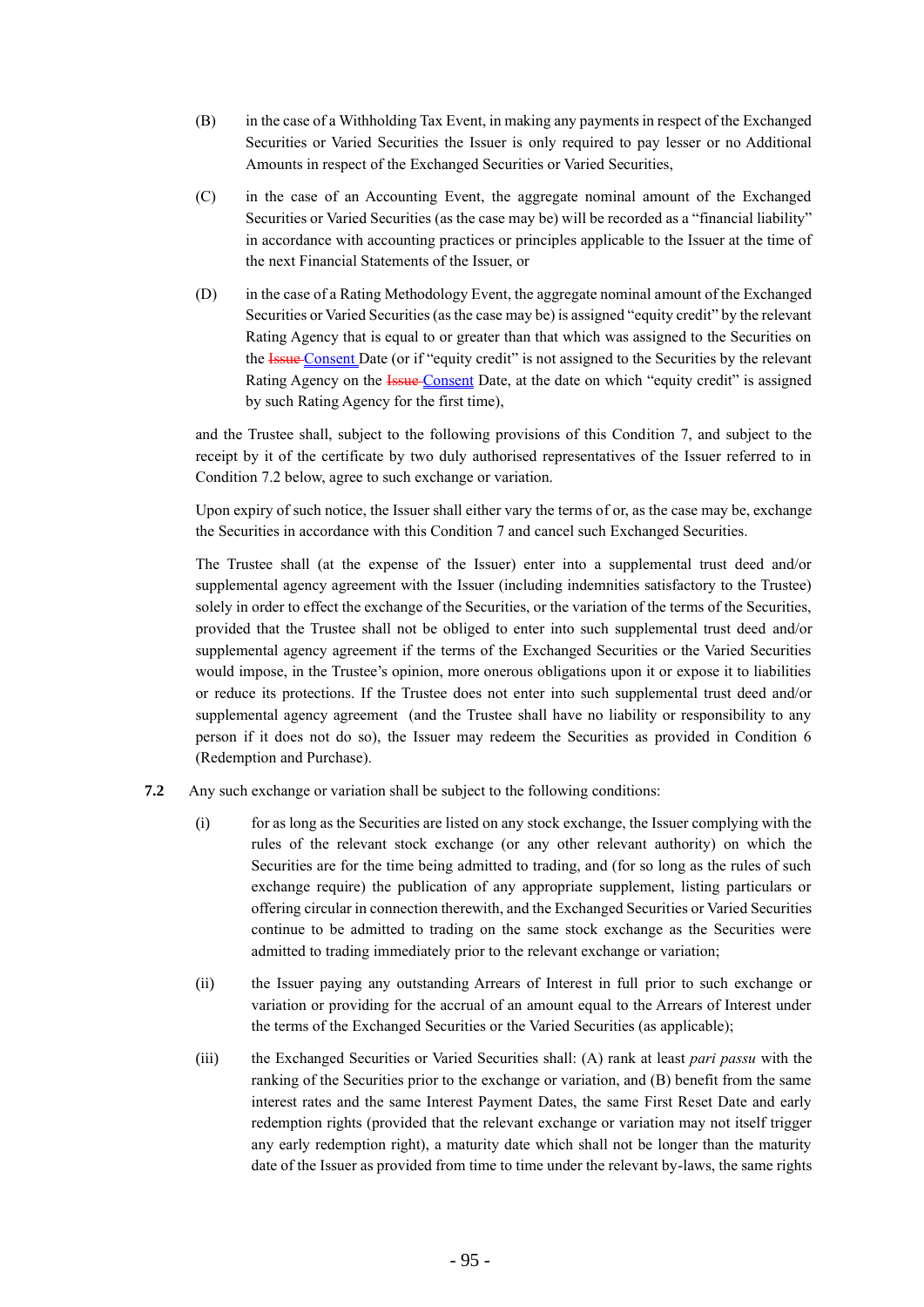to accrued interest or Arrears of Interest and any other amounts payable under the Securities which, in each case, has accrued to the Securityholders and has not been paid, the same rights to principal and interest, and, if publicly rated by a Rating Agency which has provided a solicited rating at the invitation or with the consent of the Issuer, immediately prior to such exchange or variation, at least the same credit rating immediately after such exchange or variation by each such Rating Agency, as compared with the relevant solicited rating(s) immediately prior to such exchange or variation (as determined by the Issuer using reasonable measures available to it including discussions with the Rating Agencies to the extent practicable) (C) not contain terms providing for the mandatory deferral or cancellation of interest and (D) not contain terms providing for loss absorption through principal write-down or conversion to shares;

- (iv) the terms of the exchange or variation, in the sole opinion of the Issuer (acting reasonably) not being prejudicial to the interests of the investors in the Securities, including compliance with (iii) above, as certified to the Trustee by two duly authorised representatives of the Issuer, having consulted in good faith with an independent financial institution of international repute or an independent financial adviser experienced in the international capital markets, and any such certificate shall be final and binding on all parties;
- (v) the preconditions to exchange or variation set out in the Trust Deed having been satisfied, including the issue of legal opinions addressed to the Trustee (in form and substance satisfactory to the Trustee) (copies of which shall be made available to the Securityholders at the specified offices of the Trustee during usual office hours) from one or more international law firms of good reputation selected by the Issuer and confirming  $(x)$  that the Issuer has capacity to assume all rights, duties and obligations under the Exchanged Securities or Varied Securities (as the case may be) and has obtained all necessary corporate or governmental authorisation to assume all such rights and obligations and  $(y)$  the legality, validity and enforceability of the Exchanged Securities or Varied Securities;
- (vi) the delivery to the Trustee of a certificate signed by two duly authorised representatives of the Issuer certifying each of the points set out in paragraphs (i) to (v) above.

The Trustee may rely absolutely upon and shall be entitled to accept such certificates and any such opinions, as are referred to in this Condition 7, without any liability to any person for so doing and without any further inquiry as sufficient evidence of the satisfaction of the criteria set out in such paragraphs, in which event it shall be conclusive and binding on the Securityholders and the Couponholders.

#### **8** Taxation

### **8.1 Payment without Withholding**

All payments of principal and interest in respect of the Securities and Coupons by the Issuer will be made without withholding or deduction for or on account of any Taxes imposed or levied by or on behalf of any Tax Jurisdiction, unless such withholding or deduction of the Taxes is required by law. In such event, the Issuer will pay such additional amounts (the "**Additional Amounts**") as may be necessary in order that the net amounts received by the Securityholders and Couponholders after such withholding or deduction shall equal the respective amounts of principal and interest which would otherwise have been receivable in respect of the Securities or, as the case may be, Coupons in the absence of such withholding or deduction; except that no Additional Amounts shall be payable:

- (a) in respect of any Security or Coupon presented for payment
	- (i) in any Tax Jurisdiction; or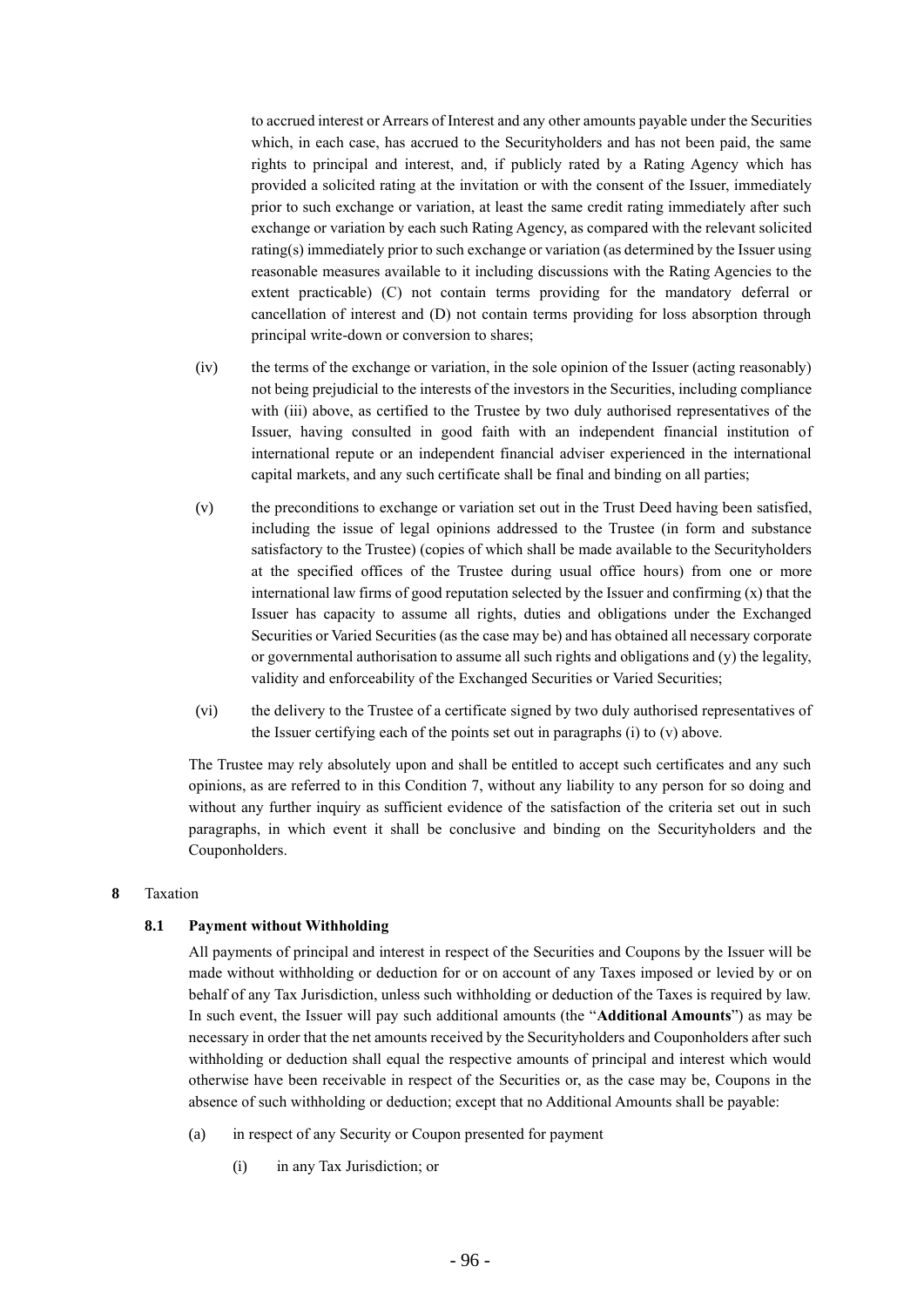- (ii) by or on behalf of a holder who is liable for such Taxes in respect of such Security or Coupon by reason of his having some connection with a Tax Jurisdiction other than the mere holding of such Security or Coupon; or
- (iii) by or on behalf of a holder who would be able to avoid such withholding or deduction by making a declaration or any other statement including, but not limited to, a declaration of residence or non-residence, but fails to do so; or
- (iv) more than 30 days after the Relevant Date except to the extent that the holder thereof would have been entitled to an Additional Amount on presenting the same for payment on such thirtieth day assuming that day to have been a Presentation Date (as defined in Condition 5); or
- (b) in relation to any payment or deduction on account of *imposta sostitutiva* pursuant to Decree No. 239 as amended and/or supplemented or, for the avoidance of doubt, Italian Legislative Decree No. 461 of 21 November 1997 as amended and supplemented and in all circumstances in which the procedures set forth in Decree No. 239 in order to benefit from a tax exemption have not been met or complied with; or
- (c) where such withholding or deduction is required to be made pursuant to Law Decree 30 September 1983, No. 512 converted into law with amendments by Law 25 November 1983, No. 649, as amended and supplemented; or
- (c) (d)in the event of payment by the Issuer to a non-Italian resident holder, to the extent that the holder is resident in a country which does not allow for a satisfactory exchange of information with the Italian authorities.

Notwithstanding anything to the contrary contained herein, the Issuer (and any other person making payments on behalf of the Issuer) shall be entitled to withhold and deduct any amounts required to be deducted or withheld pursuant to an agreement described in Section 1471(b) of the U.S. Internal Revenue Code of 1986, as amended (the "**Code**"), or otherwise imposed pursuant to (i) Sections 1471 through 1474 of the Code, or (ii) any regulations thereunder or official interpretations thereof, or (iii) an intergovernmental agreement between the United States and another jurisdiction facilitating the implementation thereof, or (iv) any law implementing such an intergovernmental agreement (any such withholding or deduction, a "**FATCA Withholding**"), and no person shall be required to pay any additional amounts in respect of FATCA Withholding.

# **8.2 Additional Amounts**

Any reference in these Conditions to any amounts in respect of the Securities shall be deemed also to refer to any Additional Amounts which may be payable under this Condition or under any undertakings given in addition to, or in substitution for, this Condition pursuant to the Trust Deed.

### **9** Prescription

The Securities and Coupons (which for this purpose shall not include Talons) will become void unless presented for payment within periods of 10 years (in the case of principal) and 5 years (in the case of interest) from the Relevant Date in respect of the Securities or, as the case may be, the Coupons, subject to the provisions of Condition 5. There shall not be included in any Coupon sheet issued upon exchange of a Talon any Coupon which would be void upon issue under this Condition or Condition 5.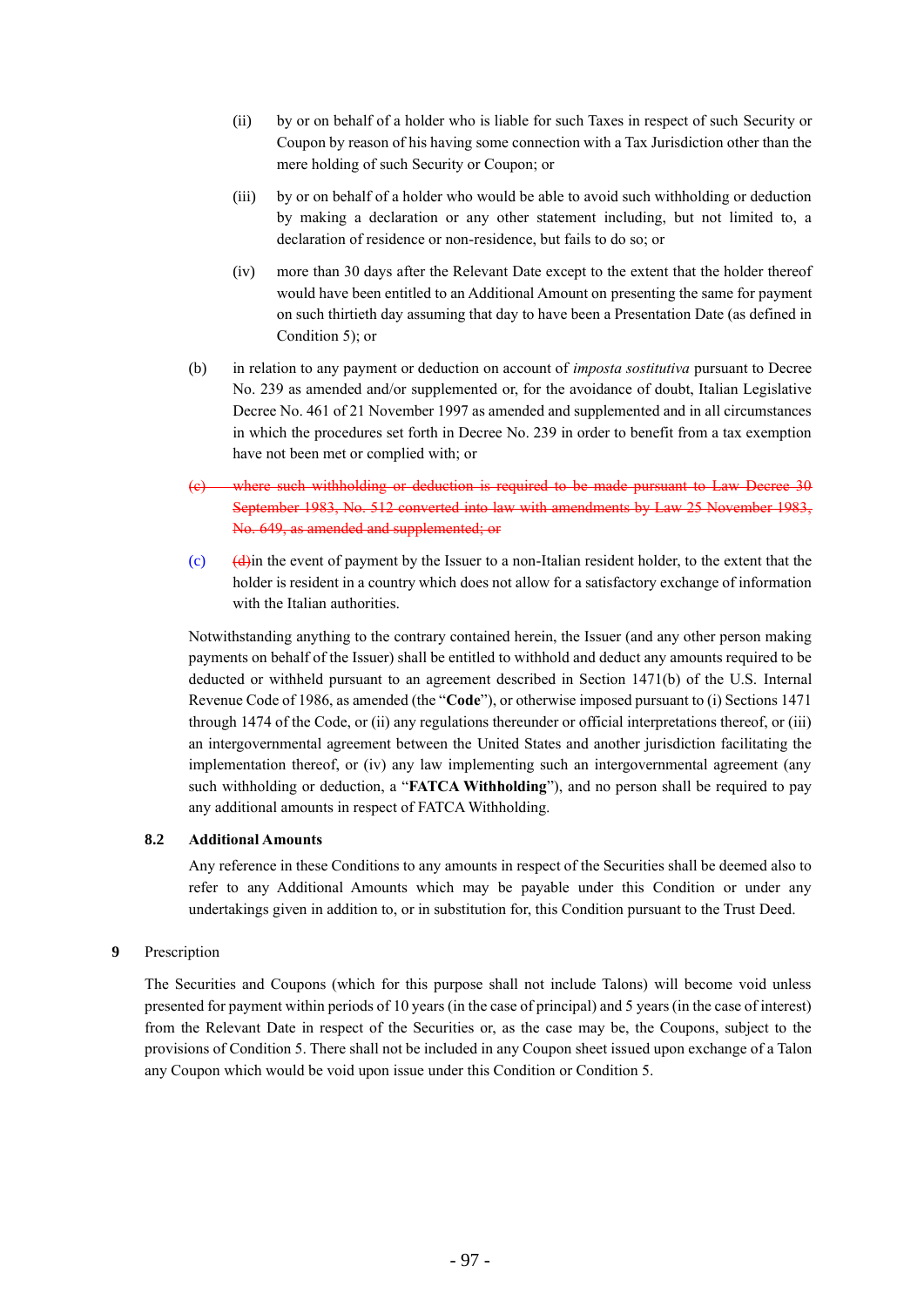### **10** Enforcement on the Liquidation Event Date and No Events of Default and Enforcement

### **10.1 No Events of Default**

There are no events of default in relation to the Notes.

On the Liquidation Event Date, the Securities will become due and payable at an amount equal to their principal amount, together with any outstanding interest accrued up to (but excluding) the Liquidation Event Date and any outstanding Arrears of Interest.

On or following the Liquidation Event Date, no payments will be made in relation to the Junior Securities of the Issuer before all amounts due, but unpaid, on the Notes have been paid by the Issuer.

If any of the following events (each an "**Event of Default**") occurs, then the Issuer shall, without notice from the Trustee, be deemed to be in default under the Trust Deed, the Securities and the Coupons and the Trustee at its sole discretion may (subject to its being indemnified and/or secured and/or prefunded to its satisfaction) and subject to Condition 10.3 (i) in the case of sub-paragraph (a) below, institute steps in order to obtain a judgment against the Issuer for any amounts due in respect of the Securities, including the institution of Insolvency Proceedings against the Issuer and (ii) in the case of each of sub-paragraphs (a) and (b) below, file a proof of claim and participate in any Insolvency Proceedings or proceedings for the liquidation, dissolution or winding-up of the Issuer (in which Insolvency Proceedings, liquidation, dissolution or winding up the Securities shall immediately become due and payable at their principal amount together with any accrued but unpaid interest up to (but excluding) the date on which the Securities become so due and payable and any outstanding Arrears of Interest):

- default is made by the Issuer in the payment of any interest which is due and payable in respect of the Securities and the default continues for a period of 30 days or more; or
- a judgment is given for the voluntary or judicial winding up, dissolution or liquidation of the Issuer or restructuring of the Issuer's liabilities pursuant to any Insolvency Proceedings or under any applicable bankruptcy or insolvency law or if the Issuer is liquidated for any other reason (otherwise than for the purpose of a solvent amalgamation, merger or reconstruction under which the assets and liabilities of the Issuer are assumed by the entity resulting from such amalgamation, merger or reconstruction and such entity assumes the obligations of the Issuer in respect of the Securities and an opinion of an independent legal adviser of recognised standing in the Republic of Italy has been delivered to the Trustee confirming the same prior to the effective date of such amalgamation, merger or reconstruction).

### **10.2 Enforcement in respect of non-payment of principal**

## **10.2 Enforcement on the Liquidation Event Date**

If default is made by the Issuer in the payment of any principal which has become due and payable in respect of the Securities in accordance with these Conditions and the default continues for a period of 10 days or more, On or following the Liquidation Event Date, the Trustee at its sole discretion and subject to Condition 10.3 may (subject to its being indemnified and/or secured and/or prefunded to its satisfaction), institute steps in order to obtain a judgment against the Issuer for any amounts due in respect of the Securities, including the institution of Insolvency Proceedings against the Issuer or the filing of a proof of claim and participation in any Insolvency Proceedings or proceedings for the liquidation, dissolution or winding-up of the Issuer (in which Insolvency Proceedings, liquidation, dissolution or winding-up the Securities shall immediately be due and payable at their principal amount together with any accrued but unpaid interest up to (but excluding) the date on which the Securities become so due and payable and any outstanding Arrears of Interest).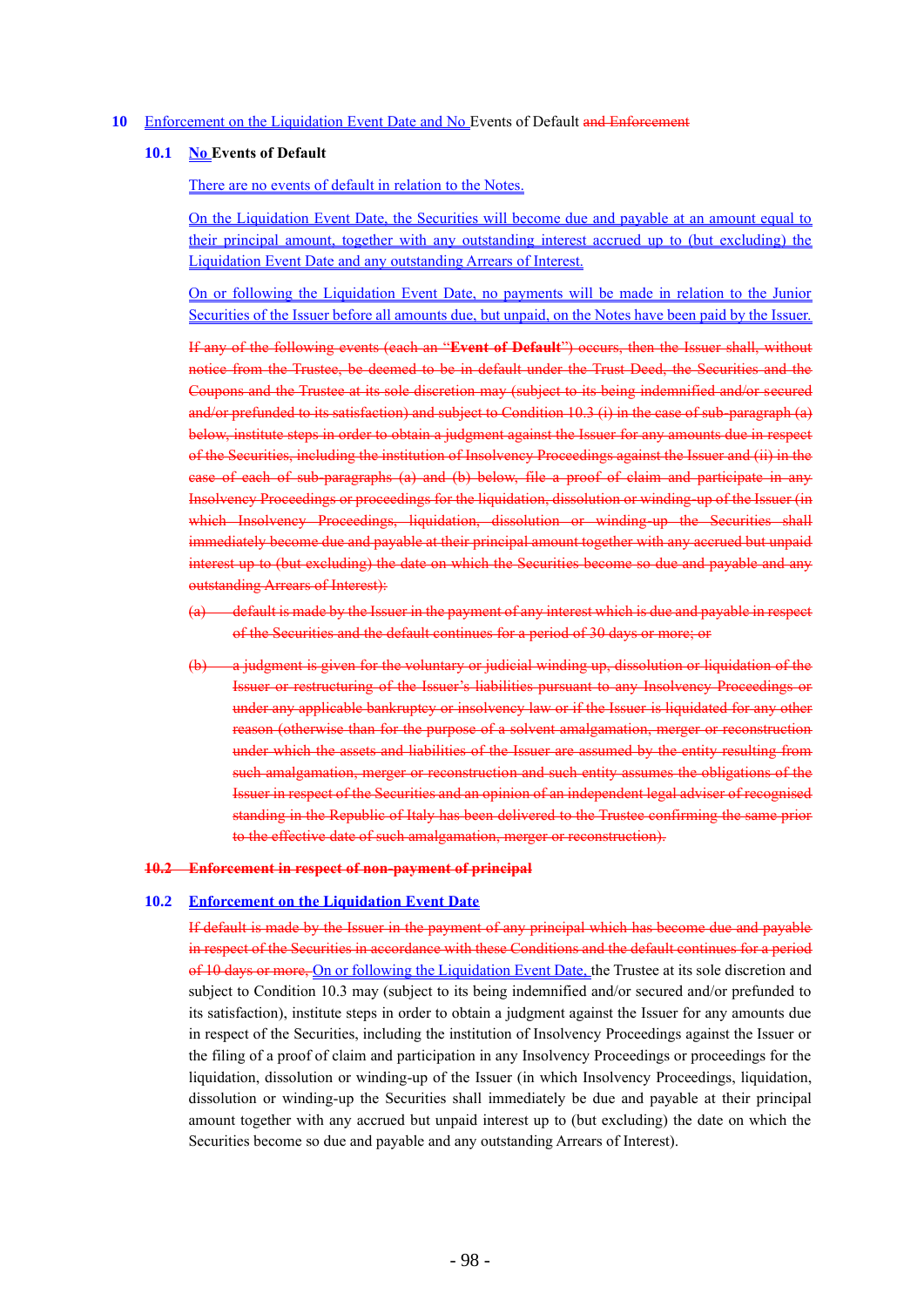### **10.3 Enforcement by the Trustee**

- (a) Subject to sub-paragraph (b) below, the Trustee may at its discretion and without further notice, take such steps, actions or proceedings against the Issuer as it may think fit to enforce the provisions of the Trust Deed, the Securities and the Coupons, but in no event shall the Issuer, by virtue of the initiation of any such steps, actions or proceedings, be obliged to pay any sum or sums sooner than the same would otherwise have been payable by it.
- (b) The Trustee shall not be bound to take any action referred to in Conditions  $\frac{10.1}{10.2}$  or 10.3(a) above or any other action or steps under or pursuant to the Trust Deed, the Securities or the Coupons unless (a) it has been so directed by an extraordinary resolution of the Securityholders or so requested in writing by the holders of at least one-quarter in principal amount of the Securities then outstanding and (b) it has been indemnified and/or secured and/or prefunded to its satisfaction.

# **10.4 Enforcement by the Securityholders**

No Securityholder or Couponholder shall be entitled to proceed directly against the Issuer or to institute any Insolvency Proceedings against the Issuer or to file a proof of claim and participate in any Insolvency Proceedings or institute proceedings for the liquidation, dissolution or winding-up of the Issuer unless the Trustee, having become bound so to proceed, fails so to do within a reasonable period and the failure shall be continuing, in which case the Securityholder or Couponholder shall have only such rights against the Issuer as those which the Trustee would have been entitled to exercise pursuant to this Condition 10.

### **10.5 Limitation on remedies**

No remedy against the Issuer, other than as referred to in this Condition 10, shall be available to the Trustee, the Securityholders and the Couponholders, whether for the recovery of amounts due in respect of the Securities or under the Trust Deed or in respect of any breach by the Issuer of any of its other obligations under or in respect of the Securities, the Coupons and the Trust Deed.

### **11** Replacement of Securities and Coupons

Should any Security or Coupon be lost, stolen, mutilated, defaced or destroyed it may be replaced at the specified office of the Principal Paying Agent upon payment by the claimant of such costs and expenses as may be incurred in connection with the replacement and on such terms as to evidence and indemnity as the Issuer may reasonably require. Mutilated or defaced Securities or Coupons must be surrendered before replacements will be issued.

# **12** Notices

All notices regarding the Securities will be deemed to be validly given (a) if published in a leading English language daily newspaper of general circulation in London and Ireland (it is expected that such publication will be made in the *Financial Times* in London and the *Irish Times* in Ireland) and (b) if and for so long as the Securities are admitted to trading on, and listed on the Euronext Dublin, on the Euronext Dublin's website, www.ise.ie. The Issuer shall also ensure that notices are duly published in a manner which complies with the rules and regulations of any stock exchange (or any other relevant authority) on which the Securities are for the time being listed or by which they have been admitted to trading. Any such notice will be deemed to have been given on the date of the first publication. If publication as provided above is not practicable, notice will be given in such other manner, and shall be deemed to have been given on such date, as the Trustee may approve. Couponholders will be deemed for all purposes to have notice of the contents of any notices given to the Securityholders in accordance with this paragraph.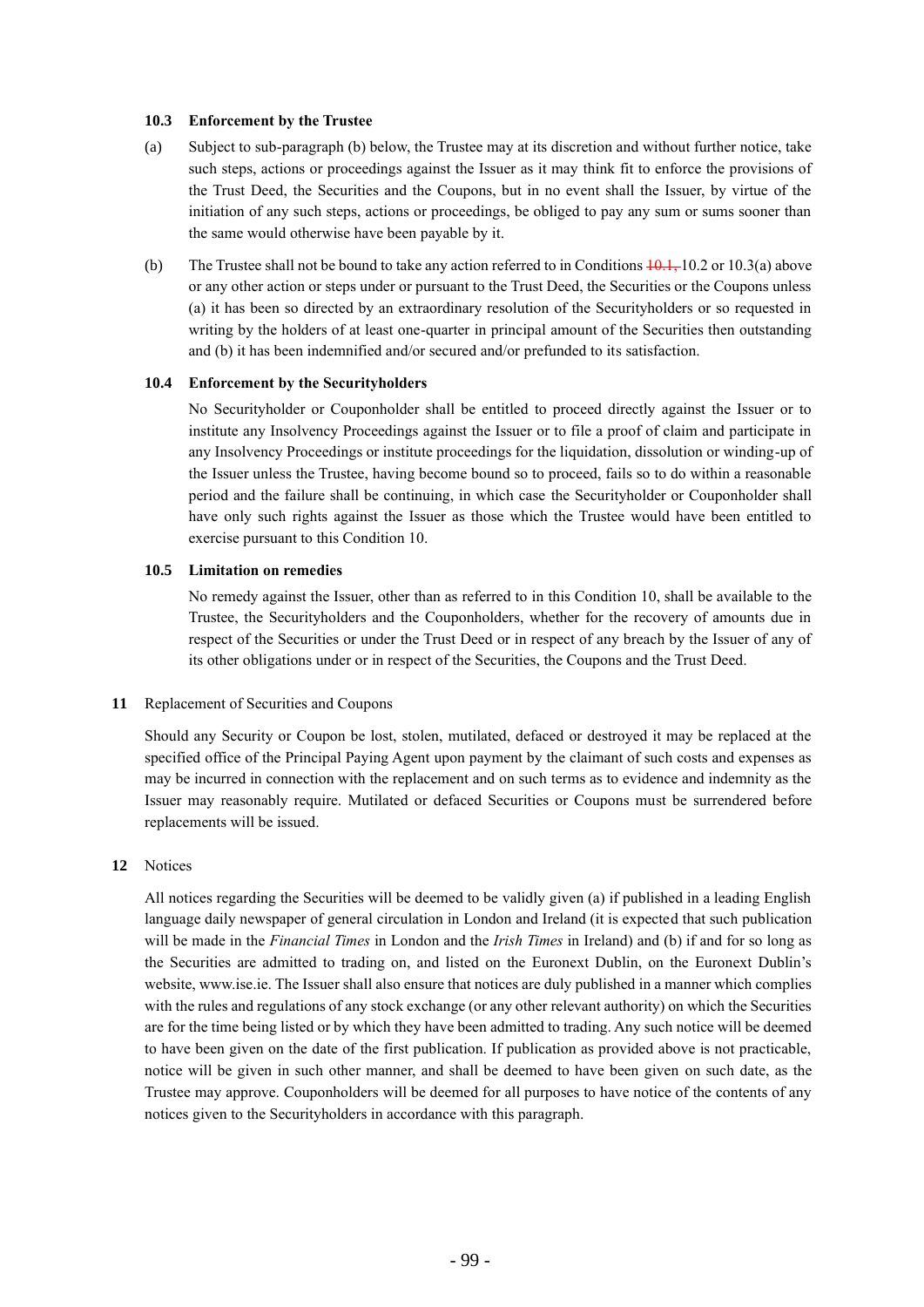**13** Meetings of Securityholders, Modification, Waiver, Authorisation, Determination and Substitution of the Issuer

### **13.1 Meetings of Securityholders**

The Trust Deed contains provisions consistent with the laws, legislation, rules and regulations of the Republic of Italy (including without limitation Legislative Decree No. 58 of 24 February 1998, as amended) for convening meetings of the Securityholders to consider any matter affecting their interests, including any modifications of the Conditions or of any provisions of the Trust Deed.

According to the laws, legislation, rules and regulations of the Republic of Italy, such meetings will be validly held as a single call meeting or, if the Issuer's by-laws provide for multiple calls, as a multiple call meeting, if (i) in the case of a single call meeting, there are one or more persons present, being or representing Securityholders holding at least one-fifth of the aggregate nominal amount of the Securities, for the time being outstanding, or such a higher quorum as may be provided for in the Issuer's by-laws, or (ii) in the case of a multiple call meeting, (a) there are one or more persons present being or representing Securityholders holding not less than one-half of the aggregate nominal amount of the Securities, for the time being outstanding; (b) in case of an adjourned meeting, there are one or more persons present being or representing Securityholders holding more than one-third of the aggregate nominal amount of the Securities for the time being outstanding; and (c) in the case of any further adjourned meeting, there are one or more persons present being or representing Securityholders holding at least one- fifth of the aggregate nominal amount of the Securities for the time being outstanding, provided that the Issuer's by-laws may in each case (to the extent permitted under the applicable laws and regulations of the Republic of Italy) provide for a higher quorum.

The majority to pass a resolution at any meeting (including, where applicable, an adjourned meeting) will be at least two-thirds of the aggregate nominal amount of the outstanding Securities represented at the meeting; provided however that (A) certain proposals, as set out in Article 2415 of the Italian Civil Code (including, for the avoidance of doubt, (a) any modification of the method of calculating the amount payable or modification of the date of maturity or fixed for redemption or any date for payment of interest or, where applicable, of the method of calculating the date of payment in respect of any principal or interest in respect of the Securities or change of the subordination provisions of the Trust Deed and (b) any alteration of the currency in which payments under the Securities are to be made or the denomination of the Securities) may only be sanctioned by a resolution passed at a meeting of the Securityholders by the higher of (i) one or more persons holding or representing not less than one half of the aggregate nominal amount of the outstanding Securities, and (ii) one or more persons holding or representing not less than two thirds of the Securities represented at the meeting and (B) the Issuer's by-laws may in each case (to the extent permitted under applicable Italian law) provide for higher majorities.

Resolutions passed at any meeting of the Securityholders shall be binding on all Securityholders, whether or not they are present at the meeting, and on all Couponholders. In accordance with the Italian Civil Code, a *rappresentante comune*, being a joint representative of Securityholders, may be appointed in accordance with Article 2417 of the Italian Civil Code in order to represent the Securityholders' interest hereunder and to give execution to the resolutions of the meeting of the Securityholders.

### **13.2 Substitution of the Issuer**

(a) The Trustee may, without the consent of the Securityholders or the Couponholders, agree with the Issuer to the substitution in place of the Issuer (or of any previous substitute under this Condition 13.2) as the principal debtor under the Securities, Coupons and the Trust Deed of another company, being any entity that will succeed to, or to which the Issuer (or those of any previous substitute under this Condition 13.2) will transfer, all or substantially all of its assets and business (or any previous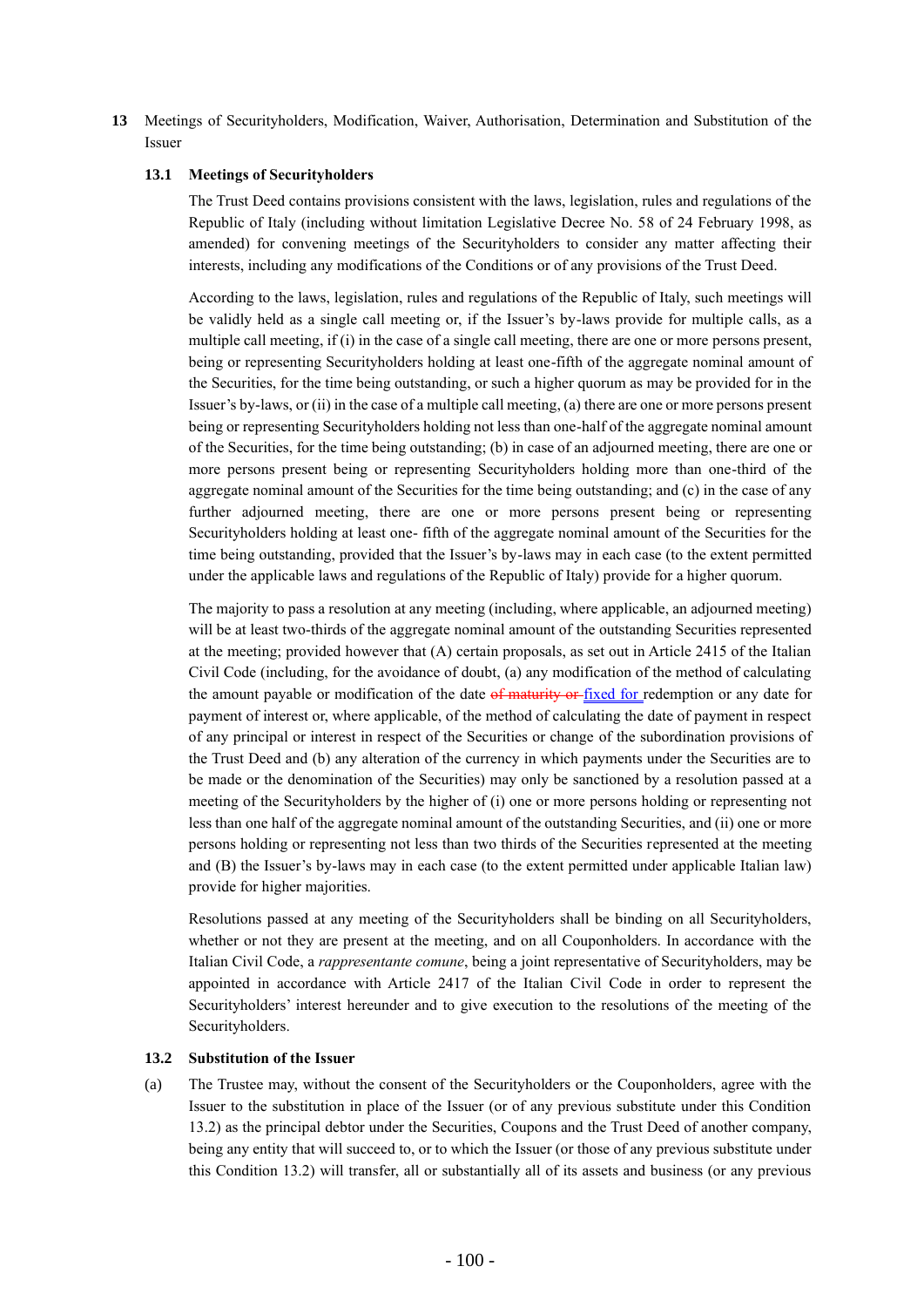substitute under this Condition 13.2) by operation of law, contract or otherwise, subject to (i) the Trustee being satisfied that such substitution does not result in the substituted issuer having an entitlement, as at the date on which such substitution becomes effective, to redeem the Securities pursuant to Conditions 6.3, 6.4, 6.5 or 6.6, and (ii) certain other conditions set out in the Trust Deed being satisfied.

- (b) The Issuer has covenanted in the Trust Deed that, for so long as the Securities remain outstanding, it will not consolidate or merge with another company or firm or sell or lease all or substantially all of its assets to another company unless (i) if the Issuer merges out of existence or sells or leases all or substantially all of its assets, the other company assumes all the then-existing obligations of the Issuer (including, without limitation, all obligations under the Securities and the Trust Deed), either by law or contractual arrangements and (ii) certain other conditions set out in the Trust Deed are complied with.
- (c) As long as the Securities are admitted to trading on the regulated market of Euronext Dublin and/or listed on the official list of Euronext Dublin, in the case of such a substitution, the Issuer will give notice of any substitution pursuant to Condition 13.2(a) above to Euronext Dublin and, as soon as reasonably practicable but in any event not later than 30 calendar days after the execution of such documents required by, and the compliance with such other requirements of, the Trust Deed in connection with the substitution, notice of such substitution will be given to the Securityholders by the Issuer in a form previously approved by the Trustee in accordance with Condition 12, in which event the substitution shall be conclusive and binding on the Securityholders and the Couponholders.

### **13.3 Waiver, authorisation, determination and exercise by the Trustee of discretions etc.**

The Trustee may agree, without the consent of the Securityholders or Couponholders, to any modification (except as mentioned in the Trust Deed) of, or to the waiver or authorisation of any breach or proposed breach of, any of the provisions of the Securities or the Trust Deed<del>, or determine,</del> without any such consent as aforesaid, that any Event of Default shall not be treated as such, where, in any such case, it is not, in the opinion of the Trustee, materially prejudicial to the interests of the Securityholders so to do or may agree, without any such consent as aforesaid, to any modification which is, in the opinion of the Trustee, of a formal, minor or technical nature or to correct an error which is manifest). Any such modification, waiver, authorisation or determination shall be binding on the Securityholders and the Couponholders and, unless the Trustee otherwise agrees, any such modification shall be notified to the Securityholders in accordance with Condition 12 as soon as practicable thereafter.

# **13.4 Trustee to have Regard to Interests of Securityholders as a Class**

In connection with the exercise by it of any of its trusts, powers, authorities and discretions (including, without limitation, any modification, waiver, authorisation, determination or substitution), the Trustee shall have regard to the general interests of the Securityholders as a class (but shall not have regard to any interests arising from circumstances particular to individual Securityholders or Couponholders whatever their number) and, in particular but without limitation, shall not have regard to the consequences of any such exercise for individual Securityholders or Couponholders (whatever their number) resulting from their being for any purpose domiciled or resident in, or otherwise connected with, or subject to the jurisdiction of, any particular territory or any political subdivision thereof and the Trustee shall not be entitled to require, nor shall any Securityholder or Couponholder be entitled to claim, from the Issuer, the Trustee or any other person any indemnification or payment in respect of any tax consequences of any such exercise upon individual Securityholders or Couponholders except to the extent already provided for in Condition 8 and/or any undertaking or covenant given in addition to, or in substitution for, Condition 8 pursuant to the Trust Deed.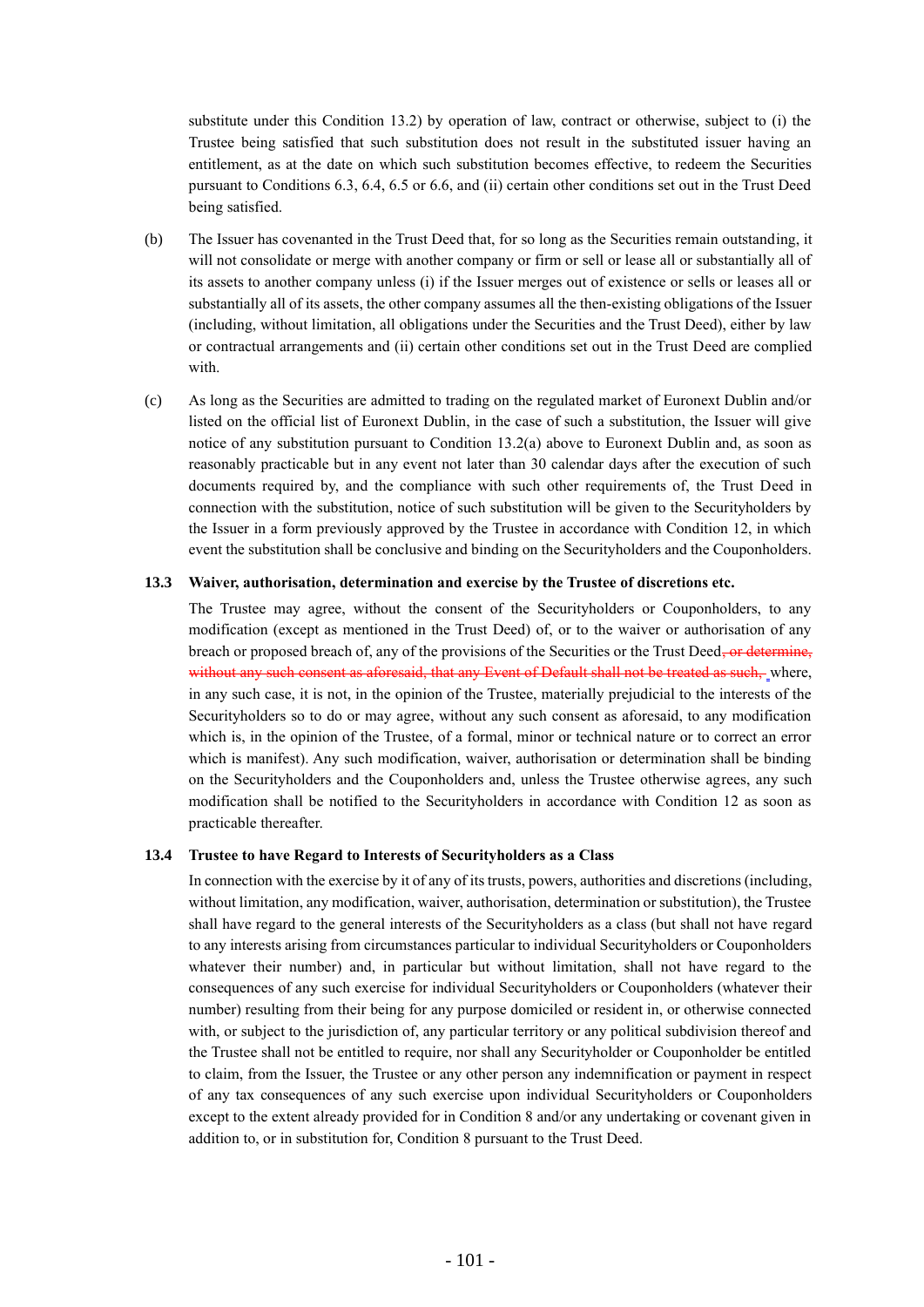**14** Indemnification of the Trustee and its Contracting with the Issuer

## **14.1 Indemnification of the Trustee**

The Trust Deed contains provisions for the indemnification of the Trustee and for its relief from responsibility, including provisions relieving it from taking action unless indemnified and/or secured and/or prefunded to its satisfaction.

### **14.2 Trustee Contracting with the Issuer**

The Trust Deed also contains provisions pursuant to which the Trustee is entitled, *inter alia*, (a) to enter into business transactions with the Issuer and/or any Subsidiary and to act as trustee for the holders of any other securities issued or guaranteed by, or relating to, the Issuer and/or any Subsidiary, (b) to exercise and enforce its rights, comply with its obligations and perform its duties under or in relation to any such transactions or, as the case may be, any such trusteeship without regard to the interests of, or consequences for, the Securityholders or Couponholders, and (c) to retain and not be liable to account for any profit made or any other amount or benefit received thereby or in connection therewith.

### **15** Further Issues

The Issuer is at liberty from time to time without the consent of the Securityholders or Couponholders to create and issue further securities or bonds (whether in bearer or registered form) either (a) ranking *pari passu* in all respects (or in all respects save for the first payment of interest thereon) and so that the same shall be consolidated and form a single series with the outstanding securities or bonds of any series (including the Securities) constituted by the Trust Deed or any supplemental deed or (b) upon such terms as to ranking, interest, conversion, redemption and otherwise as the Issuer may determine at the time of the issue. Any further securities or bonds which are to form a single series with the outstanding securities or bonds of any series (including the Securities) constituted by the Trust Deed or any supplemental deed shall, and any other further securities or bonds may (with the consent of the Trustee), be constituted by a deed supplemental to the Trust Deed. The Trust Deed contains provisions for convening a single meeting of the Securityholders and the holders of securities or bonds of other series in certain circumstances where the Trustee so decides.

# **16** Governing Law and Submission to Jurisdiction

# **16.1 Governing Law**

The Trust Deed, the Securities and the Coupons and any non-contractual obligations arising out of or in connection with the Trust Deed, the Securities and the Coupons are governed by, and shall be construed in accordance with, English law, except for Conditions 3.1 and 3.2, which shall each be governed by Italian law. Condition 13.1 and the provisions of the Trust Deed concerning the meeting of Securityholders and the appointment of the *rappresentante comune* in respect of the Securities are subject to compliance with Italian law.

# **16.2 Jurisdiction of English Courts**

The Issuer has, in the Trust Deed, irrevocably agreed for the benefit of the Trustee, the Securityholders and the Couponholders that the courts of England are to have exclusive jurisdiction to settle any disputes which may arise out of or in connection with the Trust Deed, the Securities or the Coupons (including any disputes relating to any non- contractual obligations which may arise out of or in connection with the Trust Deed, the Securities or the Coupons) and accordingly has submitted to the exclusive jurisdiction of the English courts.

The Issuer has, in the Trust Deed, waived any objection to the courts of England on the grounds that they are an inconvenient or inappropriate forum.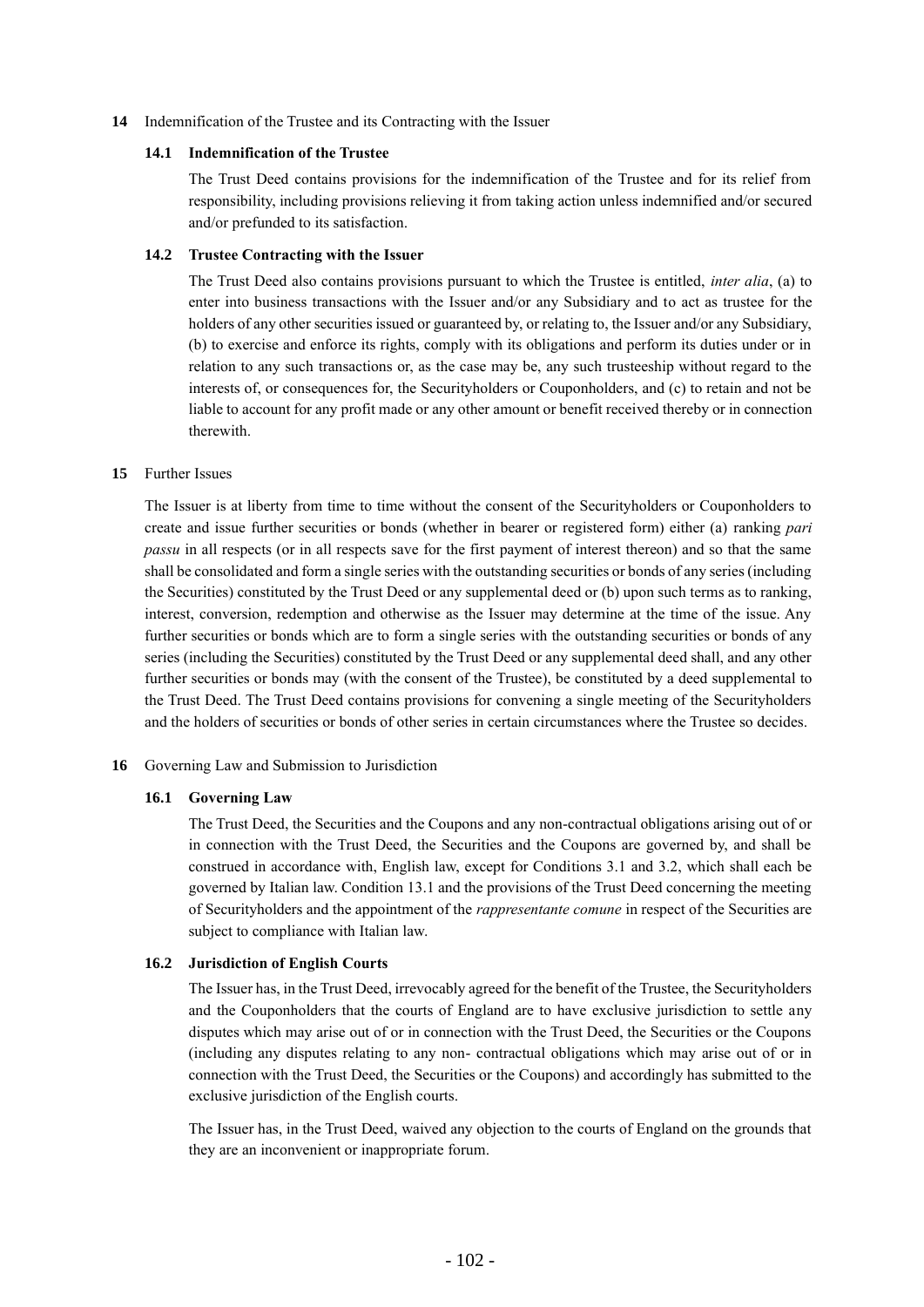# **16.3 Appointment of Process Agent**

The Issuer has, in the Trust Deed, irrevocably and unconditionally appointed Law Debenture Corporate Services Limited at its registered office at Fifth Floor, 100 Wood Street, London EC2V 7EX, United Kingdom as its agent for service of process and undertakes that, in the event of Law Debenture Corporate Services Limited ceasing so to act or ceasing to be registered in England, it will appoint another person approved by the Trustee as its agent for service of process in England in respect of any proceedings. Nothing herein shall affect the right to serve proceedings in any other manner permitted by law.

# **17** Rights of Third Parties

No rights are conferred on any person under the Contracts (Rights of Third Parties) Act 1999 to enforce any of these Conditions or any other term of this Security, but this does not affect any right or remedy of any person which exists or is available apart from that Act.